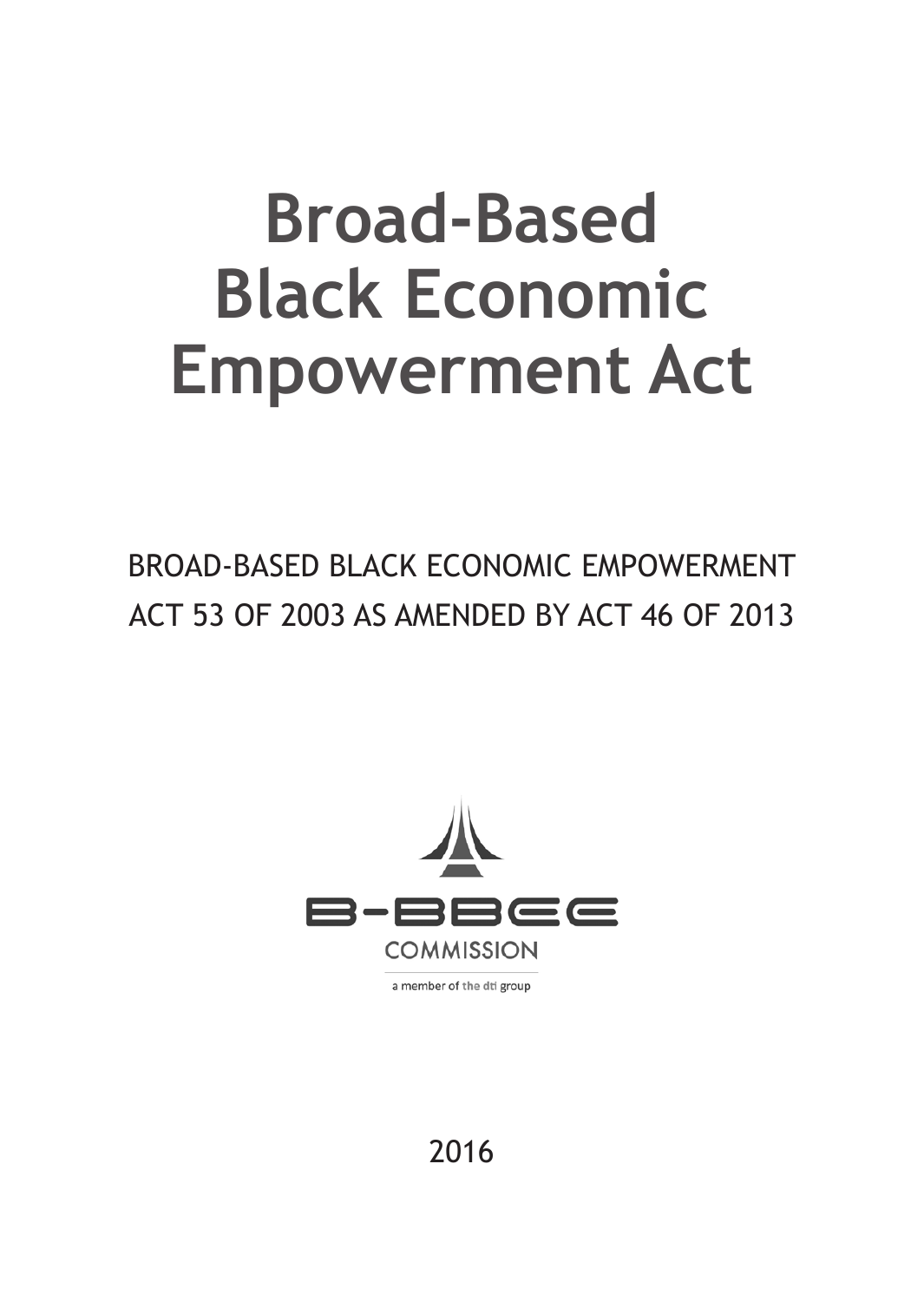*This booklet is published by the B-BBEE Commission purely for educational and awareness purposes. All care has been taken to ensure it is correct and an accurate reflection of the Act signed by the President. Should for any reason be a difference in the text in this booklet, and the text in the government gazette, the user must always revert to the text issued in the government gazette.*

the dti Campus First Floor, Block B 77 Meintjies Street Sunnyside Pretoria 0001

Tel: (+27) 12 394 1535 Fax: (+27) 12 394 2535 E-mail: RamareM@beecommission.gov.za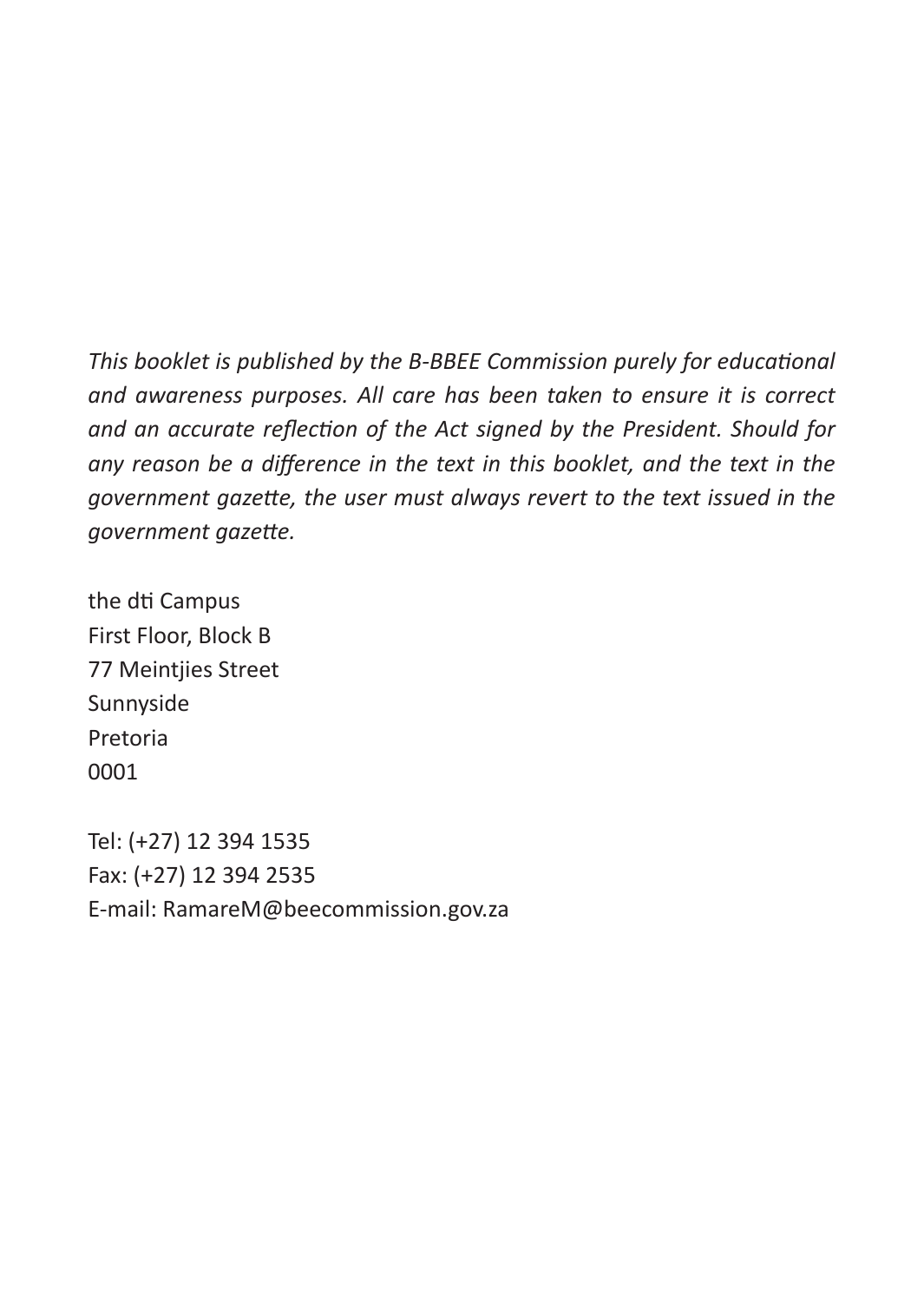# **TABLE OF CONTENTS**

| 1.   |                                                 |  |
|------|-------------------------------------------------|--|
| 2.   |                                                 |  |
| 3.   |                                                 |  |
| 4.   | Establishment of Black Economic Empowerment     |  |
|      |                                                 |  |
| 5.   |                                                 |  |
| 6.   | Composition of Council and appointment of       |  |
|      |                                                 |  |
| 7.   |                                                 |  |
| 8.   | Remuneration and reimbursement of expenses 16   |  |
| 9.   |                                                 |  |
| 10.  |                                                 |  |
| 11.  | Strategy for broad-based black economic         |  |
|      |                                                 |  |
| 12.  |                                                 |  |
| 13.  | Support services and funding of Council 20      |  |
| 13A. |                                                 |  |
| 13B. | Establishment and status of Broad-Based Black   |  |
|      | Economic Empowerment Commission 21              |  |
| 13C. | Appointment of Commissioner and Acting          |  |
|      |                                                 |  |
| 13D. | Appointment of Deputy Commissioner and staff of |  |
|      |                                                 |  |
| 13F. |                                                 |  |
| 13F. |                                                 |  |
| 13G. |                                                 |  |
| 13H. |                                                 |  |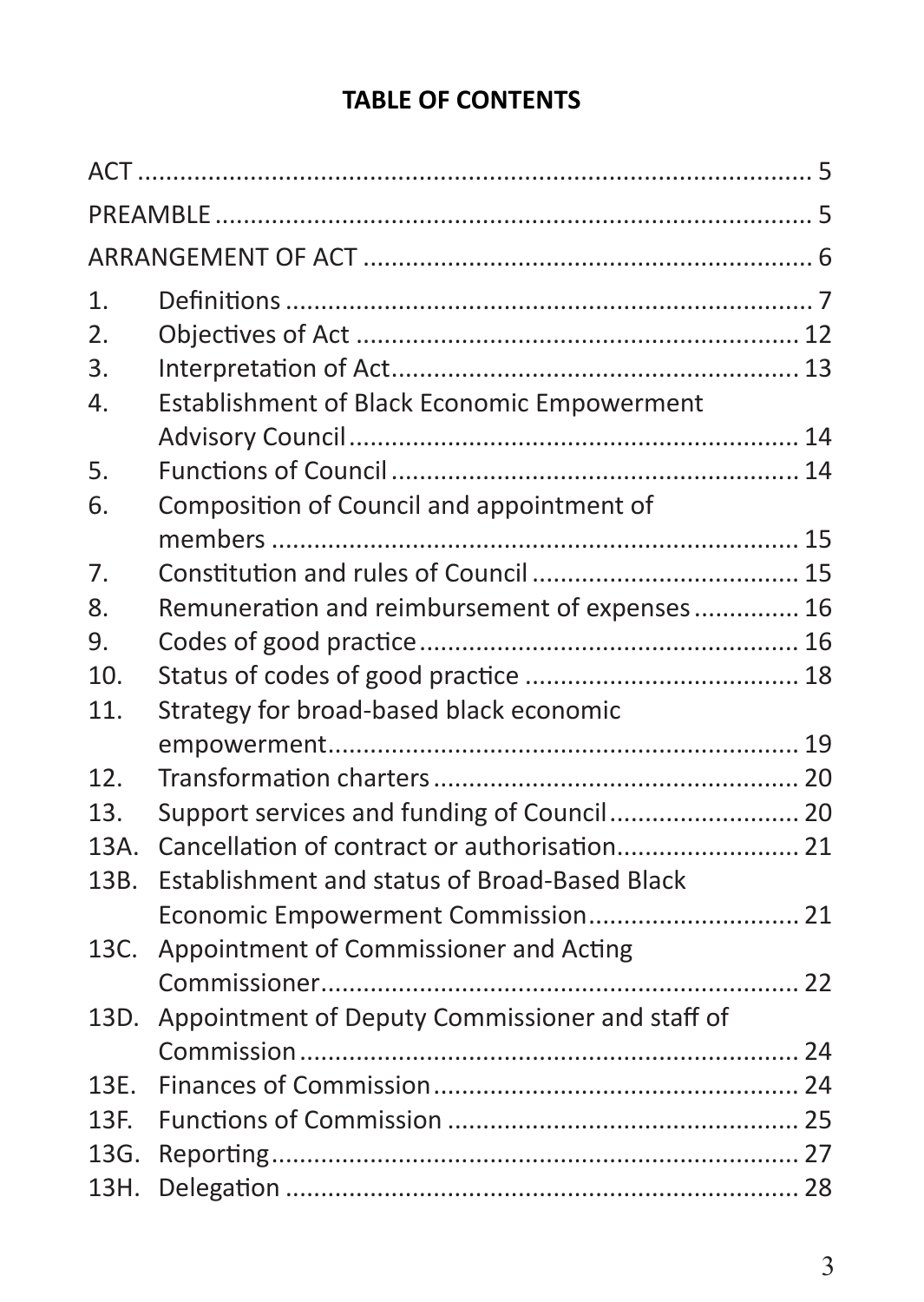| 13N. Offences in connection with Commission  36             |  |
|-------------------------------------------------------------|--|
|                                                             |  |
| 13P. Prohibition on business with organs of state following |  |
|                                                             |  |
| 14. Regulations, guidelines and practice notes              |  |
|                                                             |  |

## **CODES OF GOOD PRACTICE TABLE OF CONTENTS**

## **STATEMENT 000: GENERAL PRINCIPLES AND THE GENERIC SCORECARD 46**

| 1   |                                                       |  |
|-----|-------------------------------------------------------|--|
| 2.  |                                                       |  |
| 3.  |                                                       |  |
| 4.  | Eligibility as an exempted micro-enterprise (EME) 51  |  |
| 5.  | Eligibility as a qualifying small enterprises (QSE)52 |  |
| 6.  |                                                       |  |
| 7.  |                                                       |  |
| 8.  |                                                       |  |
| 9.  | Enhanced recognition for certain categories of black  |  |
|     |                                                       |  |
| 10. |                                                       |  |
| 11. |                                                       |  |
| 12. |                                                       |  |
|     | AMENDED CODE SERIES 100: MEASUREMENT OF THE           |  |
|     | <b>OWNERSHIP ELEMENT OF BROAD-BASED BLACK</b>         |  |
|     |                                                       |  |
| 1   |                                                       |  |
|     |                                                       |  |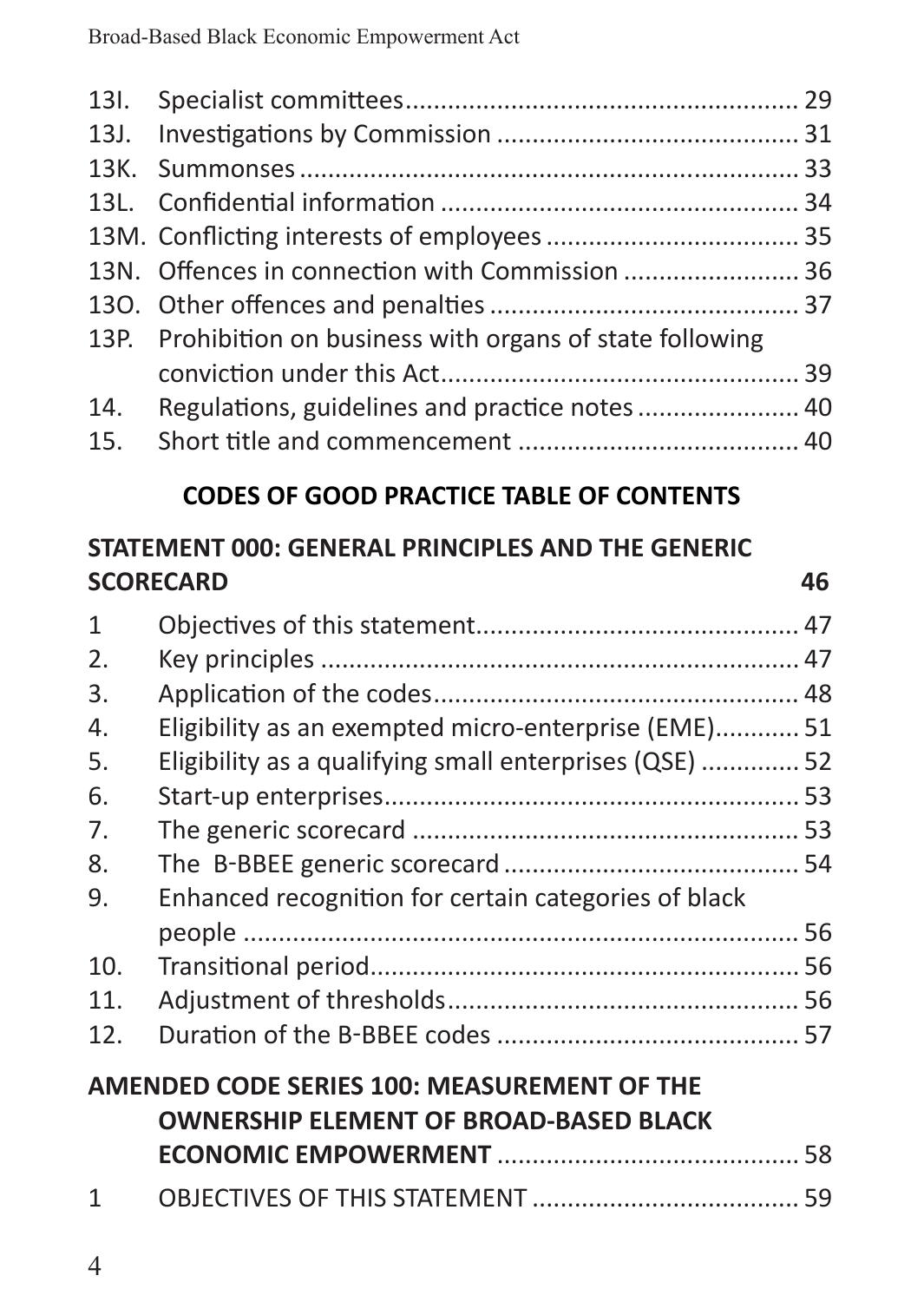| $\overline{2}$ |                                                     |  |
|----------------|-----------------------------------------------------|--|
| 3              |                                                     |  |
| 4.             |                                                     |  |
|                |                                                     |  |
|                |                                                     |  |
|                |                                                     |  |
|                |                                                     |  |
|                | STATEMENT 200: THE GENERAL PRINCIPLES FOR MEASURING |  |
|                |                                                     |  |
| $\mathbf{1}$   |                                                     |  |
| $\overline{2}$ |                                                     |  |
| 3              |                                                     |  |
| 4.             | Measurement of the management control               |  |
|                |                                                     |  |
| 5              | Measurement of management control indicators annexe |  |
|                |                                                     |  |
|                | STATEMENT 300: THE GENERAL PRINCIPLES FOR MEASURING |  |
|                |                                                     |  |
| 1.             |                                                     |  |
| 2.             | The skills development element scorecard  95        |  |
| 3.             |                                                     |  |
| 4.             | Sub-minimum and discounting principle 98            |  |
| 5.             |                                                     |  |
| 6.             | Legitimate recognisable training expenses  100      |  |
| 7.             | Measurement of skills development indicators  100   |  |
| 8.             |                                                     |  |
| 9.             |                                                     |  |
| $A$ :          | Measurement of skills development indicators  104   |  |
| B:             | Measurement of skills development indicators  105   |  |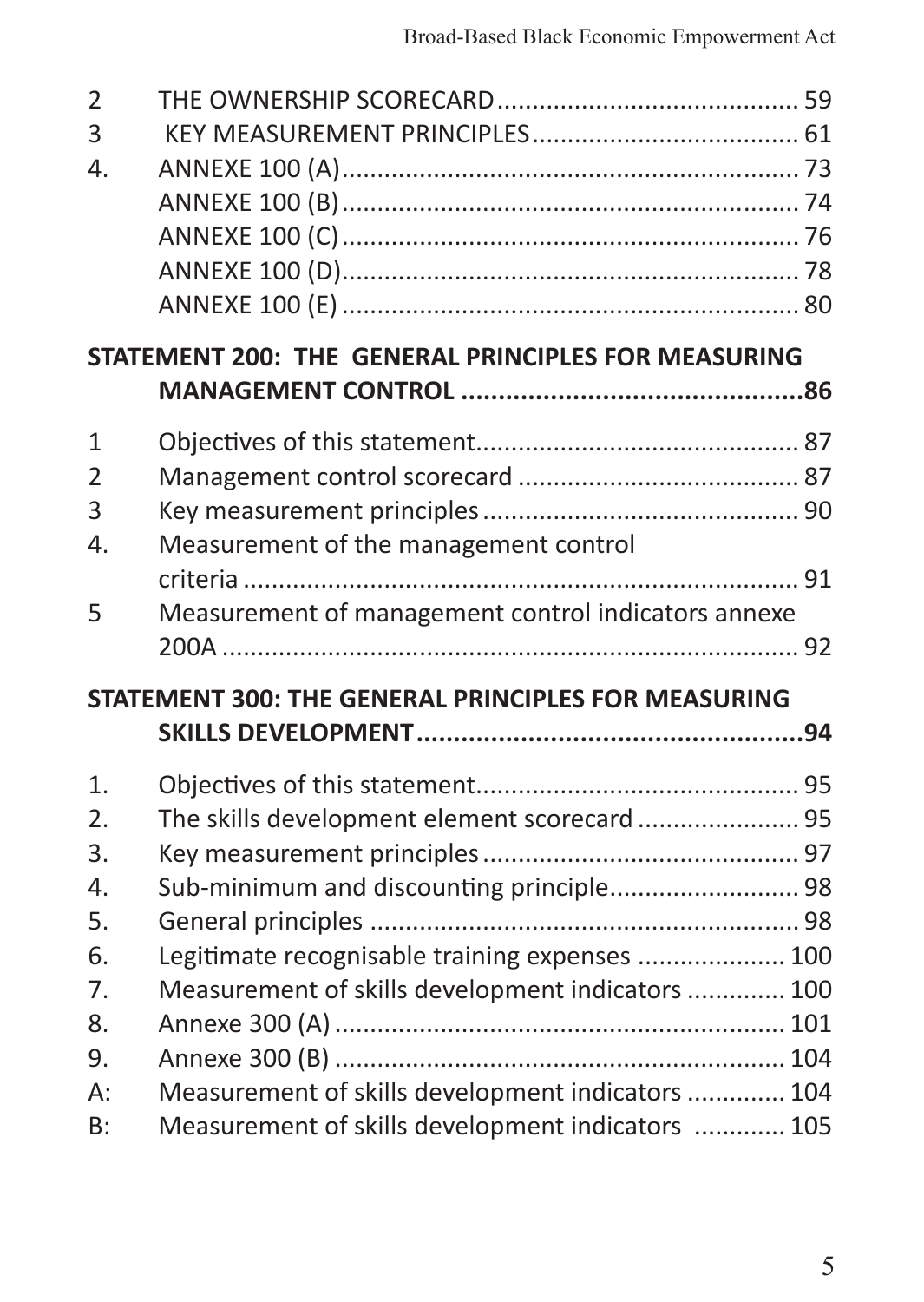|                  | STATEMENT 400: THE GENERAL PRINCIPLES FOR MEASURING<br>ENTERPRISE AND SUPPLIER DEVELOPMENT 107     |
|------------------|----------------------------------------------------------------------------------------------------|
| 1.               |                                                                                                    |
| $\overline{2}$ . | Enterprise and supplier development scorecard 108                                                  |
| 3.               |                                                                                                    |
| 4.               |                                                                                                    |
| 6                | Exclusions from total measured procurement spend  118                                              |
| 7.               | Measurement of B-BBEE procurement spend 120                                                        |
| 8                | The calculation of preferential procurement contributions                                          |
| 9                | Enterprise development and supplier development                                                    |
|                  |                                                                                                    |
| 10               | Monetary and non-monetary contributions  123                                                       |
| 11               | Measurement of enterprise development and supplier                                                 |
|                  |                                                                                                    |
|                  |                                                                                                    |
| A:               |                                                                                                    |
| B:               | The calculation of preferential procurement contributions                                          |
|                  |                                                                                                    |
|                  |                                                                                                    |
|                  |                                                                                                    |
| А:               | Qualifying contributions are measurable on the following                                           |
|                  |                                                                                                    |
|                  | STATEMENT 500: THE GENERAL PRINCIPLES FOR MEASURING<br>THE SOCIO - ECONOMIC DEVELOPMENT ELEMENT134 |
| 1                |                                                                                                    |
| $\overline{2}$   |                                                                                                    |
| 3                |                                                                                                    |
| 4                | Measurement of socio-economic development                                                          |
|                  |                                                                                                    |
| 5                |                                                                                                    |
|                  |                                                                                                    |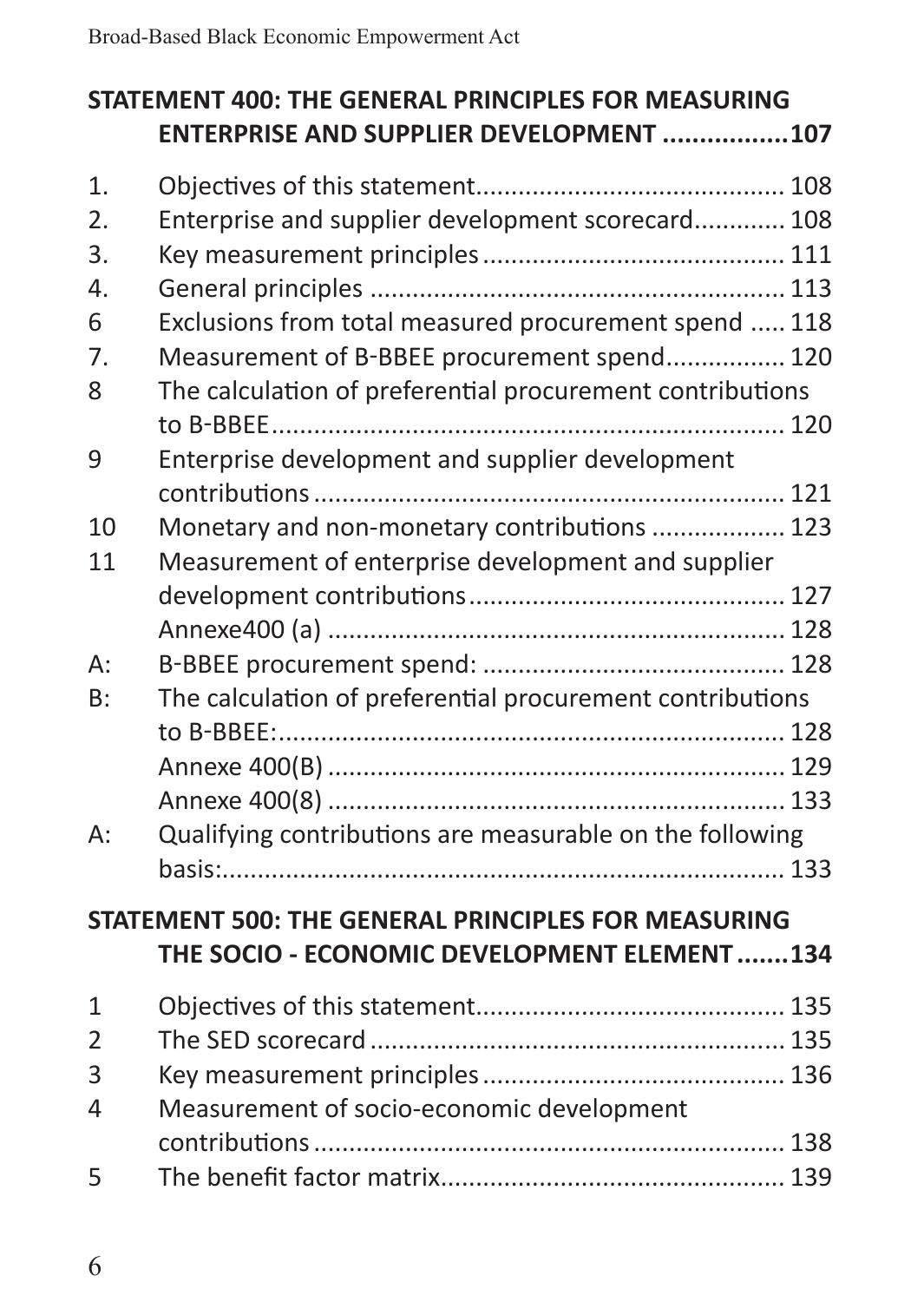| А: | Qualifying contributions are measurable on the following                                     |  |
|----|----------------------------------------------------------------------------------------------|--|
|    |                                                                                              |  |
|    | <b>BROAD-BASED BLACK ECONOMIC EMPOWERMENT ACT:</b><br>SECTION 9(1) CODES OF GOOD PRACTICE AS |  |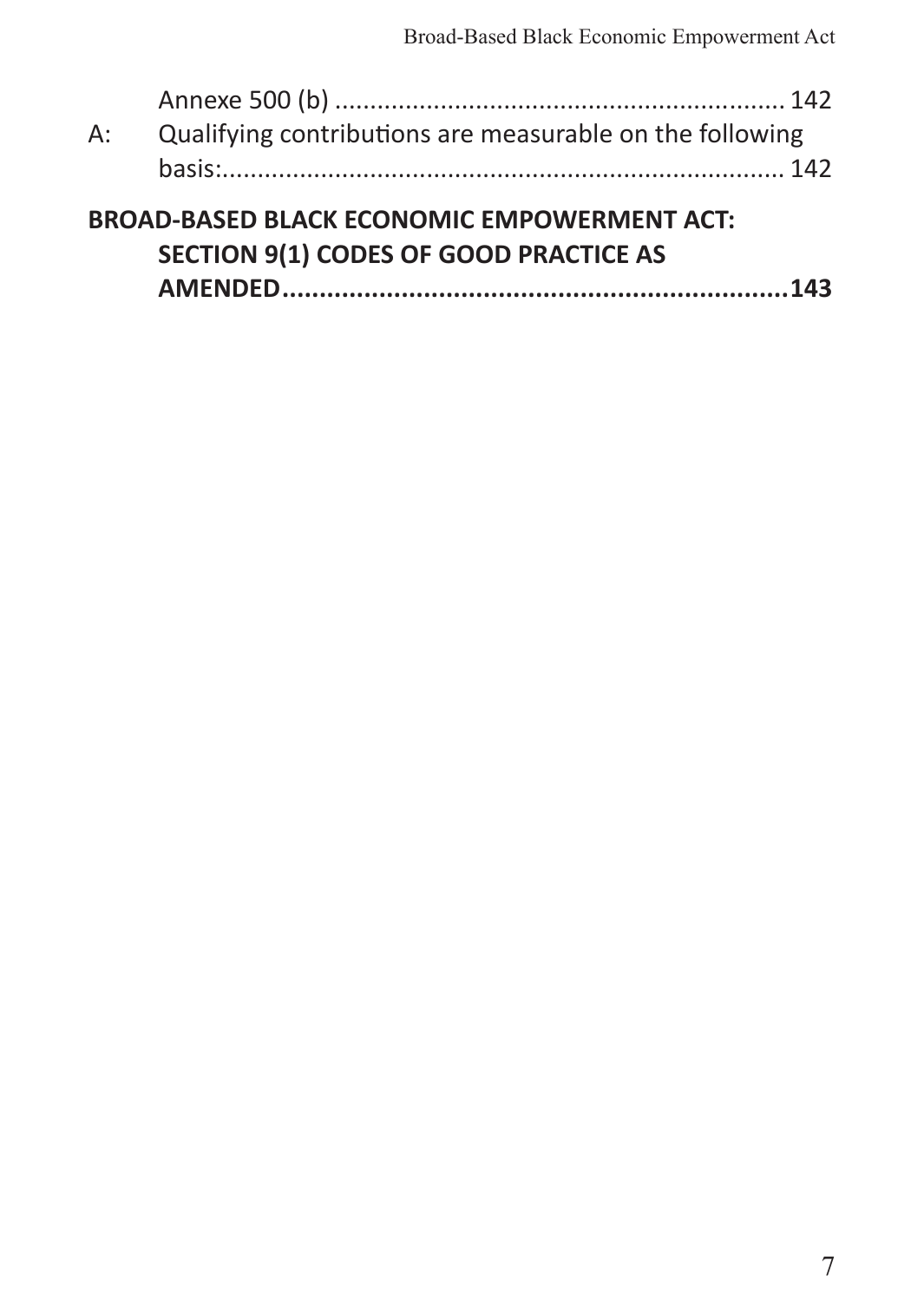[This is the **current** version and applies as from **24 October 2014**, i.e. the date of commencement of the Broad-Based Black Economic Empowerment Amendment Act 46 of 2013 – **to date**]

## **BROAD-BASED BLACK ECONOMIC EMPOWERMENT ACT 53 OF 2003**

# *(Gazette No. 25899, Notice No. 17 dated 9 January 2004. Commencement date: 21 April 2004 [Proc. No. R26, Gazette No. 26285])*

## **As amended by:**

*Broad-Based Black Economic Empowerment Amendment Act 46 of 2013 - Government Notice 55 in Government Gazette 37271 dated 27 January 2014. Commencement date: 24 October 2014 – unless otherwise indicated [Proc. No. 72, Gazette No. 38126]*

> *(English text signed by the President) (Assented to 7 January 2004)*

> > **ACT**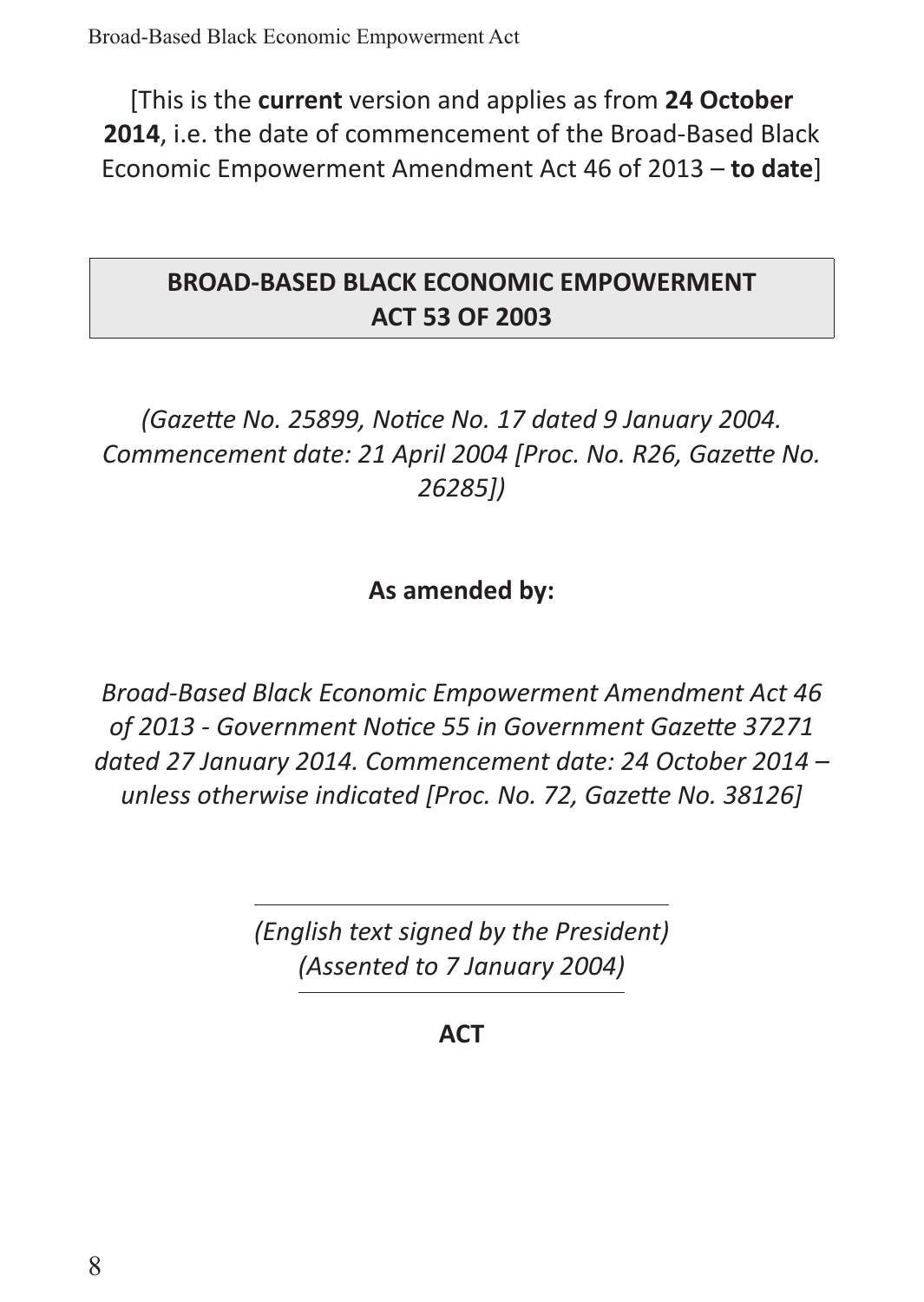**To establish a legislative framework for the promotion of black economic empowerment; to empower the Minister to issue codes of good practice and to publish transformation charters; to establish the Black Economic Empowerment Advisory Council; and to provide for matters connected therewith.**

#### **PREAMBLE**

**WHEREAS** under apartheid race was used to control access to South Africa's productive resources and access to skills;

**WHEREAS** South Africa's economy still excludes the vast majority of its people from ownership of productive assets and the possession of advanced skills;

**WHEREAS** South Africa's economy performs below its potential because of the low level of income earned and generated by the majority of its people;

**AND WHEREAS**, unless further steps are taken to increase the effective participation of the majority of South Africans in the economy, the stability and prosperity of the economy in the future may be undermined to the detriment of all South Africans, irrespective of race;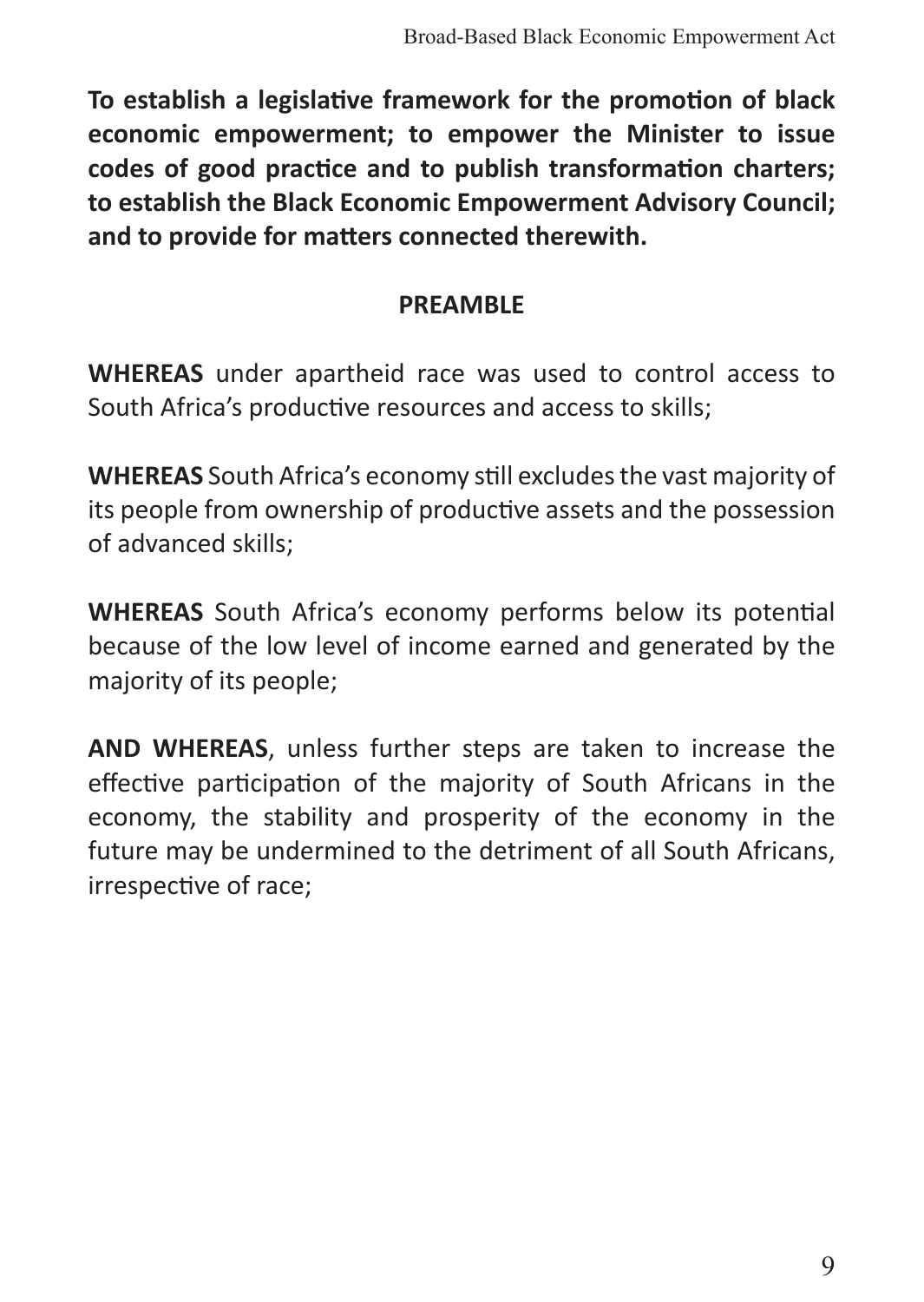## **AND IN ORDER TO** -

- promote the achievement of the constitutional right to equality, increase broad-based and effective participation of black people in the economy and promote a higher growth rate, increased employment and more equitable income distribution; and
- establish a national policy on broad-based black economic empowerment so as to promote the economic unity of the nation, protect the common market, and promote equal opportunity and equal access to government services,

BE IT ENACTED by the Parliament of the Republic of South Africa, as follows: -

#### **ARRANGEMENT OF ACT**

- 1. Definitions
- 2. Objectives of Act
- 3. Interpretation of Act
- 4. Establishment of Black Economic Empowerment Advisory Council
- 5. Functions of Council
- 6. Composition of Council and appointment of members
- 7. Constitution and rules of Council
- 8. Remuneration and reimbursement of expenses
- 9. Codes of good practice
- 10. Status of codes of good practice
- 11. Strategy for broad-based black economic empowerment
- 12. Transformation charters
- 13. Support services and funding of Council
- 13A. Cancellation of contract or authorisation
- 13B. Establishment and status of Broad-Based Black Economic Empowerment Commission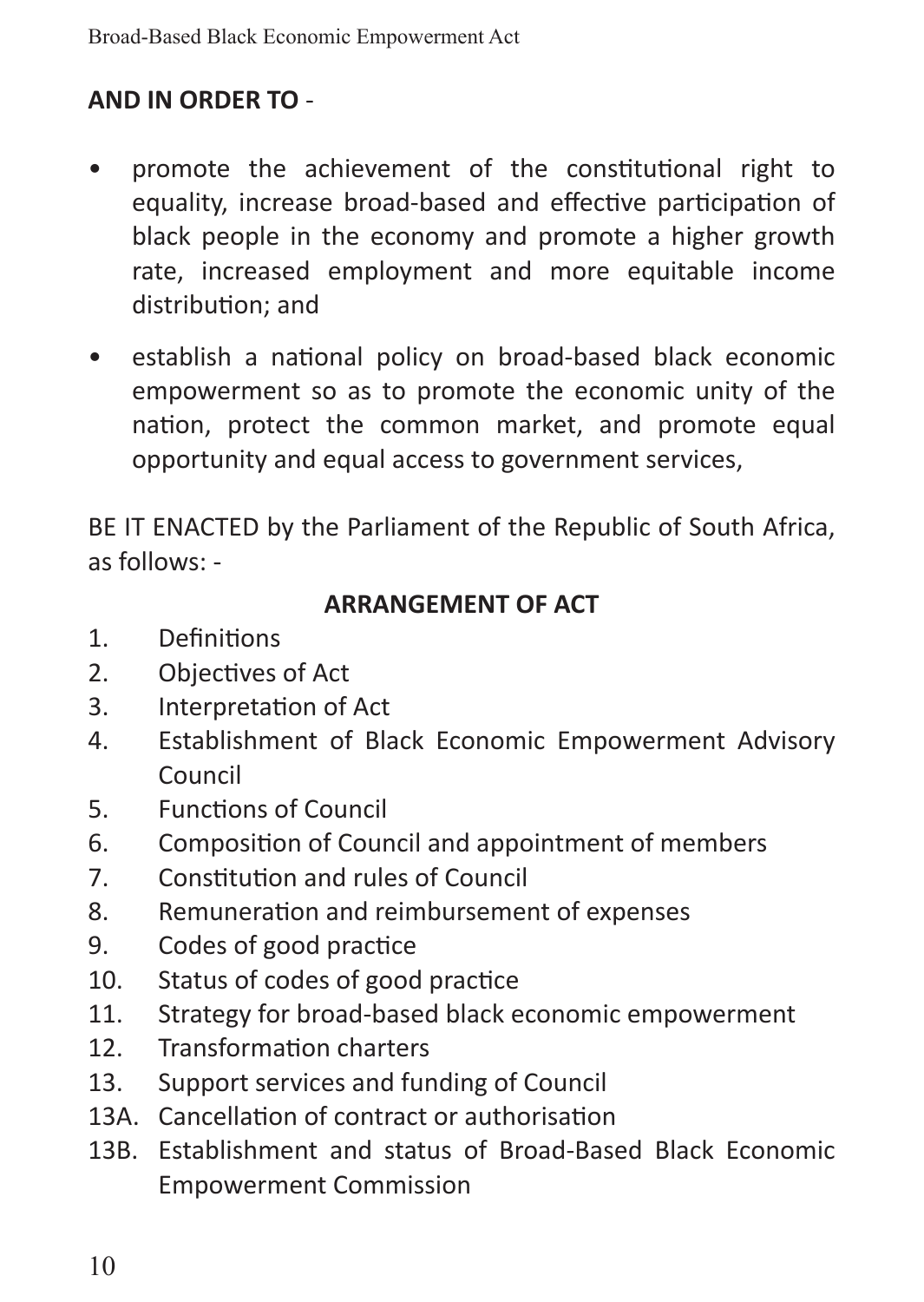- 13C. Appointment of Commissioner and Acting Commissioner
- 13D. Appointment of Deputy Commissioner and staff of Commission
- 13E. Finances of Commission
- 13F. Functions of Commission
- 13G. Reporting
- 13H. Delegation
- 13I. Specialist committees
- 13J. Investigations by Commission
- 13K. Summonses
- 13L. Confidential information
- 13M. Conflicting interests of employees
- 13N. Offences in connection with Commission
- 13O. Other offences and penalties
- 13P. Prohibition on business with organs of state following conviction under this Act
- 14. Regulations, guidelines and practice notes
- 15. Short title and commencement

## **1. Definitions**

In this Act, unless the context indicates otherwise—

"**B-BBEE initiative**" means any transaction, practice, scheme or other initiative which affects compliance with this Act or any other law promoting broad-based black economic empowernment *[sic]*;

> *(Definition of "B-BBEE initiative" inserted by section 1(a) of Act 46 of 2013)*

"**B-BBEE verification professional**" means a person who performs any work in connection with rating the status of enterprises in terms of broad-based black economic empowerment compliance on the authority of, or for a rating agency accredited by, a B-BBEE Verification Professional Regulator;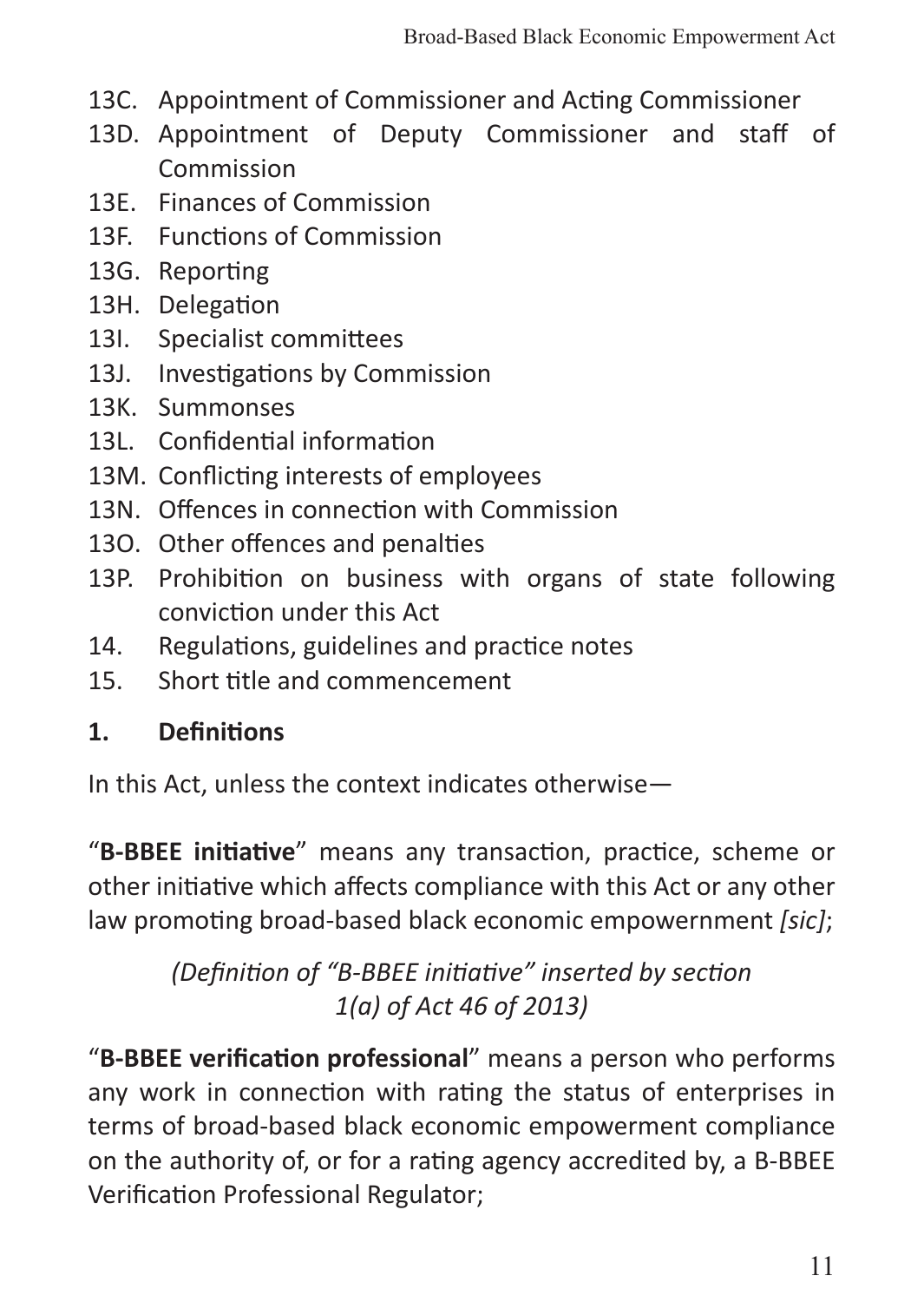*(Definition of "B-BBEE verification professional" inserted by section 1(a) of Act 46 of 2013)*

"**B-BBEE Verification Professional Regulator**" means a body appointed by the Minister for the accreditation of rating agencies or the authorisation of B-BBEE verification professionals;

*(Definition of "B-BBEE Verification Professional Regulator" inserted by section 1(a) of Act 46 of 2013)*

**"black people"** is a generic term which means Africans, Coloureds and Indians-

- (a) who are citizens of the Republic of South Africa by birth or descent; or
- (b) who became citizens of the Republic of South Africa by naturalisation-
	- (i) before 27 April 1994; or
	- (ii) on or after 27 April 1994 and who would have been entitled to acquire citizenship by naturalisation prior to that date;

*(Definition of "black people" substituted by section 1(b) of Act 46 of 2013)*

**"broad-based black economic empowerment"** means the viable economic empowerment of all black people, in particular women, workers, youth, people with disabilities and people living in rural areas, through diverse but integrated socio-economic strategies that include, but are not limited to-

(a) increasing the number of black people that manage, own and control enterprises and productive assets;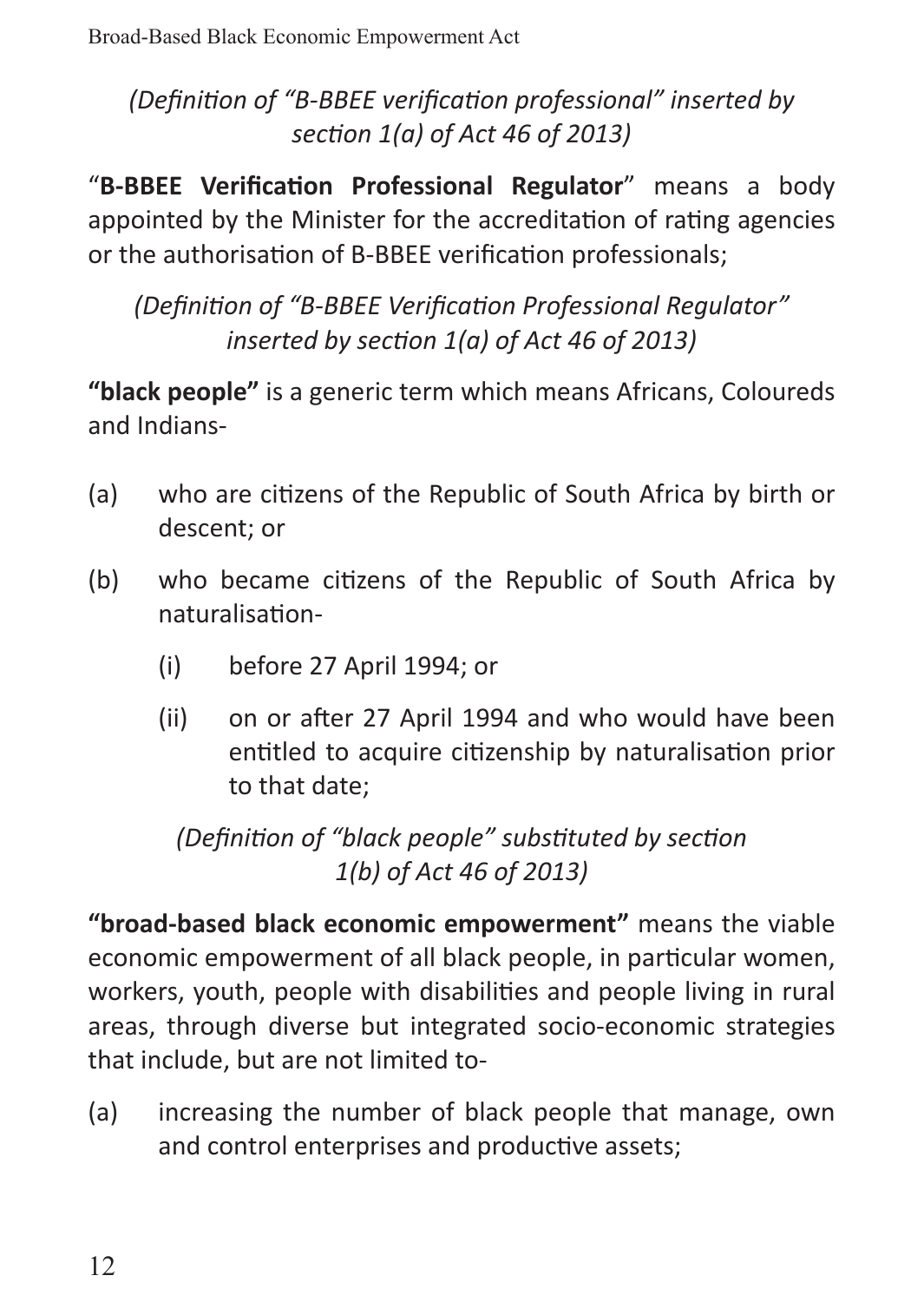- (b) facilitating ownership and management of enterprises and productive assets by communities, workers, co-operatives and other collective enterprises;
- (c) human resource and skills development;
- (d) achieving equitable representation in all occupational categories and levels in the workforce;
- (e) preferential procurement from enterprises that are owned or managed by black people; and
- (f) investment in enterprises that are owned or managed by black people;

*(Definition of "broad-based black economic empowerment" substituted by section 1(c) of Act 46 of 2013)*

**"Commission"** means the Broad-Based Black Economic Empowerment Commission established by section 13B;

> *(Definition of "Commission" inserted by section 1(d) of Act 46 of 2013)*

**"Council"** means the Black Economic Empowerment Advisory Council established by section 4;

"**Department**" means the Department of Trade and Industry;

*(Definition of "Department" inserted by section 1(e) of Act 46 of 2013)*

"**fronting practice**" means a transaction, arrangement or other act or conduct that directly or indirectly undermines or frustrates the achievement of the objectives of this Act or the implementation of any of the provisions of this Act, including but not limited to practices in connection with a B-BBEE initiative-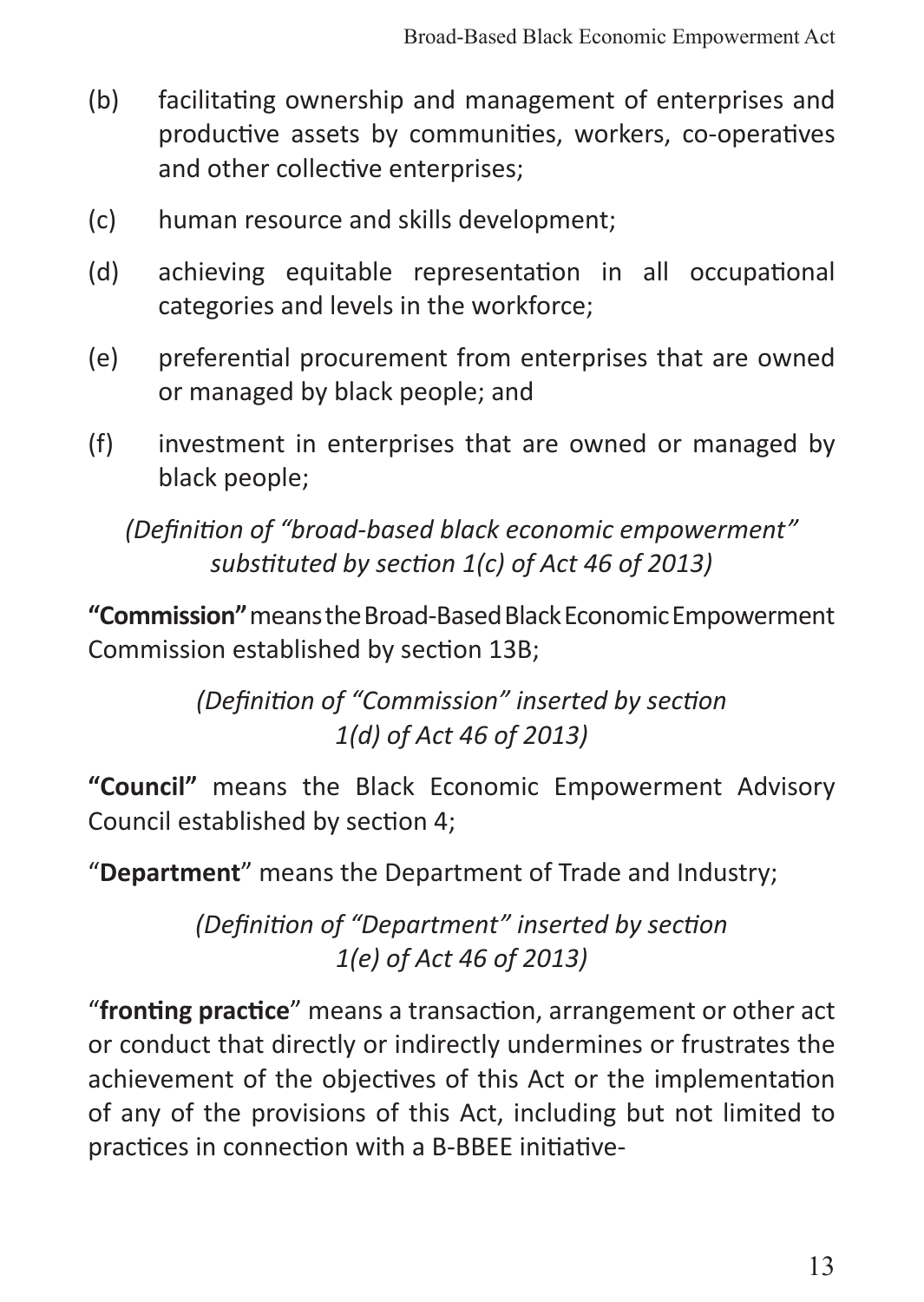- (a) in terms of which black persons who are appointed to an enterprise are discouraged or inhibited from substantially participating in the core activities of that enterprise;
- (b) in terms of which the economic benefits received as a result of the broad-based black economic empowerment status of an enterprise do not flow to black people in the ratio specified in the relevant legal documentation;
- (c) involving the conclusion of a legal relationship with a black person for the purpose of that enterprise achieving a certain level of broad-based black economic empowerment compliance without granting that black person the economic benefits that would reasonably be expected to be associated with the status or position held by that black person; or
- (d) involving the conclusion of an agreement with another enterprise in order to achieve or enhance broad-based black economic empowerment status in circumstances in which-
	- (i) there are significant limitations, whether implicit or explicit, on the identity of suppliers, service providers, clients or customers;
	- (ii) the maintenance of business operations is reasonably considered to be improbable, having regard to the resources available;
	- (iii) the terms and conditions were not negotiated at arm's length and on a fair and reasonable basis;

# *(Definition of "fronting practice" inserted by section 1(e) of Act 46 of 2013)*

"**knowing**", "**knowingly**" or "**knows**", when used with respect to a person, and in relation to a particular matter, means that the person either-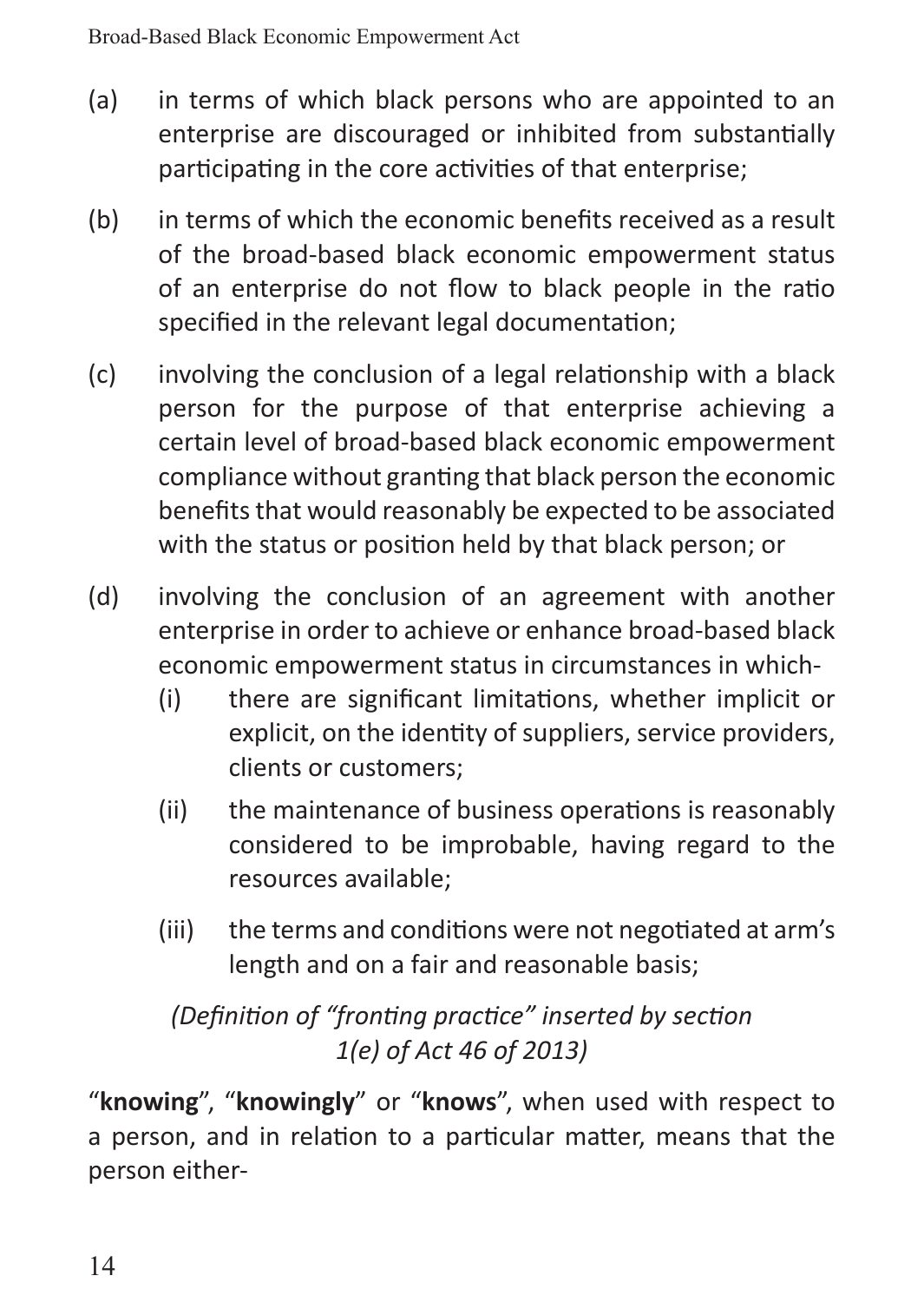- (a) had actual knowledge of that matter; or
- (b) was in a position in which the person reasonably ought to have-
	- (i) had actual knowledge;
	- (ii) investigated the matter to an extent that would have provided the person with actual knowledge; or
	- (iii) taken other measures which, if taken, would reasonably be expected to have provided the person with actual knowledge of the matter;

*(Definition of "knowing", "knowingly" or "knows" inserted by section 1(e) of Act 46 of 2013)*

**"members"** means members of the Council;

**"Minister"** means the Minister of Trade and Industry;

**"organ of state"** means—

- (a) a national or provincial department as defined in the Public Finance Management Act, 1999 (Act No. 1 of 1999);
- (b) a municipality as contemplated in the Constitution;
- (c) Parliament;
- (d) a provincial legislature; and
- (e) a constitutional institution listed in Schedule 1 to the Public Finance Management Act, 1999 (Act No. 1 of 1999);

"**premises**" includes land, or any building, structure, vehicle, ship, boat, vessel, aircraft or container;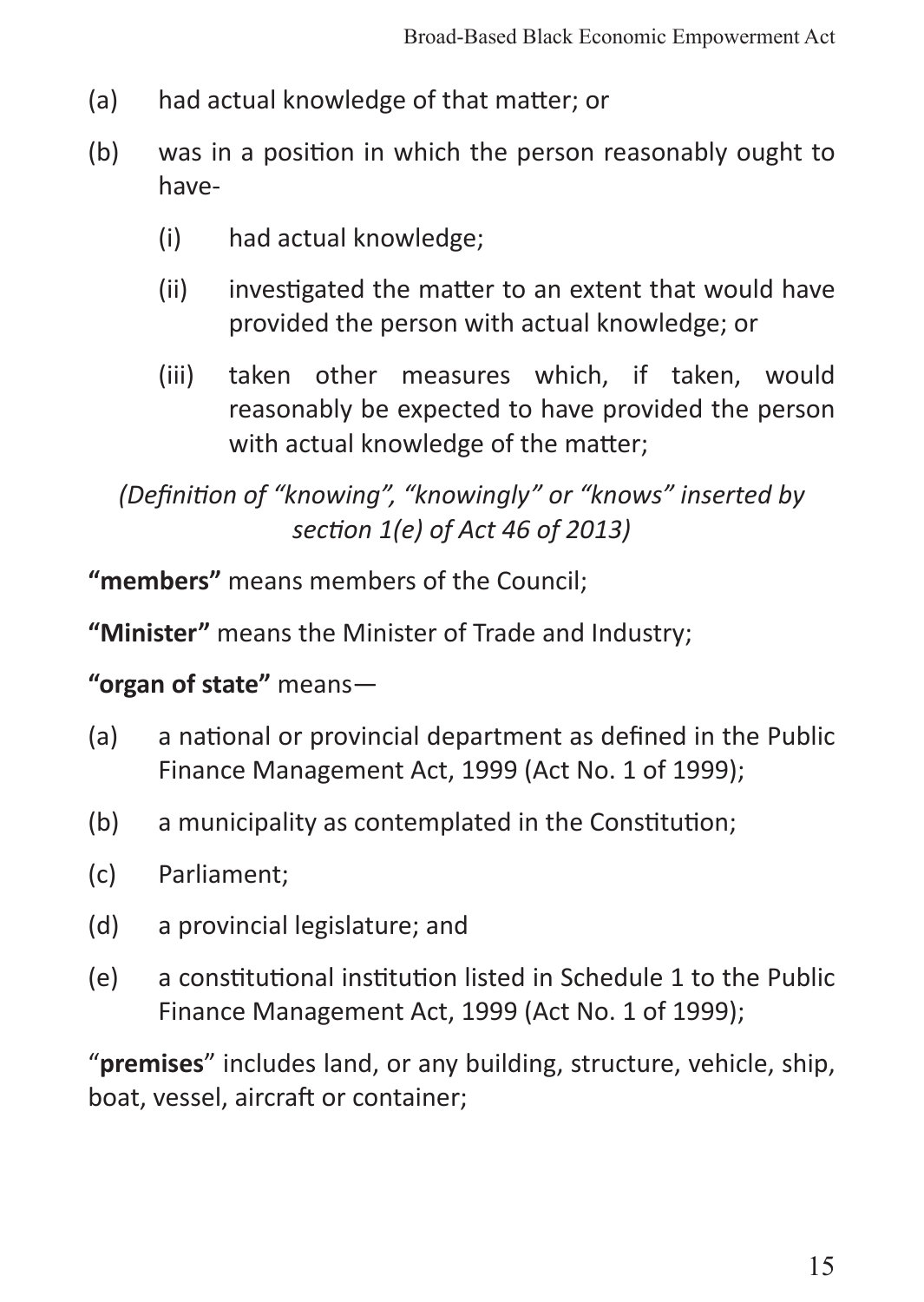*(Definition of "premises" inserted by section 1(f) of Act 46 of 2013)*

**"prescribe"** means prescribe by regulation;

**"public entity"** means a public entity listed in Schedule 2 or 3 to the Public Finance Management Act, 1999 (Act No. 1 of 1999);

"**sector charters**" means sectoral transformation charters referred to in section 9;

> *(Definition of "sector charters" inserted by section 1(g) of Act 46 of 2013)*

**"strategy"** means a strategy for broad-based black economic empowerment issued in terms of section 11; and

**"this Act"** includes any code of good practice or regulation made under this Act.

## **2. Objectives of Act**

The objectives of this Act are to facilitate broad-based black economic empowerment by—

- (a) promoting economic transformation in order to enable meaningful participation of black people in the economy;
- (b) achieving a substantial change in the racial composition of ownership and management structures and in the skilled occupations of existing and new enterprises;
- (c) increasing the extent to which communities, workers, cooperatives and other collective enterprises own and manage existing and new enterprises and increasing their access to economic activities, infrastructure and skills training;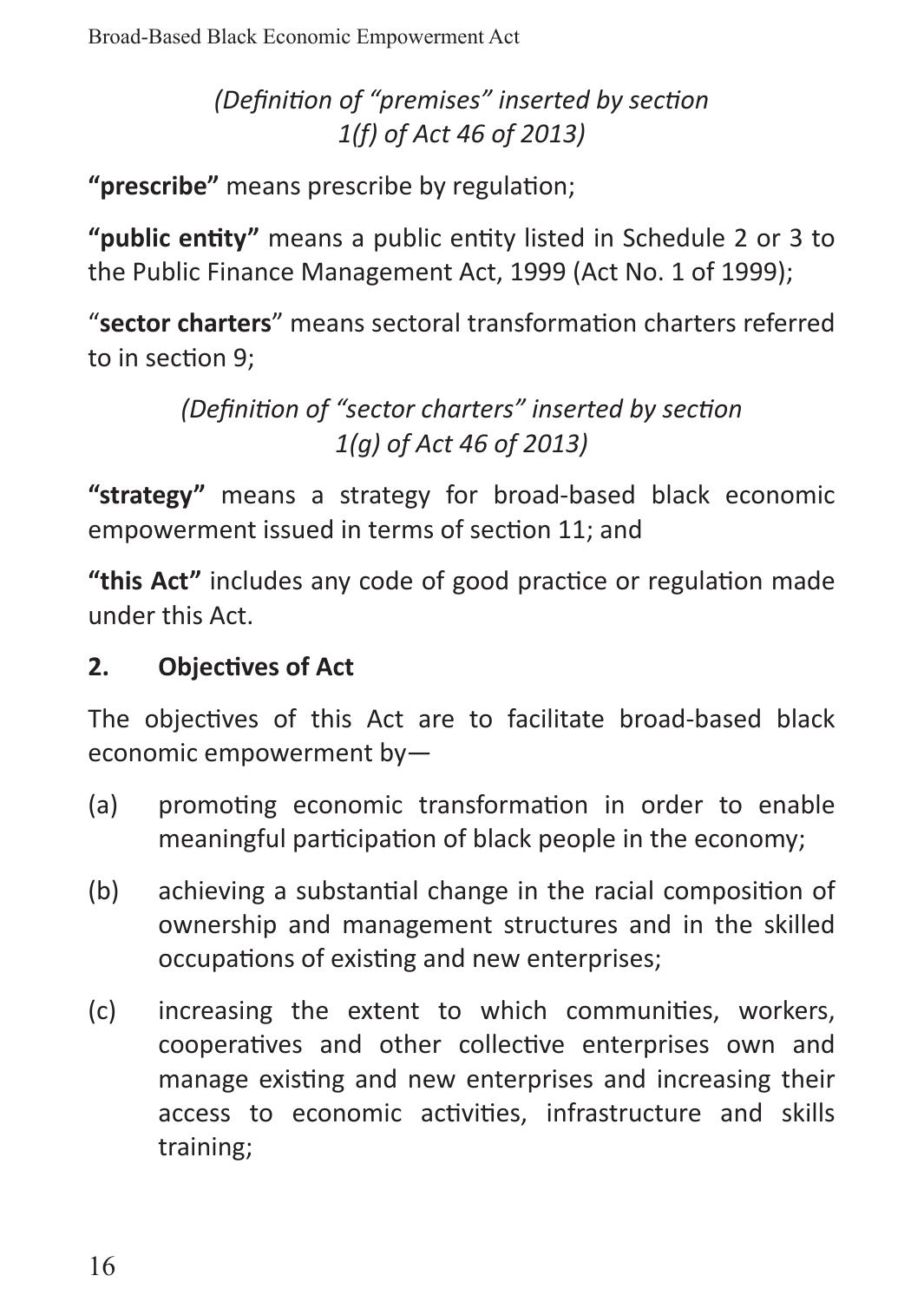- (d) increasing the extent to which black women own and manage existing and new enterprises, and increasing their access to economic activities, infrastructure and skills training;
- (e) promoting investment programmes that lead to broadbased and meaningful participation in the economy by black people in order to achieve sustainable development and general prosperity;
- (f) empowering rural and local communities by enabling access to economic activities, land, infrastructure, ownership and skills;

*(Section 2(f) substituted by section 2(a) of Act 46 of 2013)*

(g) promoting access to finance for black start-ups, small, medium and micro enterprises, co-operatives and black entrepreneurs, including those in the informal business sector; and

*(Section 2(g) substituted by section 2(b) of Act 46 of 2013)*

(h) increasing effective economic participation and black owned and managed enterprises, including small, medium and micro enterprises and co-operatives and enhancing their access to financial and non-financial support.

*(Section 2(h) added by section 2(c) of Act 46 of 2013)*

#### **3. Interpretation of Act**

- (1) Any person applying this Act must interpret its provisions so as—
	- (a) to give effect to its objectives and purposes; and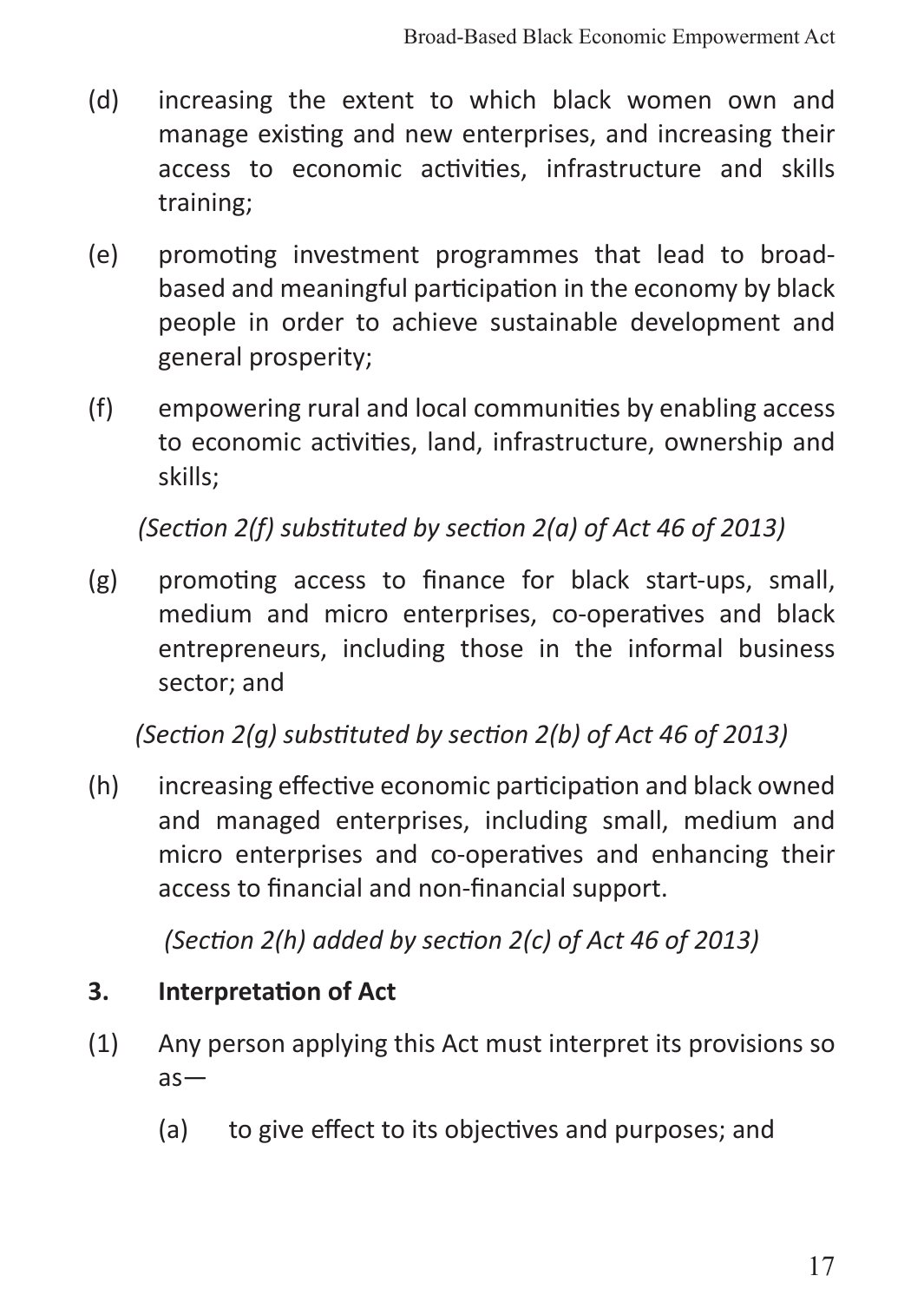*(Section 3(a) substituted by section 3(a) of Act 46 of 2013)*

- (b) to comply with the Constitution.
- (2) In the event of any conflict between this Act and any other law in force immediately prior to the date of commencement of the Broad-Based Black Economic Empowerment Amendment Act, 2013, this Act prevails if the conflict specifically relates to a matter dealt with in this Act.

*(Section 3(2) added by section 3(b) of Act 46 of 2013 – only with effect from 24 October 2015, and the current section to be renumbered to section 3(1))*

# **4. Establishment of Black Economic Empowerment Advisory Council**

The Black Economic Empowerment Advisory Council is hereby established.

# **5. Functions of Council**

The Council must—

- (a) advise government on black economic empowerment;
- (b) review progress in achieving black economic empowerment;
- (c) advise on draft codes of good practice which the Minister intends publishing for comment in terms of section 9(5);
- (d) advise on the development, amendment or replacement of the strategy referred to in section 11;
- (e) if requested to do so, advise on draft transformation charters; and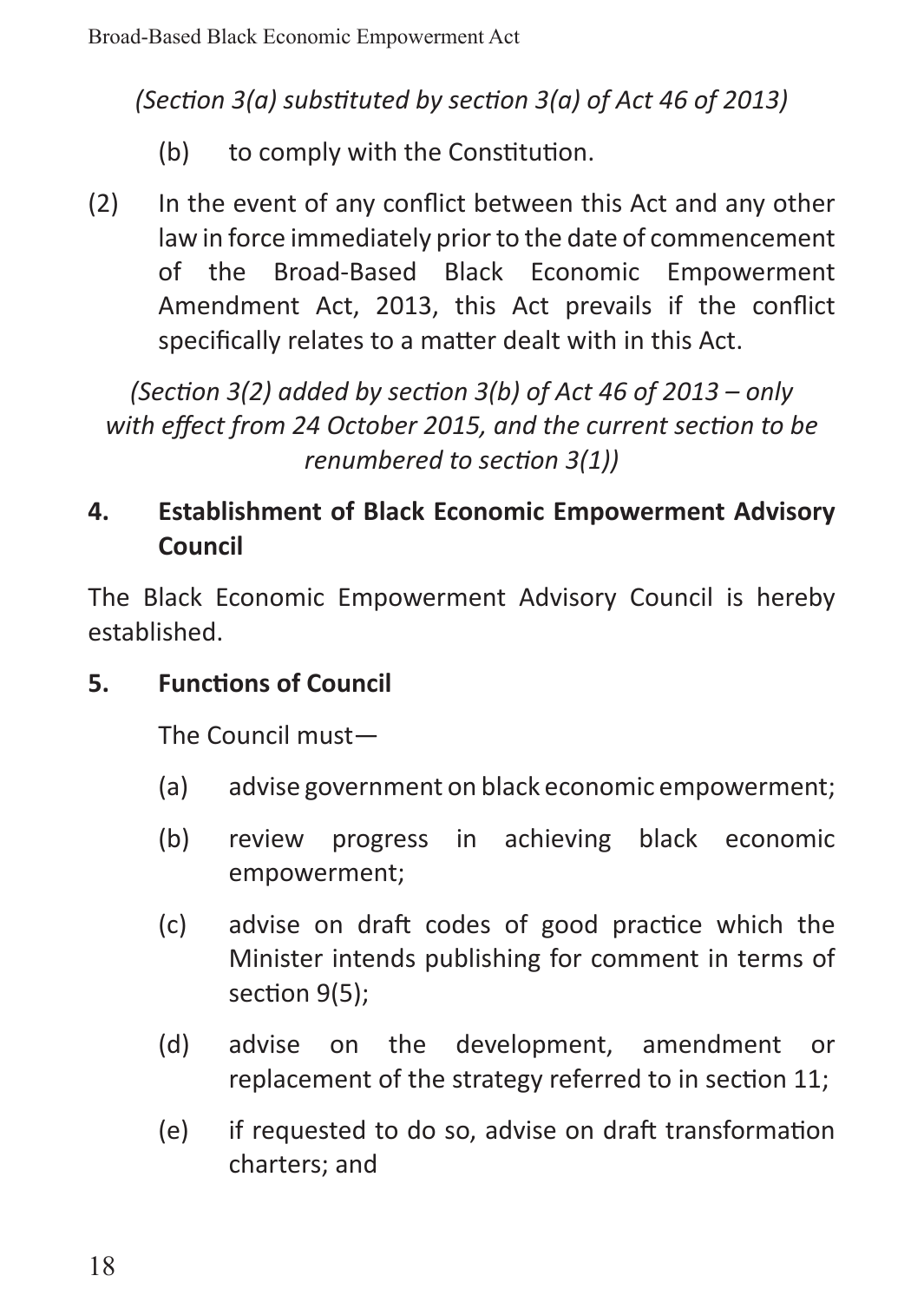(f) facilitate partnerships between organs of state and the private sector that will advance the objectives of this Act.

#### **6. Composition of Council and appointment of members**

- (1) The Council consists of—
	- (a) the President, who is the chairperson of the Council;
	- (b) the Minister, with the Minister's Director-General as an alternate;
	- (c) three other Cabinet Ministers, appointed by the President, with their respective Directors-General as alternates;
	- (d) no fewer than 10 and no more than 15 other members appointed by the President.
- (2) When appointing members in terms of subsection (1)(d), the President shall have regard to the need for the Council—
	- (a) to have appropriate expertise;
	- (b) to represent different relevant constituencies including trade unions, business, community-based organisations and academics.
- (3) In appointing members in terms of subsection (1)(d), the President shall follow an appropriate consultative process.
- (4) The President shall appoint a Cabinet Minister who is also a member of the Council to act as chairperson of the Council in the President's absence.

#### **7. Constitution and rules of Council**

(1) The Minister must establish a constitution for the Council.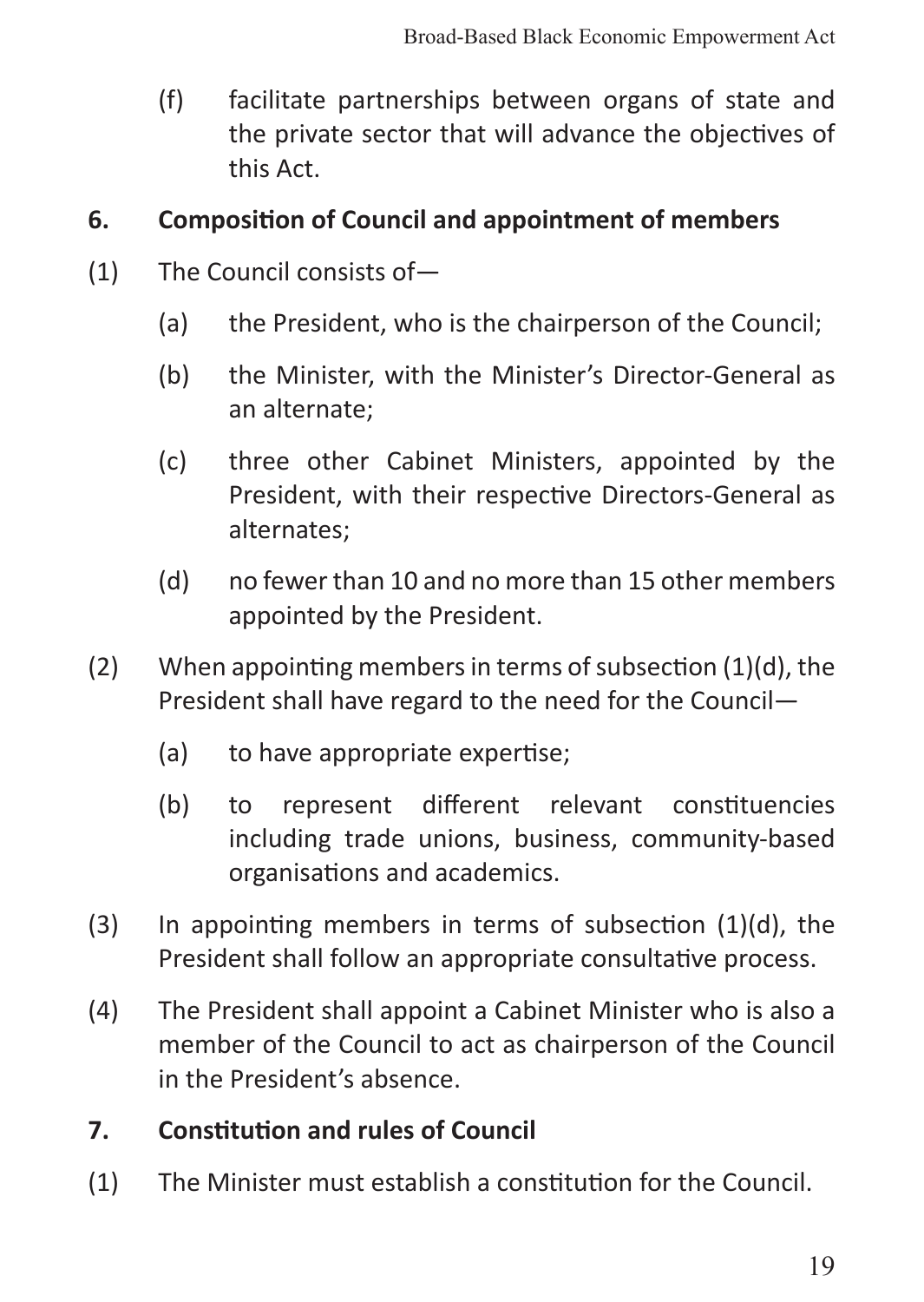- (2) The Minister may amend the constitution of the Council from time to time, after consultation with the Council.
- (3) The Council may, by resolution, and after consultation with the Minister, make rules to further regulate the proceedings of the Council.

## **8. Remuneration and reimbursement of expenses**

Council members must be remunerated for their services in accordance with the provisions of the National Treasury Regulations, and must be reimbursed for expenses incurred by them in carrying out their duties, as determined by the Minister, with the concurrence of the Minister of Finance.

*(Section 8 substituted by section 4 of Act 46 of 2013)*

## **9. Codes of good practice**

- (1) In order to promote the purposes of the Act, the Minister may by notice in the *Gazette* issue codes of good practice on black economic empowerment that may include—
	- (a) the further interpretation and definition of broadbased black economic empowerment and the interpretation and definition of different categories of black empowerment entities;
	- (b) qualification criteria for preferential purposes for procurement and other economic activities;
	- (c) indicators to measure broad-based black economic empowerment;
	- (d) the weighting to be attached to broad-based black economic empowerment indicators referred to in paragraph (c);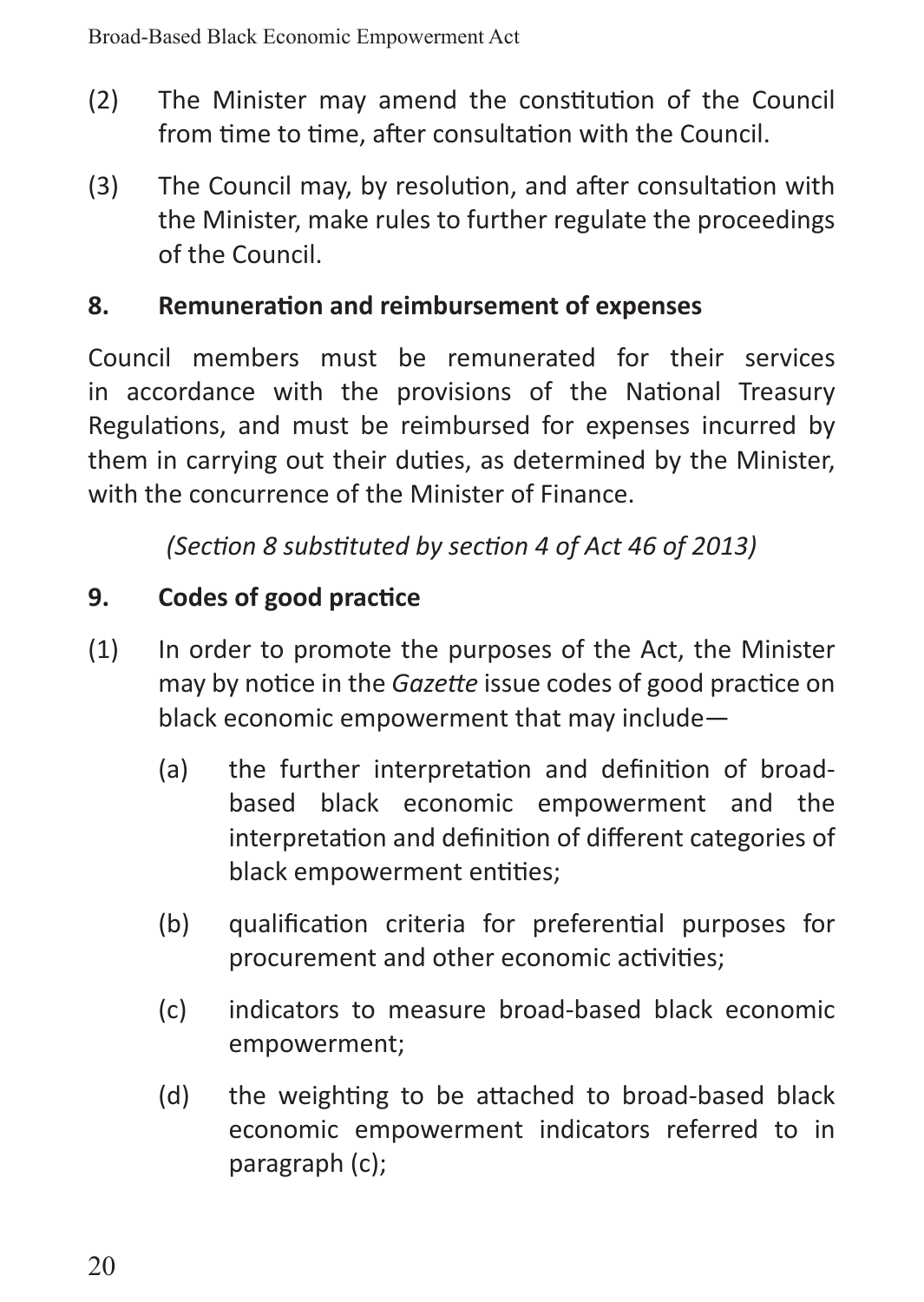(e) guidelines for stakeholders in the relevant sectors of the economy to draw up transformation charters and codes of good practice for their sector; and

*(Section 9(1)(e) substituted by section 5(a) of Act 46 of 2013)*

- (f) any other matter necessary to achieve the objectives of this Act.
- (2) A strategy issued by the Minister in terms of section 11 must be taken into account in preparing any code of good practice.
- (3) A code of good practice issued in terms of subsection (1) may specify—
	- (a) targets consistent with the objectives of this Act; and
	- (b) the period within which those targets must be achieved.
- (4) In order to promote the achievement of equality of women, as provided for in section 9(2) of the Constitution, a code of good practice issued in terms of subsection (1) and any targets specified in a code of good practice in terms of subsection (3), may distinguish between black men and black women.
- (5) The Minister must, before issuing, replacing or amending a code of good practice in terms of subsection (1)—
	- (a) publish the draft code of good practice or amendment in the *Gazette* for public comment; and
	- (b) grant interested persons a period of at least 60 days to comment on the draft code of good practice or amendment, as the case may be.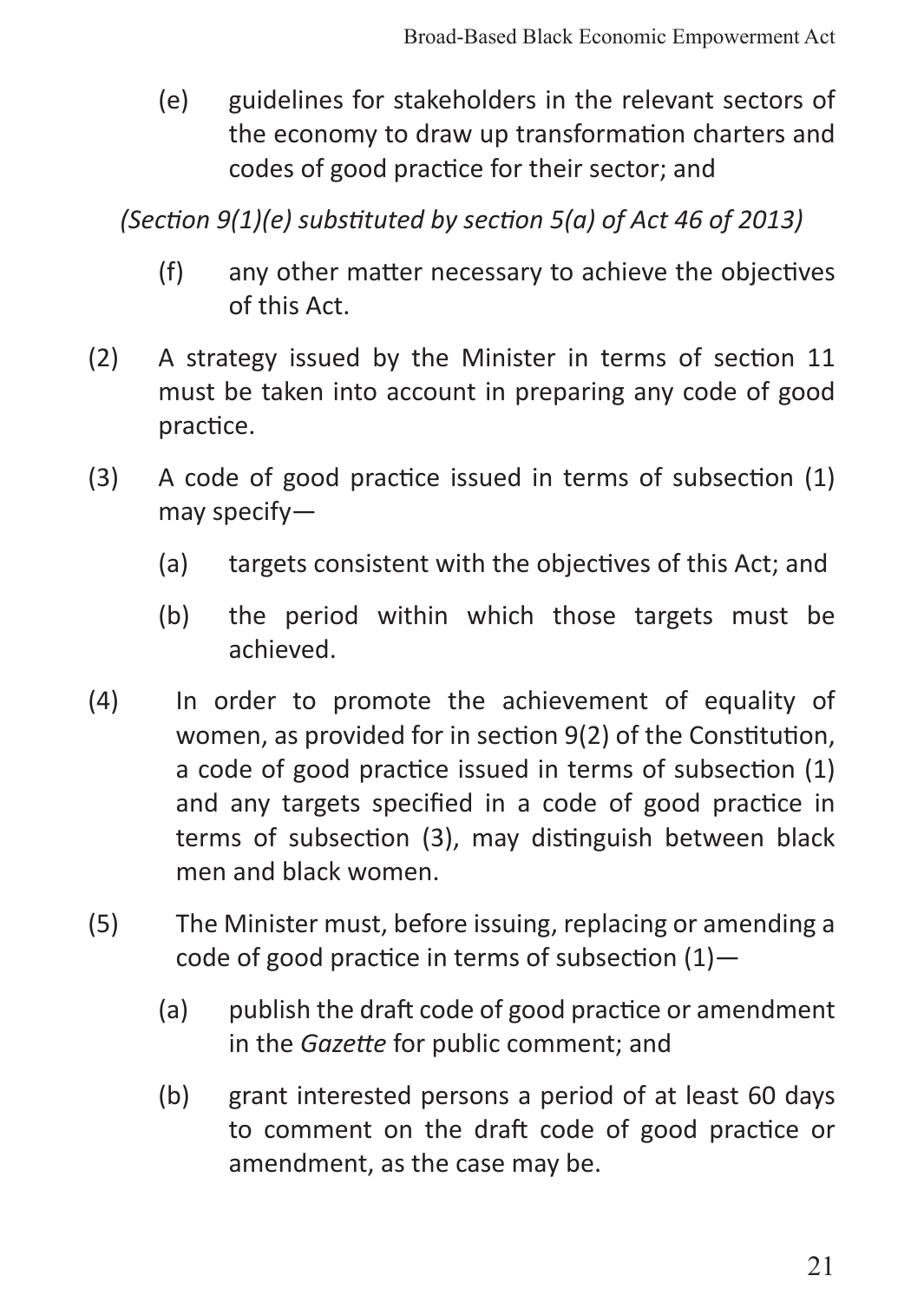(6) If requested to do so, the Minister may by notice in the *Gazette* permit organs of state or public entities to specify qualification criteria for procurement and other economic activities which exceed those set by the Minister in terms of subsection (1).

*(Section 9(6) added by section 5(b) of Act 46 of 2013)*

(7) A code of good practice remains in effect until amended, replaced or repealed.

*(Section 9(7) added by section 5(b) of Act 46 of 2013)*

#### **10. Status of codes of good practice**

- (1) Every organ of state and public entity must apply any relevant code of good practice issued in terms of this Act in-
	- (a) determining qualification criteria for the issuing of licences, concessions or other authorisations in respect of economic activity in terms of any law;
	- (b) developing and implementing a preferential procurement policy;
	- (c) determining qualification criteria for the sale of stateowned enterprises;
	- (d) developing criteria for entering into partnerships with the private sector; and
	- (e) determining criteria for the awarding of incentives, grants and investment schemes in support of broadbased black economic empowerment.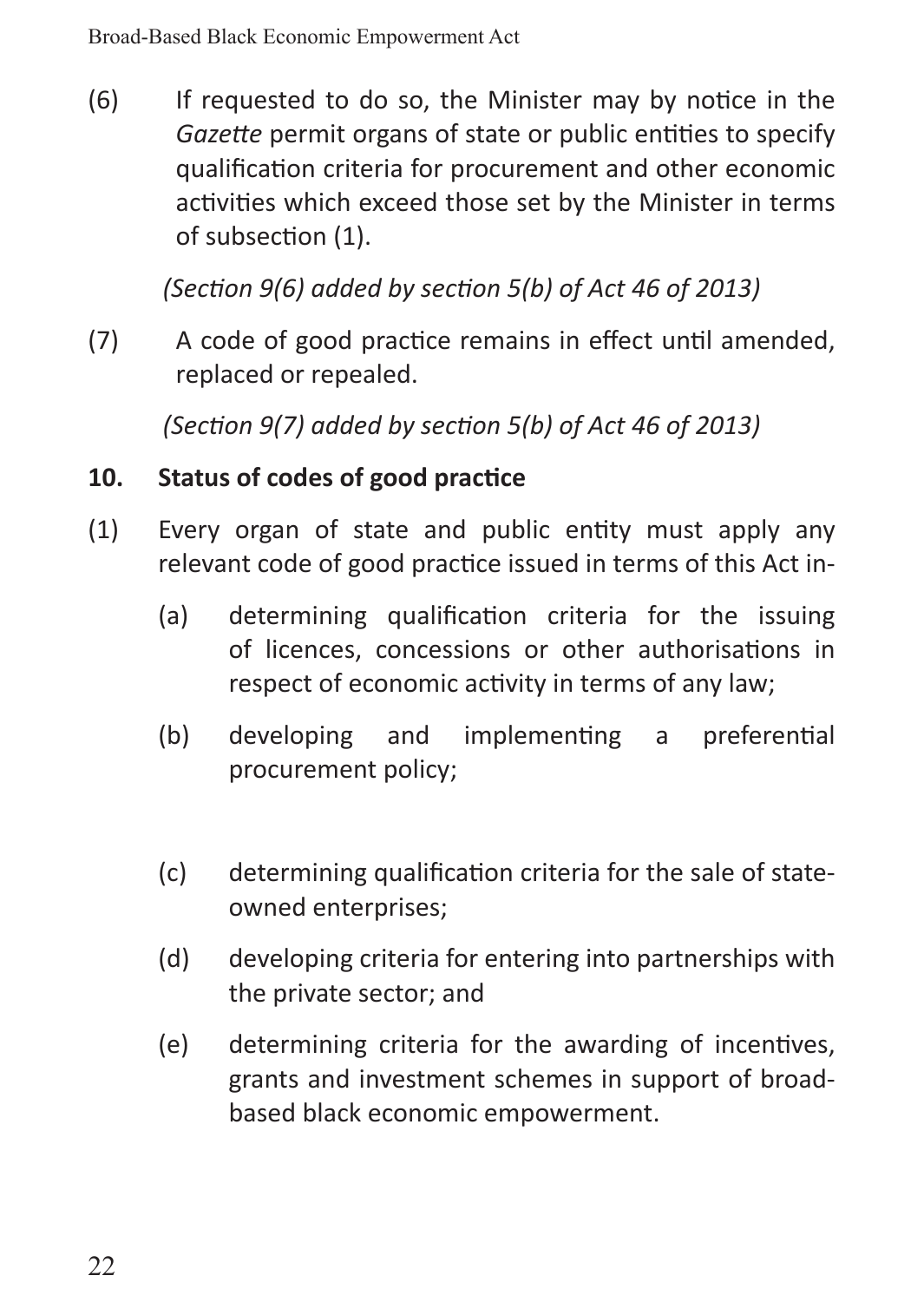- (a) The Minister may, after consultation with the relevant organ of state or public entity, exempt the organ of state or public entity from a requirement contained in subsection (1) or allow a deviation therefrom if particular objectively verifiable facts or circumstances applicable to the organ of state or public entity necessitate an exemption or deviation.
- (b) The Minister must publish the notice of exemption or deviation in the *Gazette*.
- (3) Subject to section 9(6), an enterprise in a sector in respect of which the Minister has issued a sector code of good practice in terms of section 9, may only be measured for compliance with the requirements of broad-based black economic empowerment in accordance with that code.
- (4) Enterprises operating in a sector in respect of which the Minister has issued a sector code of good practice in terms of section 9, must report annually on their compliance with broad-based black economic empowerment to the sector council which may have been established for that sector.

*(Section 10 substituted by section 6 of Act 46 of 2013)*

#### **11. Strategy for broad-based black economic empowerment**

- (1) The Minister—
	- (a) must issue a strategy for broad-based black economic empowerment;
	- (b) may change or replace a strategy issued in terms of this section.
- (2) A strategy in terms of this section must—

(2)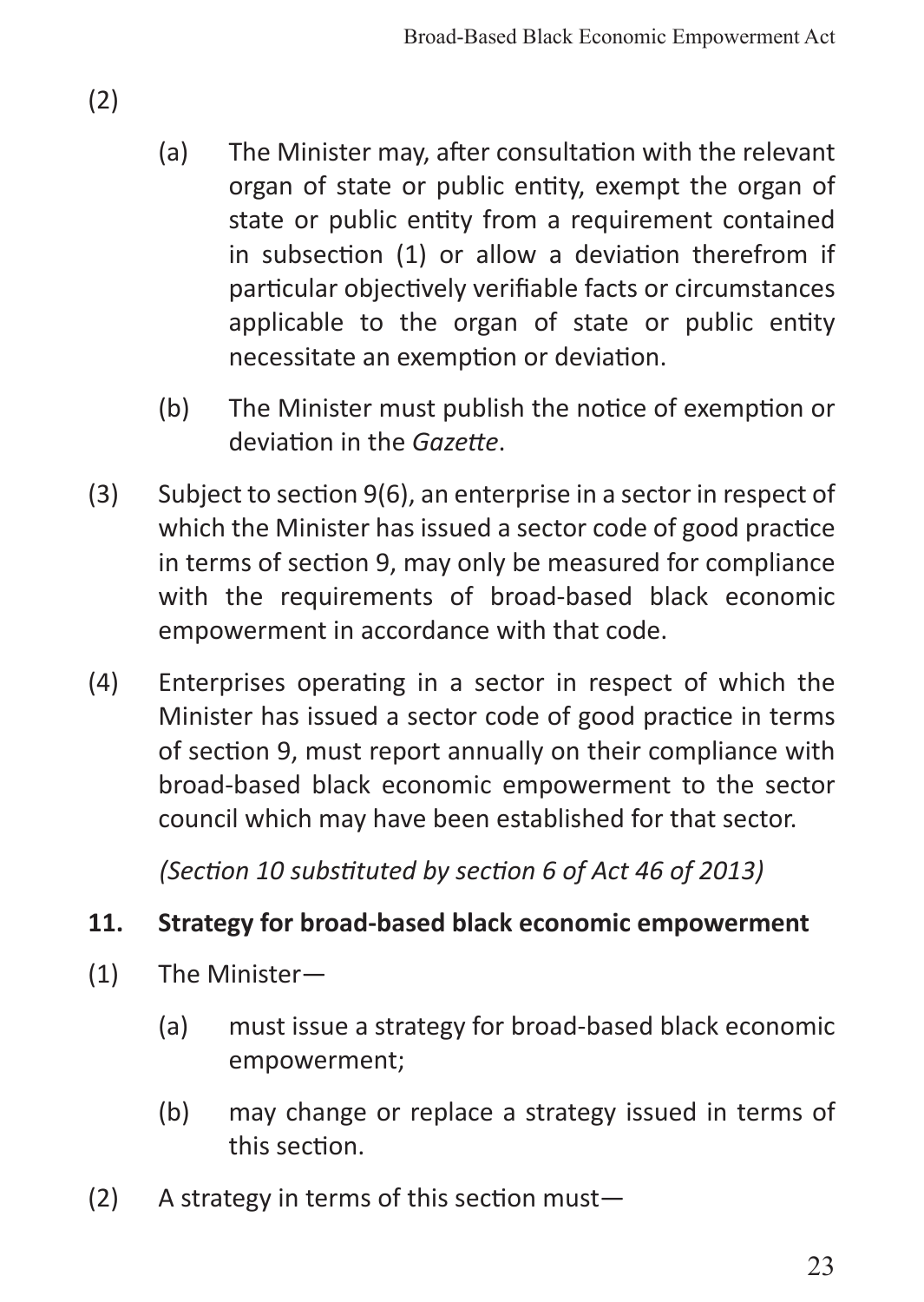- (a) provide for an integrated co-ordinated and uniform approach to broad-based black economic empowerment by all organs of state, public entities, the private sector, non-governmental organisations, local communities and other stakeholders;
- (b) develop a plan for financing broad-based black economic empowerment, including the creation of incentive schemes to support effective black owned and managed enterprises;

# *(Section 11(2)(b) substituted by section 7 of Act 46 of 2013)*

- (c) provide a system for organs of state, public entities and other enterprises to prepare broad-based black economic empowerment plans and to report on compliance with those plans; and
- (d) be consistent with this Act.

#### **12. Transformation charters**

The Minister must publish in the *Gazette* for general information and promote a transformation charter for a particular sector of the economy, if the Minister is satisfied that the charter—

- (a) has been developed by major stakeholders in that sector; and
- (b) advances the objectives of this Act.

#### **13. Support services and funding of Council**

(1) The Department of Trade and Industry must provide the Council with the necessary support services and funding out of money appropriated by Parliament for that purpose.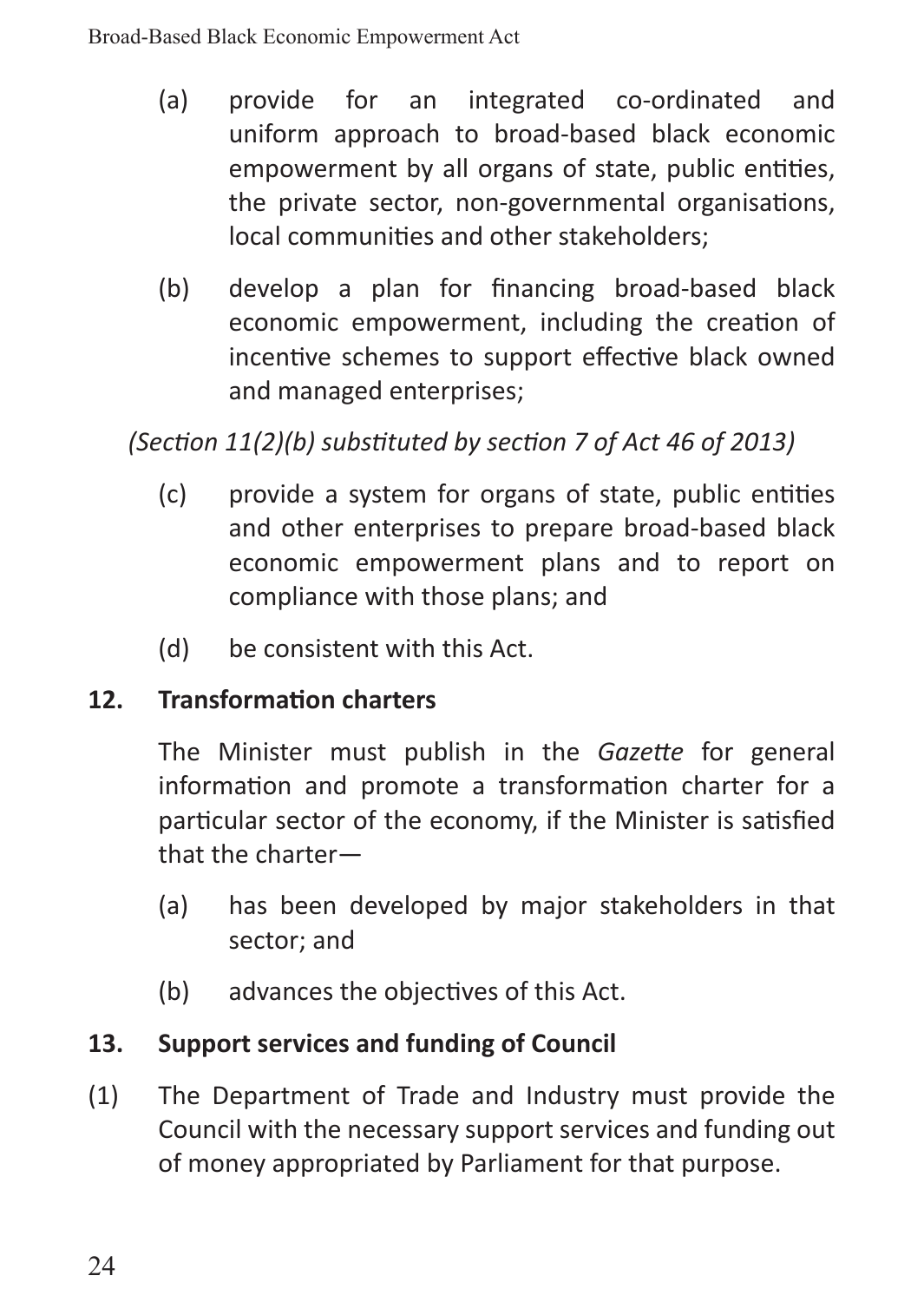- (2) The funds referred to in subsection (1), must be utilised for—
	- (a) the establishment and operating costs of the Council; and
	- (b) the development and implementation of a communication plan on broad-based black economic empowerment.

#### **13A. Cancellation of contract or authorisation**

Any contract or authorisation awarded on account of false information knowingly furnished by or on behalf of an enterprise in respect of its broad-based black economic empowerment status, may be cancelled by the organ of state or public entity without prejudice to any other remedies that the organ of state or public entity may have.

*(Section 13A inserted by section 8 of Act 46 of 2013)*

## **13B. Establishment and status of Broad-Based Black Economic Empowerment Commission**

- (1) The Broad-Based Black Economic Empowerment Commission is hereby established as an entity within the administration of the Department.
- (2) The Commission is headed by a Commissioner appointed by the Minister.
- (3) The Commission-
	- (a) has jurisdiction throughout the Republic;
	- (b) must be impartial and perform its functions without fear, favour or prejudice; and
	- (c) must exercise the functions assigned to it in terms of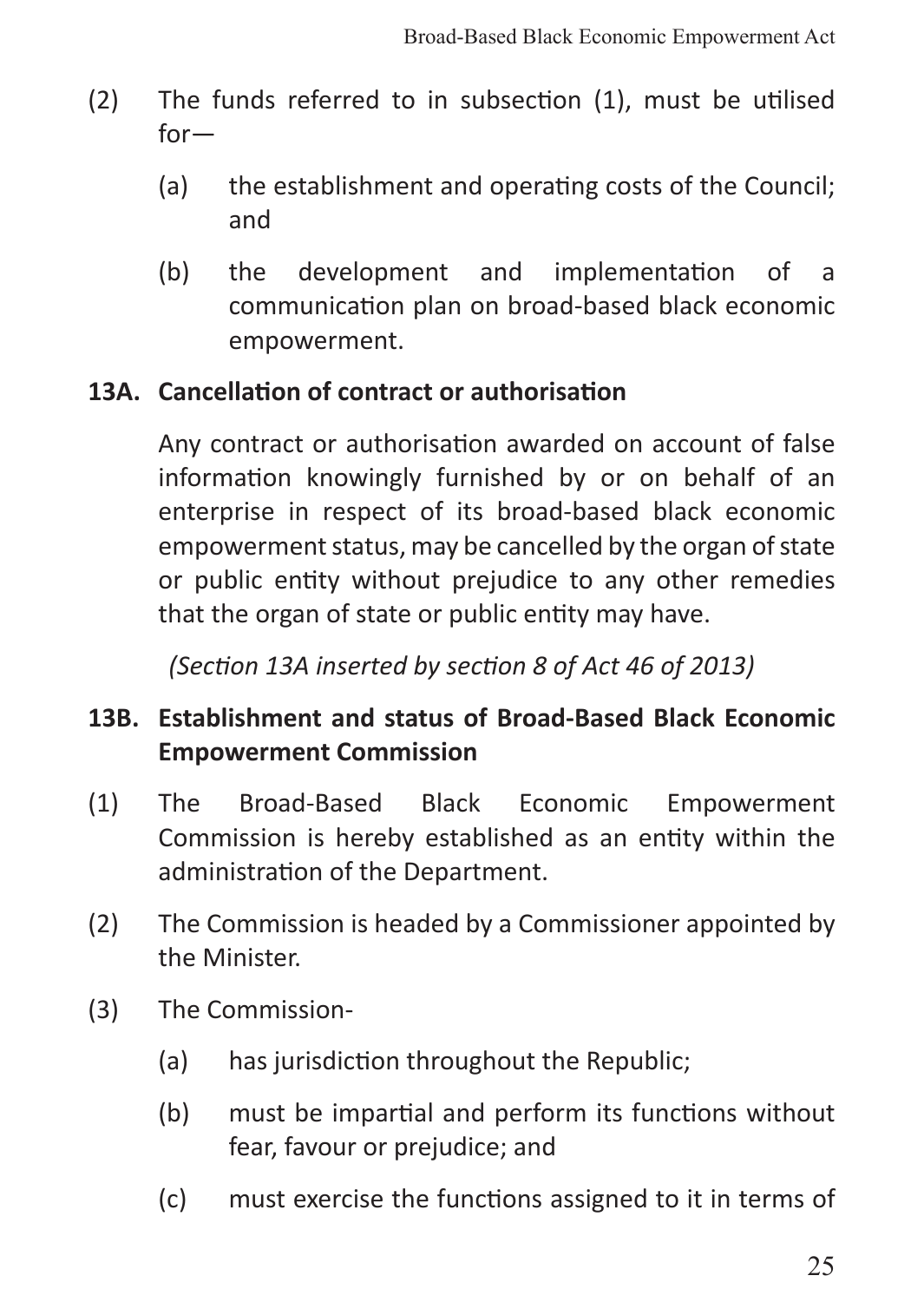this Act or any other law-

- (i) in the most cost-effective and efficient manner; and
- (ii) in accordance with the values and principles mentioned in section 195 of the Constitution.
- (4) The Minister may issue directives of a general nature, which are consistent with this Act, to the Commission concerning the performance of its functions and the Commission must comply with any such directive.
- (5) Each organ of state must assist the Commission to exercise its authority and perform its functions effectively.

*(Section 13B inserted by section 8 of Act 46 of 2013)*

## **13C. Appointment of Commissioner and Acting Commissioner**

- (1)
- (a) The Minister must appoint a person with suitable qualifications and experience to be the Commissioner for a term of not more than five years.
- (b) When appointing the Commissioner, the Minister must consult the relevant Portfolio Committee of the National Assembly and the relevant Select Committee of the National Council of Provinces.
- (2) The Minister may re-appoint a person as Commissioner at the expiry of that person's term of office for one additional term of office.
- (3) The Commissioner, who is the Chief Executive Officer of the Commission, is responsible for the general administration of the Commission and for carrying out any functions assigned to it in terms of this Act, and must-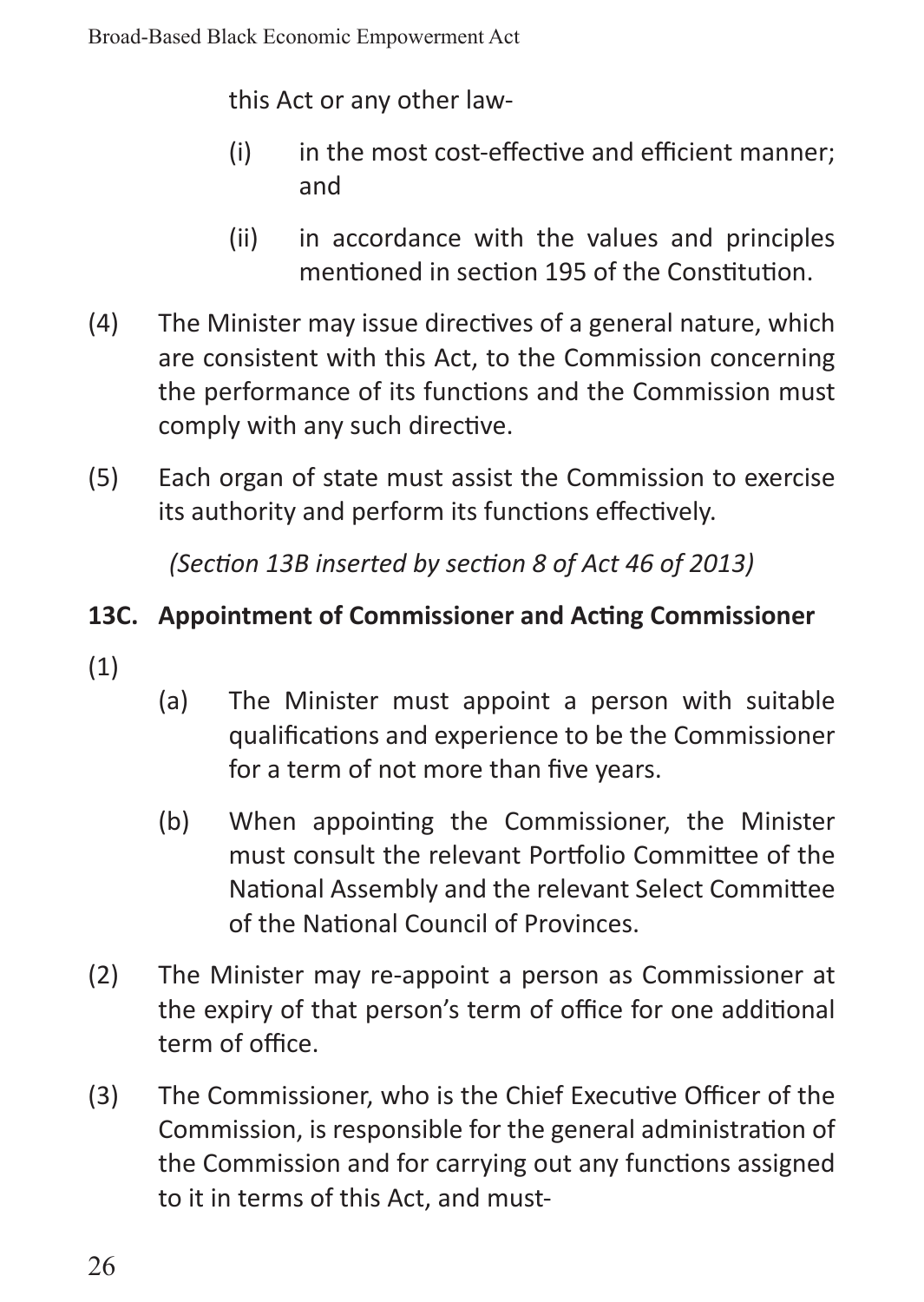- (a) perform the functions that are conferred on the Commissioner by or in terms of this Act;
- (b) manage and direct the activities of the Commission; and
- (c) supervise the Commission's staff.
- (4) The Minister must, in consultation with the Minister of Finance, determine the Commissioner's remuneration, allowances, benefits and other terms and conditions of employment.
- (5) The Commissioner may, on three months' written notice addressed to the Minister, resign as Commissioner.
- (6) The Minister may remove the Commissioner from office on account of-
	- (a) serious misconduct;
	- (b) permanent incapacity;
	- (c) engaging in any activity that may undermine the integrity or standing of the Commission; or
	- (d) any other legitimate ground that justifies the removal of the Commissioner.
- (7) If the Commissioner and the Deputy Commissioner are for any reason at the same time unable to perform their functions assigned to them in terms of this Act, the Minister may, on such conditions as the Minister may determine, appoint a suitable person as Acting Commissioner to perform the functions of the Commissioner.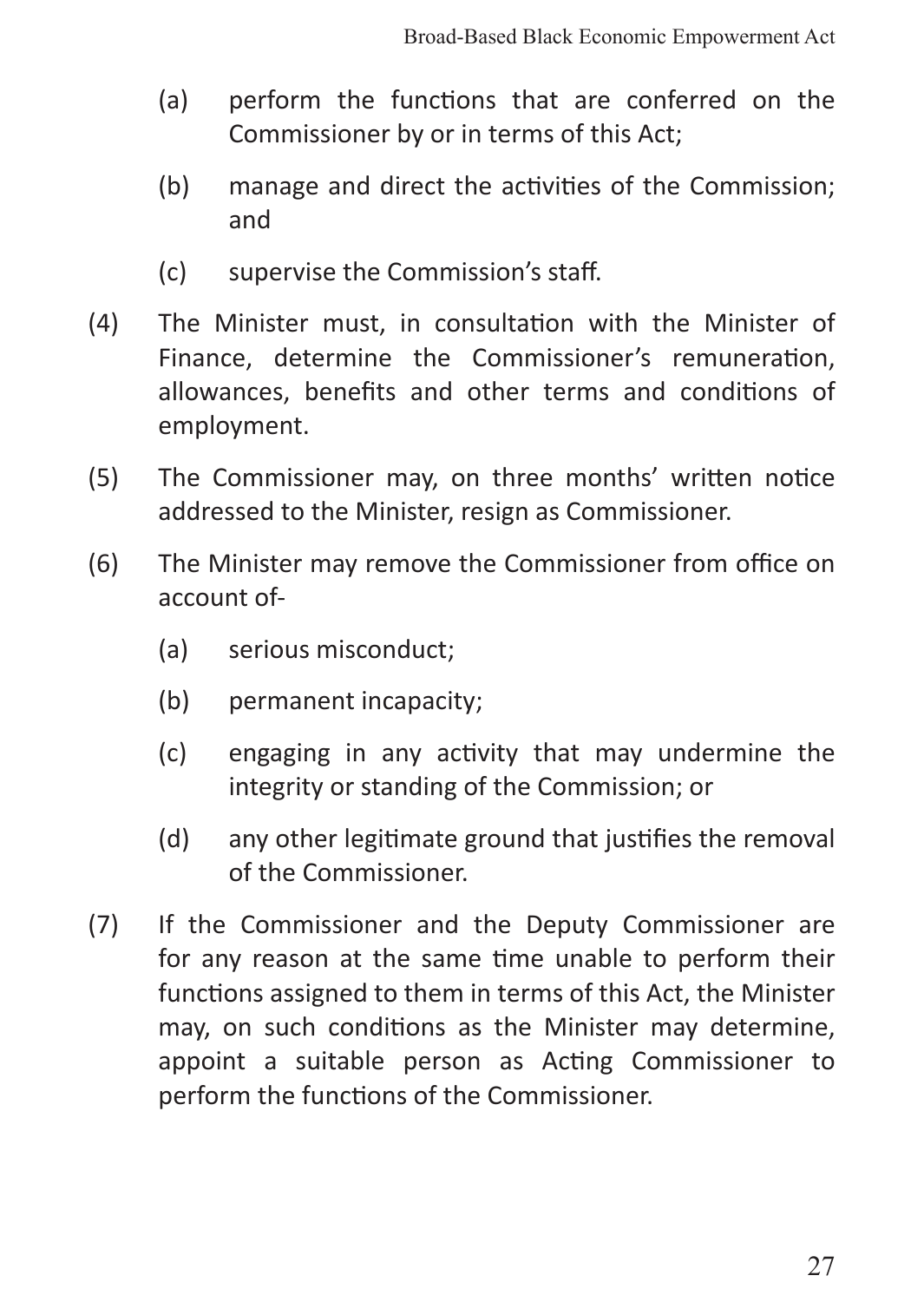## *(Section 13C inserted by section 8 of Act 46 of 2013)*

## **13D. Appointment of Deputy Commissioner and staff of Commission**

- (1) The Commissioner, in consultation with the Minister, must appoint a person with suitable qualifications and experience to be the Deputy Commissioner for a term of five years.
- (2) Section  $13C(2)$ , (4), (5) and (6) apply to the Deputy Commissioner, read with such changes as are required by the context.
- (3) The Deputy Commissioner must perform the functions of the Commissioner whenever-
	- (a) the Commissioner is unable for any reason to perform those functions; or
	- (b) the office of Commissioner is vacant.
- (4) The Commissioner may-
	- (a) appoint staff members with suitable qualifications and experience, or contract with other persons, to assist the Commission in carrying out its functions; and
	- (b) in consultation with the Minister and the Minister of Finance, determine the remuneration, allowances, benefits and other terms and conditions of appointment of each member of the staff.

*(Section 13D inserted by section 8 of Act 46 of 2013)*

#### **13E. Finances of Commission**

(1) The Commission is financed from-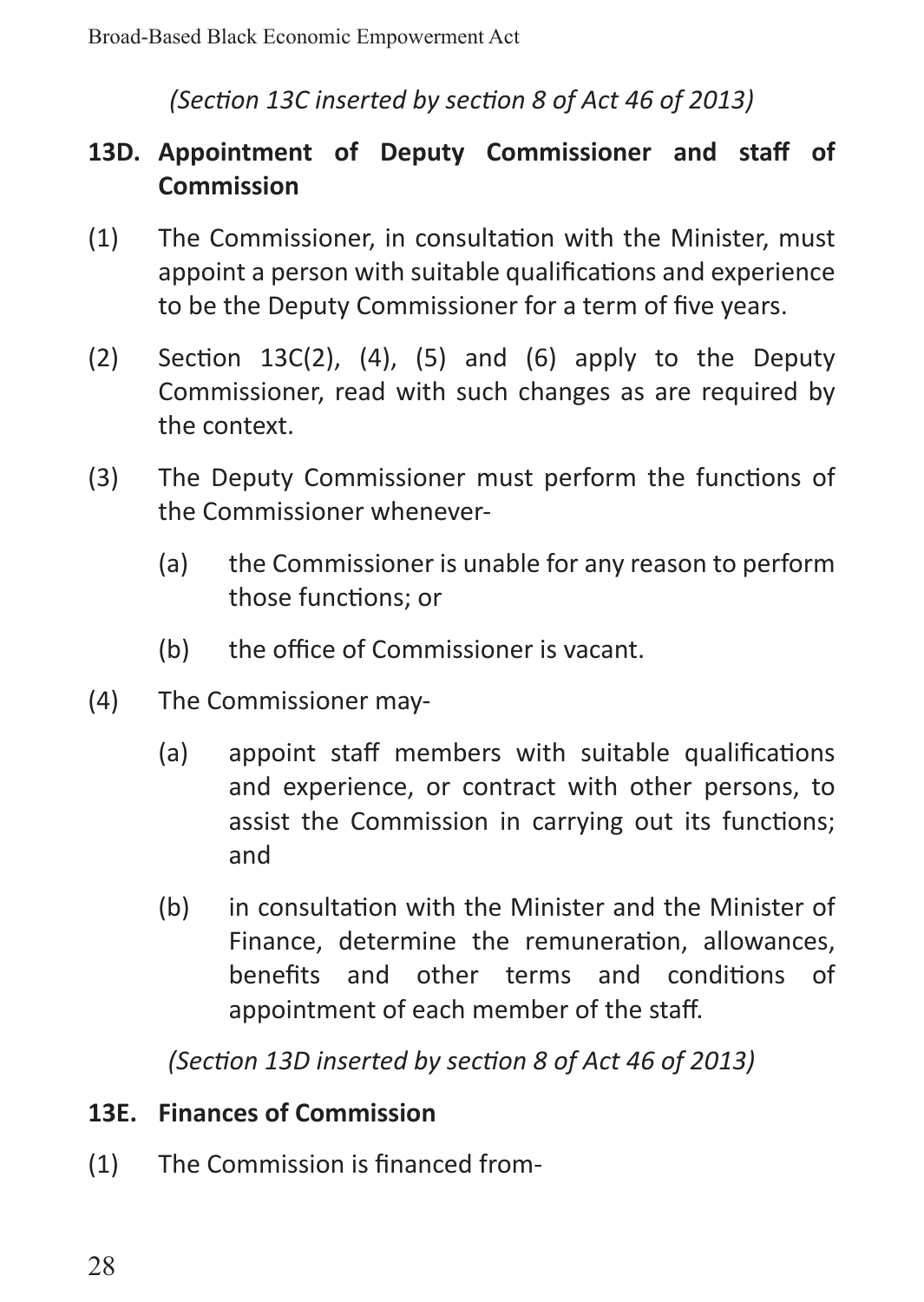- (a) money that is appropriated by Parliament for the Commission; and
- (b) money lawfully received from any other source.
- (2) The Auditor-General must audit the Commission's financial records every year.

*(Section 13E inserted by section 8 of Act 46 of 2013)*

#### **13F. Functions of Commission**

- (1) The functions of the Commission are-
	- (a) to oversee, supervise and promote adherence with this Act in the interest of the public;
	- (b) to strengthen and foster collaboration between the public and private sector in order to promote and safeguard the objectives of broad-based black economic empowerment;
	- (c) to receive complaints relating to broad-based black economic empowerment in accordance with the provisions of this Act;
	- (d) to investigate, either of its own initiative or in response to complaints received, any matter concerning broadbased black economic empowerment;
	- (e) to promote advocacy, access to opportunities and educational programmes and initiatives of broadbased black economic empowerment;
	- (f) to maintain a registry of major broad-based black economic empowerment transactions, above a threshold determined by the Minister by notice in the *Gazette*;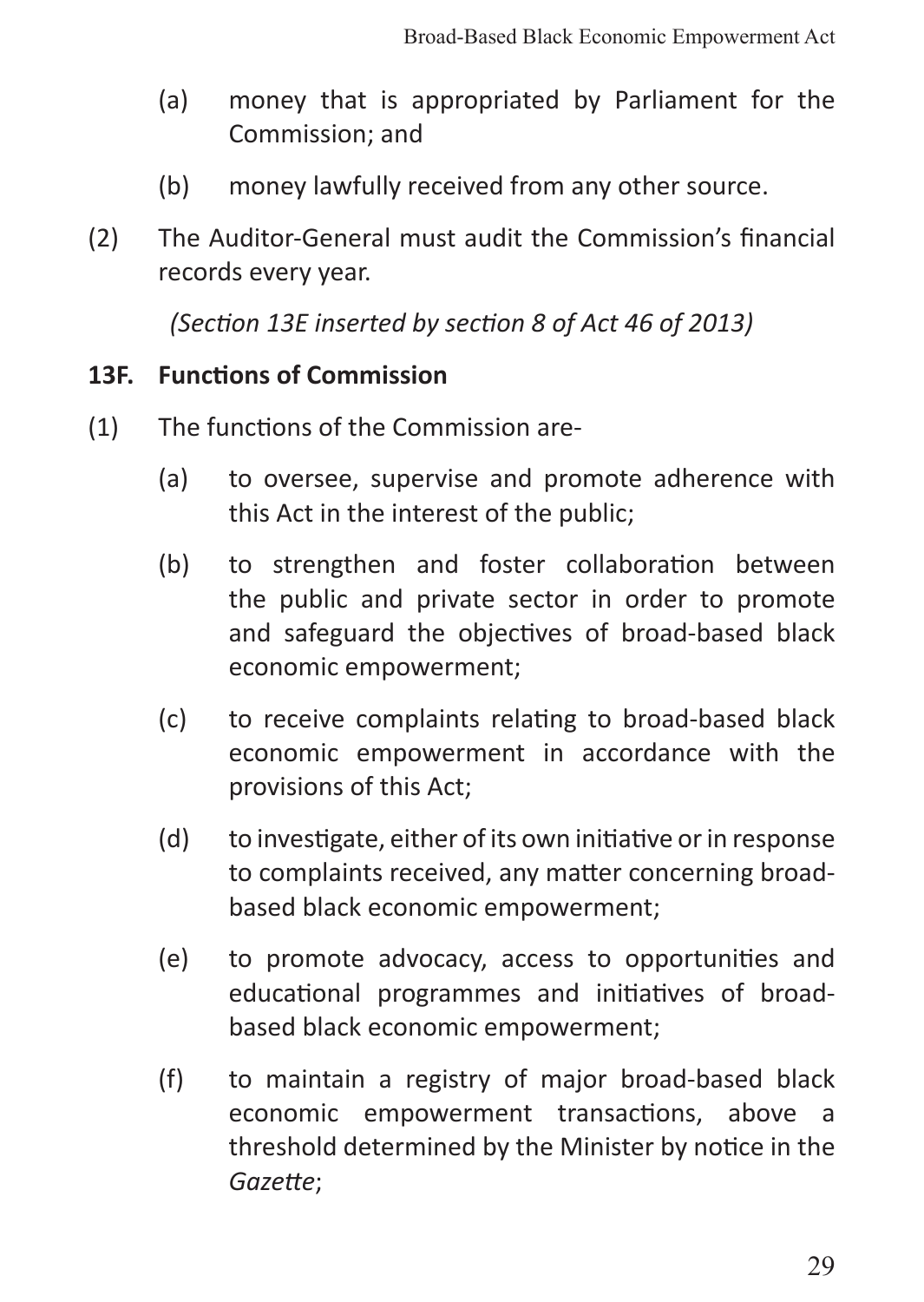- (g) to receive and analyse such reports as may be prescribed concerning broad-based black economic empowerment compliance from organs of state, public entities and private sector enterprises;
- (h) to promote good governance and accountability by creating an effective and efficient environment for the promotion and implementation of broad-based black economic empowerment; and
- (i) to exercise such other powers which are not in conflict with this Act as may be conferred on the Commission in writing by the Minister.
- $(2)$  A complaint contemplated in subsection  $(1)(c)$  and  $(d)$  must be-
	- (a) in the prescribed form; and
	- (b) substantiated by evidence justifying an investigation by the Commission.
- (3) The Commission must increase knowledge of the nature and dynamics and promote public awareness of matters relating to broad-based black economic empowerment by-
	- (a) implementing education and information measures to develop public awareness of the provisions of this Act, and in particular to advance the purposes of this Act;
	- (b) providing guidance to the public by-
		- (i) issuing explanatory notices outlining its procedures;
		- (ii) issuing non-binding opinions on the interpretation of any provision of this Act; or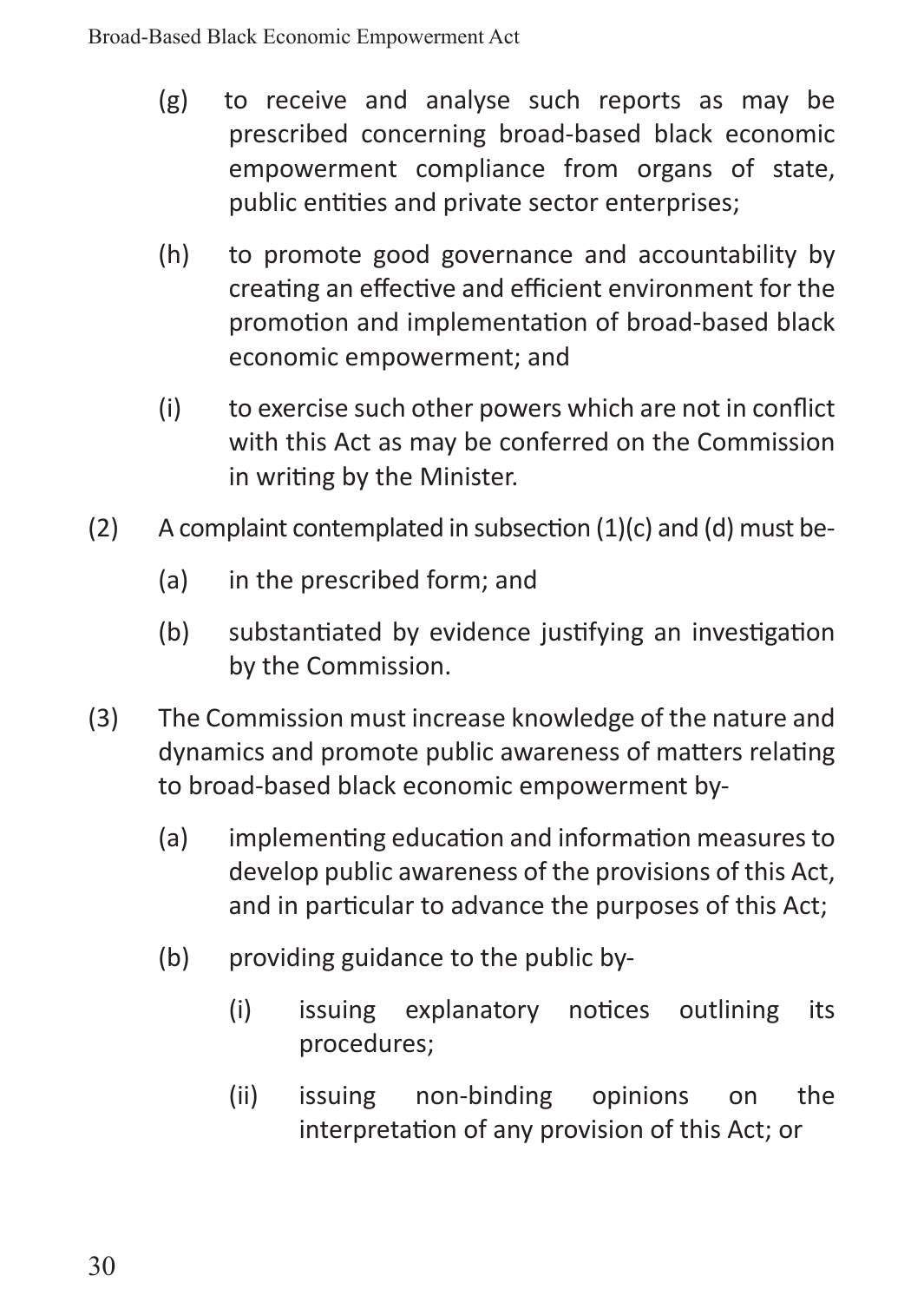- (iii) applying to a court for a declaratory order on the interpretation or application of the provisions of this Act; and
- (c) conducting research relating to its mandate and activities and, from time to time, publishing the results of that research.
- (4) The Commission may liaise with any regulatory authority on matters of common interest and, without limiting the generality of the foregoing, may-
	- (a) exchange information with and receive information from any such regulatory authority pertaining either to matters of common interest or to a specific complaint or investigation;
	- (b) participate in the proceedings of any regulatory authority; and
	- (c) advise, or receive advice from, any regulatory authority.
- (5) Notwithstanding the provisions of any law, but subject to the approval of the Minister, the Commissioner may enter into an agreement with any other person, body of persons or organ of state, including a special investigating unit established under the Special Investigating Units and Special Tribunals Act, 1996 (Act No. 74 of 1996), to perform any of the Commission's duties and functions under this Act.

*(Section 13F inserted by section 8 of Act 46 of 2013)*

#### **13G. Reporting**

(1) All spheres of government, public entities and organs of state must report on their compliance with broad-based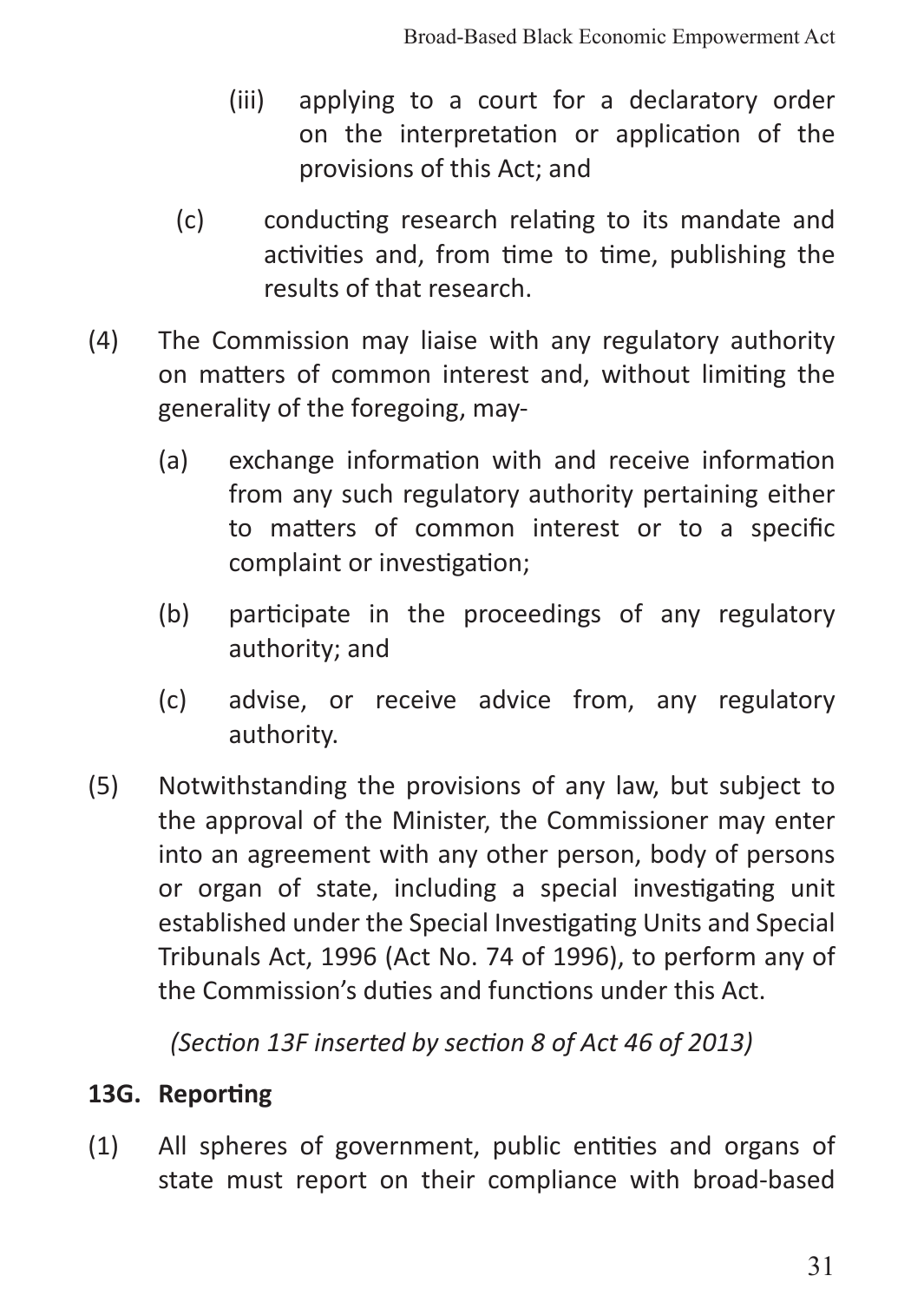black economic empowerment in their audited annual financial statements and annual reports required under the Public Finance Management Act, 1999 (Act No. 1 of 1999).

- (2) All public companies listed on the Johannesburg Stock Exchange must provide to the Commission, in such manner as may be prescribed, a report on their compliance with broad-based black economic empowerment.
- (3) All Sectoral Education and Training Authorities contemplated in the Skills Development Act, 1998 (Act No. 97 of 1998), must report on skills development spending and programmes to the Commission.

*(Section 13G inserted by section 8 of Act 46 of 2013)*

## **13H. Delegation**

- (1) The Commissioner may delegate any power conferred on him or her or any duty assigned to him or her under this Act, to any other person with appropriate knowledge and experience who is appointed to or contracted with the Commission to assist it in the carrying out of its functions.
- (2) Notwithstanding subsection (1), the Commissioner may not delegate the powers referred to in section 13D(1) or (4).
- (3) A delegation under subsection (1) must be in writing and-
	- (a) may be subject to any conditions or restrictions determined by the Commissioner;
	- (b) does not prevent the exercise of the relevant power by the Commissioner; and
	- (c) may be withdrawn or amended by the Commissioner.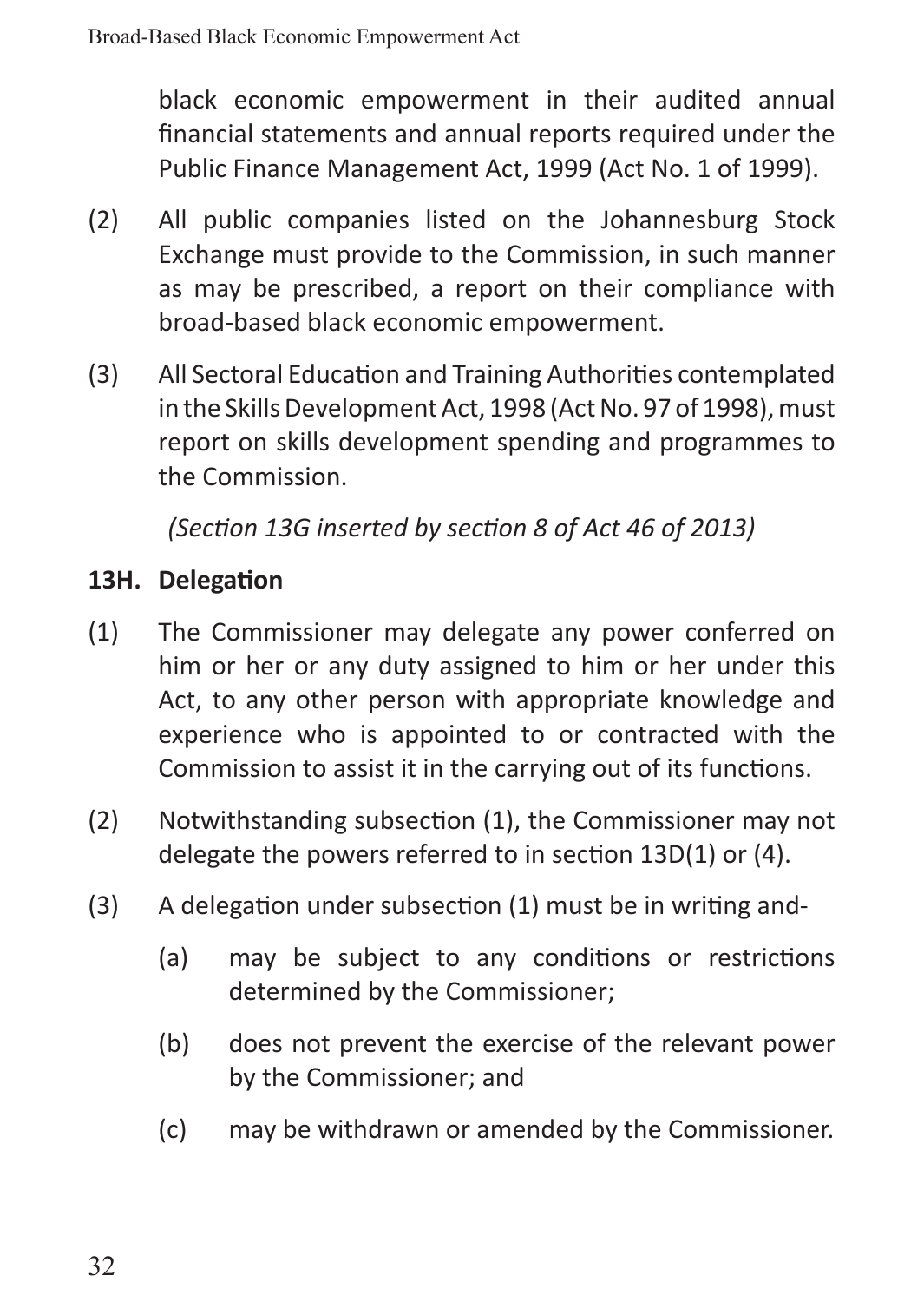*(Section 13H inserted by section 8 of Act 46 of 2013)*

#### **13I. Specialist committees**

- (1) The Minister may appoint one or more specialist committees to advise the Commission on the management of its resources or the performance of its functions.
- (2) The Minister may assign specific powers to the members of a specialist committee for the purposes of performing any function contemplated in subsection (1).
- (3) A specialist committee may-
	- (a) be established for an indefinite term or for a period determined by the Minister when the committee is established; and
	- (b) determine its own procedures.
- (4) A specialist committee established under this section must-
	- (a) perform its functions impartially and without fear, favour or prejudice; and
	- (b) consist of-
		- (i) not more than eight persons who are independent from the Commission and are appointed by the Minister for a term of not more than five years; and
		- (ii) not more than two senior employees of the Commission designated by the Commissioner.
- (5) A member of a specialist committee must-
	- (a) be a fit and proper person;
	- (b) have appropriate expertise or experience; and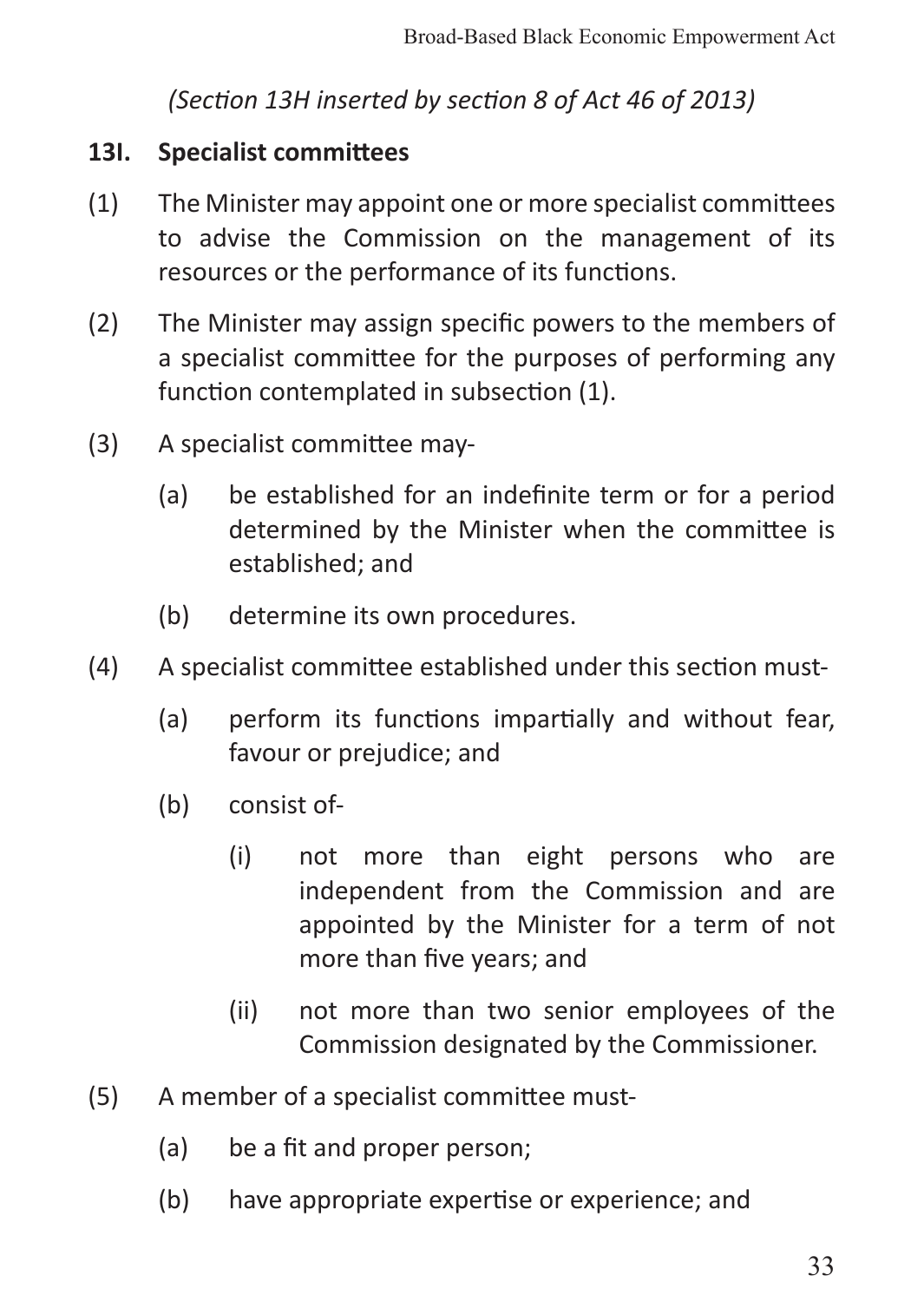- (c) have the ability to perform effectively as a member of the committee.
- (6) Members of a specialist committee must not-
	- (a) act in any way that is inconsistent with subsection (4) (a);
	- (b) expose themselves to any situation in which the risk of a conflict may arise between their responsibilities and any personal financial interest; or
	- (c) use their position or any information entrusted to them to enrich themselves or improperly benefit any other person.
- (7) A member of a specialist committee ceases to be a member if-
	- (a) the member resigns from the committee;
	- (b) the Minister terminates the person's membership because the member no longer complies with subsection (5) or has contravened subsection (6); or
	- (c) the member's term of office has expired.
- (8) A member of a specialist committee who has any personal or financial interest in any matter on which the committee gives advice, must disclose that interest and withdraw from the proceedings of the specialist committee when that matter is discussed.
- (9) The Commission must remunerate and compensate-
	- (a) a member contemplated in subsection (4)(b)(i) for expenses incurred to the extent determined by the Minister; and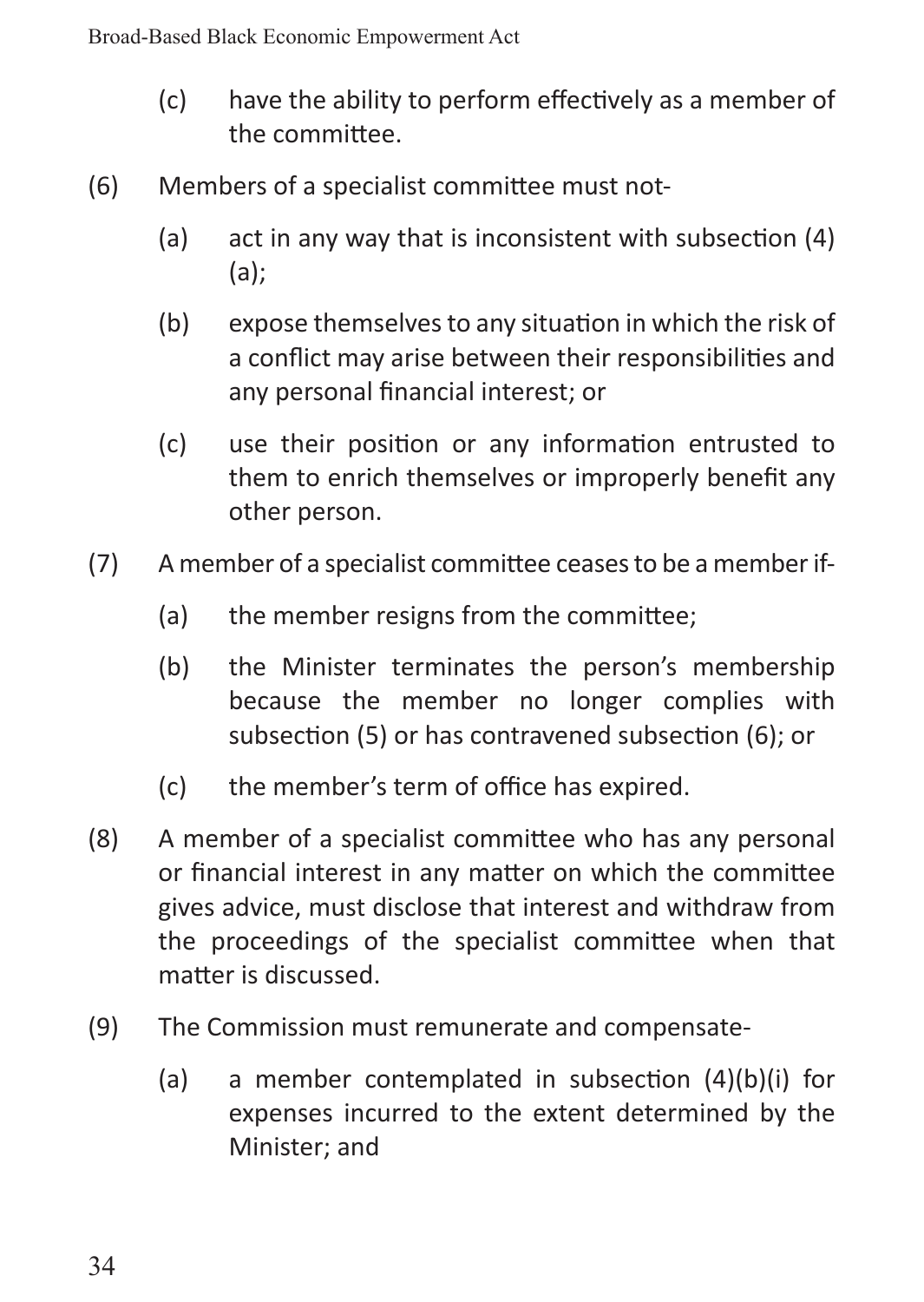(b) a member contemplated in subsection (4)(b)(ii) for expenses incurred to the extent that the member's remuneration and allowances as an employee of the Commission does not extend to that person's services as a member of the specialist committee.

*(Section 13I inserted by section 8 of Act 46 of 2013)*

#### **13J. Investigations by Commission**

- (1) Subject to the provisions of this Act, the Commission has the power, on its own initiative or on receipt of a complaint in the prescribed form, to investigate any matter arising from the application of the Act, including any B-BBEE initiative or category of B-BBEE initiatives.
- (2) The format and the procedure to be followed in conducting any investigation must be determined by the Commission with due regard to the circumstances of each case, and may include the holding of a formal hearing.
- (3) Without limiting the powers of the Commission, the Commission may make a finding as to whether any B-BBEE initiative involves a fronting practice.
- (4) The Commission may institute proceedings in a court to restrain any breach of this Act, including any fronting practice, or to obtain appropriate remedial relief.
- (5) If the Commission is of the view that any matter it has investigated may involve the commission of a criminal offence in terms of this Act or any other law, it must refer the matter to the National Prosecuting Authority or an appropriate division of the South African Police Service.
- (6) The Commission may, if it has investigated a matter and justifiable reasons exist, refer to-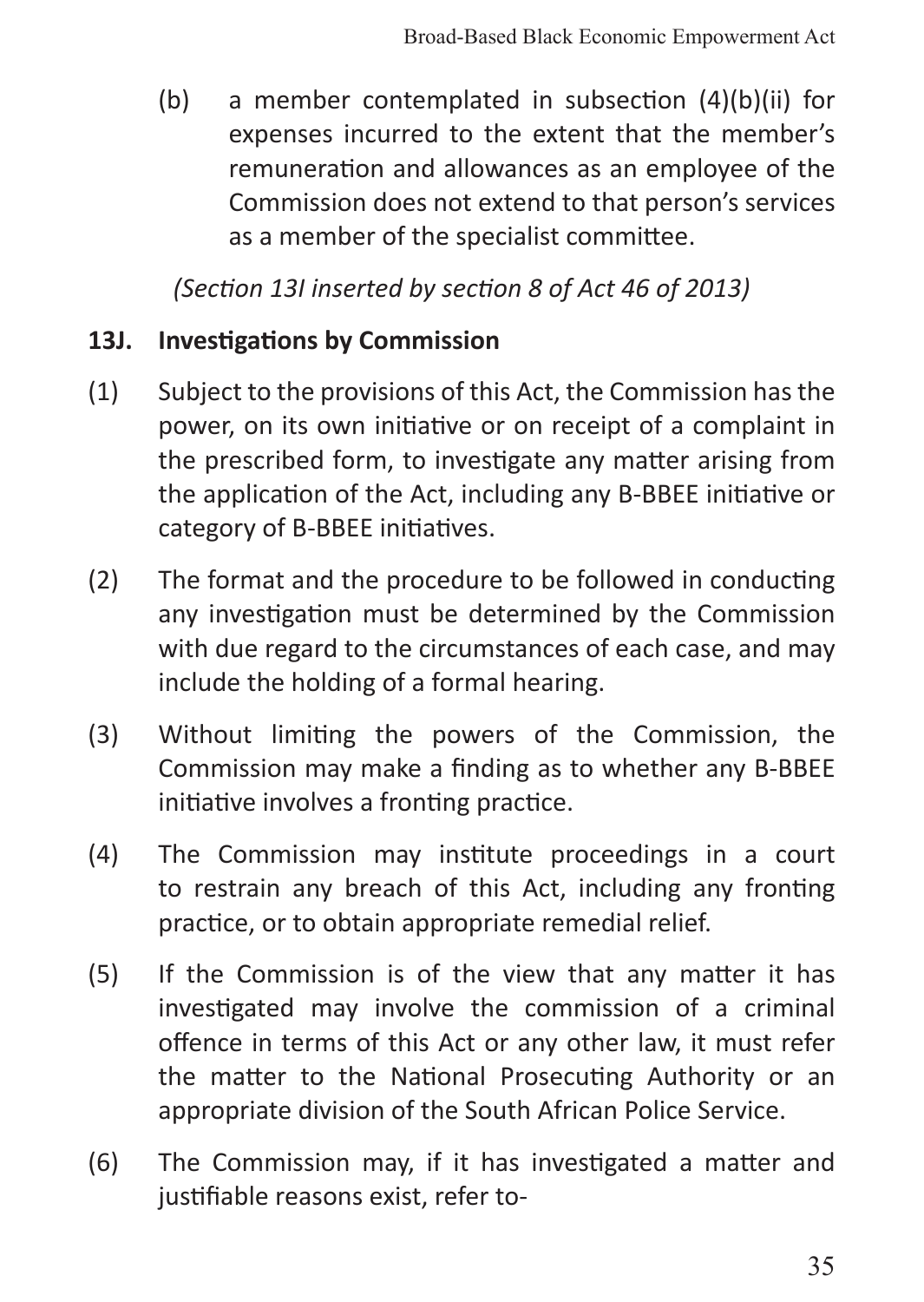- (a) the South African Revenue Services any concerns regarding behaviour or conduct that may be prohibited or regulated in terms of legislation within the jurisdiction of that Service; or
- (b) any regulatory authority any concerns regarding behaviour or conduct that may be prohibited or regulated in terms of legislation within the jurisdiction of that regulatory authority.

(7)

- (a) The Commission may publish any finding or recommendation it has made in respect of any investigation which it had conducted in such manner as it may deem fit.
- (b) A decision of the Commission to publish any finding or recommendation it has made may not be put into effect-
- (i) before proceedings for the judicial review of the decision have been completed or were not instituted within the period allowed therefor;
- (ii) if the Commission has referred the matter to the National Prosecuting Authority or the South African Police Service in terms of subsection (5), and no prosecution has been instituted against the person concerned;
- (iii) if the person concerned has been prosecuted and acquitted following the investigation of the Commission; or
- (iv) where the person concerned has been convicted by a court of law, following an investigation of the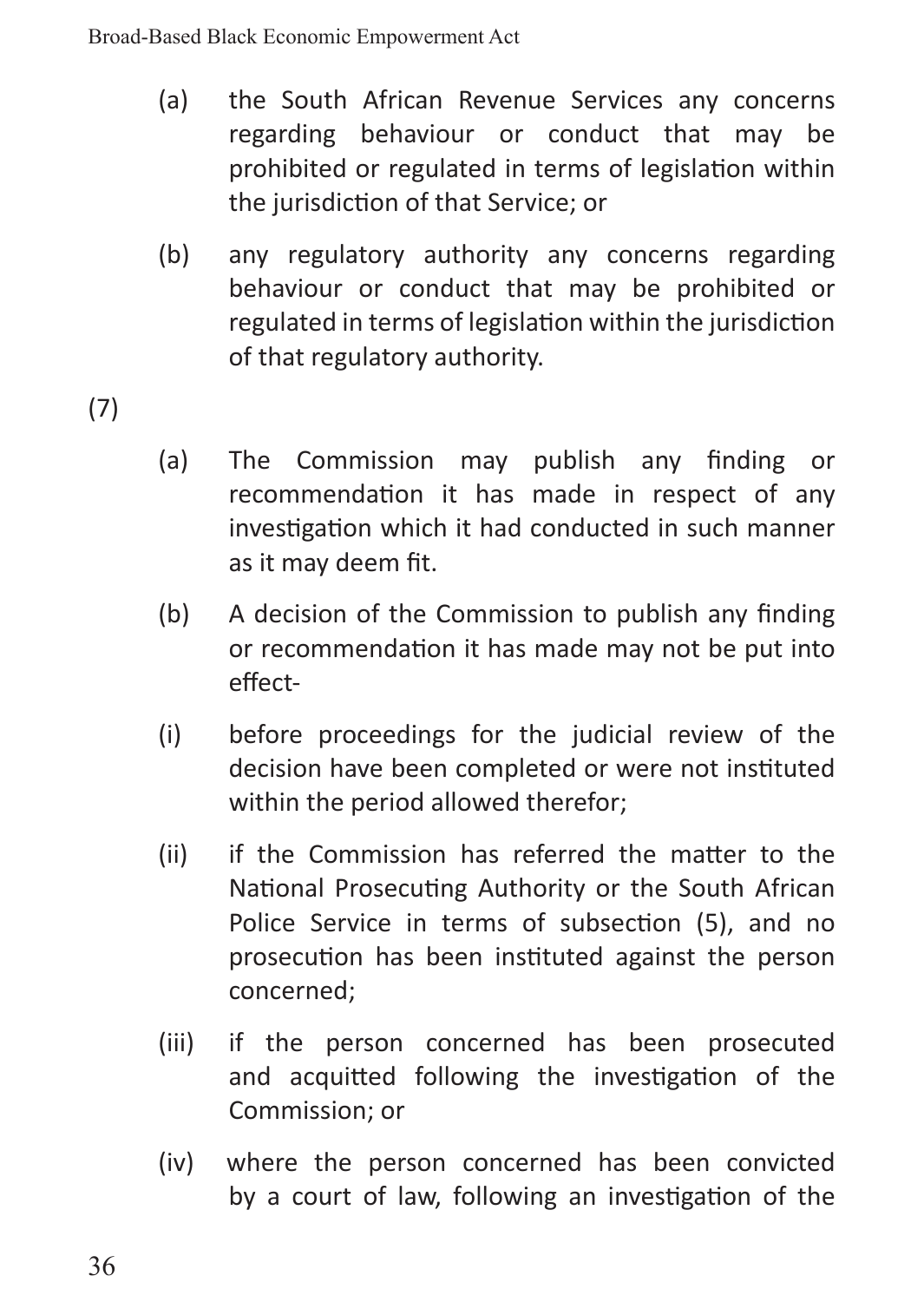Commission, before such person has in respect of the conviction exhausted all recognised legal proceedings pertaining to appeal or review.

*(Section 13J inserted by section 8 of Act 46 of 2013)*

#### **13K. Summonses**

- (1) At any time during an investigation being conducted by the Commission, the Commission may issue a summons to any person who is believed to be able to furnish any information on the subject of the investigation or to have possession or control of any book, document or other object that has a bearing on that subject-
	- (a) to appear before the Commission to be questioned at a time and place specified in the summons; or
	- (b) to deliver or produce to the Commission any book, document or other object referred to in paragraph (a) at a time and place specified in the summons.
- (2) A summons contemplated in subsection (1)-
	- (a) must be signed by the Commissioner or by an employee of the Commission designated by the Commissioner; and
	- (b) may be served in the same manner as a subpoena in a criminal case issued by a magistrates' court.
- (3) If a person is summoned to appear before the Commission, or is required to deliver any book, document or other object to the Commission, the Commissioner or an employee of the Commission designated by the Commissioner-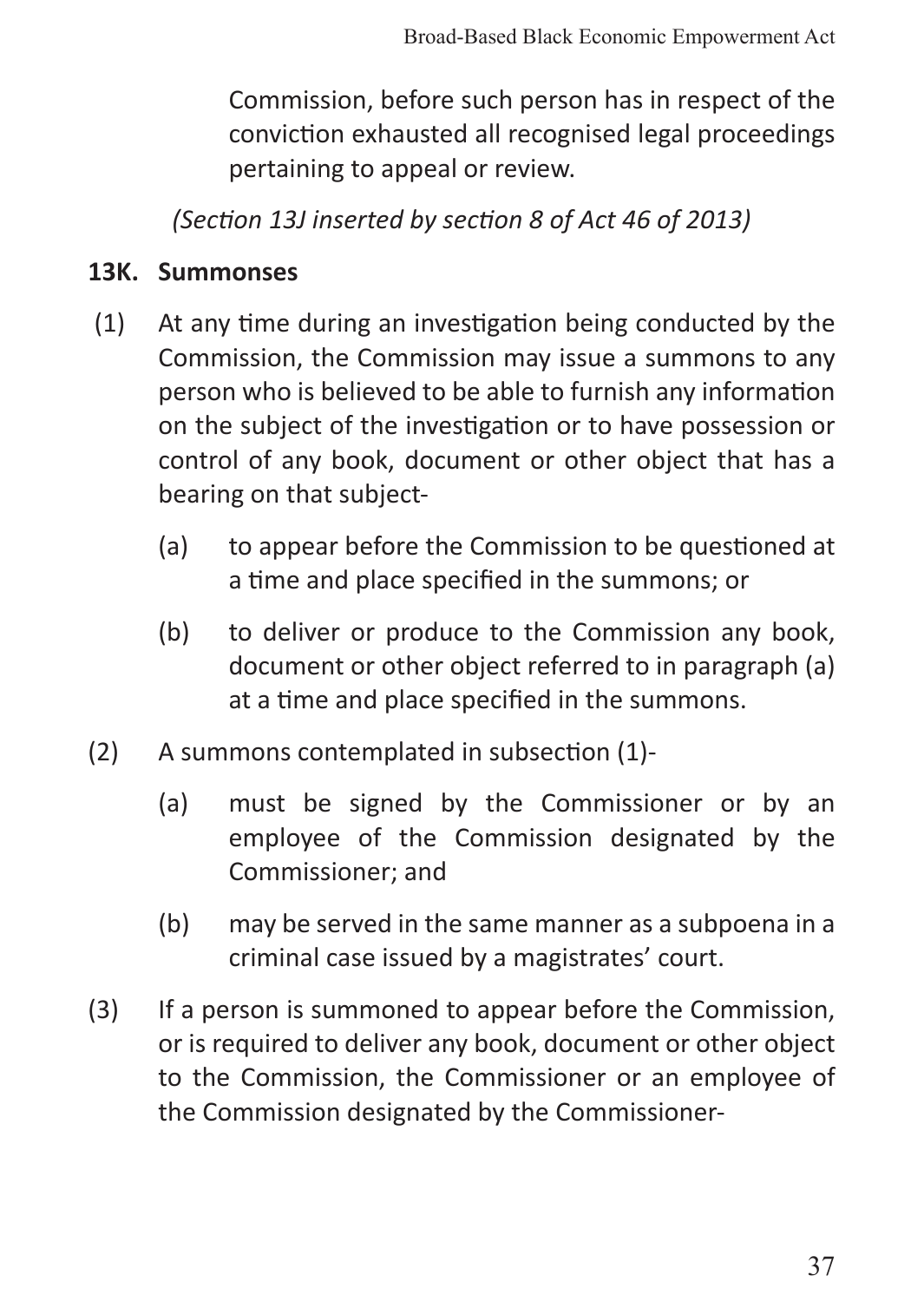- (a) may interrogate and administer an oath to, or accept an affirmation from, the person named in the summons; and
- (b) may retain any such book, document or other object for examination for a period not exceeding two months or such longer period as the court on good cause shown, may allow.
- (4) A person questioned by the Commission must answer each question truthfully and to the best of that person's ability, but-
	- (a) is not obliged to answer any question if the answer is self-incriminating; and
	- (b) the person asking the questions must inform that person of the right set out in paragraph (a).
- (5) No self-incriminating answer given or statement made by any person to the Commission will be admissible as evidence against that person in criminal proceedings against that person instituted in any court, except in criminal proceedings for perjury or in which that person is tried for an offence relating to the disclosure of false information, and then only to the extent that the answer or statement is relevant to prove the offence charged.

*(Section 13K inserted by section 8 of Act 46 of 2013)*

## **13L. Confidential information**

- (1) When submitting information to the Commission, a person may claim that all or part of that information is confidential.
- (2) Any claim contemplated in subsection (1) must be supported by a written statement explaining why the information is confidential.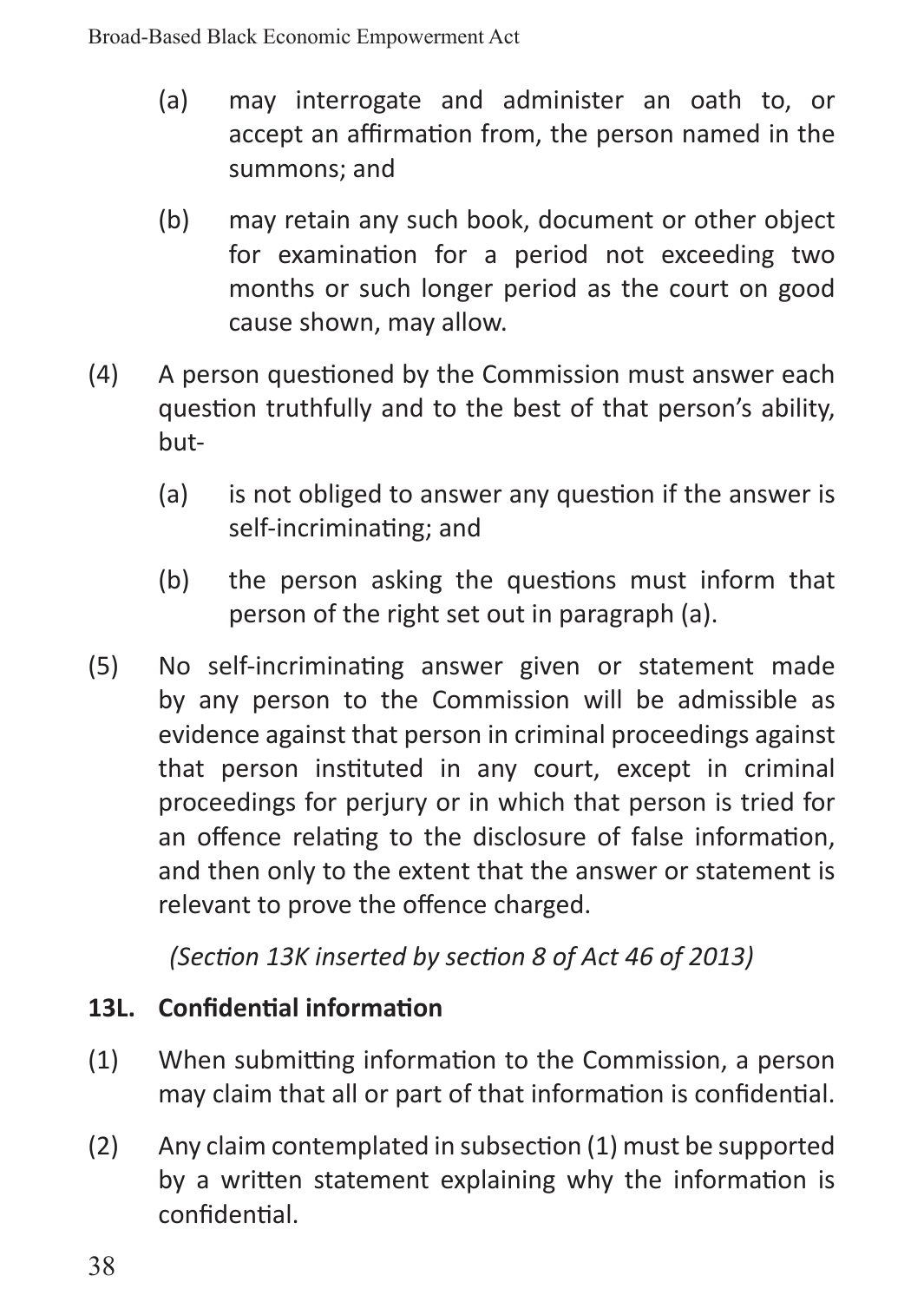- (3) The Commission must-
	- (a) consider a claim made in terms of subsection (1); and
	- (b) as soon as practicable make a decision on the confidentiality of the information and access to that information and provide written reasons for that decision.
- (4) A person who has made a claim contemplated in subsection (1) in respect of which the Commission has made a decision in terms of subsection (3), may apply to court for a review of that decision within-
	- (a) 60 court days of becoming aware of the decision; or
	- (b) such longer period as a court may allow on good cause shown.
- (5) When making any finding in respect of an investigation, the Commission may take confidential information into account.
- (6) If any finding would reveal any confidential information, the Commission must provide a copy of the proposed finding to the party claiming confidentiality at least 30 court days before publishing those reasons.
- (7) Within 14 court days after receiving a copy of the proposed finding in terms of subsection (6), a party may apply to a court for an appropriate order to protect the confidentiality of the relevant information.

*(Section 13L inserted by section 8 of Act 46 of 2013)*

### **13M. Conflicting interests of employees**

The Commissioner, members of a specialist committee and any person appointed to or contracted with the Commission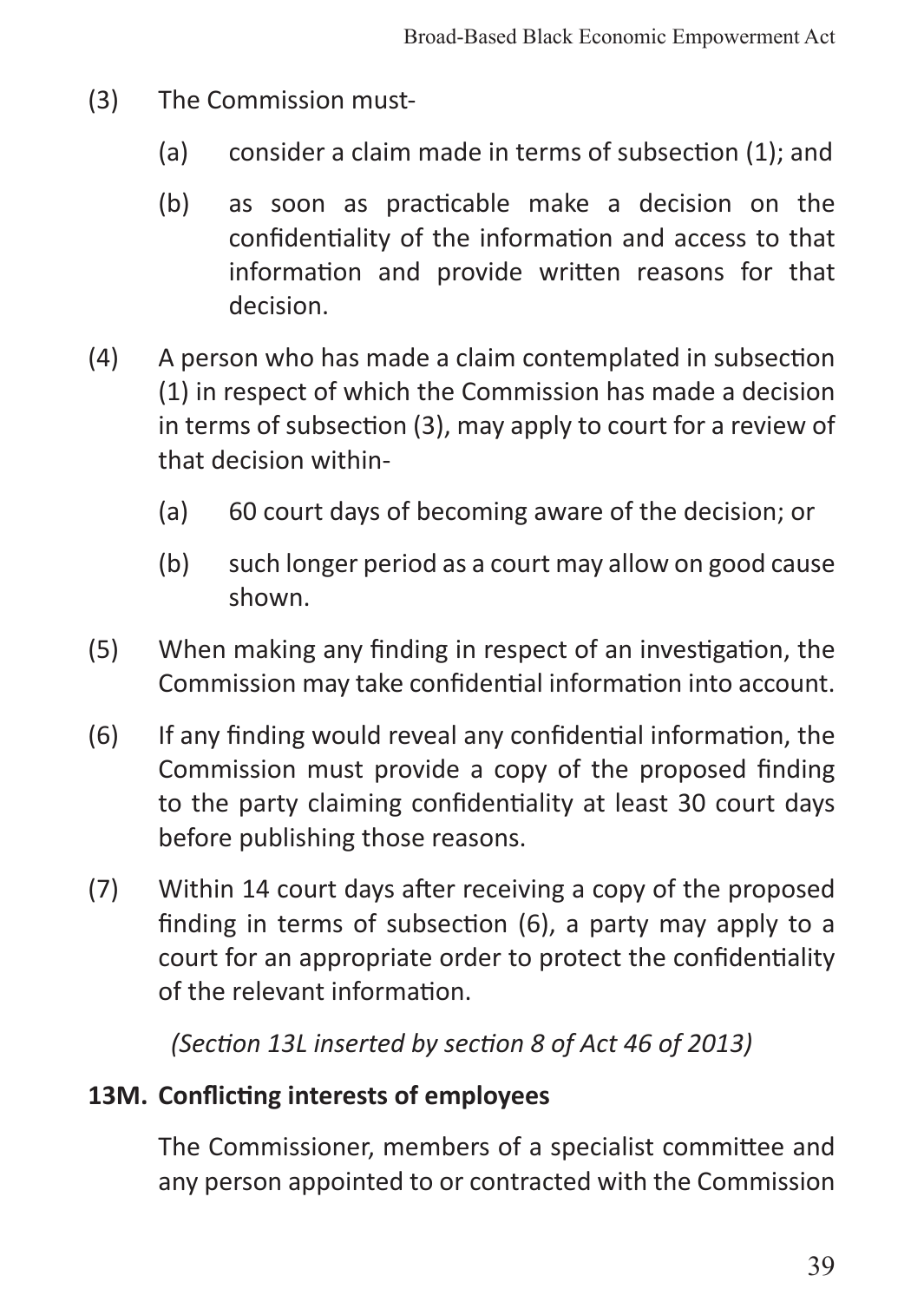to assist the Commission in the carrying out of its functions, must not-

- (a) engage in any activity that may undermine the integrity of the Commission;
- (b) participate in any investigation, hearing or decision concerning a matter in respect of which that person has a personal financial interest;
- (c) make private use of, or profit from, any confidential information obtained as a result of performing that person's official functions in the Commission; or
- (d) divulge any information referred to in paragraph (c) to any third party, except as required as part of that person's official functions within the Commission.

*(Section 13M inserted by section 8 of Act 46 of 2013)*

## **13N. Offences in connection with Commission**

- (1) It is an offence to disclose any confidential information concerning the affairs of any person obtained-
	- (a) in carrying out any function in terms of this Act; or
	- (b) as a result of initiating a complaint with the Commission, or participating in any proceedings in terms of this Act.
- (2) Subsection (1) does not apply to information disclosed-
	- (a) for the purpose of the proper administration or enforcement of this Act;
	- (b) for the purpose of the proper administration of justice: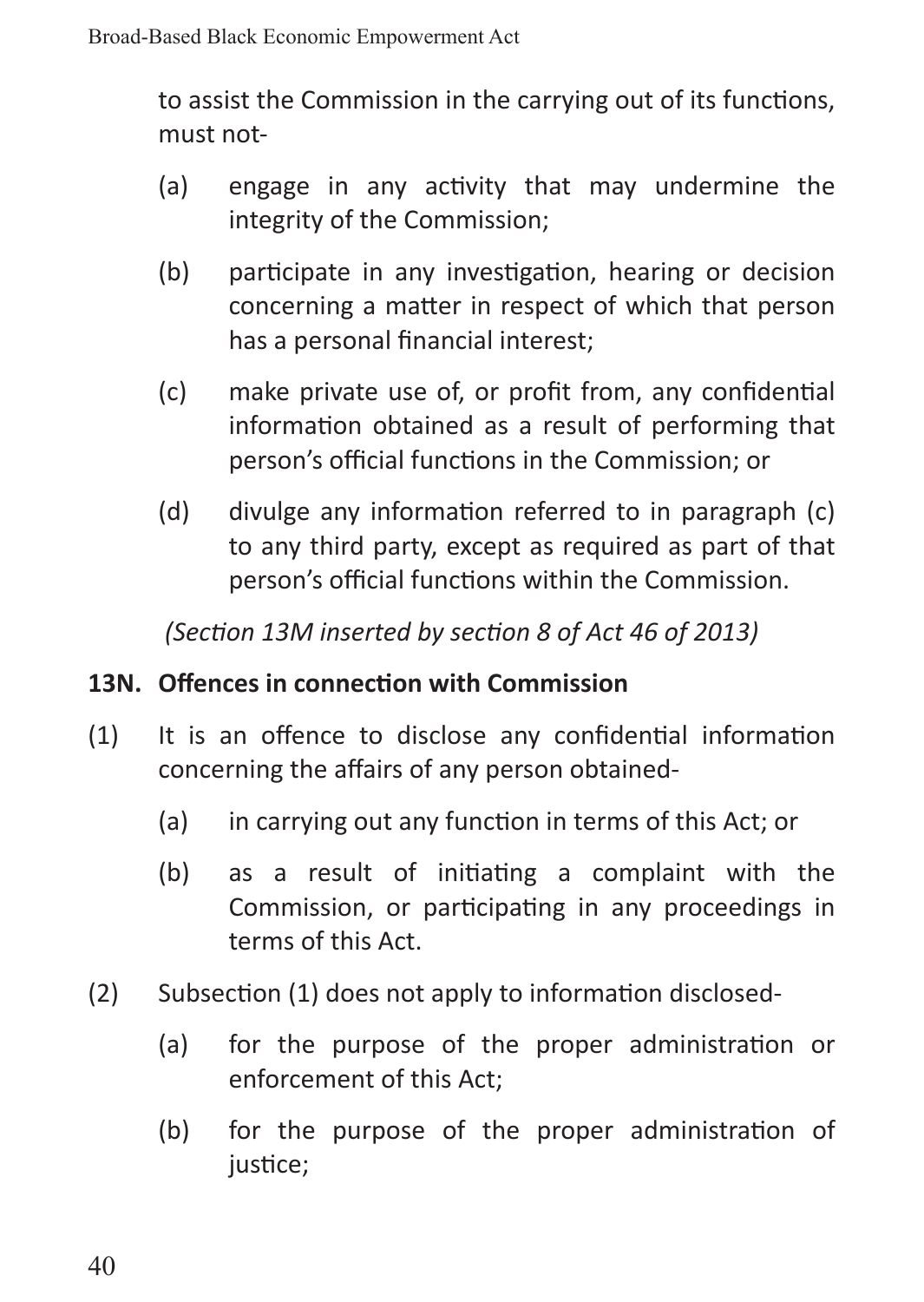- (c) at the request of the Commission or a court entitled to receive the information; or
- (d) when required to do so by any court under any law.
- (3) A person commits an offence if that person-
	- (a) hinders, obstructs or improperly attempts to influence the Commission when it is exercising a power or performing a duty in terms of this Act;
	- (b) does anything calculated to improperly influence the Commission concerning any matter connected with an investigation by the Commission;
	- (c) knowingly provides false information to the Commission;
	- (d) anticipates any findings of the Commission in a way that is calculated to improperly influence the proceedings or findings;
	- (e) does anything in connection with an investigation of the Commission that would have been contempt of court if the proceedings had occurred in a court of law; or
	- (f) refuses to attend when summoned or, after attending, refuses to answer any question or produce any document as required by the summons, other than as contemplated in section 13K(4)(a).

*(Section 13N inserted by section 8 of Act 46 of 2013)*

### **13O. Other offences and penalties**

(1) A person commits an offence if that person knowingly-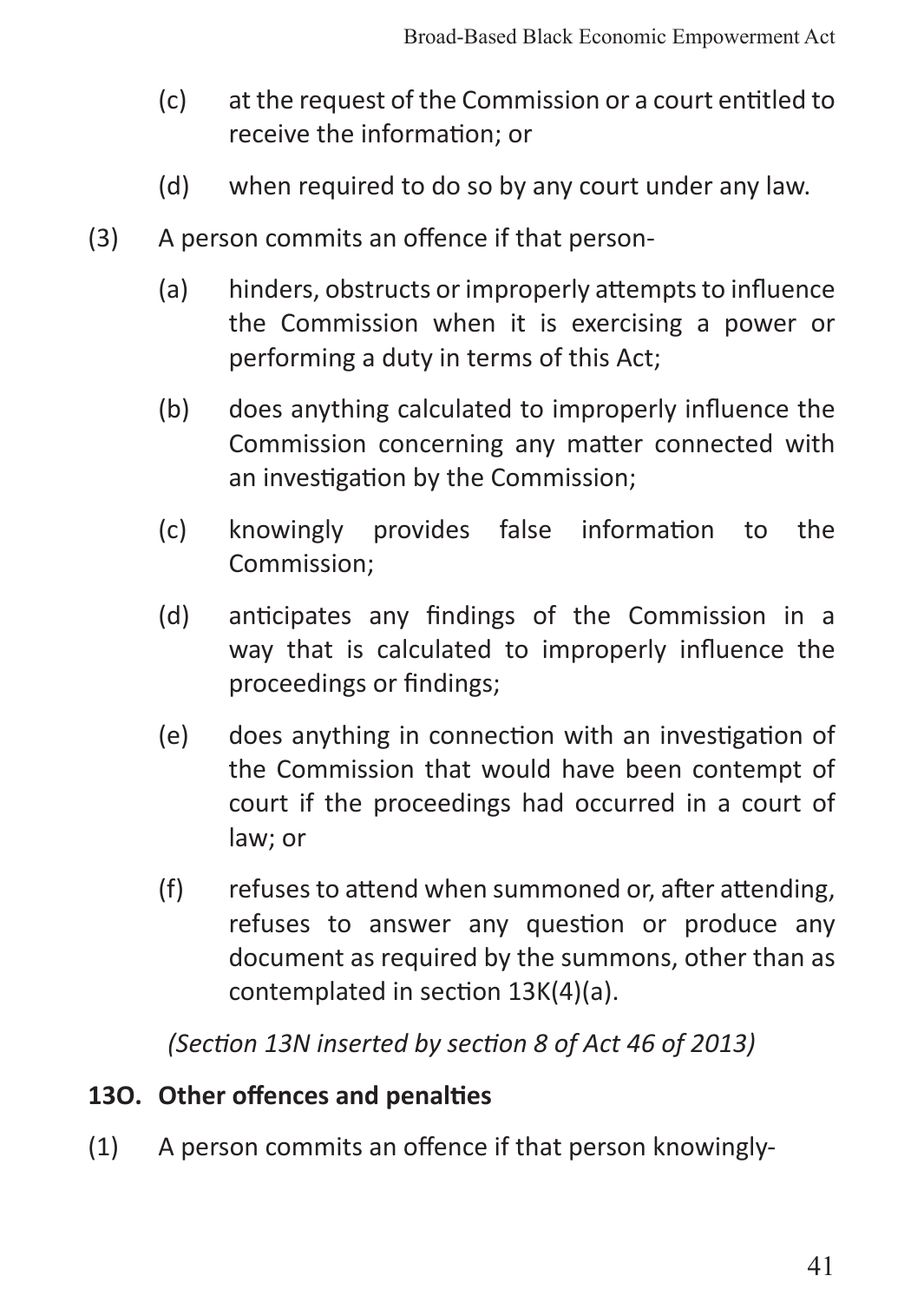- (a) misrepresents or attempts to misrepresent the broadbased black economic empowerment status of an enterprise;
- (b) provides false information or misrepresents information to a B-BBEE verification professional in order to secure a particular broad-based black economic empowerment status or any benefit associated with the compliance with this Act;
- (c) provides false information or misrepresents information relevant to assessing the broad-based black economic empowerment status of an enterprise to any organ of state or public entity; or
- (d) engages in a fronting practice.
- (2) A B-BBEE verification professional or any procurement officer or other official of an organ of state or public entity who becomes aware of the commission of, or any attempt to commit, any offence referred to in subsection (1) and fails to report it to an appropriate law enforcement agency, is guilty of an offence.

# (3) Any person convicted of an offence in terms of this Act, is liable-

- (a) in the case of a contravention of subsection (1), to a fine or to imprisonment for a period not exceeding 10 years or to both a fine and such imprisonment or, if the convicted person is not a natural person, to a fine not exceeding 10 per cent of its annual turnover; or
- (b) in the case of a contravention of subsection (2) or section 13N, to a fine or to imprisonment for a period not exceeding 12 months or to both a fine and such imprisonment.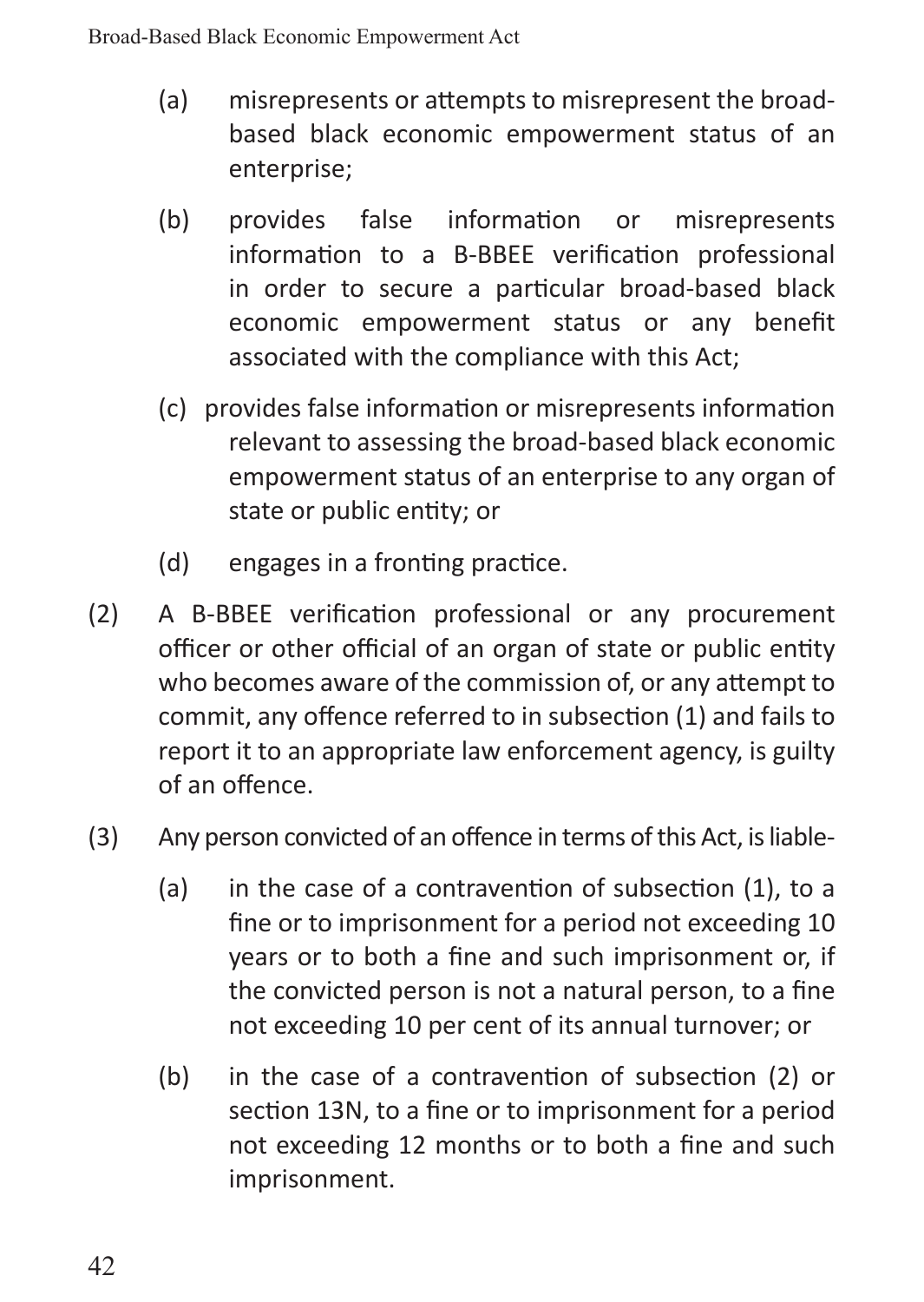- (4) For the purpose of determining a fine to be imposed for an offence in terms of subsection (1), the court must take into account the value of the transaction which was derived from, or sought to be derived from, the commission of the offence.
- (5) A court in which any person is convicted of an offence in terms of subsection (3) must report the conviction-
	- (a) to the B-BBEE Verification Professional Regulator, if that person is a B-BBEE verification professional; and
	- (b) to in any other case, to the Council and to that person's employer.
- (6) Despite anything to the contrary contained in any other law, a magistrates' court has jurisdiction to impose any penalty provided for in this Act.

*(Section 13O inserted by section 8 of Act 46 of 2013)*

## **13P. Prohibition on business with organs of state following conviction under this Act**

- (1) Any person convicted of an offence in terms of this Act may not, for a period of 10 years from the date of conviction, contract or transact any business with any organ of state or public entity and must for that purpose be entered into the register of tender defaulters which the National Treasury may maintain for that purpose.
- (2) Where the convicted person is not a natural person, the court may in its discretion restrict the order contemplated in subsection (1) to only those members, directors or shareholders who contravened the provisions of this Act.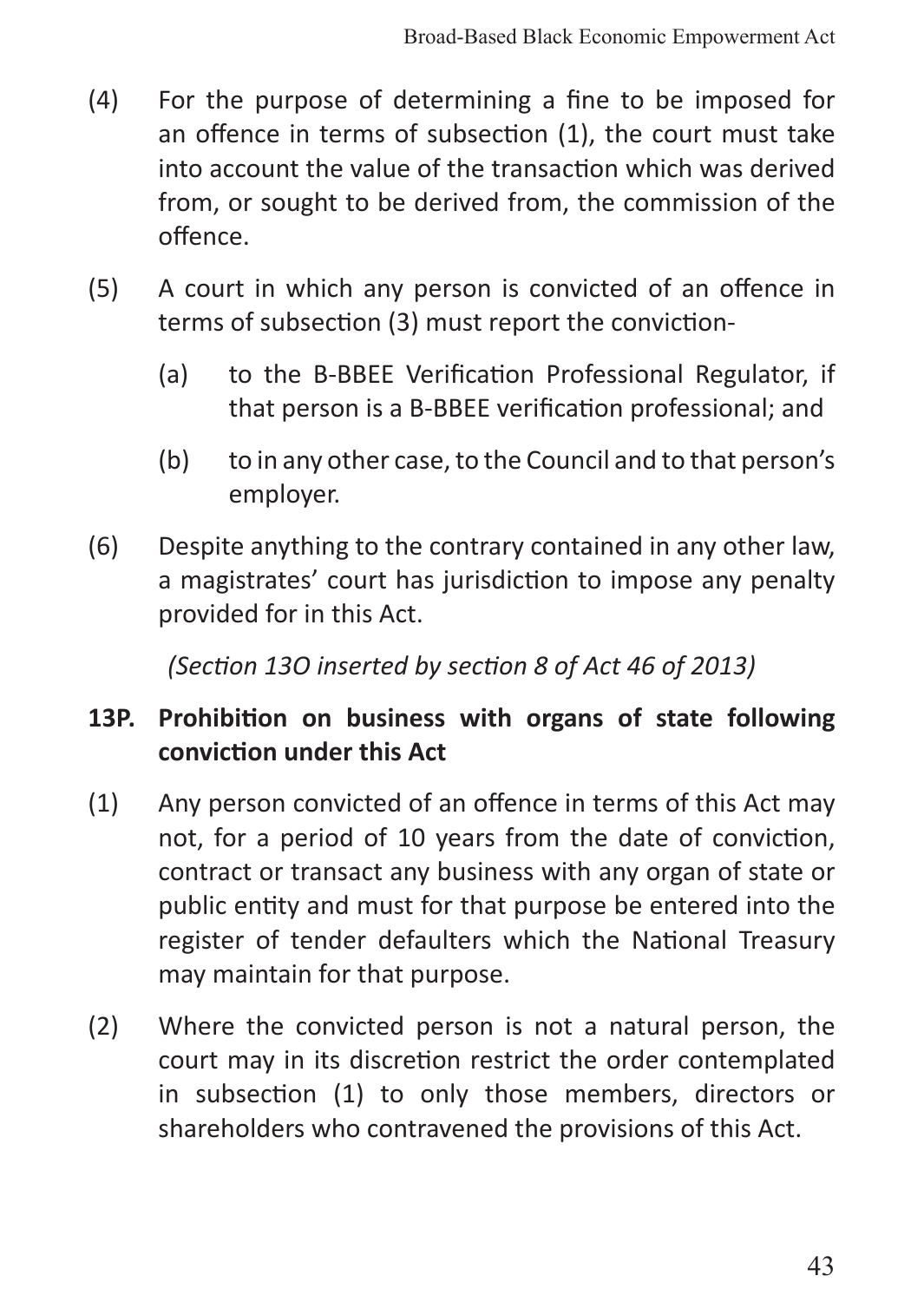*(Section 13P inserted by section 8 of Act 46 of 2013)*

### **14. Regulations, guidelines and practice notes**

- (1) The Minister may make regulations with regard to-
	- (a) any matter that in terms of this Act may or must be prescribed;
	- (b) the lodging of complaints with the Commission;
	- (c) the conducting of investigations by the Commission;
	- (d) the information that any organ of state, public entity or private enterprise is required to provide to the Commission and the form and period of such reporting;
	- (e) requiring all broad-based black economic empowerment transactions above a prescribed threshold to be reported to the Commission; and
	- (f) any ancillary or incidental administrative or procedural matter that it is necessary to prescribe for the proper implementation and administration of this Act.
- (2) The Minister may by notice in the *Gazette* issue guidelines and practice notes relating to the interpretation and application of this Act.

*(Section 14 substituted by section 9 of Act 46 of 2013)*

### **15. Short title and commencement**

This Act is called the Broad-Based Black Economic Empowerment Act, 2003, and comes into operation on a date to be determined by the President by proclamation in the *Gazette*.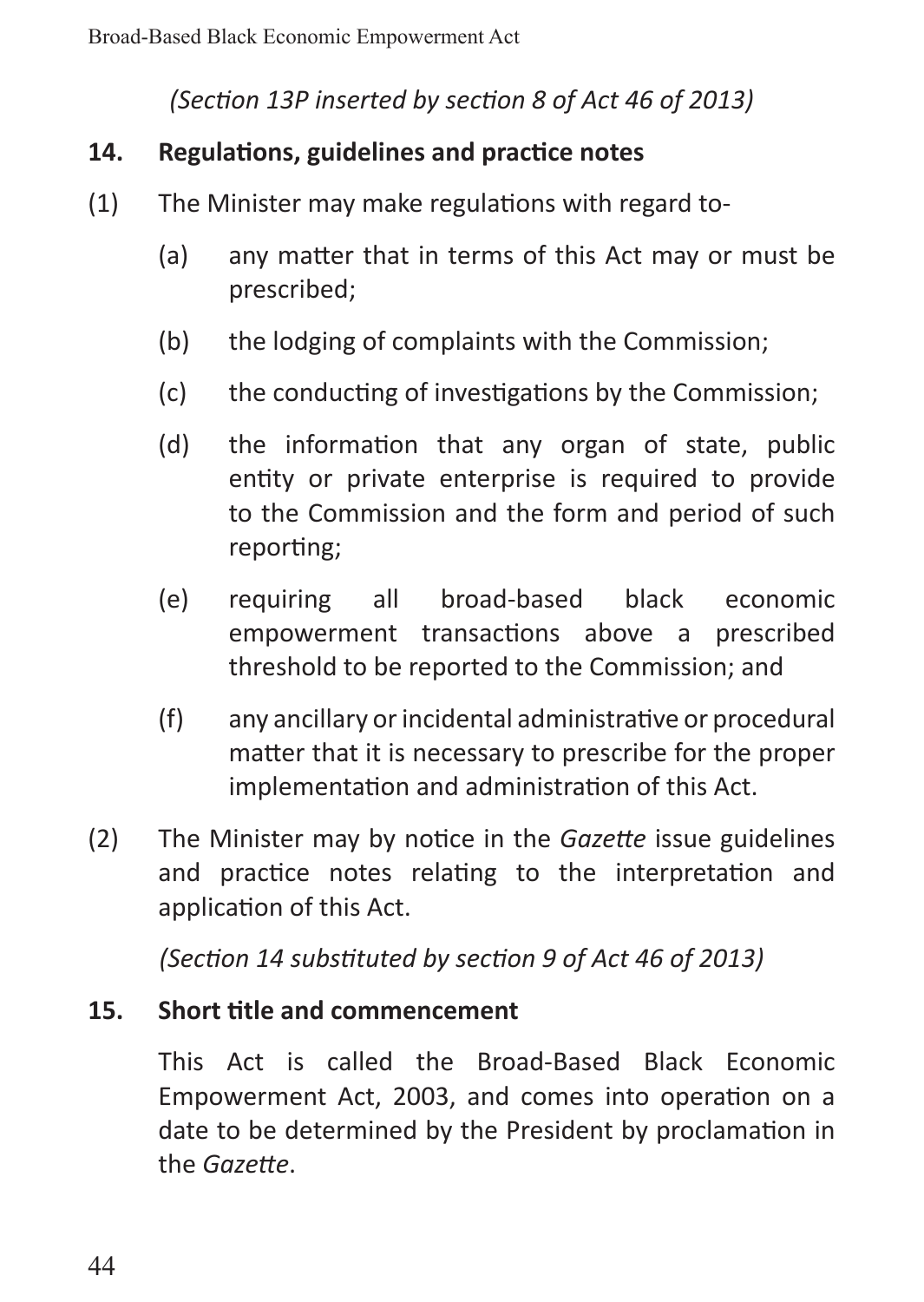### **GENERAL NOTICE**

#### **NOTICE 1019 OF 2013**

#### **DEPARTMENT OF TRADE AND INDUSTRY**

- I, Dr Rob Davies, Minister of Trade and Industry, hereby:
- (a) Issue the following Codes of Good Practice (the codes) under section 9 (1) of the Broad-Based Black Economic Empowerment Act, 2003 (Act No. 53 of 2003); and
- (b) Determine that these Codes will come into operation within twelve (12) months from date of this publication.

Dr ROB D VIES, MP MINISTER OF TRADE AND INDUSTRY DATE: 2/10/2013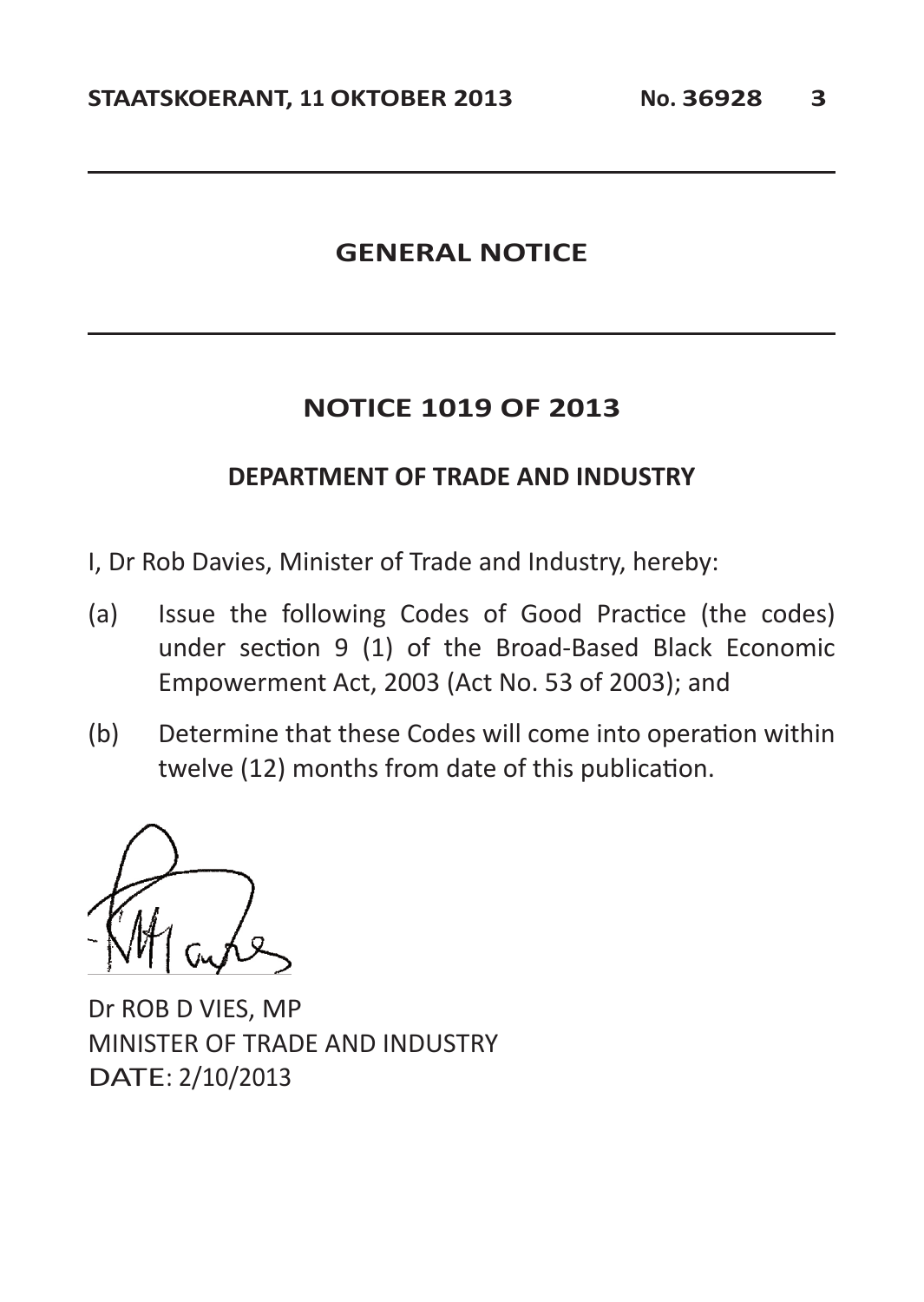# **STATEMENT 000: GENERAL PRINCIPLES AND THE GENERIC SCORECARD**

# **Issued under section 9 of the Broad-Based Black Economic Empowerment Act of 2003**

### **Arrangement of this statement:**

| Para | <b>Subject</b>                                       | Page |
|------|------------------------------------------------------|------|
| 1    |                                                      |      |
| 2    |                                                      |      |
| 3    |                                                      |      |
| 4    | Eligibility as an Exempted Micro Enterprise51        |      |
| 5    | Eligibility as a Qualifying Small Enterprise52       |      |
| 6    |                                                      |      |
| 7    | The Element of B-BBEE in terms of Generic            |      |
|      |                                                      |      |
| 8    |                                                      |      |
| 9    | Enhanced recognition for certain categories of Black |      |
| 10   |                                                      |      |
| 11   |                                                      |      |
| 12   |                                                      |      |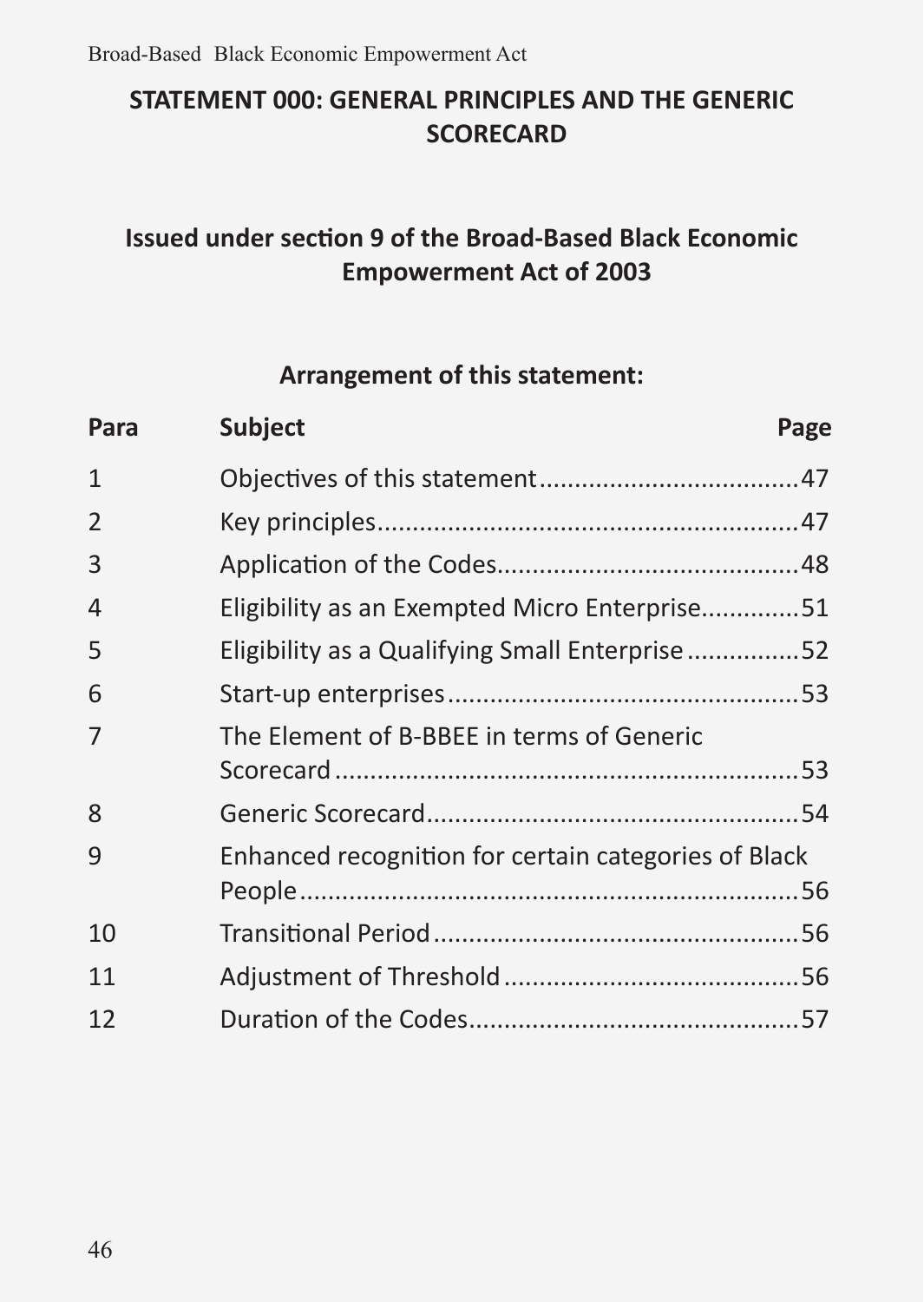# **1 OBJECTIVES OF THIS STATEMENT**

- 1.1 Specify the interpretative principles of Broad-Based Black Economic Empowerment (B-BBEE);
- 1.2 Specify the application of the Codes and the basis for measurement under the Codes;
- 1.3 Indicate the qualifying thresholds for Measured Entity to qualify as Exempted Micro-Enterprises (EME) or Qualifying Small Enterprises (QSE);
- 1.4 Specify the method of measuring Start-Up Enterprises;
- 1.5 Specify the elements of B-BBEE measurable under the Generic Scorecard and Qualifying Small Enterprises;
- 1.6 Specify the basis for determining compliance by Entities with the Codes; and
- 1.7 Provide for the Transitional Period before the compulsory use of the Generic and Qualifying Small Enterprise Scorecard starts.

### **2. KEY PRINCIPLES**

- 2.1 The fundamental principle for measuring B-BBEE compliance is that substance takes precedence over legal form.
- 2.2 In interpreting the provisions of the Codes any reasonable interpretation consistent with the objectives of the B-BBEE Act as amended and the B-BBEE Strategy must take precedence.
- 2.3 The basis for measuring B-BBEE initiatives under the Codes is the B-BBEE compliance of the Measured Entity at the Date of Measurement.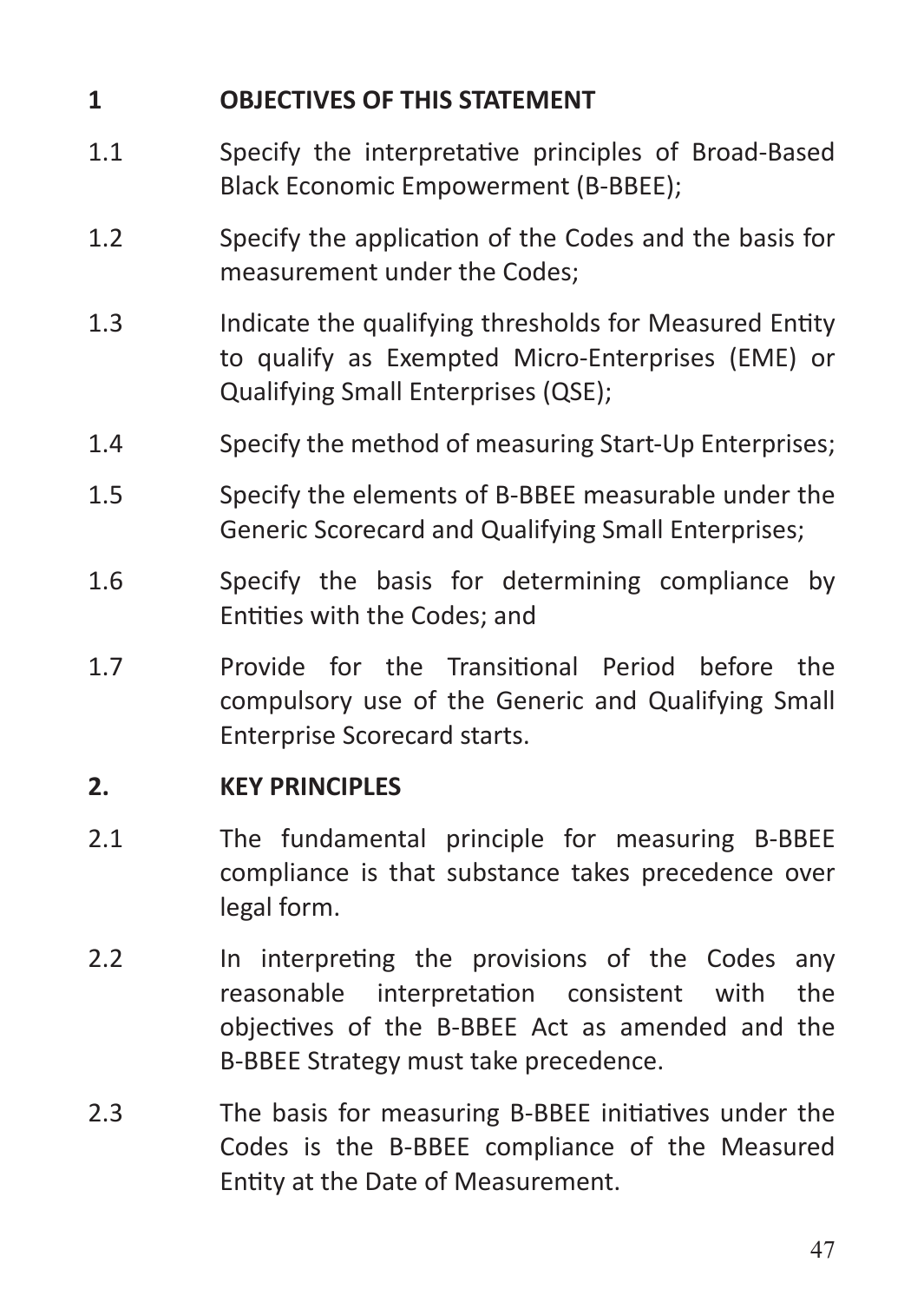Broad-Based Black Economic Empowerment Act

- 2.4 Any misrepresentation or attempt to misrepresent a Measured Entity's true B-BBEE Status will be dealt with in accordance with the provisions as set out in the B-BBEE Act as amended, and may lead to the disqualification of the entire scorecard of the entities concerned.
- 2.5 Initiatives which split, separate or divide a Measured Entity as a means of ensuring eligibility as an Exempted Micro-Enterprise, a Qualifying Small Enterprise or a Start-Up Enterprise may constitute an offence and will be dealt with in accordance with the provisions as set out in the B-BBEE Act as amended.
- 2.6 Any representation made by an Entity about its B-BBEE compliance must be supported by suitable evidence or documentation. A Measured Entity that does not provide evidence or documentation supporting any initiative must not receive any recognition for that initiative.
- 2.7 Wherever a Standard Valuation Method applies to measuring an indicator, the same standard should apply, as far as reasonably possible, consistently in all other applicable calculations in this statement.

### **3. APPLICATION OF THE CODES**

- 3.1 The following Entities are measurable under the Codes:
- 3.1.1 all Organs of State and Public Entities;
- 3.1.2 all Measured Entities that undertake any economic activity with all Organs of State and Public Entities;
- 3.1.3 any other Measured Entity that undertakes any economic activity, whether direct or indirect, with any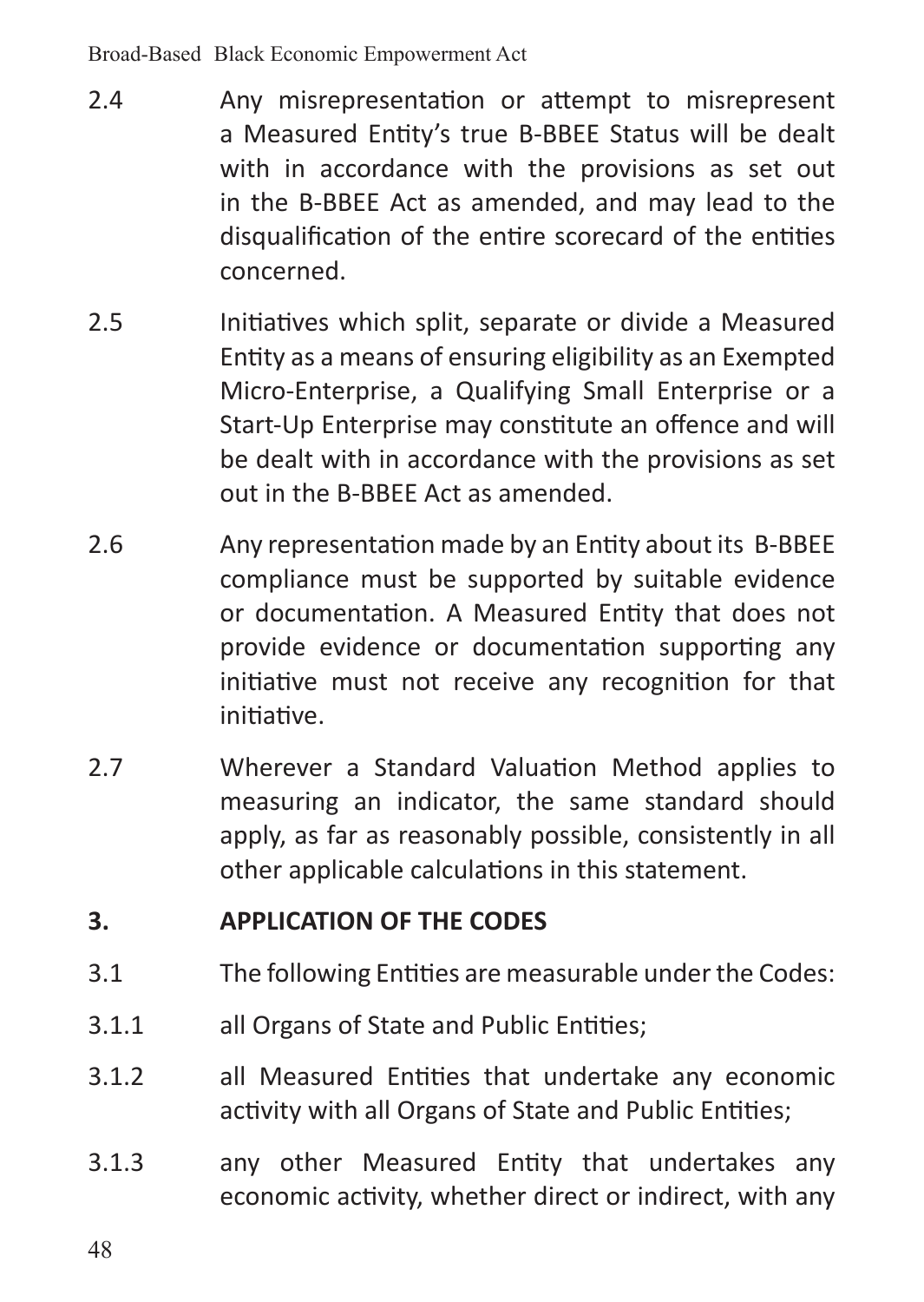other Measured Entity that is subject to measurement under paragraph 3.1.1 to 3.1.2 and which is seeking to establish its own B-BBEE compliance.

- 3.2 The basis for measuring the B-BBEE compliance of an Entity in terms of paragraph 3.1 is:
- 3.2.1 Paragraph 4, in the case of an Exempted Micro-Enterprise;
- 3.2.2 The Generic Scorecard and QSE Scorecard, in the case of other Measured Entities.
- 3.2.3 A Measured Entity in a sector in respect of which a sector code has been issued in terms of Section 9 of the B-BBEE Act as amended, may only be measured for compliance in accordance with that code.

### **3.3 PRIORITY ELEMENTS, SUB-MINIMUM AND DISCOUNTING PRINCIPLE**

3.3.1 The Priority Elements are as follows:

### **3.3.1.1 Ownership:**

- 3.3.1.1.1 The sub-minimum requirement for Ownership is 40% of Net Value(40% of the 8 points) based on the Time Based Graduation Factor as provided in Annexe 100 (E).
- **3.3.1.2 Skills Development:**
- 3.3.1.2.1 The sub-minimum requirement for Skills Development is 40% of the total weighting points for Skills Development.
- **3.3.1.3 Enterprise and Supplier Development:**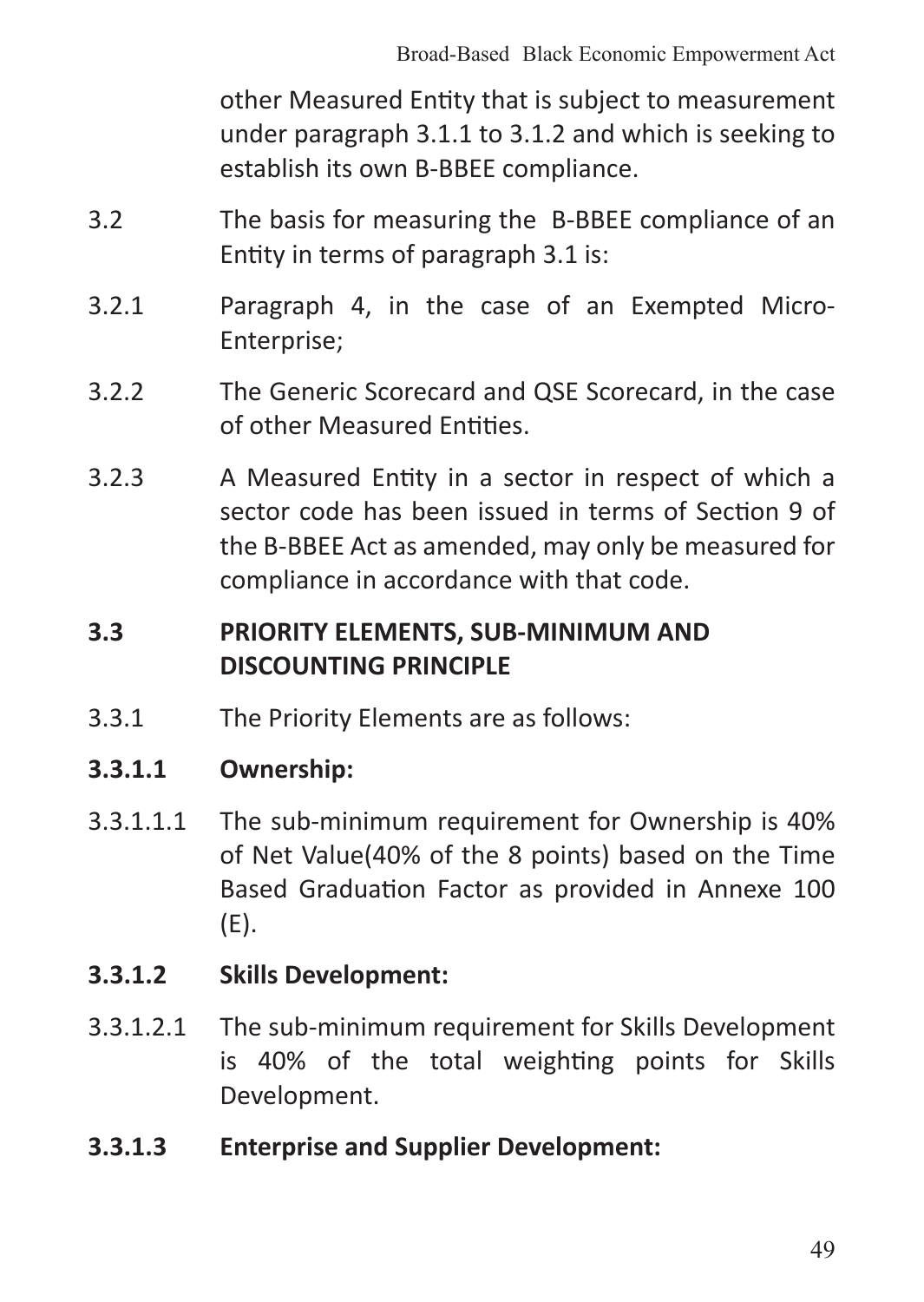Broad-Based Black Economic Empowerment Act

3.3.1.3.1 The sub-minimum requirement for Enterprise and Supplier Development is 40% for each of the three categories, within the Enterprise and Supplier Development element, namely preferential procurement; Supplier development and Enterprise development.

#### **3.3.2 COMPLIANCE TO PRIORITY ELEMENTS**

- 3.3.2.1 A Large Enterprise is required to comply with all the Priority Elements;
- 3.3.2.2 AQualifying Small Enterprise isrequired to comply with Ownership as a compulsory element, and either Skills Development or Enterprise and Supplier Development.

#### **3.3.3 DISCOUNTING PRINCIPLE EFFECT**

- 3.3.3.1 Non-compliance with the 40% sub-minimum requirements of any of the priority elements, as per paragraph 3.4.2 above, will result in the following outcomes for both Large Enterprises and Qualifying Small Enterprises:
- 3.4.3.1.1.1. The actual points scored by the Measured Entity and the consequent level that the Measured Entity would have achieved were it not for non-compliance with the 40% sub-minimum requirements will be recognised by the Verification Agency ("the Recognition Level");
- 3.4.3.1.1.2. Notwithstanding the recognition in 3.4.3.1.1 above, the Measured Entity's 8-BBEE status level will be discounted by one level down until the next applicable verification period in which the Measured Entity can demonstrate compliance with the 40% sub-minimum requirements, at which point the Recorded Level will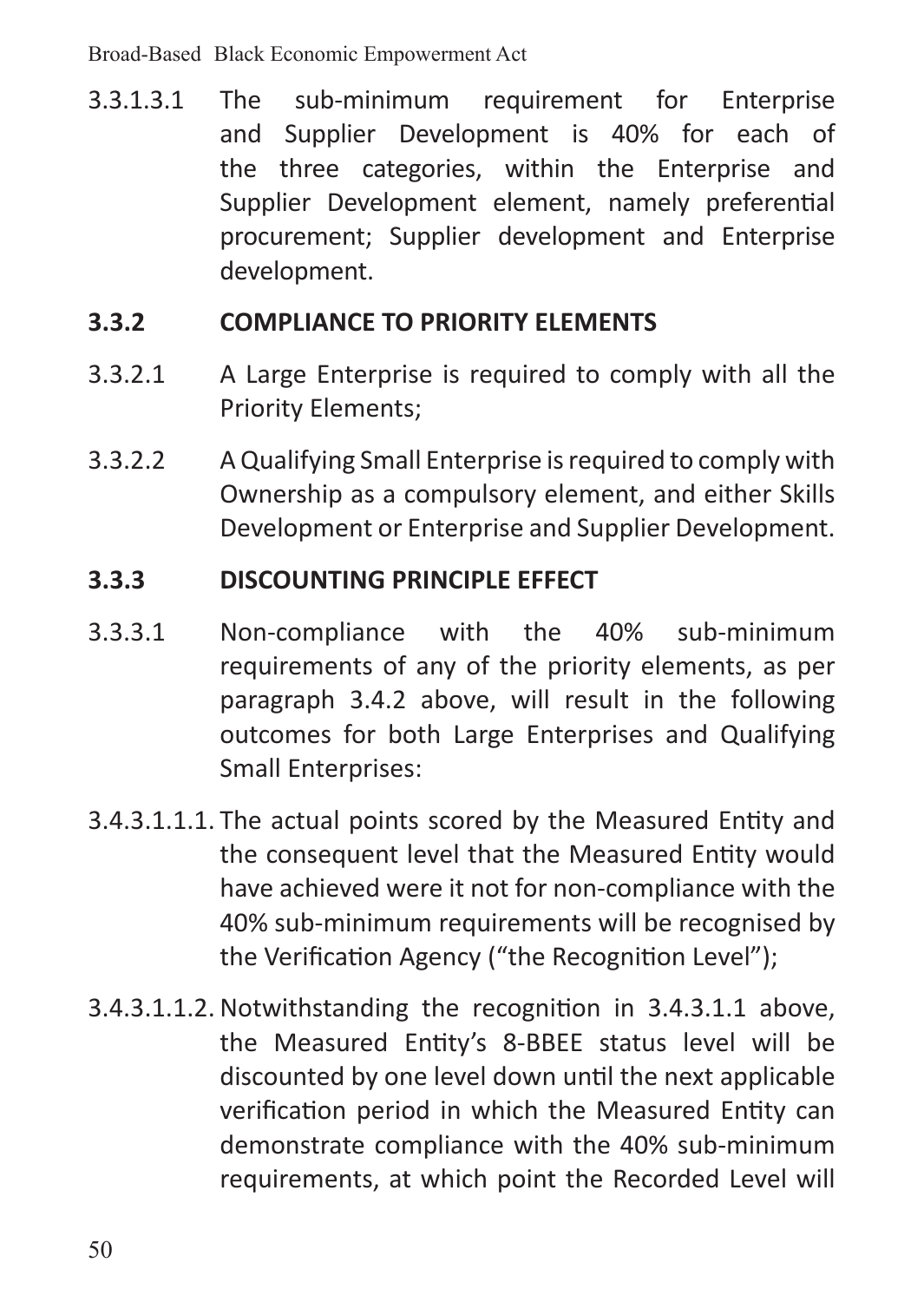become the applicable rating level for that Measured Entity in that verification period.

3.4 The requirement to submit data to the Department of Labour under the Employment Equity Act 55 of 1998 is only applicable to 'designated employers' who employ 50 or more employees. However, for the purpose of measurement for both Generic and Qualifying Small Entitiesthat employ lessthan 50 employees are required to submit sufficient evidence for verification purposes.

# **4. ELIGIBILITY AS AN EXEMPTED MICRO-ENTERPRISE (EME)**

- 4.1 Any enterprise with an annual Total Revenue of R10 Million or less qualifies as an Exempted Micro-Enterprise.
- 4.2 An Exempted Micro-Enterprise is deemed to have a B-BBEE Status of "Level Four Contributor" having a B-BBEE recognition level of 100% under paragraph 8.2.
- 4.3 Enhanced 8-BBEE recognition level for an Exempted Micro-Enterprise:
- 4.3.1 Despite paragraphs 4.2 an EME, which is 100% Black owned qualifies for elevation to "Level One Contributor" having a B-BBEE recognition level of 135%.
- 4.3.2 Despite paragraph 4.2 and 4.3.1, an EME which is at least 51%Black owned qualifies for elevation to "Level Two Contributor" having a B-BBEE recognition level of 125%.
- 4.4 Despite paragraphs 4.2 and 4.3, an EME is allowed to be measured in terms of the QSE scorecard should they wish to maximise their points and move to a higher B-BBEE recognition level.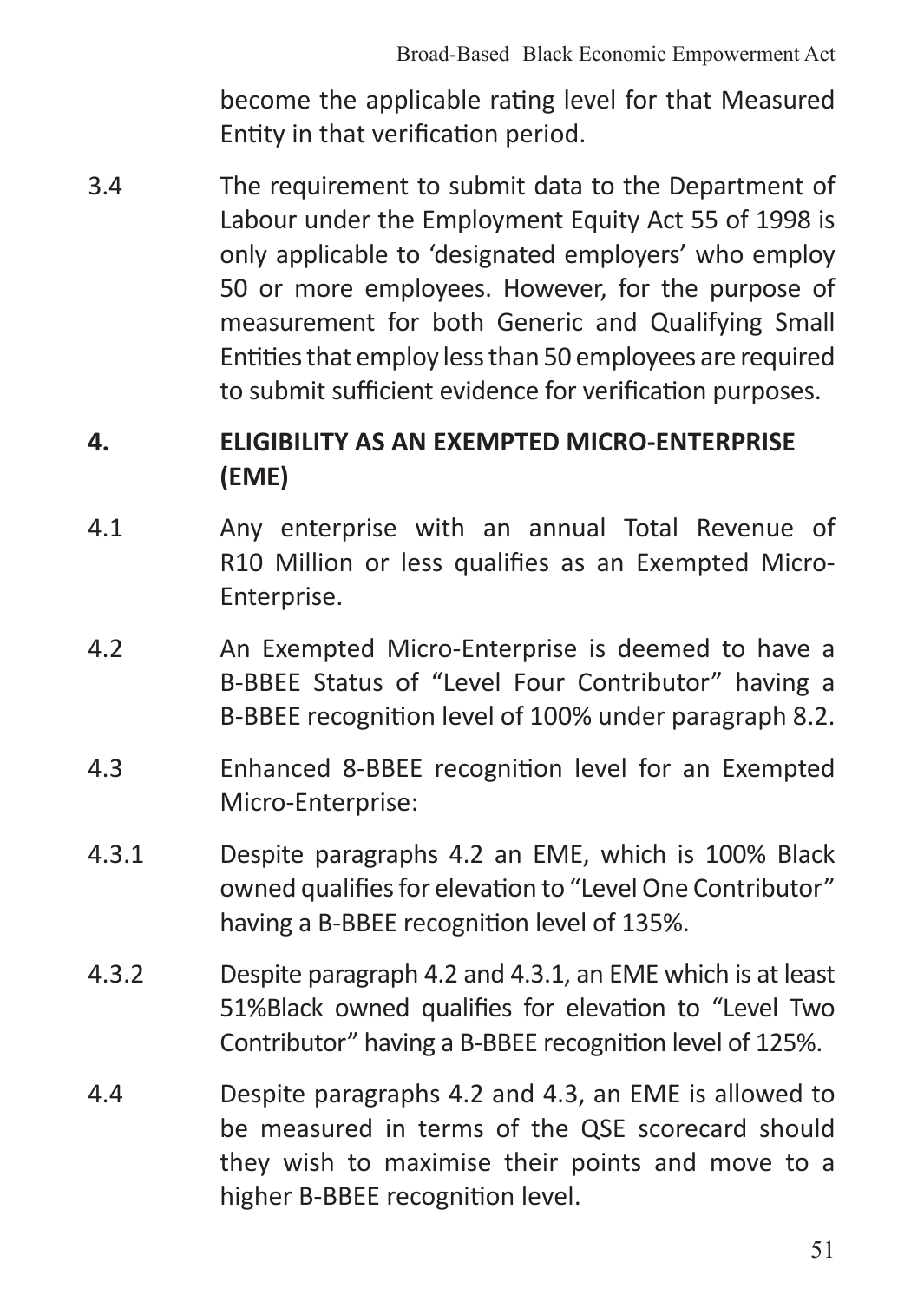Broad-Based Black Economic Empowerment Act

- 4.5 An EME is only required to obtain a sworn affidavit on an annual basis, confirming the following:
- 4.5.1 Annual Total Revenue of R10 million or less; and
- 4.5.2 Level of Black ownership.
- 4.6 Any misrepresentation in terms of Para 4.5 above constitutes a criminal offence as set out in the B-BBEE Act as amended.

# **5. ELIGIBILITY AS A QUALIFYING SMALL ENTERPRISES (QSE)**

- 5.1 A Measured Entity with an annual Total Revenue of between R10 million and R50 million qualifies as a Qualifying Small Enterprise.
- 5.2 A QSE must comply with all of the elements of B-BBEE for the purposes of measurement.
- 5.3 Enhanced B-BBEE recognition level for QSE:
- 5.3.1A Qualifying Small Enterprise which is 100% Black owned qualifies for a Level One B-BBEE recognition.
- 5.3.2 A QSE which is at least 51% Black owned qualifies for Level Two B-BBEE recognition level.
- 5.3.3 A QSE is only required to obtain a sworn affidavit on an annual basis, confirming the following:
- 5.3.3.1 Annual Total Revenue of R50 million or less; and
- 5.3.3.2 Level of Black ownership.
- 5.4 Any misrepresentation in terms of Para 5.3 above constitutes a criminal offence as set out in the B-BBEE Act as amended.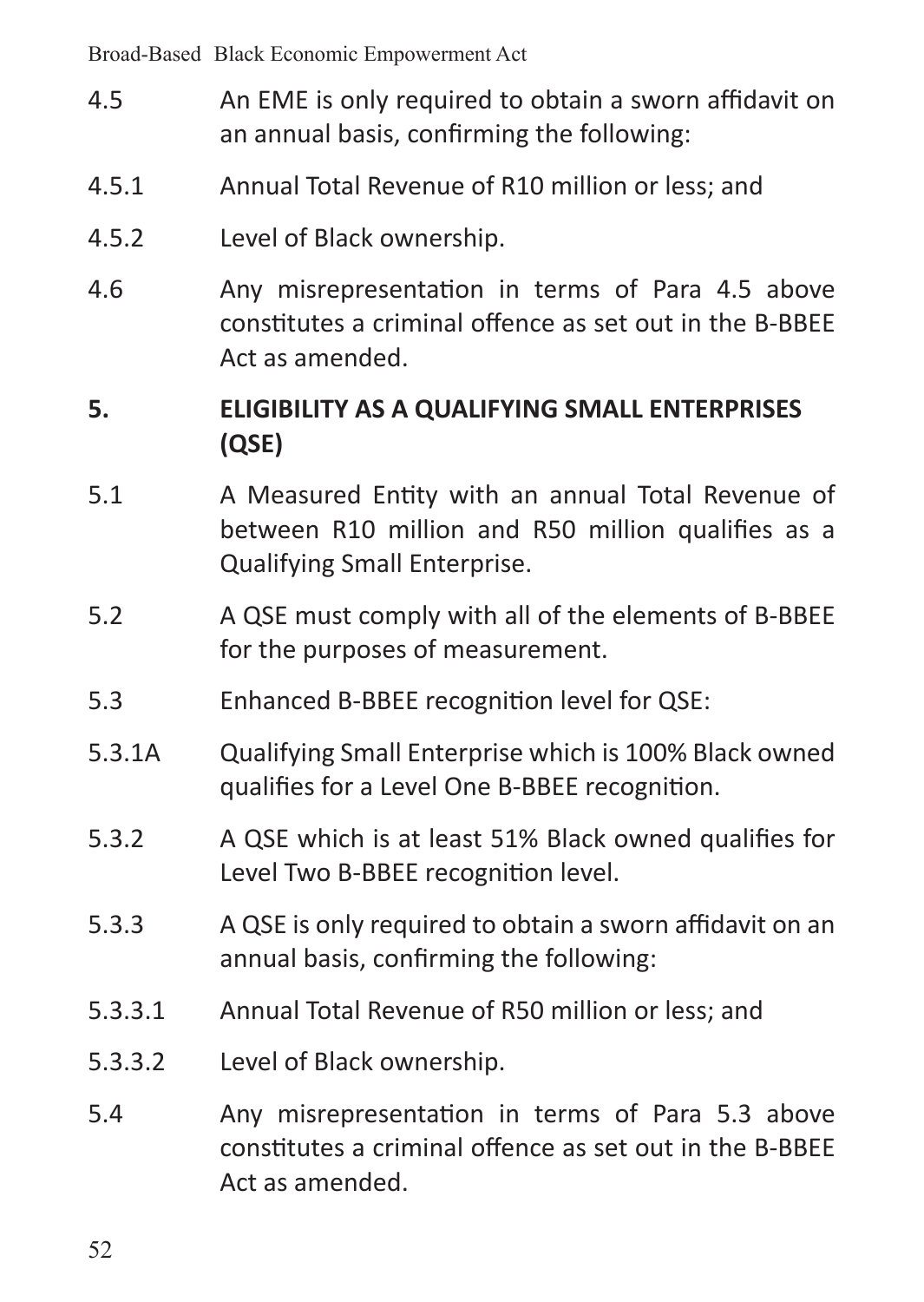#### **6. START-UP ENTERPRISES**

- 6.1 Start-up Enterprise must be measured as an Exempted Micro-Enterprise under this statement for the first year following their formation or incorporation. This provision applies regardless of the expected total revenue of the Start-up Enterprise.
- 6.2 Start-up Enterprise is deemed to have the qualifying B-BBEE Status in accordance with the principles of paragraph 4 of this Statement.
- 6.3 In order to qualify as a Start-up Enterprise, the enterprise must provide an independent confirmation of its status in accordance with paragraph 4.5.
- 6.4 Despite paragraph 6.1 and 6.2, a Start-up Enterprise must submit a QSE scorecard when tendering for any contract, or seeking any other economic activity covered by Section 10 of the Act, with a value higher than R10 million butlessthan R50 million. For contracts of R50 million or more they should submit the Generic scorecard. The preparation of such scorecards must use annualised data.

### **7. The GENERIC SCORECARD**

- 7.1 The Ownership Element, as set out in Code series 100, measures effective ownership of entities by Black people.
- 7.2 The Management Control element, as set out in Code series 200, measures the effective control of entities by Black people.
- 7.3 The Skills Development element, as set out in Code series 300, measures the extent to which employers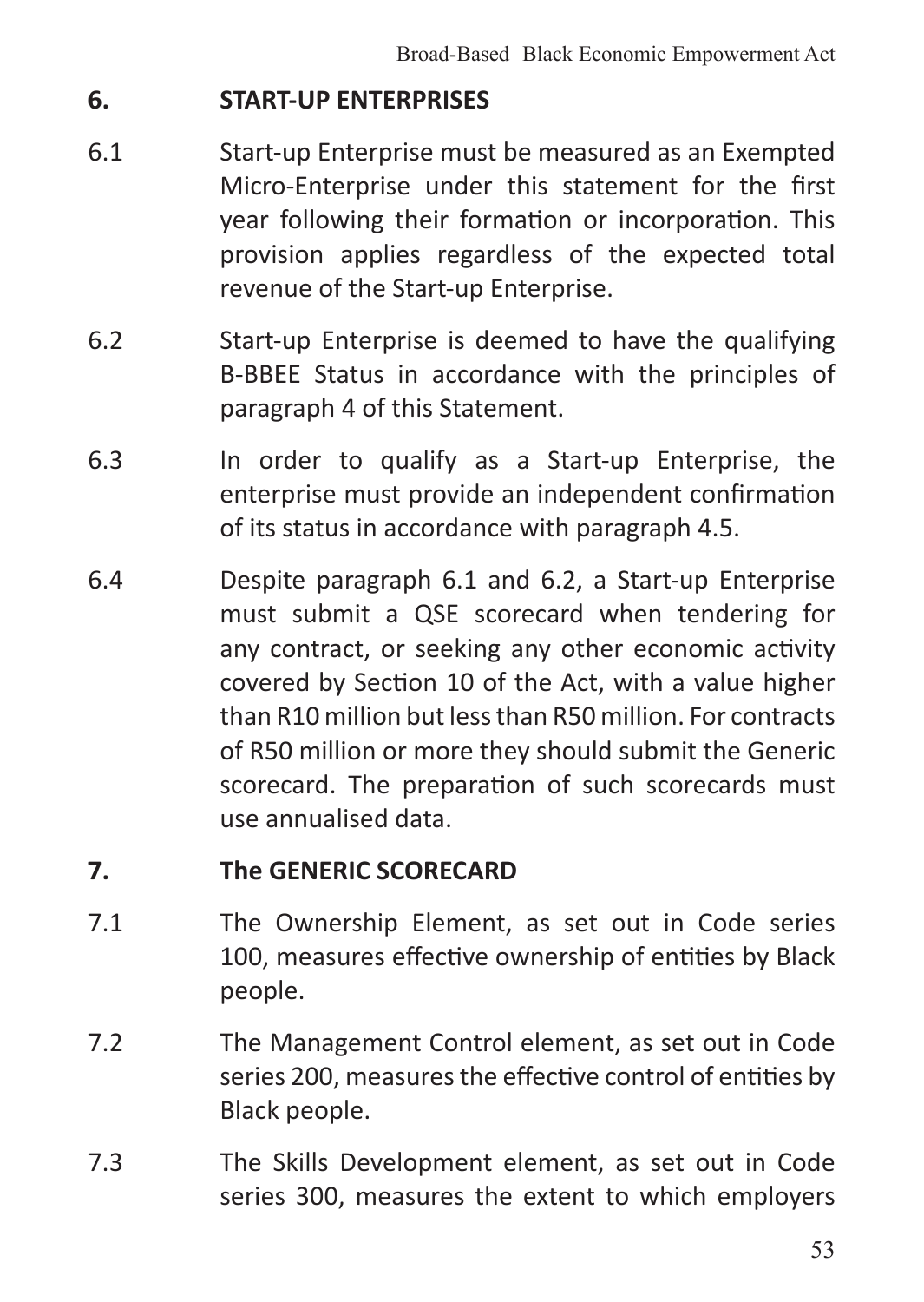carry out initiatives designed to develop the competencies of Black employees and Black people internally and externally

- 7.4 The Enterprise and Supplier Development element, as set out in Code Series 400, measures the extent to which entities buy goods and services from Empowering Suppliers with strong B-BBEE recognition levels. This element also measures the extent to which enterprises carry out supplier development and enterprise development initiatives intended to assist and accelerate the growth and sustainability of black enterprises.
- 7.5 The Socio-Economic Development and Sector Specific Contributions element, as set out in Code series 500, measures the extent to which entities carry out initiatives that contribute towards Socio-Economic Development or Sector Specific initiativesthat promote access to the economy for Black people.

### **8. The B-BBEE GENERIC SCORECARD**

8.1 The following table represents the B-BBEE Generic Scorecard

| Element                                       | Weighting | <b>Code series</b><br>reference |
|-----------------------------------------------|-----------|---------------------------------|
| Ownership                                     | 25 points | 100                             |
| <b>Management Control</b>                     | 15 points | 200                             |
| Skills Development                            | 20 points | 300                             |
| <b>Enterprise and Supplier</b><br>Development | 40 points | 400                             |
| Socio-Economic Development                    | 5 points  | 500                             |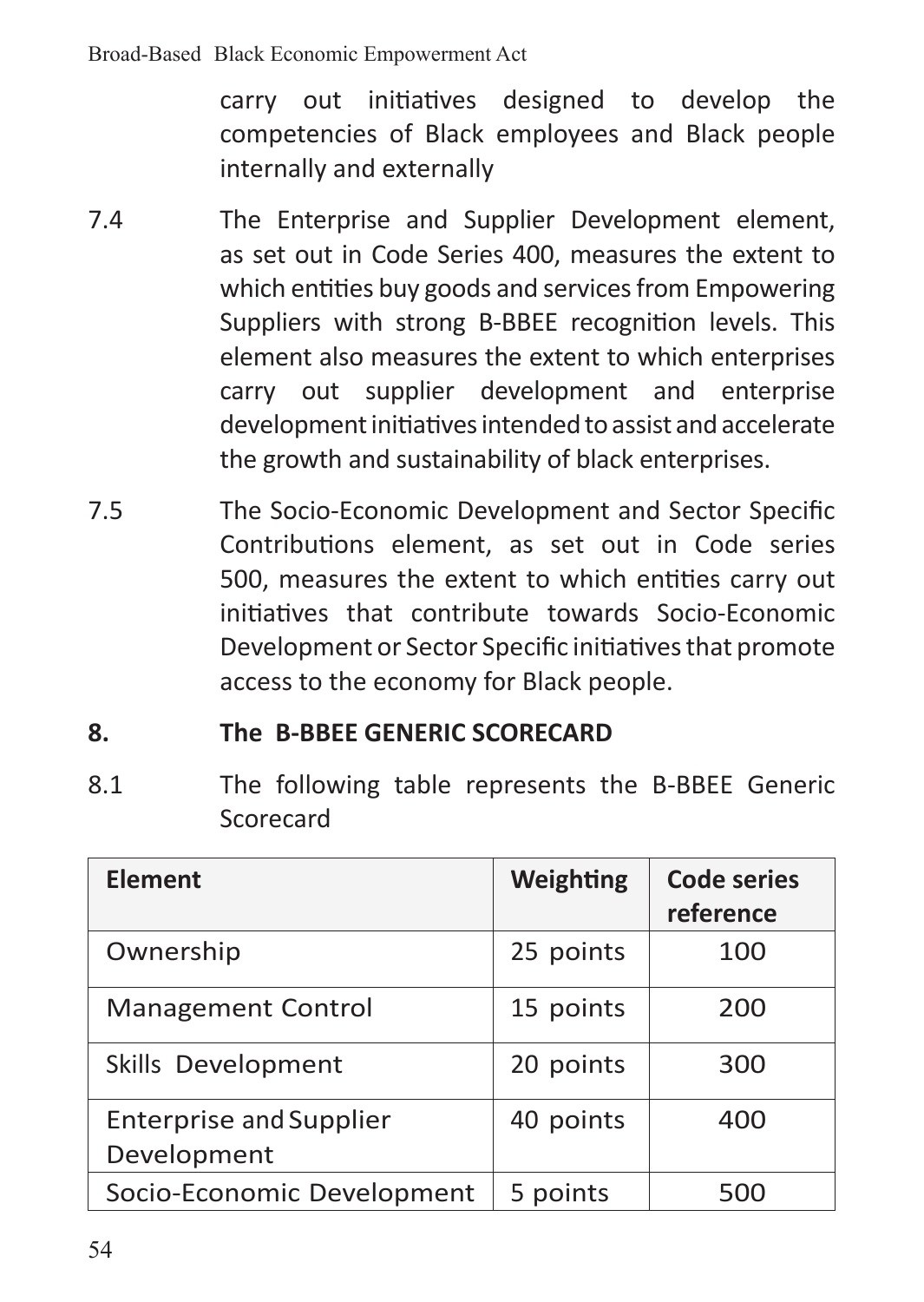## **8.2 B-BBEE RECOGNITION LEVELS**

8.2.1 Based on the overall performance of a Measured Entity using the Generic Scorecard and Qualifying Scorecard Enterprise Scorecard, the Measured Entity will receive one of the following B-BBEE Status uses with the corresponding B-BBEE recognition level:

| <b>B-BBEE Status</b> | Qualification               | <b>B-BBEE</b><br>recognition<br>level |
|----------------------|-----------------------------|---------------------------------------|
| Level One            | $>100$ points on the        | 135%                                  |
| Contributor          | Generic Scorecard           |                                       |
| Level Two            | > 95 but <100 points on     | 125%                                  |
| Contributor          | the Generic Scorecard       |                                       |
| Level Three          | $>$ 90 but < 95 points on   | 110%                                  |
| Contributor          | the Generic Scorecard       |                                       |
| Level Four           | $\geq$ 80 but <90 points on | 100%                                  |
| Contributor          | the Generic Scorecard       |                                       |
| Level Five           | $\geq$ 75 but <80 points on | 80%                                   |
| Contributor          | the Generic Scorecard       |                                       |
| Level Six            | >.70 but <75 points on      | 60%                                   |
| Contributor          | the Generic Scorecard       |                                       |
| Level Seven          | $\geq$ 55 but <70 points on | 50%                                   |
| Contributor          | the Generic Scorecard       |                                       |
| Level Eight          | > 40 but <55 points on      | 10%                                   |
| Contributor          | the Generic Scorecard       |                                       |
| Non-Compliant        | >40 points on the           | 0%                                    |
| Contributor          | Generic Scorecard           |                                       |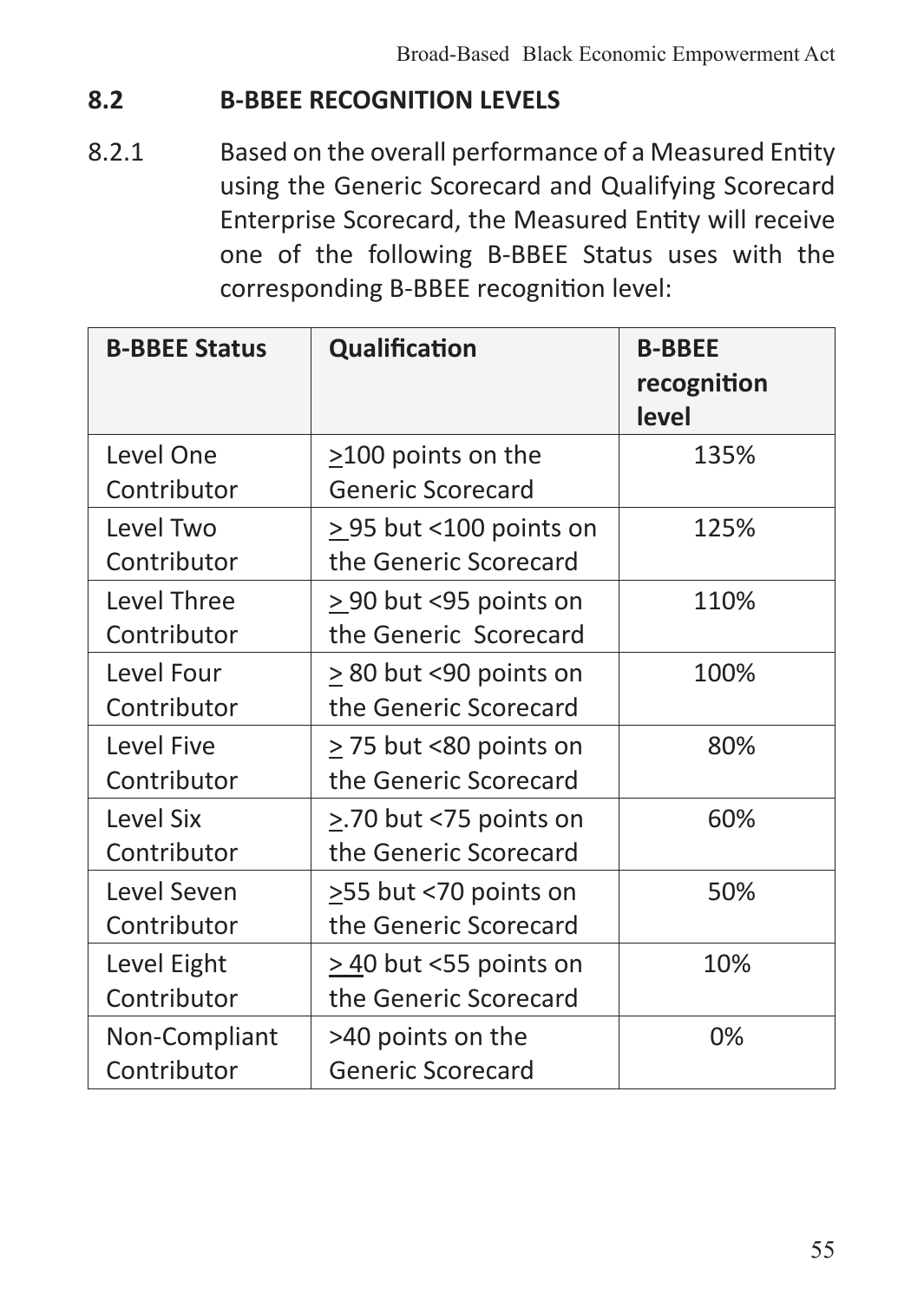# **9. ENHANCED RECOGNITION FOR CERTAIN CATEGORIES OF BLACK PEOPLE**

- 9.1 Throughout the Codes, various criteria appear which advance the interests of certain Categories of Black people. This include:
- 9.1.1 Black women, should form between 40% and 50% of the beneficiaries of the relevant Elements of the Scorecard;
- 9.1.2 Black people with disabilities, Black youth, Black people living in rural areas and Black unemployed people form part of the beneficiaries of the relevant Elements of the Scorecard.

#### **10. TRANSITIONAL PERIOD**

- 10.1 For the first year after the Gazette of this Statement, a Measured Entity may elect to use:
- 10.2 The Amended Codes of Good Practice; or
- 10.3 The Generic Scorecard in Code series 000, Statement 000 issued on 9 February 2007, notwithstanding the repeal of that Statement.
- 10.4 Thereafter the first year, as per paragraph 10.1, all B-BBEE compliance measurement will be in accordance with this Statement.

### **11. ADJUSTMENT OF THRESHOLDS**

The Minister may, by notice in the Gazette, adjust the thresholds in paragraphs 4 to 6. Any such changes apply to compliance reports prepared for a Measured Entity after a 12 month period following the gazetting of the adjustment.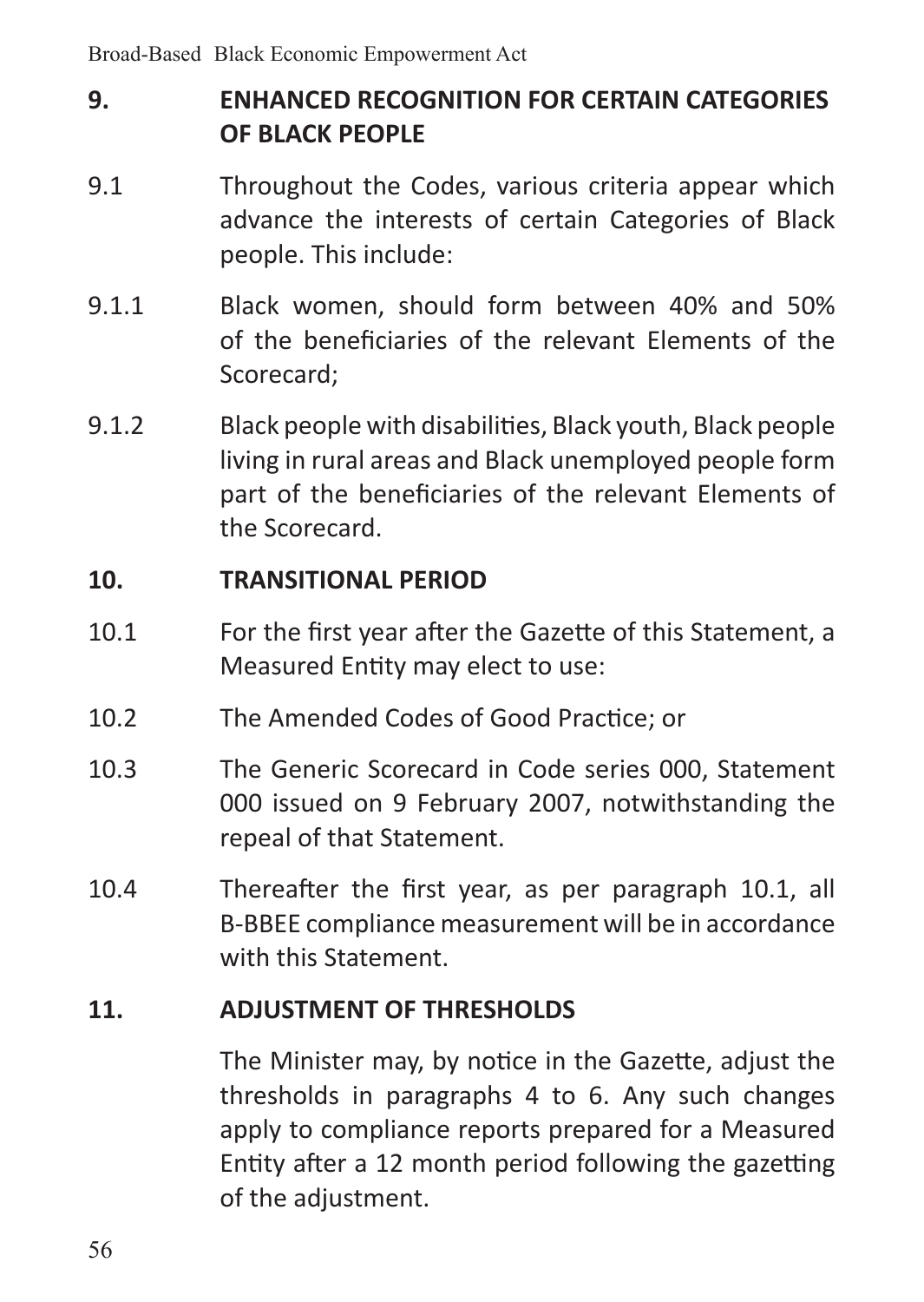## **12. DURATION OF THE B-BBEE CODES**

- 12.1 A Code remains in effect until amended, substituted or repealed under Section 9 of the Act.
- 12.2 The Minister may review the Codes at any stage, and regular reviews will take place to monitor the implementation of B-BBEE throughout the economy.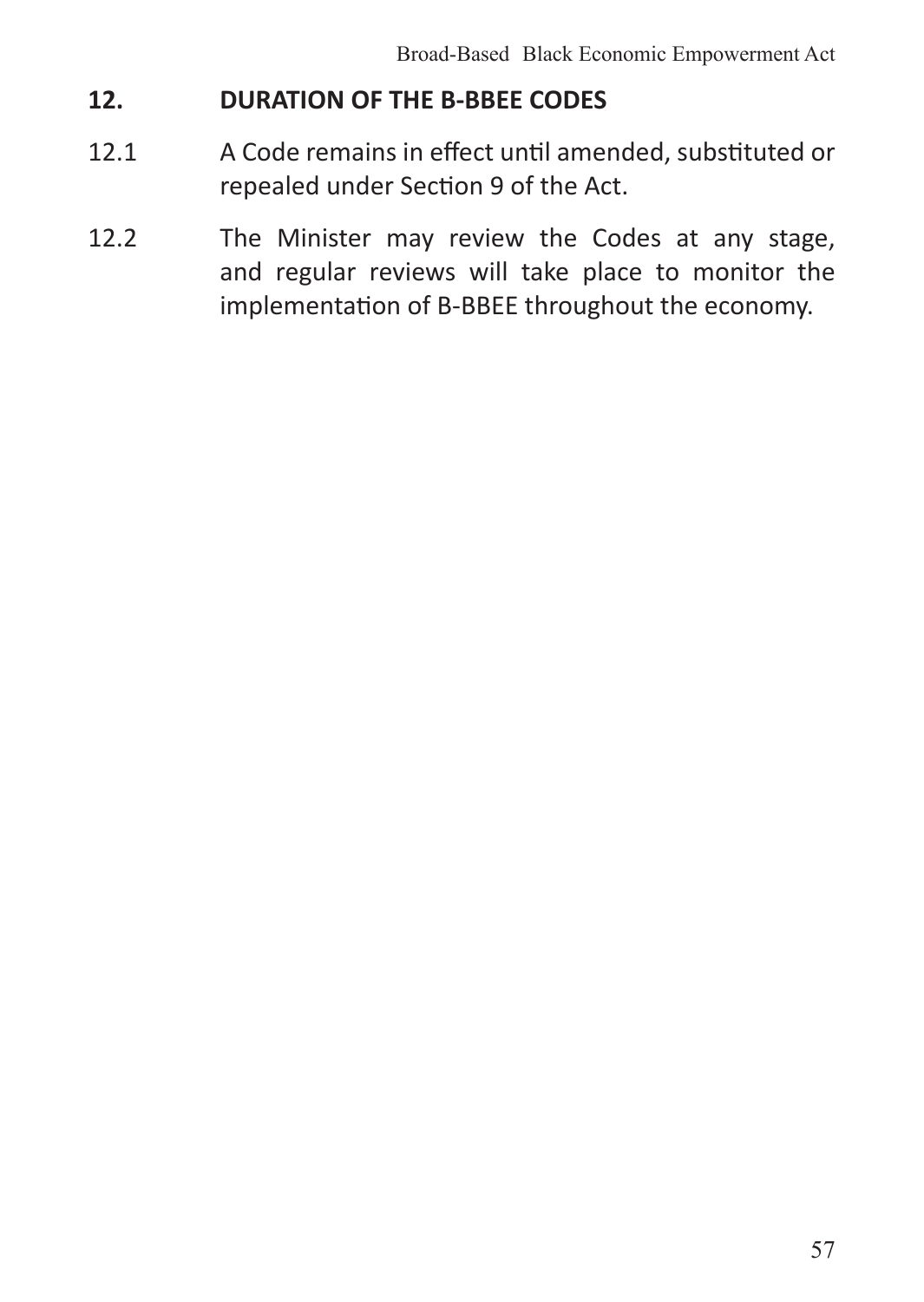# **AMENDED CODE SERIES 100: MEASUREMENT OF THE OWNERSHIP ELEMENT OF BROAD-BASED BLACK ECONOMIC EMPOWERMENT**

# **STATEMENT 100: THE GENERAL PRINCIPLES FOR MEASURING OWNERSHIP**

Issued under section 9 of the Broad-Based Black Economic Empowerment Act of 2003

## **Arrangement of this statement**

| Para        | <b>Subject</b>                                | Page |
|-------------|-----------------------------------------------|------|
| 1.          |                                               |      |
| 2.          |                                               |      |
| 3.          |                                               |      |
| 4. $[sic]$  | Sub-minimum and discounting principle         |      |
| $5.$ [sic]  | Broad-based ownership schemes and employee    |      |
| $6.$ [sic]  |                                               |      |
| $7.$ [sic]  | Section 21 companies and companies limited by |      |
| $8.$ [sic]  |                                               |      |
| $9.$ [sic]  |                                               |      |
| $10.$ [sic] | Equity Instruments carrying preference rights |      |
| 11.         |                                               |      |
| 12.         |                                               |      |
| 13.         |                                               |      |
| 14.         |                                               |      |
| 15.         |                                               |      |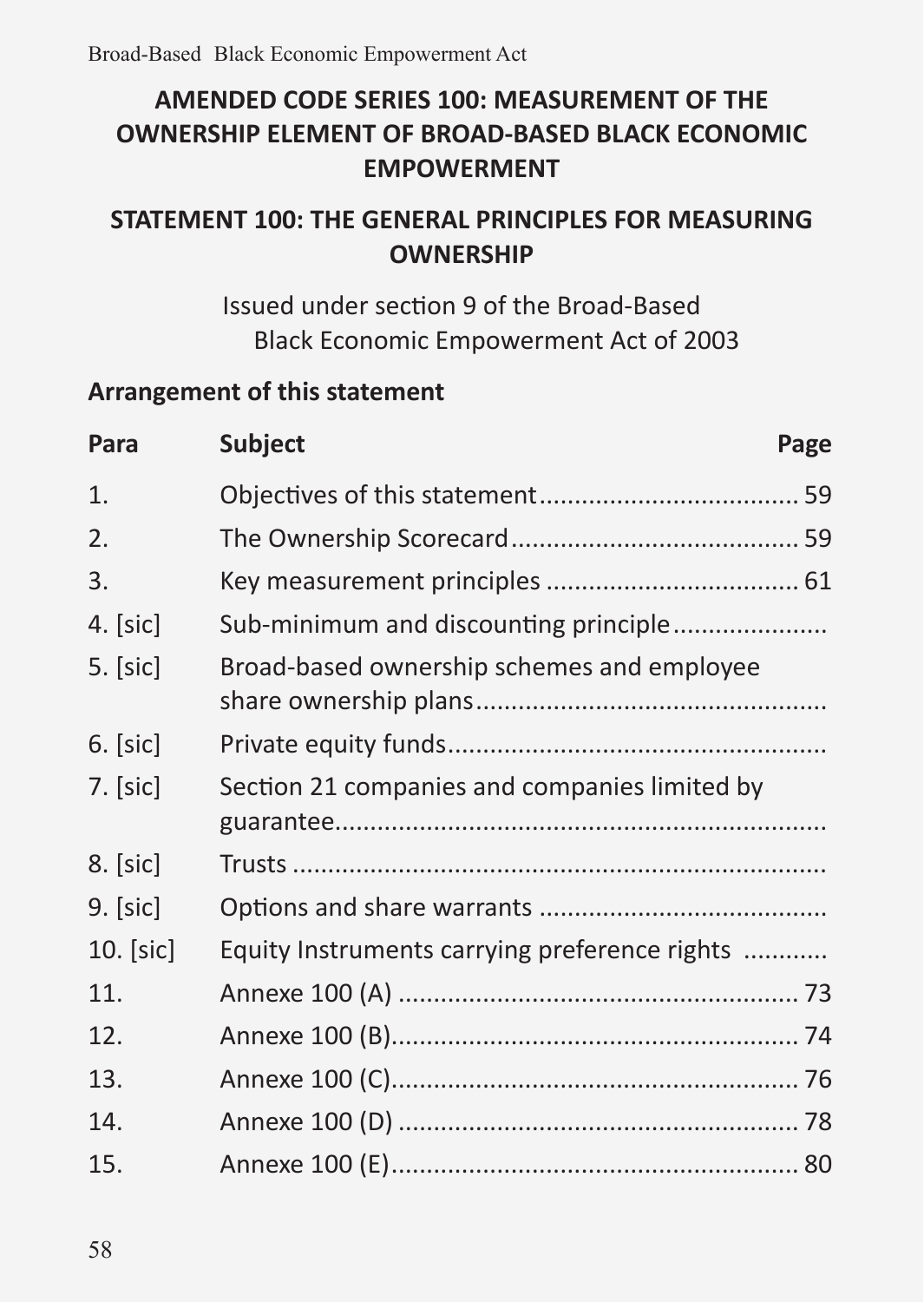## **1 OBJECTIVES OF THIS STATEMENT**

- 1.1 Specify the scorecard for measuring the Ownership ElementofBroad-BasedBlack Economic Empowerment **(B-BBEE);**
- 1.2 define the key measurement principles;
- 1.3 specify the specific measurement principles applicable to various types of Entities;
- 1.4 specify the specific measurement principles applicable to various
- 1.5 specify the formula for measuring Voting Rights, Economic Interest, and Realisation points.

### **2 THE OWNERSHIP SCORECARD**

The following table represents the indicators and methods for calculating a score for Ownership under this statement: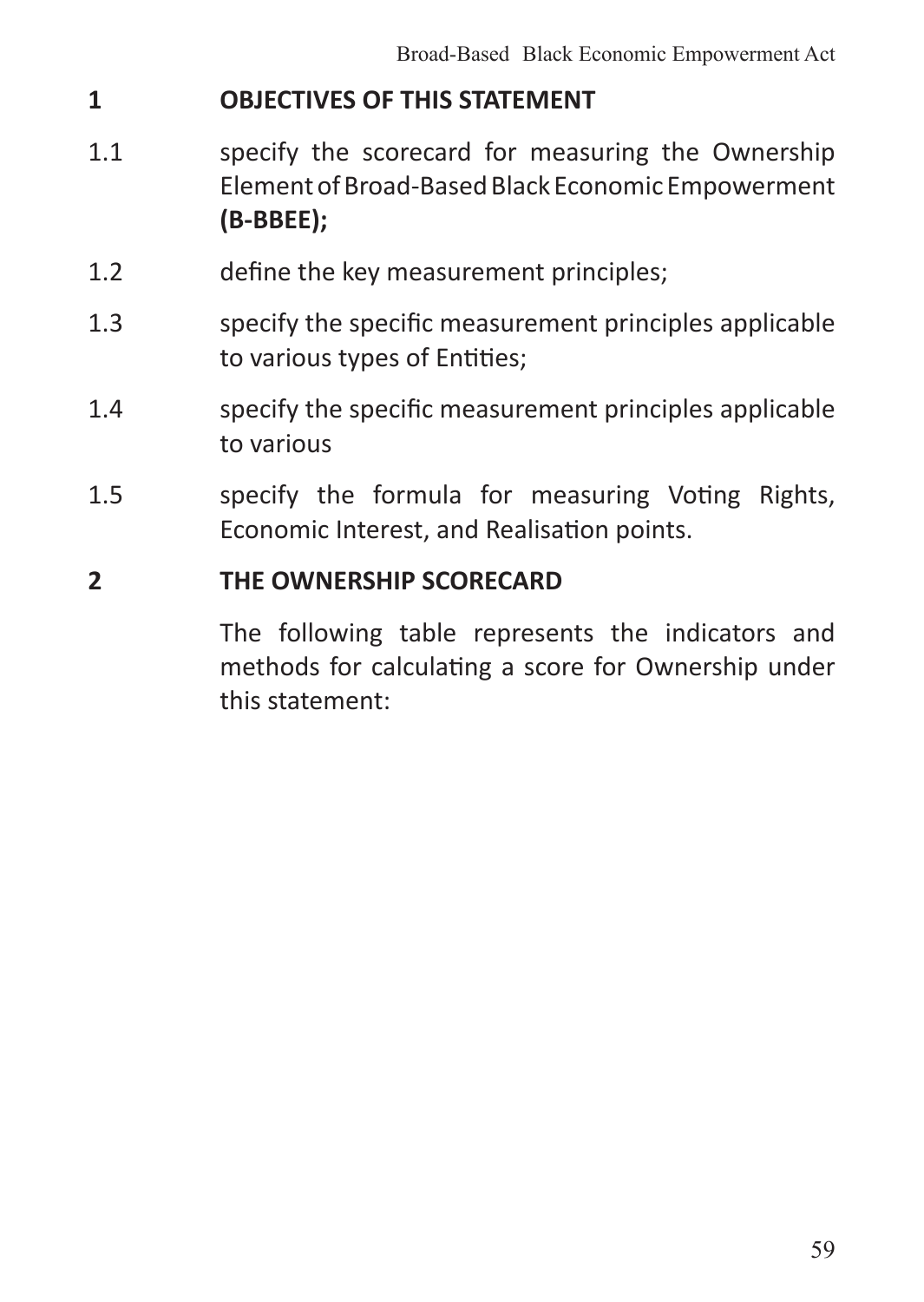| <b>B-BBEE</b><br><b>Element</b> | Indicator                 | <b>Description</b>                                                                                                                                                                                                                                                           | Weight-<br>ing<br><b>Points</b> | Com-<br>pliance<br><b>Target</b> |
|---------------------------------|---------------------------|------------------------------------------------------------------------------------------------------------------------------------------------------------------------------------------------------------------------------------------------------------------------------|---------------------------------|----------------------------------|
| Ownership                       | 2.1 Voting<br>Rights      | 2.1.1<br><b>Exercisable Voting</b><br>Rights in the Entity<br>in the hands of Black<br>people                                                                                                                                                                                | 4                               | $25% + 1$<br>Vote                |
|                                 | 2.2 Economic<br>Interest  | 2.1.2<br>Exercisable Vot-<br>ing Rights in the Entity in<br>the hands of Black women                                                                                                                                                                                         | $\overline{2}$                  | 10%                              |
|                                 |                           | 2.2.1<br>Economic Inter-<br>est in the Entity to which<br>Black people are entitled                                                                                                                                                                                          | 4                               | 25%                              |
|                                 |                           | 2.2.2<br>Economic Inter-<br>est in the Entity to which<br>Black women are entitled                                                                                                                                                                                           | $\overline{2}$                  | 10%                              |
|                                 |                           | Economic Interest of any of the follow-<br>2.2.3<br>ing Black natural people in the Measured Entity                                                                                                                                                                          |                                 |                                  |
|                                 |                           | 2.2.3.1 Black designated<br>groups; 2.2.3.2 Black<br>participants in Em-<br>ployee Share Owner-<br>ship Programmes;<br>2.2.3.3 Black people in<br><b>Broadbased Owner-</b><br>ship Schemes;<br>2.2.3.4 Black participants in<br>Cooperatives<br>2.2.4<br><b>New Entrants</b> | 3<br>$\overline{2}$             | 3%<br>2%                         |
|                                 |                           |                                                                                                                                                                                                                                                                              |                                 |                                  |
|                                 | 2.3 Realisation<br>Points | 2.3.1<br>Net Value                                                                                                                                                                                                                                                           | 8                               | Refer to<br>Annexe C             |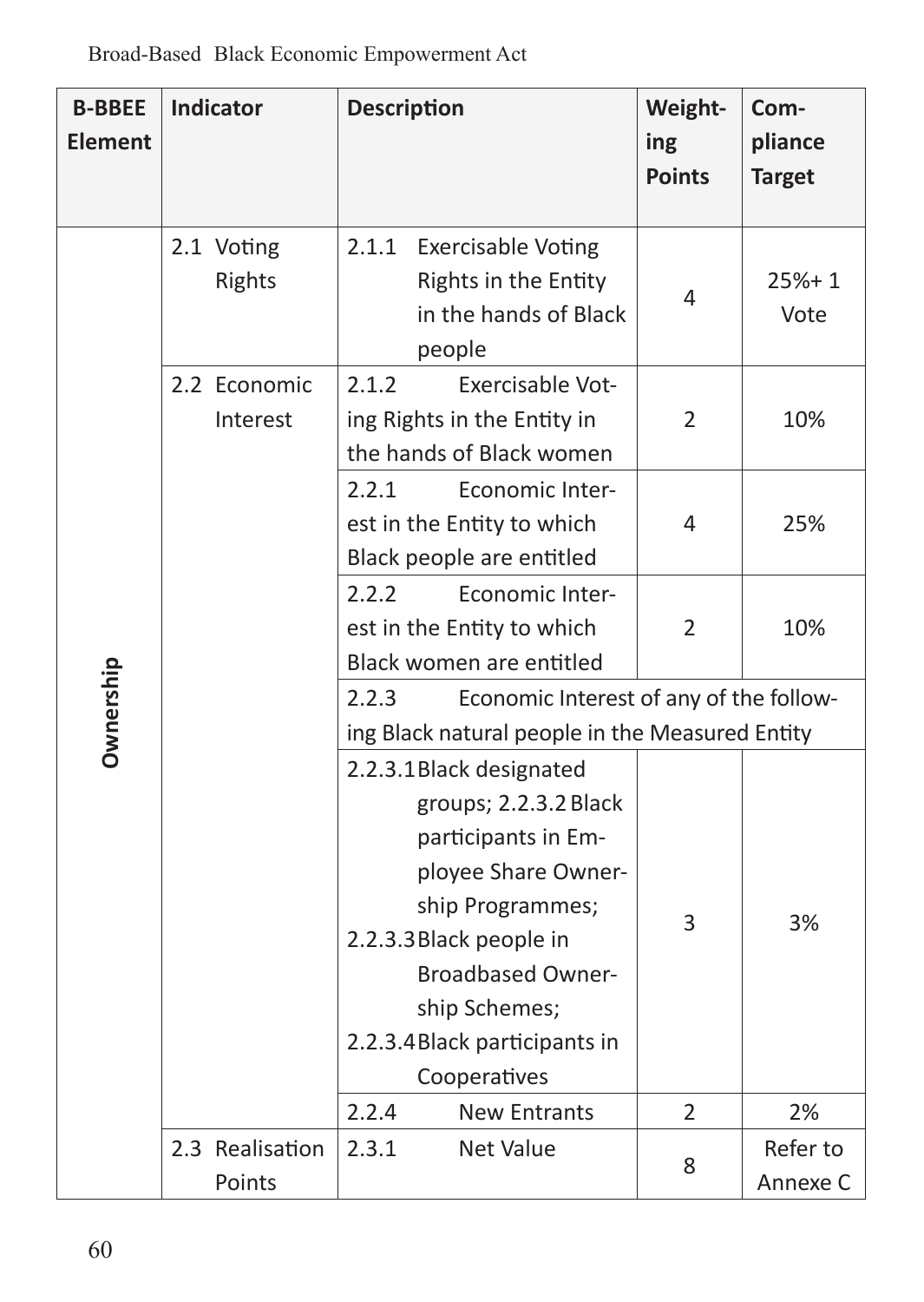### **3 KEY MEASUREMENT PRINCIPLES**

### **3.1 General principles:**

- 3.1.1 An Entity receives points for participation by Black people in its rights of Ownership, using the Ownership scorecard in paragraph 2. Black people may hold their rights of Ownership in a Measured Entity as Direct Participants or as Participants through some form of Entity such as:
- 3.1.1.1 a Company as defined in the Companies Act of 2008·(as amended);
- 3.1.1.2 a Close corporation;
- 3.1.1.3 a Co-operative;
- 3.1.1.4 a Trust;
- 3.1.1.5 a Broad-Based Ownership Scheme;
- 3.1.1.6 an Employee Share Ownership Programme;
- 3.1.1.7 a partnership or other association of natural persons; and
- 3.1.1.8 any form of juristic person recognised under South African law.

#### **3.2 SUB-MINIMUM REQUIREMENTS**

- 3.2.1 A Measured Entity is required to achieve a minimum of 40% on Net Value points (i.e. 8 points) based on Annexe 100 (E) paragraph 4 of this statement.
- 3.2.2 Non-compliance with this sub-minimum target, as per paragraph 3.2.1, will result in the achieved B-BBEE status level being discounted in accordance with paragraph 3.4 in statement 000.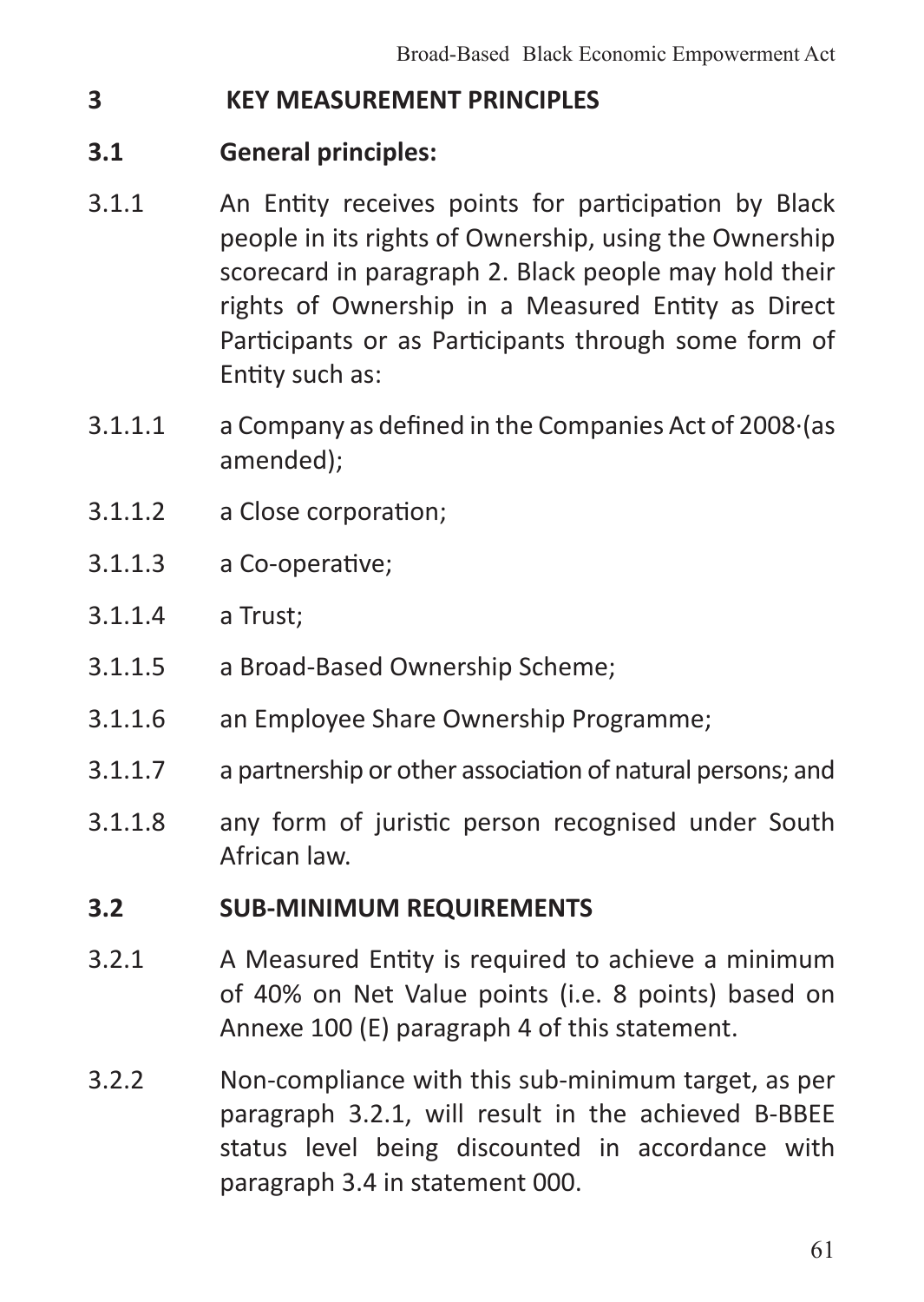## **3.3 FLOW-THROUGH PRINCIPLE**

- 3.3.1 As a general principle, when measuring the rights of Ownership of any category of Black people in a Measured Entity, only rights held by natural persons are relevant. If the rights of Ownership of Black people pass through a juristic person, then the rights of Ownership of Black people in that juristic person are measurable. This principle applies across every tier of Ownership in a multi-tiered chain of Ownership until that chain ends with a Black person holding rights of Ownership.
- 3.3.2 The method of applying the Flow-Through Principle across one or more intervening juristic persons is as follows:
- 3.3.2.1 Multiply the percentage of the Participant's rights of Ownership in the juristic persons through which those rights pass by the percentage rights of Ownership of each of those juristic persons successively to the Measured Entity; and
- 3.3.2.2 The result of this calculation represents the percentage of rights of Ownership held by the Participant.

## **3.4 MODIFIED FLOW-THROUGH PRINCIPLE**

- 3.4.1 A Measured Entity applying this Modified Flow-Through Principle cannot benefit from the Exclusion Principle.
- 3.4.2 The Modified Flow-Through Principle appliesto B-BBEE owned or controlled company in the Ownership of the Measured Entity.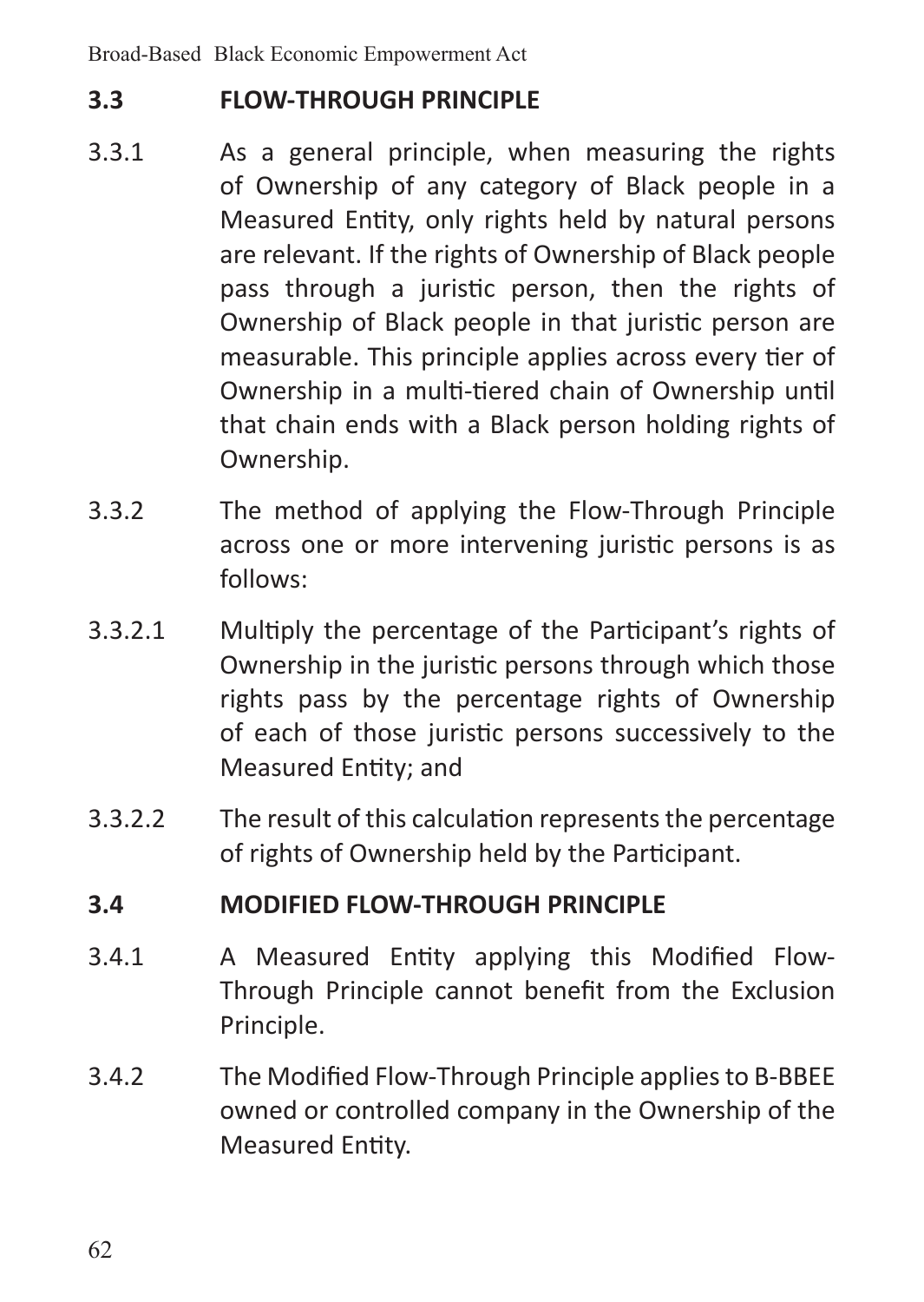- 3.4.3 In calculating Exercisable Voting Rights under paragraph 2.1.1, and Economic Interest under paragraph 2.2.1 of the Ownership scorecard the following applies:
- 3.4.3.1 Where in the chain of Ownership, Black people have a flow-through level of participation of at least 51%, and then only once in the entire ownership structure of the Measured Entity, such Black participation may be treated as if it were 100% Black.
- 3.4.4 The Modified Flow-Through Principle may only be applied in the calculation of the indicators in paragraphs 2.1.1 and 2.2.1 of the Ownership scorecard. In all other instances, the Flow-Through Principle applies.

## **3.5 EXCLUSION OF SPECIFIED ENTITIES WHEN DETERMINING OWNERSHIP**

- 3.5.1 When determining Ownership in a Measured Entity, Ownership held by Organs of State or Public Entities must be excluded.
- 3.5.2 Exclusion of Ownership held by the Organs of State or Public Entities is to be effected before any other Ownership discounting methods are to be applied.
- 3.5.3 In calculating their Ownership score, Measured Entities must apply the Exclusion Principle to any portion of their Ownership held by Organs of State or Public Entities.

### **3.6 B-BBEE FACILITATOR STATUS**

3.6.1 Despite paragraphs 3.5.1 and 3.5.3 above, the Minister may by notice in the Gazette, designate certain Organs of State or Public Entities as B-BBEE Facilitators. In calculating their Ownership score, Measured Entities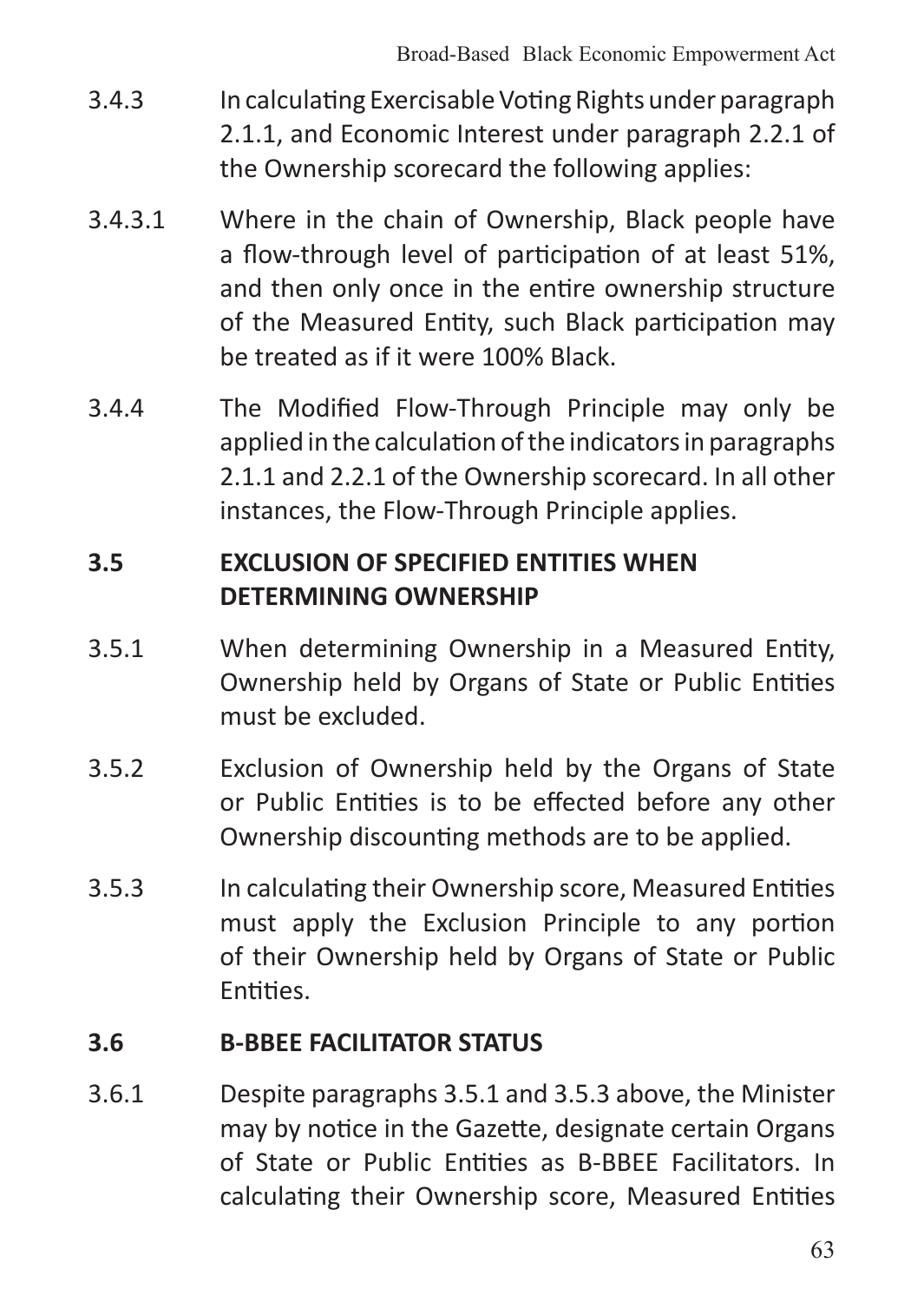Broad-Based Black Economic Empowerment Act

must treat B-BBEE Facilitators as having rights of Ownership held:

- 3.6.1.1 100% by Black people;
- 3.6.1.2 40% by Black women;
- 3.6.1.3 20% by Black designated groups;
- 3.6.1.4 Without any acquisition debts; and
- 3.6.1.5 Without any third-party rights.

#### **3.7 MANDATED INVESTMENTS**

- 3.7.1 When determining Ownership in a Measured Entity, rights of Ownership of Mandated Investments may be excluded.
- 3.7.2 The maximum percentage of the Ownership of any Measured Entity that may be so excluded is 40%.
- 3.7.3 A Measured Entity electing not to exclude Mandated Investments when it is entitled to do so, may either treat all of that Ownership as non-Black or obtain a competent person's report estimating the extent of Black rights of Ownership measurable in the Measured Entity and originating from that Mandated Investments.
- 3.7.4 A Measured Entity cannotselectively include or exclude Mandated Investments and therefore an election to exclude one Mandated Investment is an election to exclude all Mandated Investments and *visa versa.*
- 3.7.5 A Measured Entity applying the Exclusion Principle to Mandated Investments cannot benefit from the Modified Flow-Through Principle.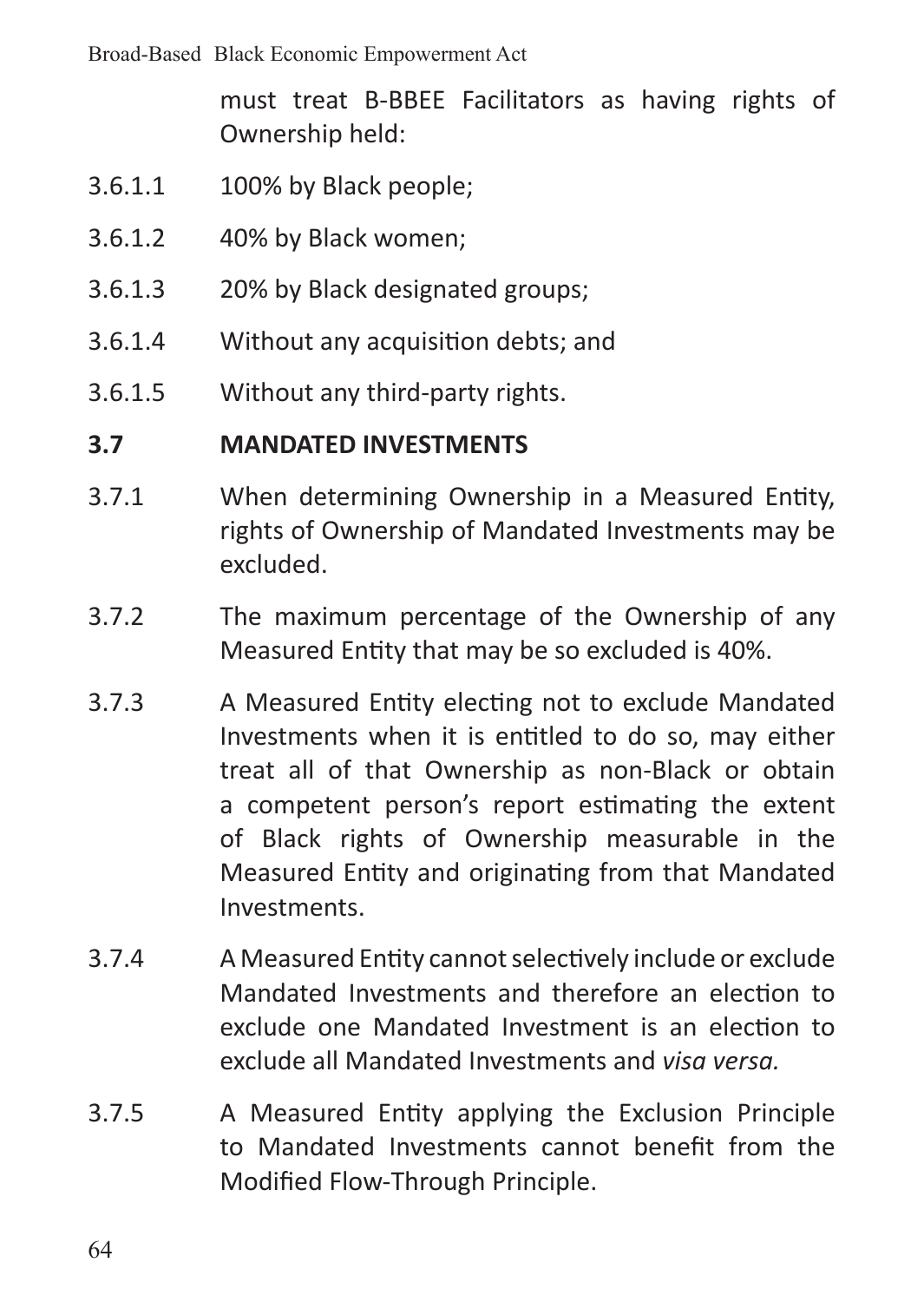# **3.8 RECOGNITION OF OWNERSHIP AFTER THE SALE OR LOSS OF SHARES BY BLACK PARTICIPANTS**

- 3.8.1 A Measured Entity is allowed to recognise a portion of Black Ownership after a Black participant has exited through the sale or loss of shares subject to the following criteria:
- 3.8.1.1 the Black participant has held shares for a minimum period of 3 years;
- 3.8.1.2 net value based on the Time Based Graduation Factor as per annexe 100 'E' must have been created in the hands of Black people; and
- 3.8.1.3 transformation has taken place within the Measured Entity using the B-BBEE Recognition Level from the period of entry of black participants to the exciting period.
- 3.8.2 Black participation arising from the continued recognition of Black Ownership cannot contribute more than 40% of the score on the Ownership scorecard.
- 3.8.3 In the case of a sale or loss of shares by the Black participant, the following additional rules apply:
- 3.8.3.1 a written tripartite agreement between the Measured Entity, the Black participant and a lender must record the loan or security arrangement unless the Measured Entity is the lender; and
- 3.8.3.2 the period over which the continued recognition points are allocated or recognised after sale or loss of shares will not exceed the period over which the shares were held.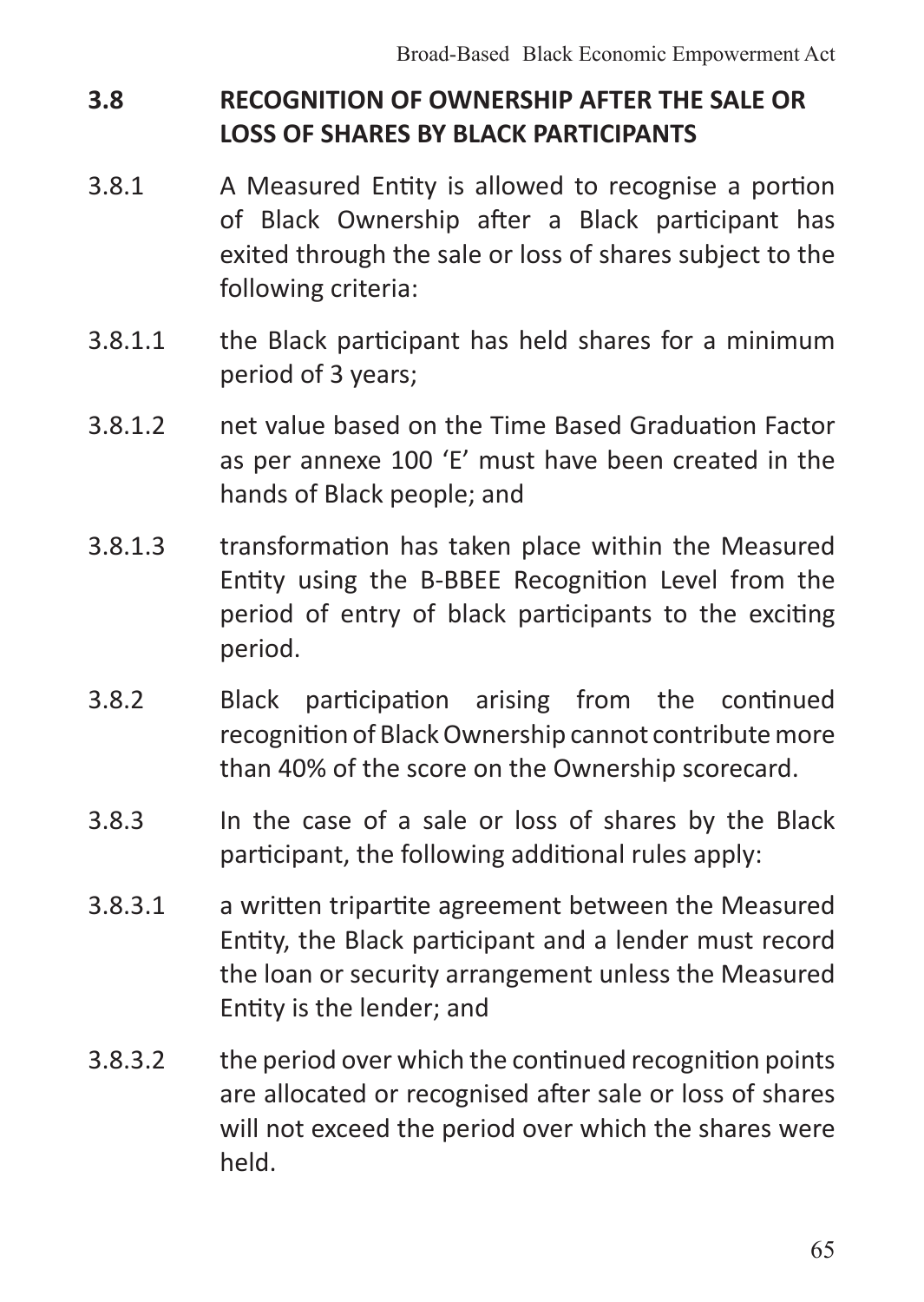Broad-Based Black Economic Empowerment Act

- 3.8.4 The Ownership points under this paragraph that are attributable to the Measured Entity will be calculated by multiplying the following elements:
- 3.8.4.1 the value created in the hands of Black participants as a percentage of the total value of the Black participants' shareholding in the Measured Entity at the date of sale or loss of shares;
- 3.8.4.2 the B-BBEE status of the Measured Entity based on the balanced scorecard at the Date of Measurement; and
- 3.8.4.3 the Ownership points that were attributable to the Measured Entity on the date of sale or loss shares.

## **3.9 BROAD-BASED OWNERSHIP SCHEMES AND EMPLOYEE SHARE OWNERSHIP PROGRAMME**

- 3.9.1 Black participants in Broad-Based Ownership Schemes and Employee Share Ownership Programmes holding rights of Ownership in a Measured Entity may contribute:
- 3.9.1.1 amaximumof 40% ofthe total points on theOwnership scorecard of the Measured Entity if they meet the qualification criteria set out in Annexe 1OO(B) and Annexe 100 (C).
- 3.9.1.2 100% of the total points on the Ownership scorecard of the Measured Entity if they meet the additional qualification criteria set out in Annexe 100(B) and Annexe 100 (C).

### **3.10 PRIVATE EQUITY FUNDS**

3.10.1 A Measured Entity may treat any of its Ownership arising from a Private Equity Fund as if that Ownership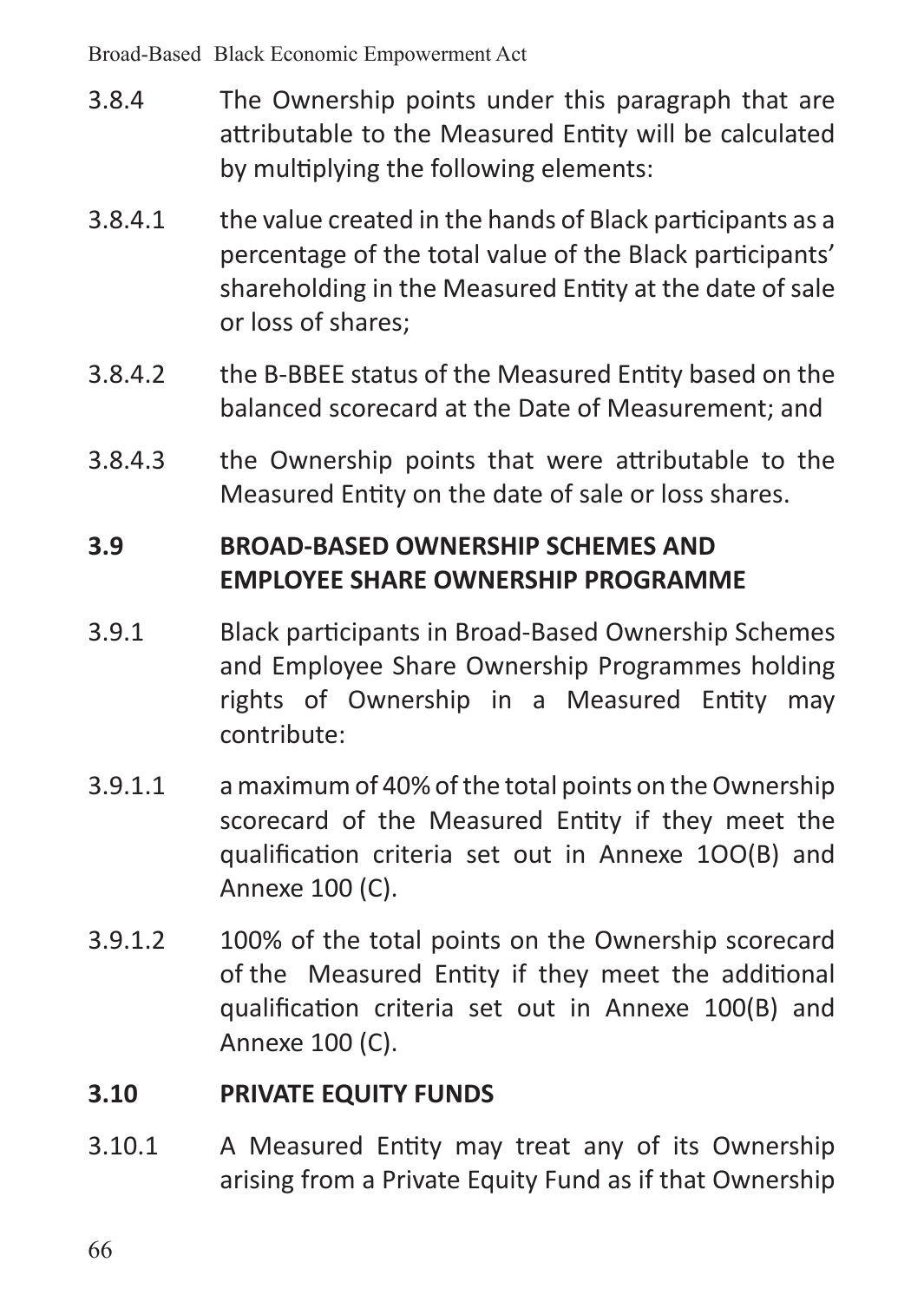were held by Black people, where the Private Equity Fund meets the following criteria:

- 3.10.1.1 At least 51% of any of the Private Equity Managers' Exercisable Voting Rights associated with the Equity Instruments through which the Private Equity Fund holds rights of Ownership, must be held by Black people;
- 3.10.1.2 At least 51% of the Private Equity Fund's Executive Management and Senior Management must be Black people;
- 3.10.1.3 At least 51% of the profits made by the Private Equity Fund Manager after realising any investment made by it, must by written agreement, accrue to Black people;
- 3.10.2 The term profit in this instance is deemed as profit from the operations of the Private Equity Fund Manager and the carried interest that the Private Equity Fund Manager (and/or its associated entities, provided that at least 51% of the profits of the associated entities accrue to the Private Equity Fund Manager) receives after realising any investment made by it;
- 3.10.3 The Private Equity Fund Manager must be a B-BBEE owned company as defined;
- 3.10.4 The Private Equity Fund Manager must seek to invest at least 51% of the value of funds under management in companies that have at least a 25% direct Black shareholding using the Flow Through Principle;
- 3.10.5 The Private Equity Fund Manager can facilitate direct Black shareholding at the time of entering into the transaction should the target company not meet the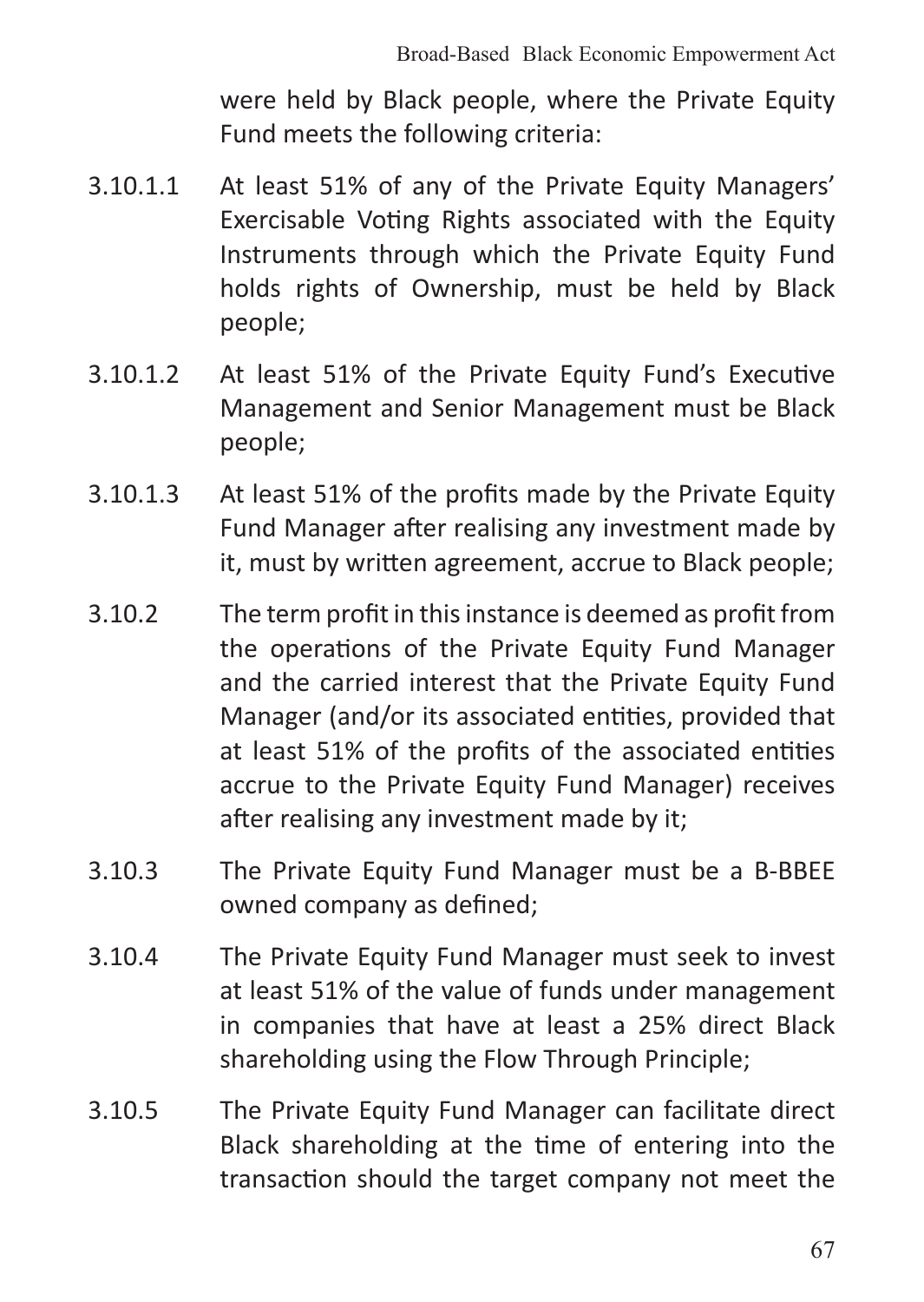requirement of at least 25% Black shareholding at the time that the transaction is concluded;

- 3.10.6 This determination will be made at each measurement date and the status given to the Private Equity Fund Manager will be applicable for a period of 12 months; the later of 11 October 2014 and the date of establishment of a new fund;
- 3.10.8 Within one year from the commencement date, more than 5% of the value of funds invested by the Private Equity Fund must at all times be invested in enterprises that have at least 25% direct Black shareholding;
- 3.10.9 Within two years from the commencement date, more than 10% of the value of funds invested by the Private Equity Fund must at all times be invested in enterprises that have at least 25% direct Black shareholding;
- 3.10.10 From the first day of the third year and the last day of the fourth year from the commencement date, more than 20% of the value of funds invested by the Private Equity Fund must at all times be invested in enterprises that have at least 25% direct Black shareholding;
- 3.10.11 From the first day of the fifth year and the last day of the sixth year from the commencement date, more than 30% of the value of the funds invested by the Private Equity Fund must at all times be invested in enterprises that have at least 25% direct Black shareholding;
- 3.10.12 From the first of the seventh year and the last day of the eight-year from the commencement date, more than 40% of the value of the funds invested by the Private Equity Fund must at all times be invested in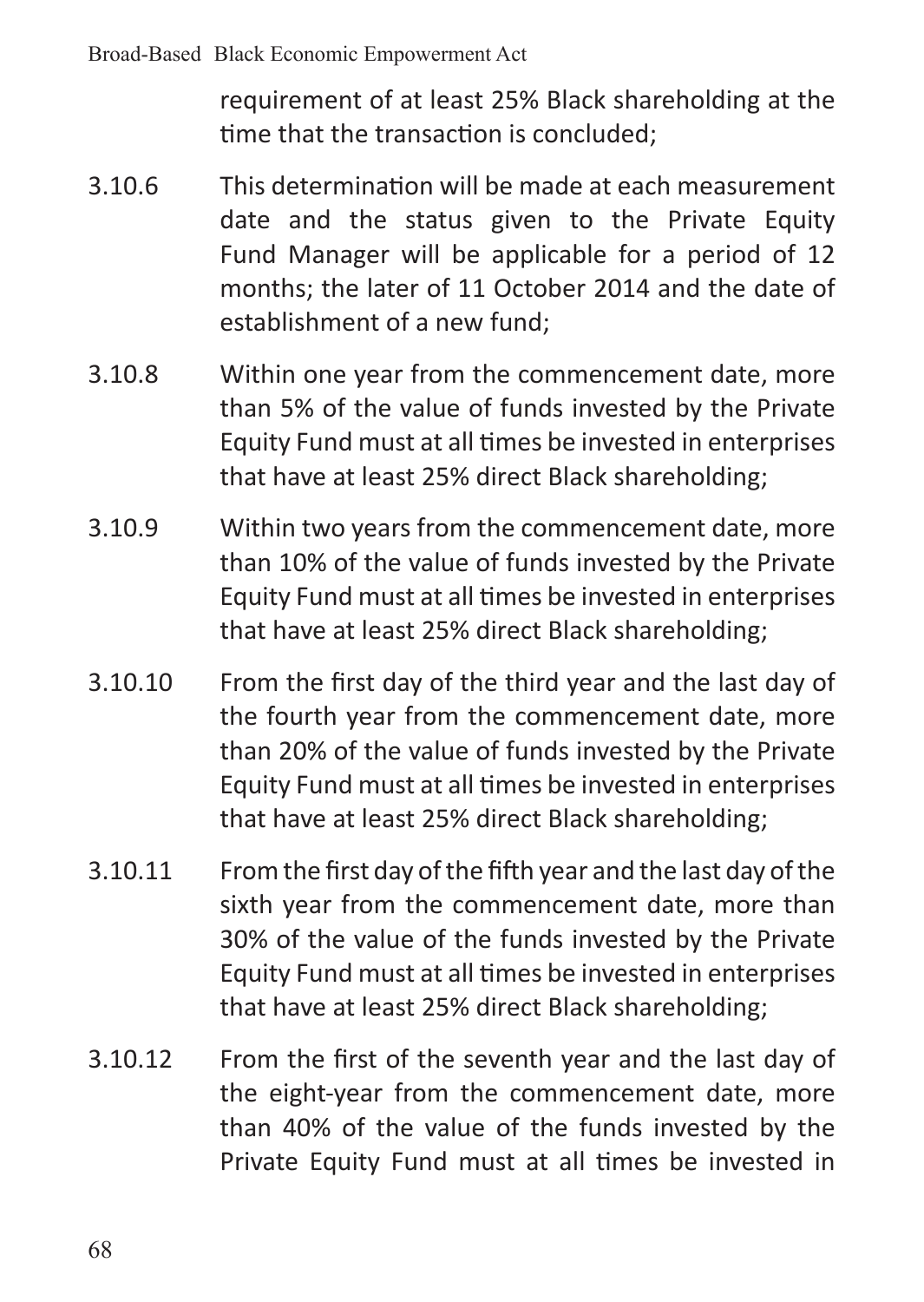the enterprises that have at least 25% direct Black shareholding;

- 3.10.13 From the first day of the ninth year and beyond from the commencement date, at least 51% of the value of the funds invested by the Private Equity Fund must at all times be invested in enterprises that have at least 25% direct Black shareholding;
- 3.10.14 It should be noted that the measurement of at least 51% of the value of fundsinvested by any Private Equity Fund that must be invested in enterprises with at least 25% direct Black shareholding is to be measured with reference to the cost of the investment made by the Private Equity Fund;
- 3.10.15 In the case of Private Equity Funds that were fully invested prior to 11 October 2014, investments by the fund managers will be considered as being made by Black people if the Private Equity Fund Management entities meet the following criteria:
- 3.10.15.1 At least 51% of any of the Private Equity Fund Manager's Exercisable Voting Rights associated with the Equity Instruments through which the Private Equity Fund holds rights of ownership in a Measured Entity, must be held by Black people;
- 3.10.15.2 Atleast 51% of the profits accruing to the Private Equity Fund Manager after realising any investment made by it, must by written agreement, accrue to Black people; and
- 3.10.15.3 Private Equity Fund Manager must be a B-BBEE owned company.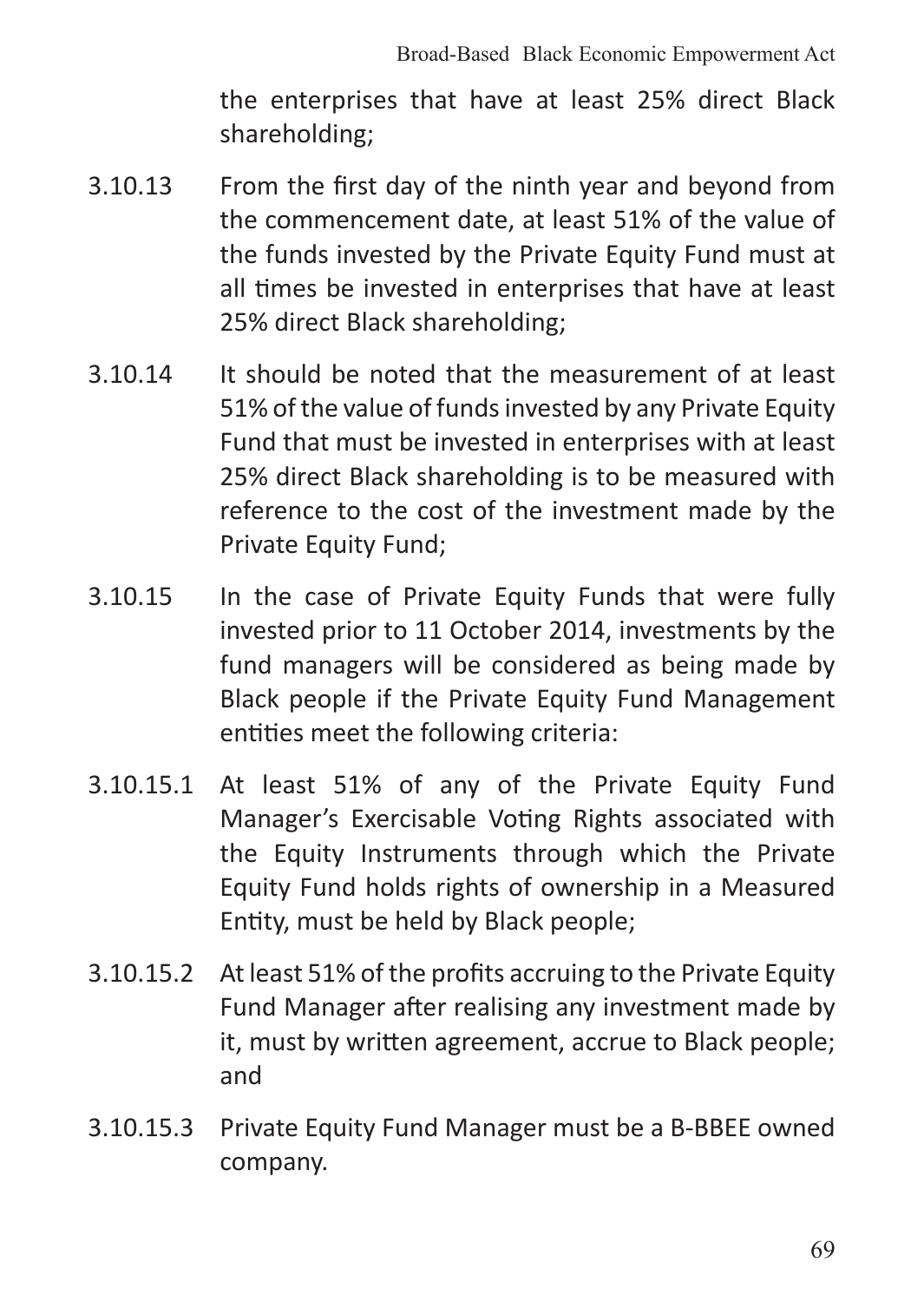# **3.11 SECTION 2 COMPANIES AND COMPANIES LIMITED BY GUARANTEE**

- 3.11.1 A Measured Entity may elect to include or exclude Section 21 companies or companies limited by guarantee for the purposes of measuring Ownership in terms of this statement;
- 3.11.2 A Section 21 company or company limited by guarantee that houses a Broad-Based Ownership Scheme or an Employee Ownership Scheme is subject to the provisions governing those types of schemes and not to this paragraph;
- 3.11.3 When a Measured Entity elects to exclude such companies, it can do so by excluding up to 40% of the level of their Ownership completely from the determination of its compliance with the Ownership target;
- 3.11.4 A Measured Entity electing not to exclude Section 21 companies or companies limited by guarantee when it is entitled to do so, may either treat all of that Ownership as non-Black or obtain a competent person's report estimating the extent of Black rights of Ownership measurable in the Measured Entity and originating from those Section 21 companies or companies limited by guarantee; and
- 3.11.5 Black participants in a Section 21 Company or a company limited by guarantee holding rights of Ownership in a Measured Entity may contribute:
- 3.11.6 A maximum of 40% of the total points on the Ownership scorecard of the Measured Entity if they meet the qualification criteria for Broad-Based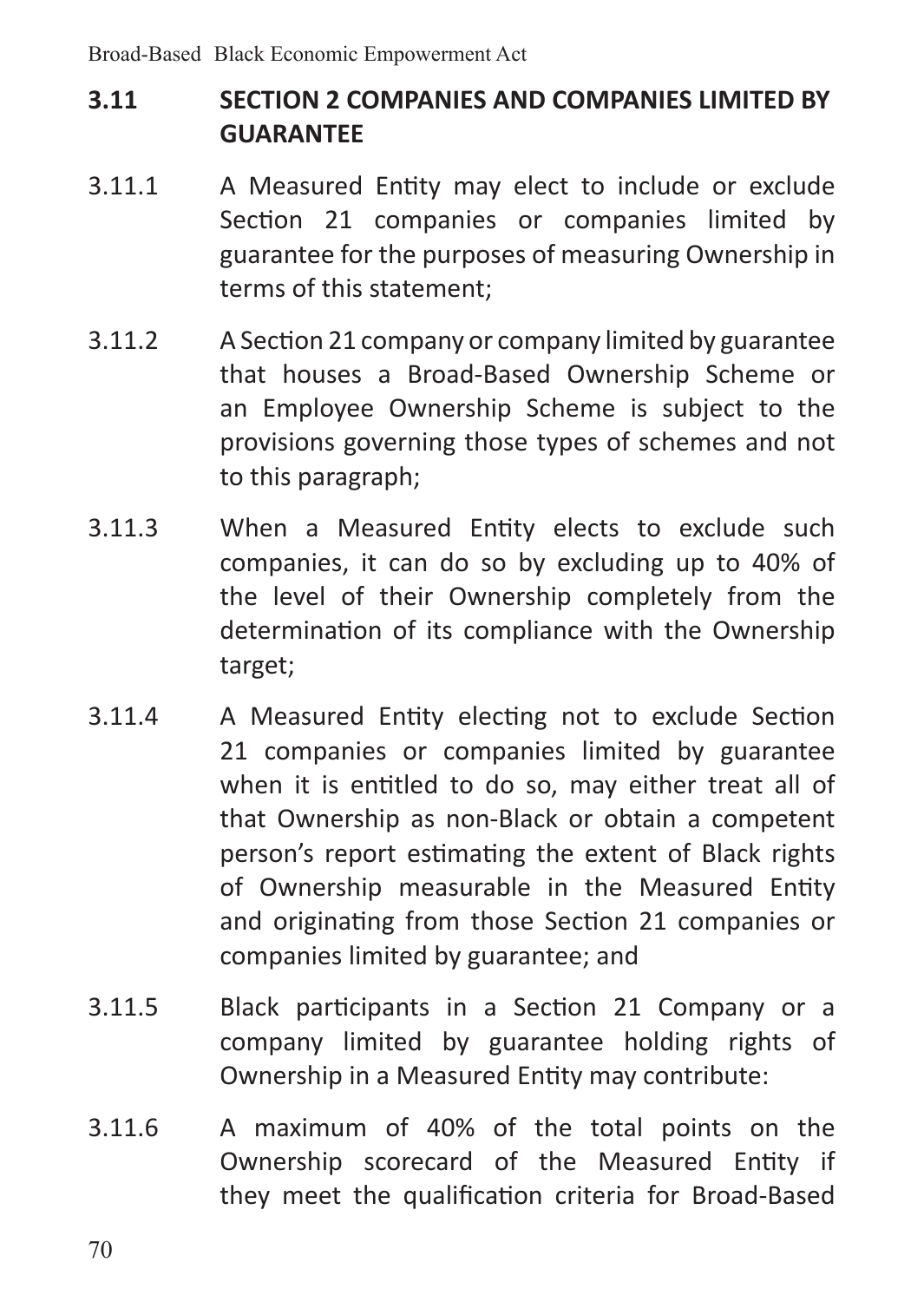Ownership Schemes and Employee Share Ownership Programmes set out in Annexe 100(B) and Annexe 100 (C) respectively.

3.11.7 100% of the total points on the Ownership scorecard of the Measured Entity if they meet the additional qualification criteria set outfor Broad-BasedOwnership Schemes and Employee Share Ownership Programmes in Annexe 100(B) and Annexe 100 (C) respectively.

### **3.12 TRUSTS**

- 3.12.1 Black participants in a Trust holding rights of Ownership in a Measured Entity may contribute:
- 3.12.1.1 Amaximumof 40% ofthe total points on theOwnership scorecard of the Measured Entity if the Trust meets the qualification criteria for Trusts set out in Annexe 100(0).
- 3.12.1.2 100% of the total points on the Ownership scorecard of the Measured Entity if the Trust meets the additional qualification criteria set out for Trusts in Annexe 100(0).

#### **3.13 OPTIONS AND SHARE WARRANTS**

- 3.13.1 Exercisable Voting Rights and Economic Interest will be recognised where a Participant holds an instrument granting the holder the right to acquire an Equity Instrument or part thereof at a future date if the following requirements are met:
- 3.13.2 The Exercisable Voting Rights attached to that instrument are irrevocably transferred to the holder for the option period and are exercisable by the holder before acquiring the Equity Instrument: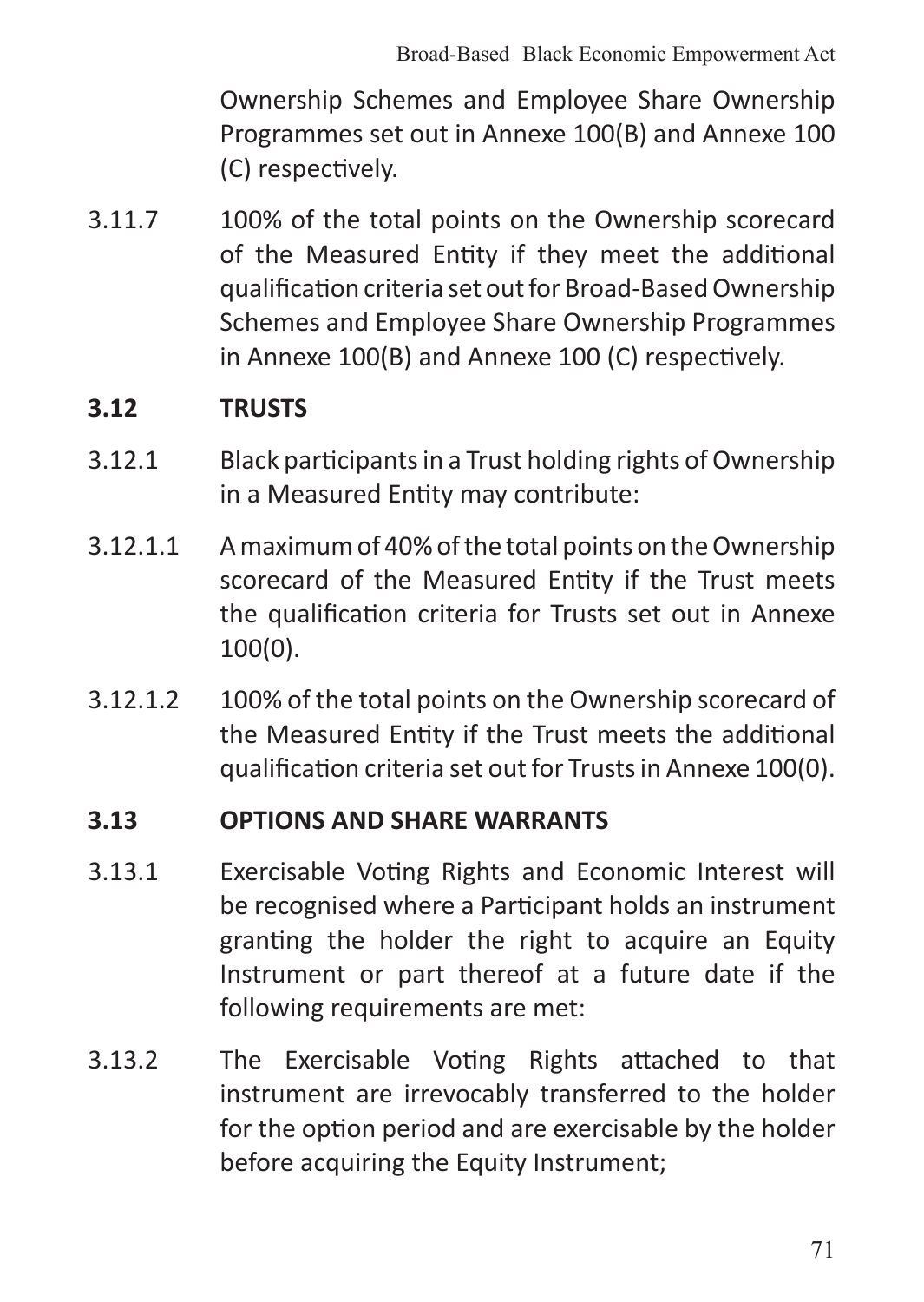Broad-Based Black Economic Empowerment Act

3.13.4 The Value of the instrument must be determined by using a Standard Valuation Method for calculating the Net Value.

# **3.14 EQUITY INSTRUMENTS CARRYING PREFERENCE RIGHTS**

- 3.14.1 An Equity Instrument carrying Preferential Rights is measurable in the same manner as an ordinary Equity Instrument.
- 3.14.2 An Equity Instrument carrying Preferential Rights that have the characteristics of debt, regardless of whether the debt is that of an Entity or a Participant, must be treated as an ordinary loan. If the debt is that of a Black Participant, it may be subject to measurement under Net Value.
- 3.14.3 In evaluating an instrument that has a hybrid nature including the characteristics of a debt, only that portion that represents a debt, will be measured under current equity interest. The remainder is measurable as an ordinary equity instrument.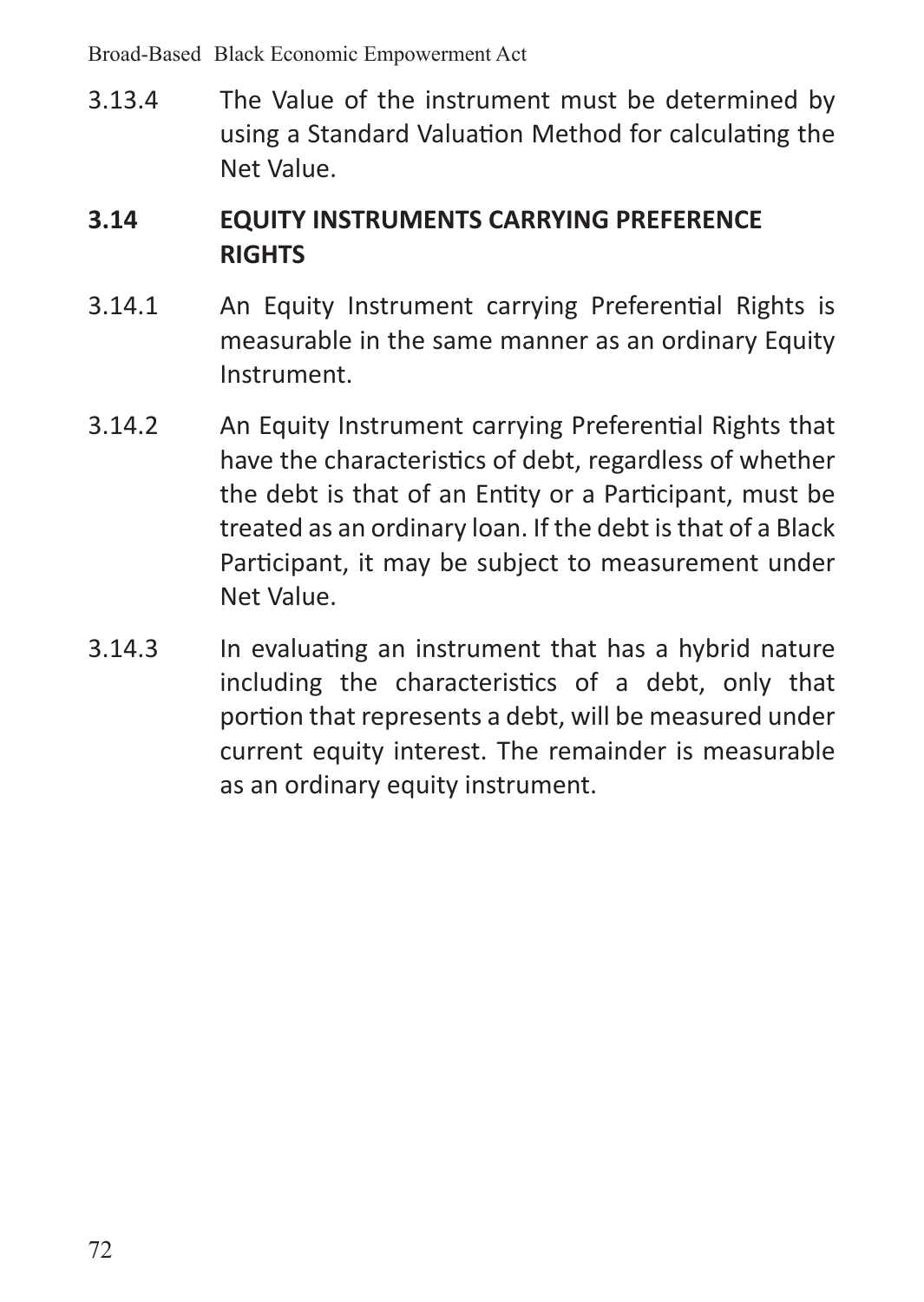# **ANNEXE 100 (A)**

# **EXAMPLES OF MANDATED INVESTMENTS**

| <b>Description of Investment</b>        | <b>Portion Subject to Exclusion</b><br><b>Principle</b> |
|-----------------------------------------|---------------------------------------------------------|
| Investments made by or for a            | full value                                              |
| South African collective investment     |                                                         |
| scheme as defined in the Collective     |                                                         |
| Investments Scheme Control Act of       |                                                         |
| 2002 of South Africa                    |                                                         |
| Investments made by or for a South      | full value                                              |
| African pension fund as defined         |                                                         |
| in the Pension Fund Act of 1956 of      |                                                         |
| South Africa                            |                                                         |
| Investments made by or for a South      | portion recorded as made                                |
| African medical scheme as defined in    | out of member's funds                                   |
| the Medical Schemes Act of 1998 of      |                                                         |
| South Africa out of member's funds      |                                                         |
| Investments made by or for South        | portion recorded as made                                |
| African long-term insurers as           | out of policyholder funds                               |
| defined in the Long-Term Insurance      |                                                         |
| Act of 1998 of South Africa out of      |                                                         |
| policyholder funds                      |                                                         |
| Investments made by or for a            | full value                                              |
| friendly society as defined in the      |                                                         |
| Friendly Societies Act of 1956 of South |                                                         |
| Africa                                  |                                                         |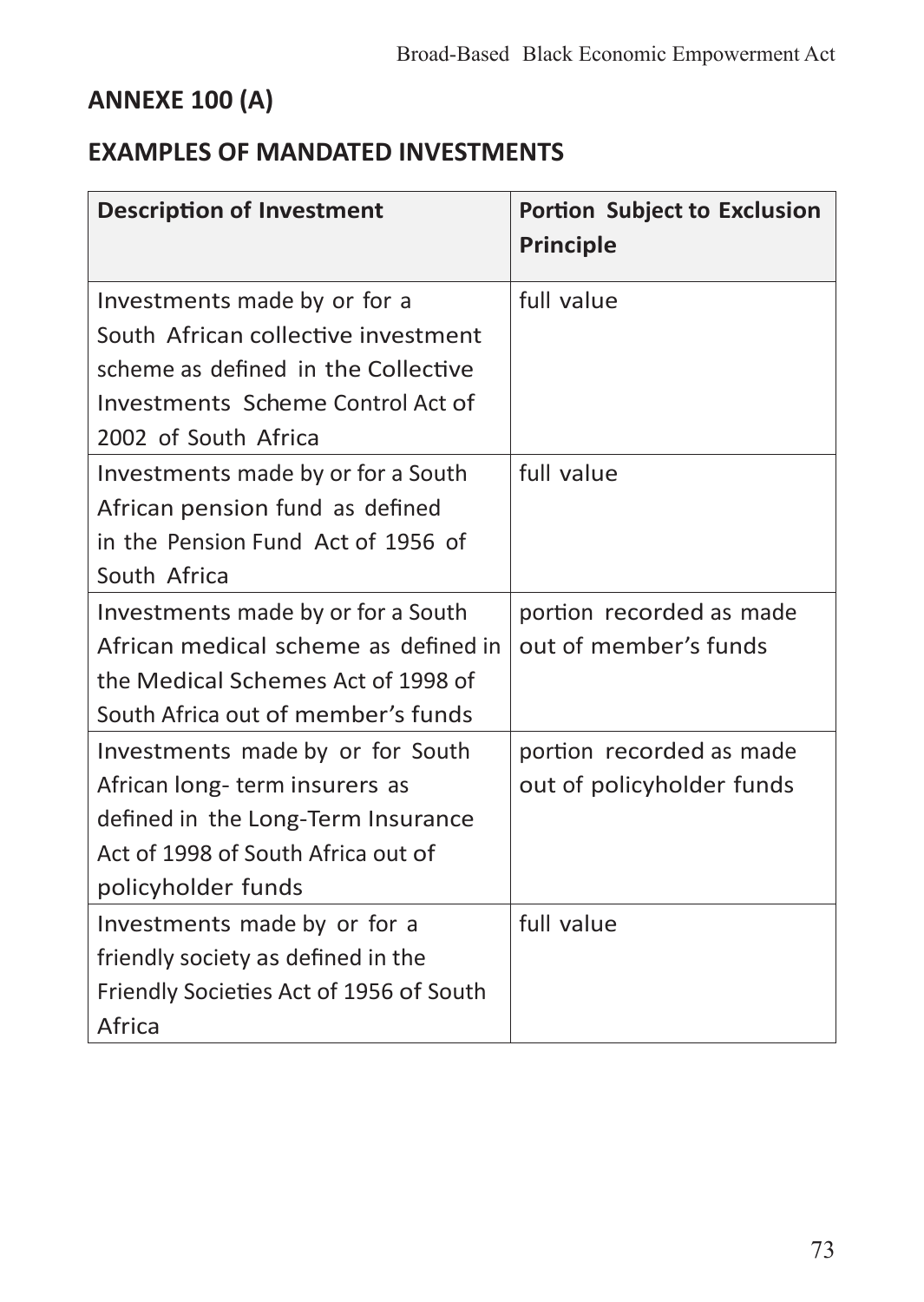| <b>Description of Investment</b>     | Portion Subject to Exclusion<br>Principle |
|--------------------------------------|-------------------------------------------|
| Investments made by or for a South   | depositor portion                         |
| African bank as defined in the Banks | determined by apportioning                |
| Act of 1990 of South Africa out of   | investment in the ratio that              |
| depositor funds as opposed to own    | depositor funds to own                    |
| reserves                             | reserves                                  |

### **ANNEXE 100 (B)**

#### **1. RULES FOR BROAD-BASED OWNERSHIP SCHEMES**

- 1.1.1 **the management fees of the scheme must not exceed** 15%;
- 1.1.2 **the constitution of the scheme must record the rules** governing any portion of Economic Interest received and reserved for future distribution or application;
- 1.1.3 the constitution of the scheme must define the Participants and the proportion of their claim to receive distributions;
- 1.1.4 a written record of the name of the Participants or the use of a defined class of natural person satisfies the requirement for identification;
- 1.1.5 a written record of fixed percentages of claim or the use of a formula for calculating claims satisfies the need for defining proportion of benefit; and
- 1.1.6 the fiduciaries of the scheme must have no discretion on the above-mentioned terms;
- 1.1.7 at least 85% of the value of benefits allocated by the scheme must accrue to Black people;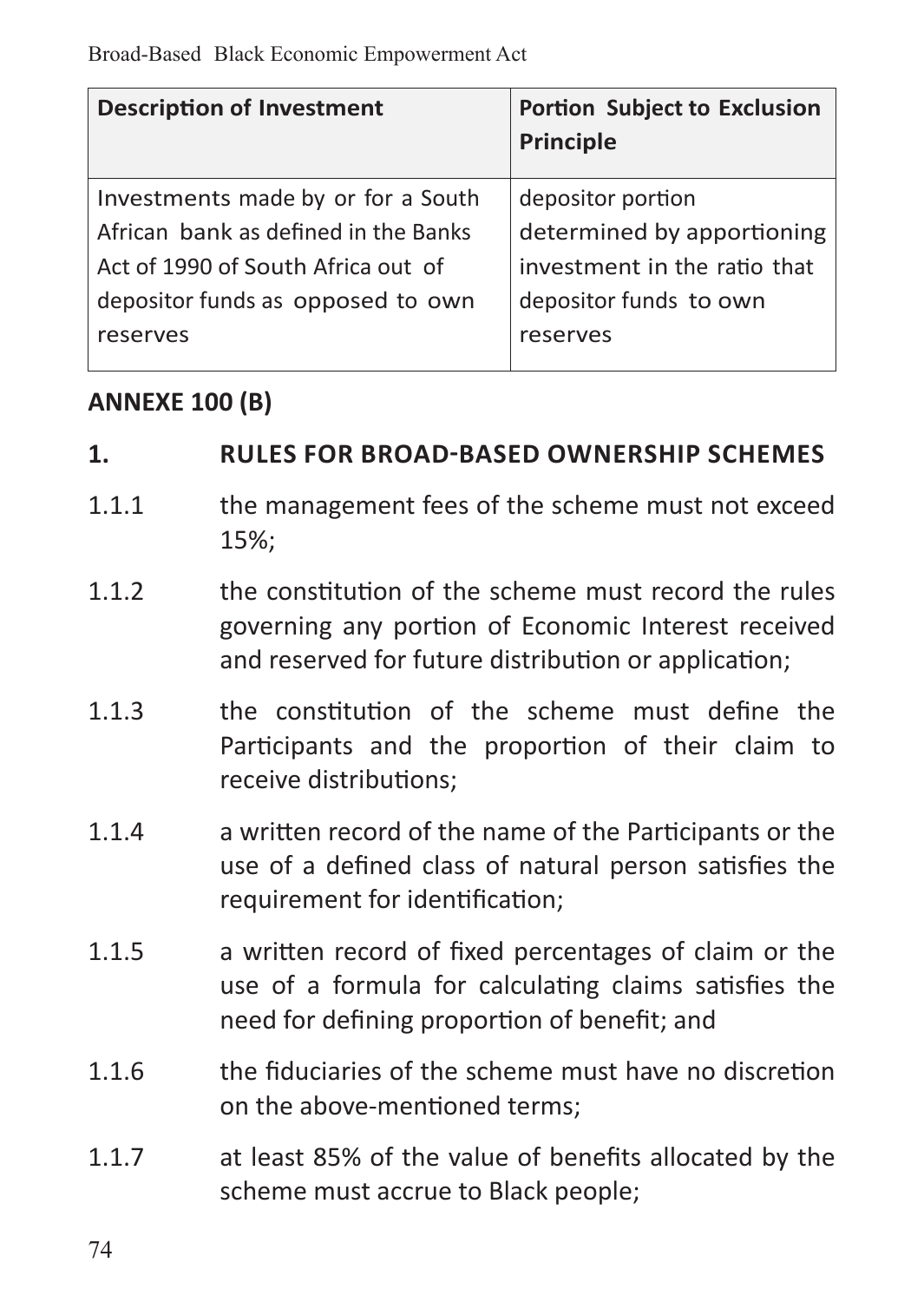- 1.1.8 at least 50% of the fiduciaries of the scheme must be independent persons having no employment with or direct or indirect beneficial interest in the scheme;
- 1.1.9 at least 50% of the fiduciaries of the scheme must be Black people and at least 25% must be Black women;
- 1.1.10 the chairperson of the scheme must be independent:
- 1.1.11. the constitution, or other relevant statutory documents, of the scheme, must be available, on request, to any Participant in an official language in which that person is familiar;
- 1.1.12 the scheme fiduciaries must present the financial reports of the scheme to Participants yearly at an annual general meeting of the scheme; and
- 1.1.13 on winding-up or termination of the scheme, all accumulated Economic Interest must be transferred to the beneficiaries or an entity with similar objectives.

### **2. ADDITIONAL CRITERIA APPLICABLE TO BROAD-BASED OWNERSHIP SCHEMES**

- 2.1 **For a Measured Entity to obtain the maximum points** on its Ownership scorecard, the following additional requirements must be met by a Broad-Based Ownership Scheme:
- 2.1.1 a track-record of operating as a Broad-Based Ownership Scheme, or in the absence of such a track-record demonstrable evidence of full operational capacity to operate as a Broad-Based Ownership Scheme; and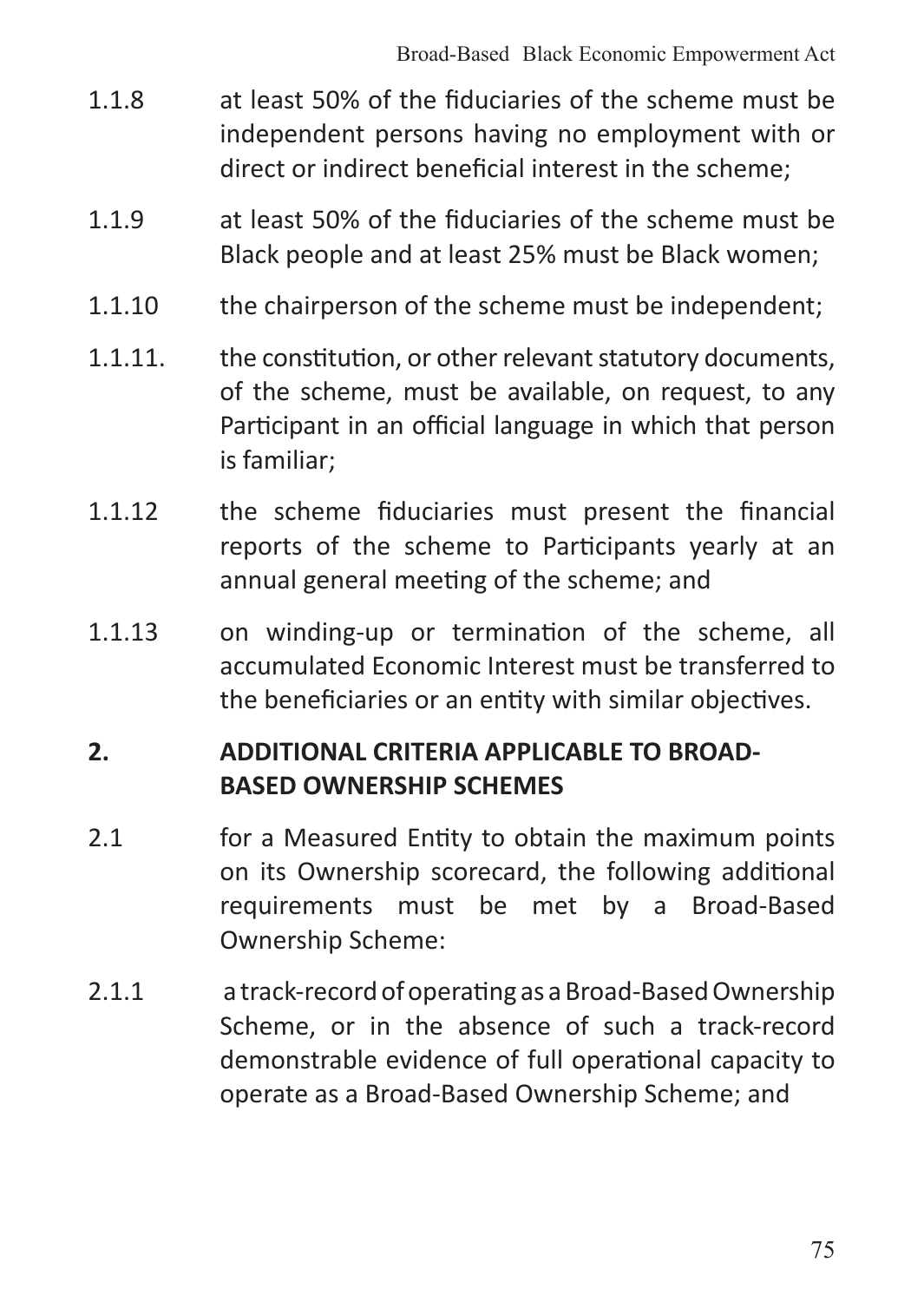Broad-Based Black Economic Empowerment Act

2.2 **operational capacity must be evidenced by suitably** qualified and experienced staff in sufficient number, experienced professional advisors, operating premises, and all other necessary requirements for operating a business.

## **ANNEXE 100 (C)**

### **2.3 RULES FOR EMPLOYEE SHARE OWNERSHIP PROGRAMMES**

- 2.4 The following rules apply to Employee Share Ownership Programmes;
- 2.4.1 **the constitution of the scheme must define the** Participants and the proportion of their claim to receive distributions;
- 2.4.2 a written record of the name of the Participants or the use of a defined class of natural person satisfies the requirement for identification;
- 2.4.3 a written record of fixed percentages of claim or the use of a formula for calculating claims satisfies the need for defining proportion of benefit; and
- 2.4.4 the fiduciaries of the scheme must have no discretion on the above-mentioned terms; and
- 2.5 The Participants must take part in:
- 2.5.1 appointing at least 50% of the fiduciaries of the scheme;
- 2.5.2 managing the scheme at a level similar to the management role of shareholders in a company having shareholding;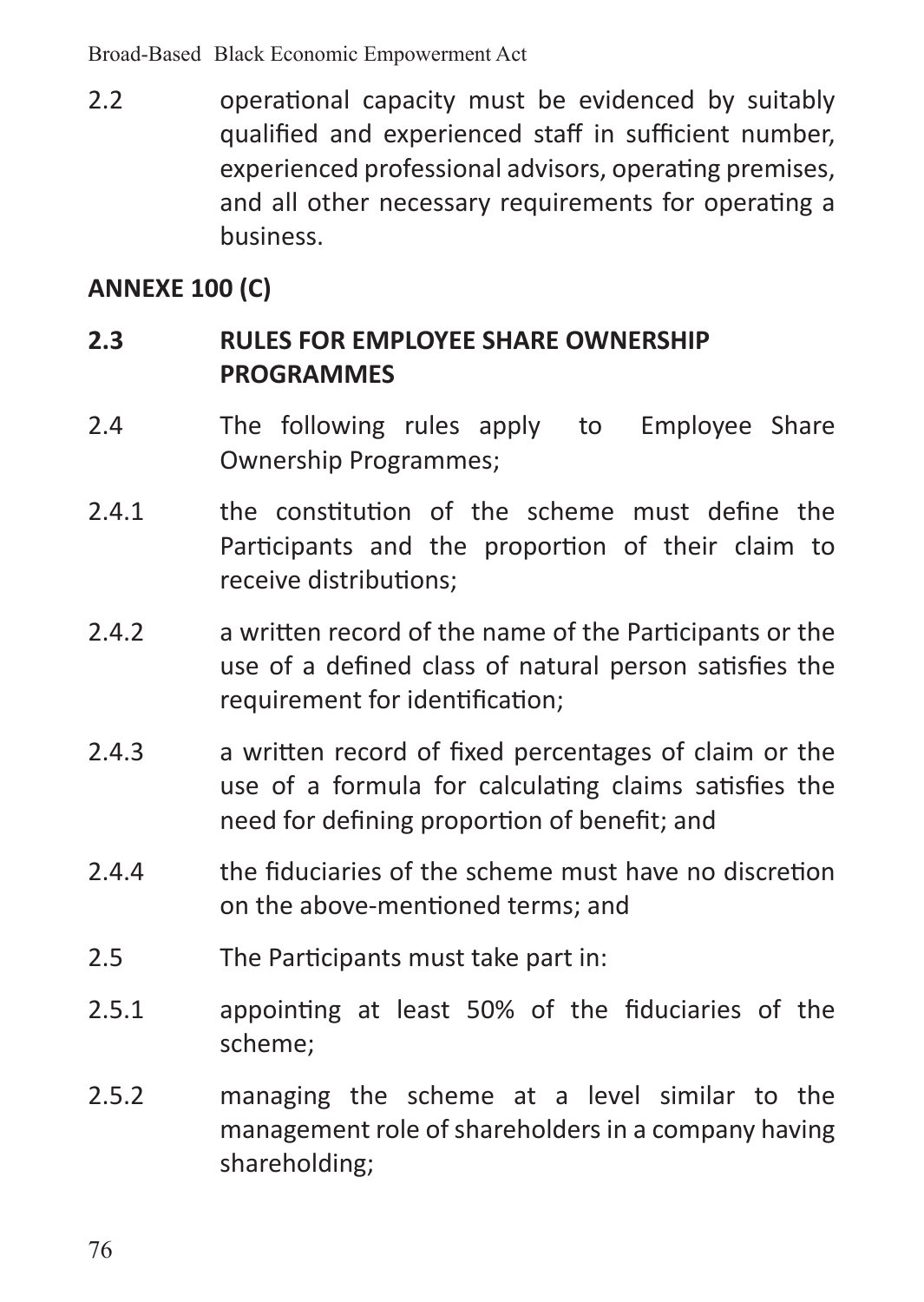- 2.5.3 **the constitution, or other relevant statutory** documents, of the scheme, must be available, on request, to any Participant in an official language in which that person is familiar;
- 2.5.4 the scheme fiduciaries must present the financial reports of the scheme to Participants yearly at an annual general meeting of the scheme; and
- 2.5.5 all accumulated Economic Interest of the scheme is payable to the Participants at the earlier of a date or event specified in the scheme constitution or on the termination or winding-up of the scheme.

### **3. ADDITIONAL CRITERIA APPLICABLE TO EMPLOYEE SHARE OWNERSHIP PROGRAMMES**

- 3.1.1 for a Measured Entity to obtain the maximum points on its Ownership scorecard, the following additional requirements must be met by an Employee Share Ownership Programme:
- 3.1.2 a track-record of operating as a Broad-BasedOwnership Scheme or Employee Share Ownership Scheme, or in the absence of such a track-record demonstrable evidence of full operational capacity to operate as an Employee Share Ownership Programme;
- 3.2 operational capacity must be evidenced by suitably qualified and experienced staff in sufficient number, experienced professional advisors, operating premises and all other necessary requirements for operating a business.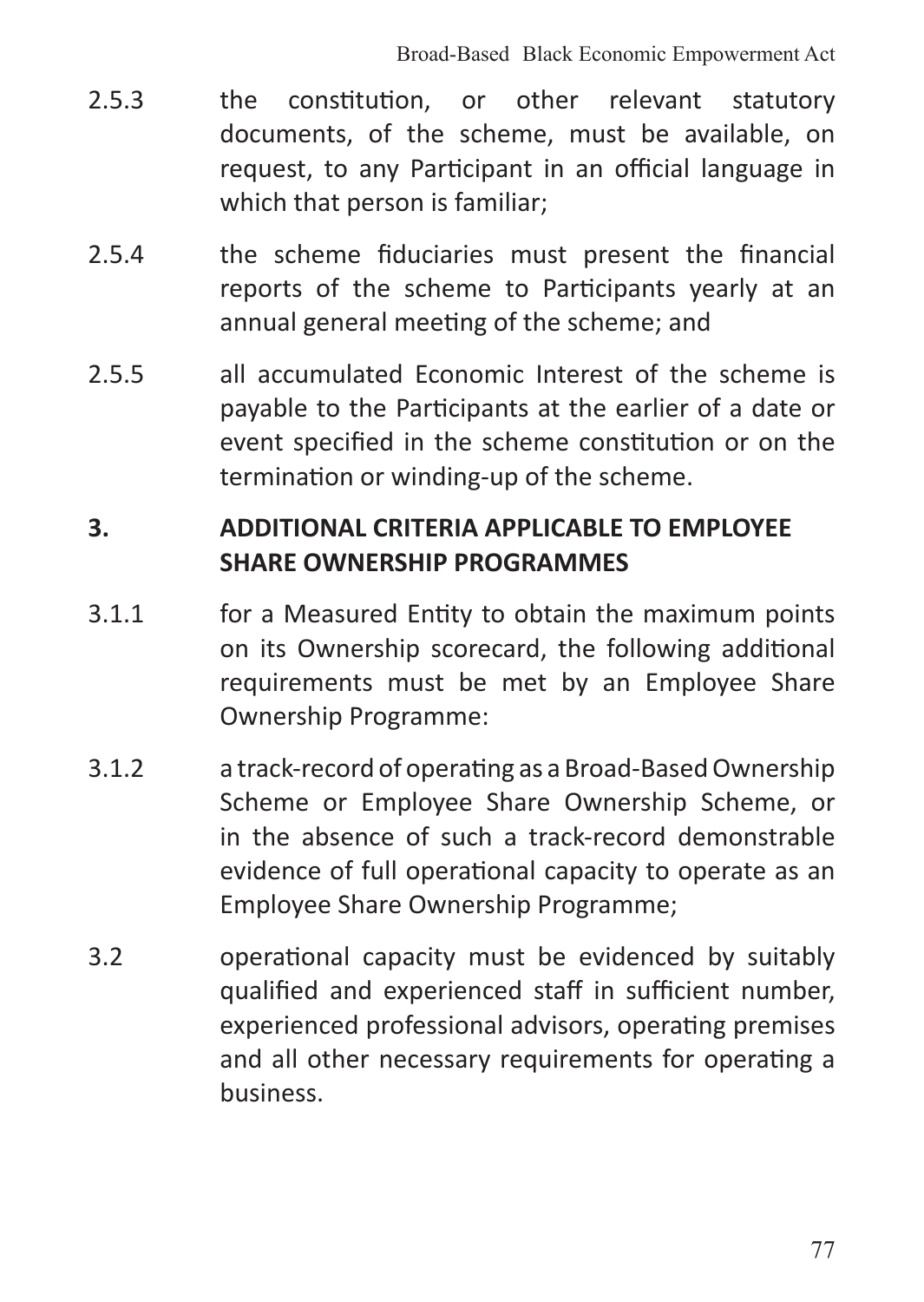# **ANNEXE 100 (D)**

### **4. RULES FOR TRUSTS**

- 4.1 The qualification criteria for the recognition of Trusts are as follows:
- 4.1.1 the trust deed must define the beneficiaries and the proportion of their entitlement to receive distributions:
- 4.1.2 a written record of the names of the beneficiaries or the use of a defined class of natural person satisfies the requirement for identification;
- 4.1.3 a written record of fixed percentages of entitlement or the use of a formula for calculating entitlement satisfies the need for defining proportion of benefit;
- 4.1.4 the trustees must have no discretion on the abovementioned terms; and
- 4.1.5 on winding-up or termination of the trust, all accumulated Economic Interest must be transferred to the beneficiaries or to an entity representing the interest of the participants or class of beneficiaries.

#### **5. RULES FOR FAMILY TRUSTS**

- 5.1 The qualification criteria for the recognition of Family Trusts are as follows:
- 5.1.1 the trust deed must define the beneficiaries and the proportion of their entitlement to receive distributions;
- 5.1.2 a written record of the names of the beneficiaries or the use of a defined class of natural persons satisfies the requirement of defining beneficiaries;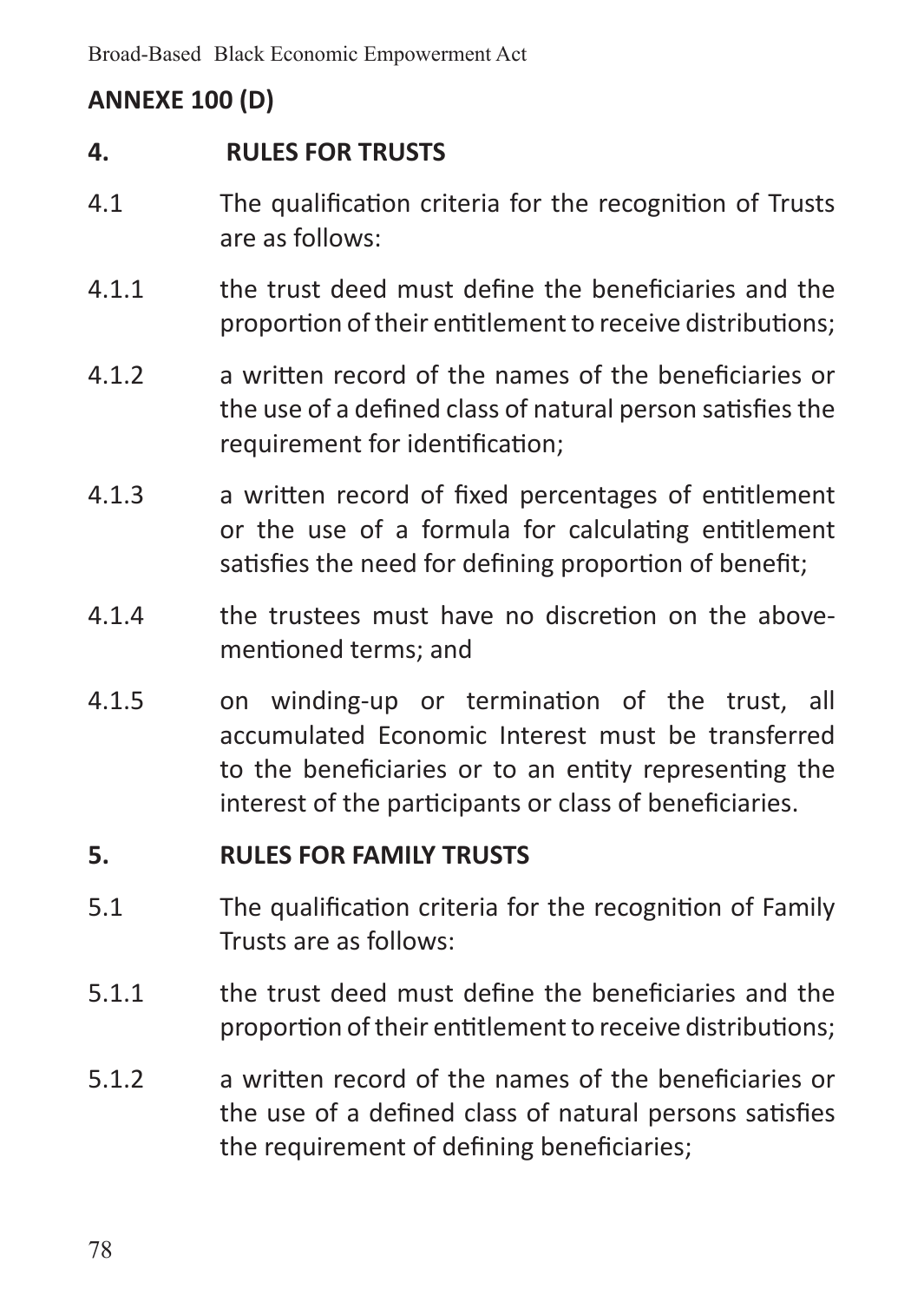- 5.1.3 a use of a formula for calculating entitlement satisfies the need for defining proportion of benefit;
- 5.1.4 only the trustees must have discretion on the abovementioned terms; and
- 5.1.5 on winding-up or termination of the trust, all accumulated Economic Interest must be transferred to the beneficiaries or to an entity representing the interest of the participants or class of beneficiaries.

#### **6. ADDITIONAL CRITERIA APPLICABLE TO TRUSTS**

- 6.1 for a Measured Entity to obtain the maximum points on its Ownership scorecard from shareholding by a Trust, the Measured Entity must be in possession of a certificate issued by a competent person to the effect:
- 6.1.1 that the Trust was created for a legitimate commercial reason which must be fully disclosed; and
- 6.1.2 that the terms of the Trust do not directly or indirectly seek to circumvent the provisions of the Codes and the Act.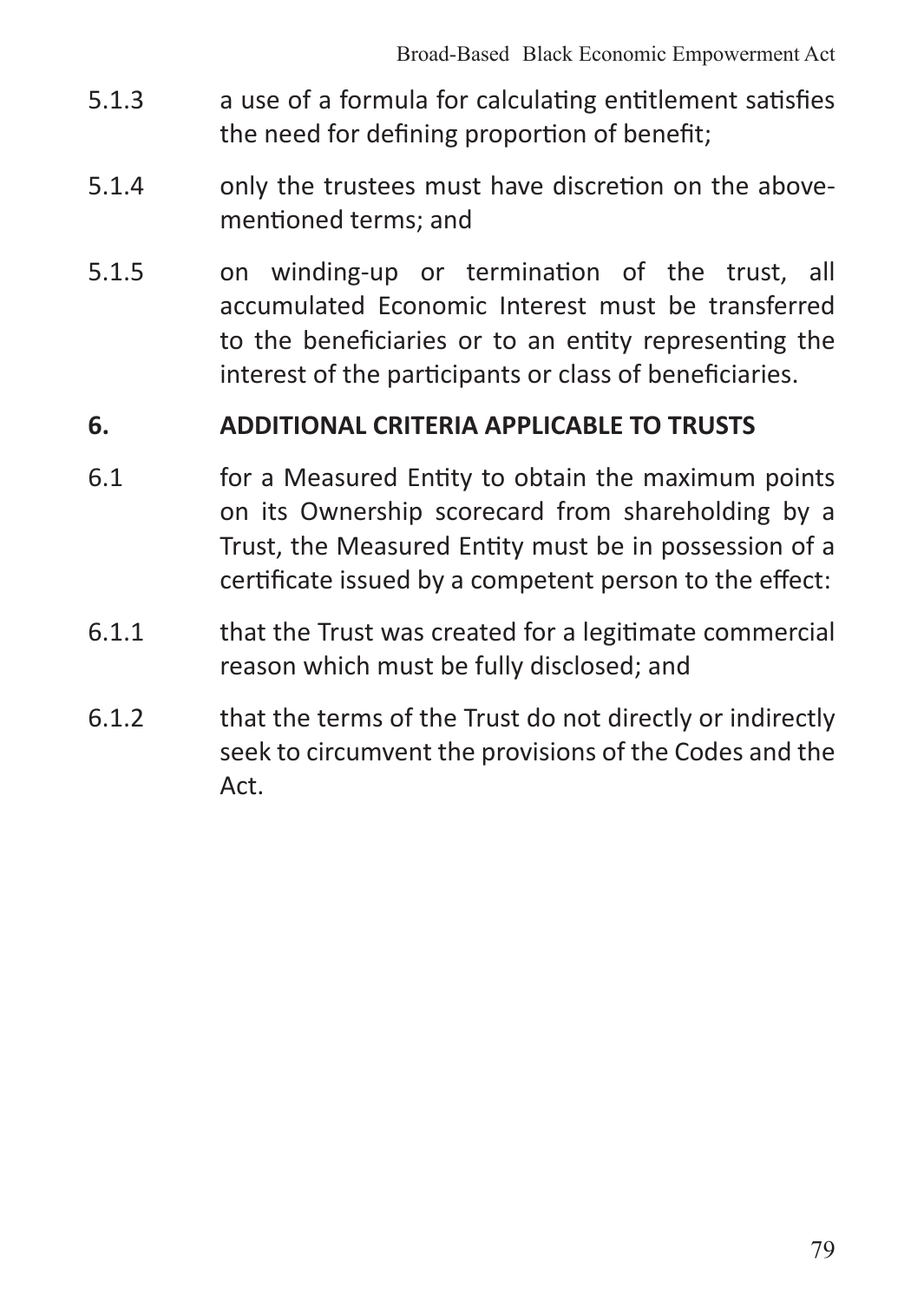Broad-Based Black Economic Empowerment Act

# **ANNEXE 100 (E)**

### **1. MEASUREMENT OF VOTING RIGHTS**

1.1 The calculation of the Ownership indicators provided for in paragraphs 2.1.1 and 2.1.2 of the Ownership scorecard is as follows:

$$
A = \frac{B}{C} \times D
$$

Where

A is the score achieved for the Entity for the measured Ownership indicator

*B* is the percentage that Exercisable Voting Rights in the hands of the category of Participants who are Black people in that Entity holds to all Voting Rights held by all Participants of that Entity

*C* is the percentage compliance Target for Exercisable Voting Rights for the applicable measured Ownership indicator in paragraph 2.1 of the Ownership scorecard.

*D* is the Weighting points allocated to the applicable measured Ownership indicator in paragraph 2.1 of the Ownership scorecard.

1.2 **If an Entity gains a score in the Formula above that is** more than the Weighting points in paragraph 2.1, that Entity will only receive the Weighting points.

## **2. MEASUREMENT OF ECONOMIC INTEREST**

2.1 The calculation of the Ownership indicators provided for in paragraphs 2.2.1, 2.2.2, 2.2.3, and 2.2.4 of the Ownership scorecard is as follows:

80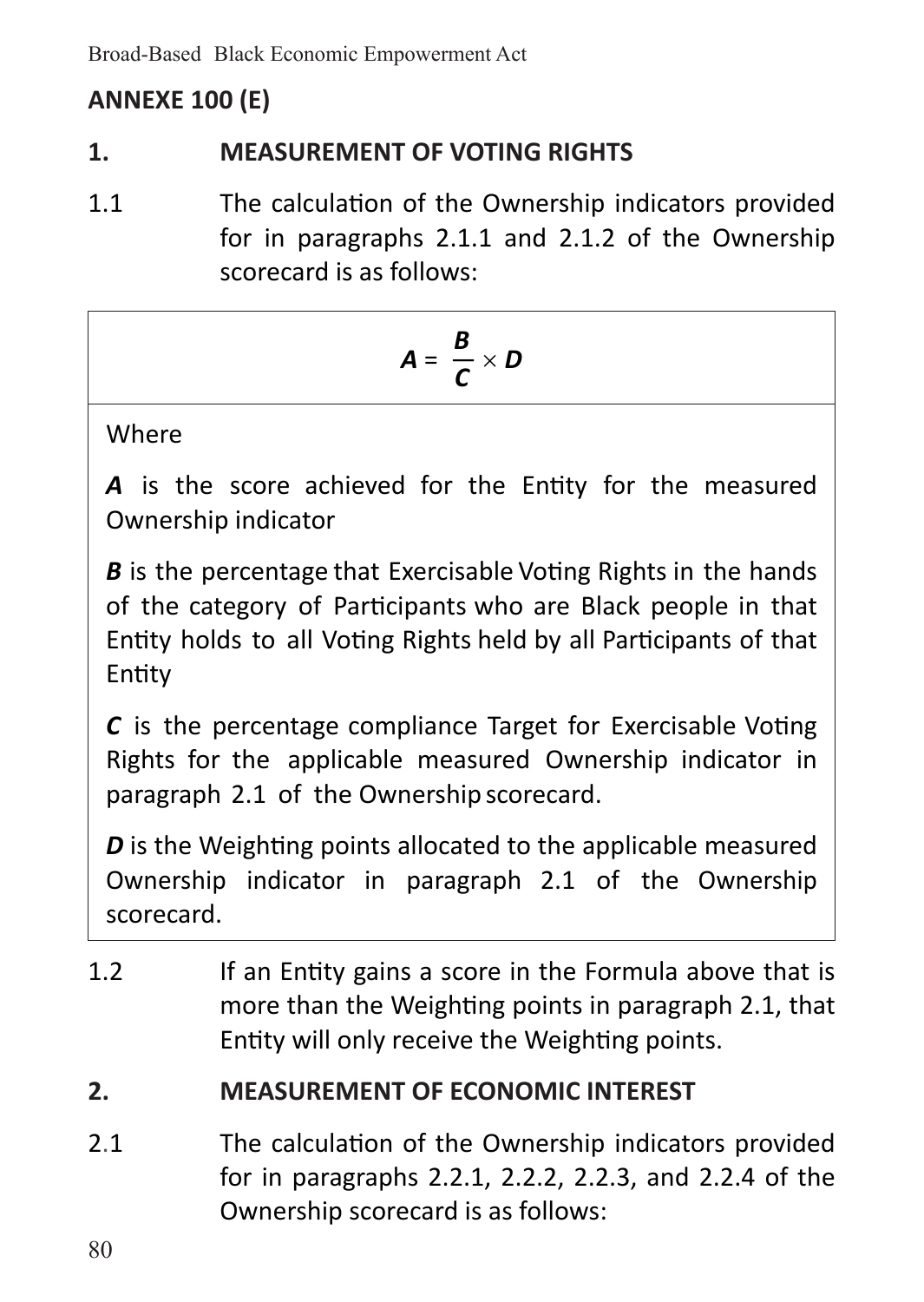$$
A = \frac{B}{C} \times D
$$

Where

*A* is the recognisable percentage of Black Participant claim to Economic

# **Interest in the Entity**

*B* is the percentage that Economic Interest to which Participants who fall within the category of Black people in that Entity holds to all Economic Interest to which all Participants of that Entity

*C* is the percentage compliance Target for Economic Interest for the applicable measured Ownership indicator in paragraph 2.2 of the Ownership scorecard.

*D* is the Weighting points allocated to the applicable measured Ownership indicator in paragraph 2.2 of the Ownership scorecard.

- 2.2 If an Entity gains a score in the Formula above that is more than the Weighting points in paragraph 2.2, that Entity will only receive the Weighting points.
- **3. CALCULATION OF DEEMED VALUE**
- 3.1 In calculating the "Deemed Value" referred to in Formula 4 below, the following formula applies: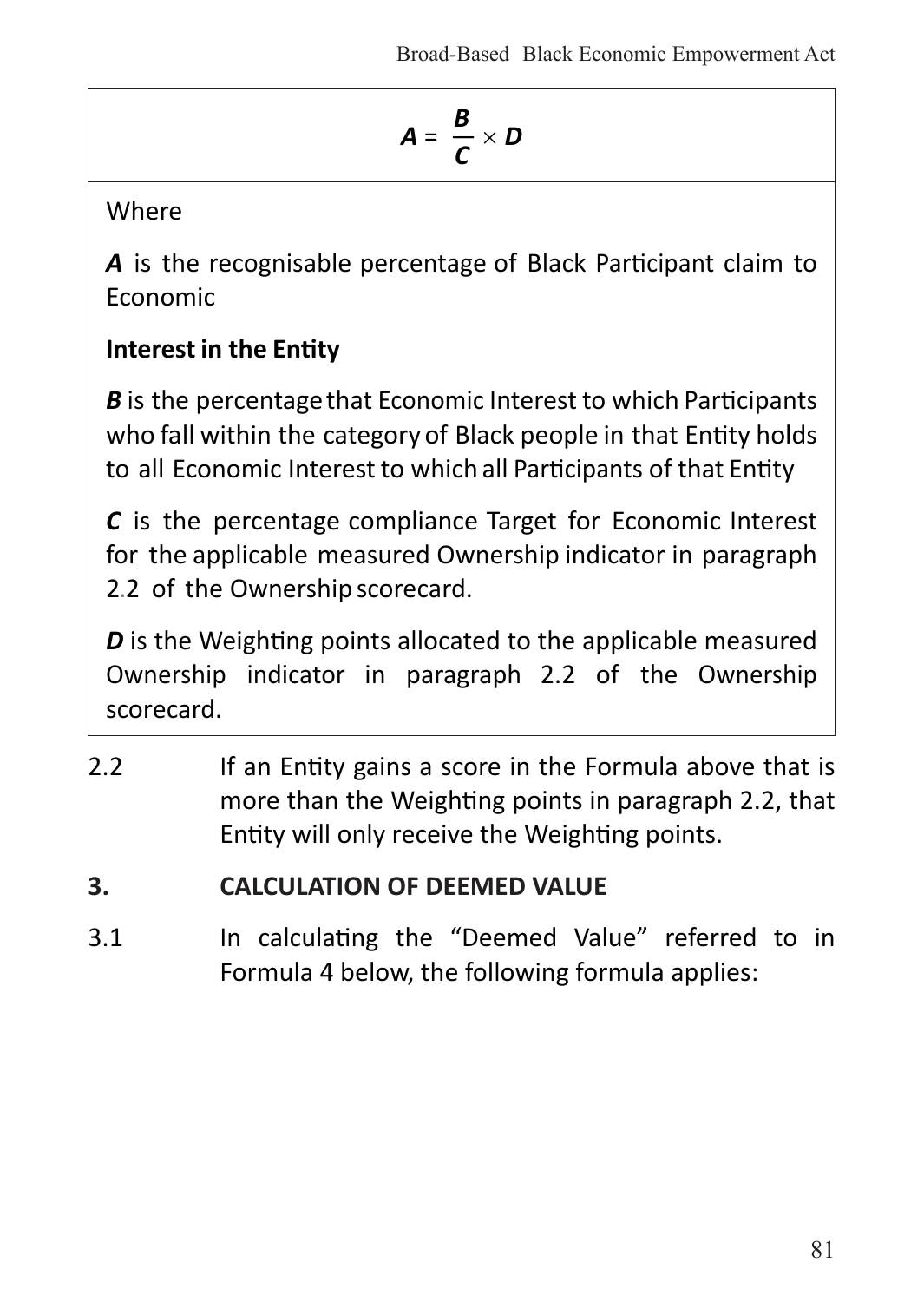$$
A = \frac{B - C}{D}
$$

Where

*A* is the DeemedValue

*B* for the purposes of Formula 4 below is the value of the Equity Instruments relevant to the calculation, determined on the date of measurement

*B* for the purposes of Formula 5 below is the value of the Equity Instrumentsrelevantto the calculation, determined on the date of sale or loss

*C* for the purposes of Formula 4 below is the carrying value of any acquisition debts of the relevant Black participants on the date of measurement

*C* for the purposes of Formula 5 is the carrying value of any acquisition debts of the relevant Black participants on the date of sale or loss

*D* for the purposes of Formula 4 below is the value of the Measured Entity on the date of measurement

*D* for the purposes of Formula 5 below the value of the Black participants in the Measured Entity on the date of sale or loss

*D* for the purposes of the exclusion principle is the value of the measurable portion of the Measured Entity on the date of measurement

## **4. NET VALUE**

4.1 The "Net Value" points in paragraph 2.3.1 is the lower result of Formula A and Formula B below: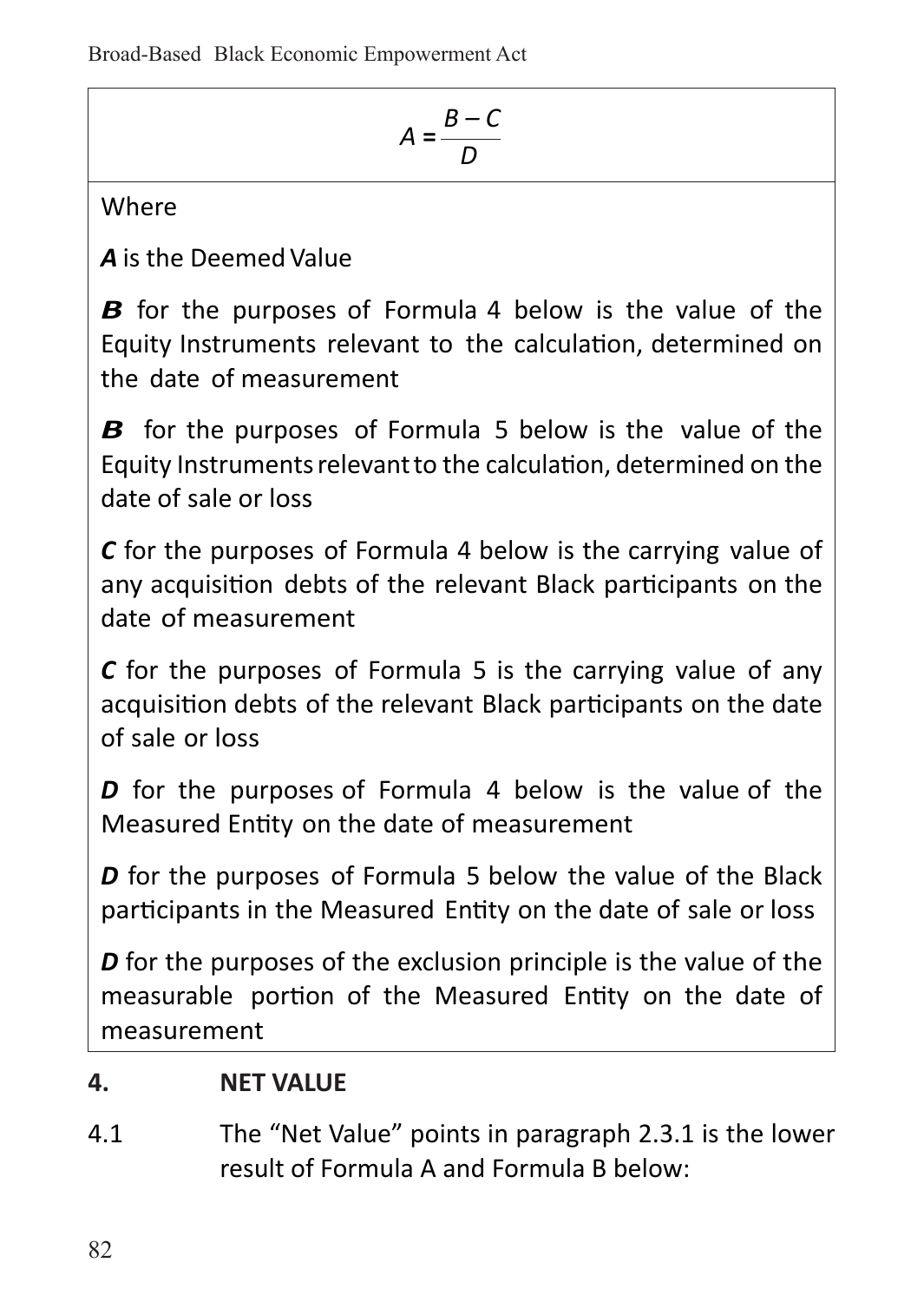### Formula **A**

$$
A = B\left(\frac{1}{25\% \times C}\right) \times 8
$$

**Where** 

A is the score under paragraph 2.3.1 of the Ownership scorecard

*B* is the Deemed Value for all Black Participants in the Measured Entity determined using Formula 3 above

*C* is the Time-Based Graduation Factor of the Economic Interest compliance target outlined below:

- 10% for the first year after the current equity interest date.
- 20% for the second year after the current equity interest date.
- 40% from the first day of the third year after the current equity interest date to the last day of the fourth year after the current equity interest date.
- 60% from the first day of the fifth year after the current equity interest date to the last day of the sixth year after the current equity interest date.
- 80% from the first day of the seventh year after the current equity interest date to the last day of the eighth year after the current equity interest date.
- 100% from the first day of the ninth year after the current equity interest date to the last day of the tenth year after the current equity interest date.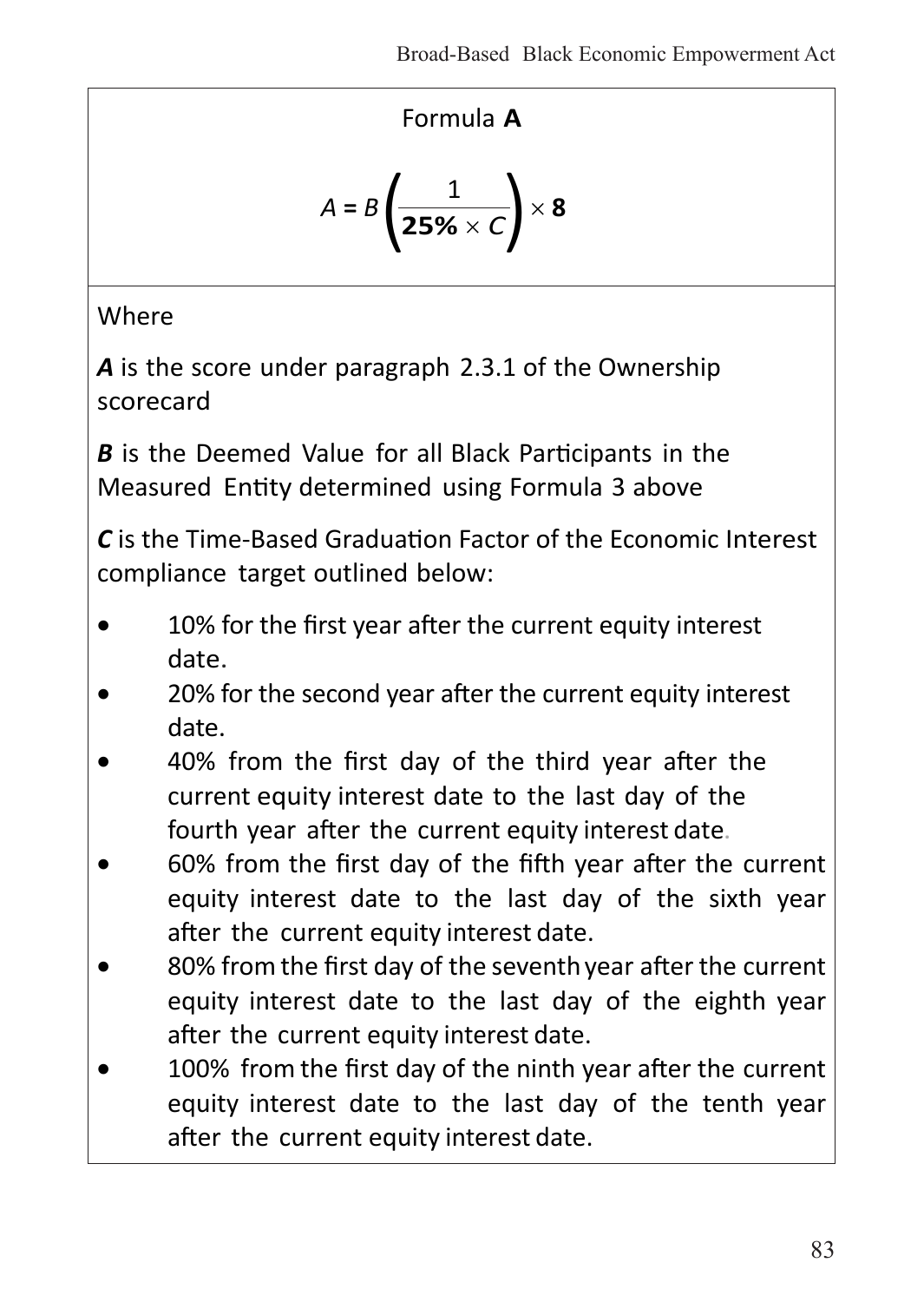#### **Formula B**

$$
A = \frac{B}{C} \times 8
$$

Where

*A* is the score under paragraph 2.3.1 of the Ownership scorecard.

*B* is the percentage Economic Interest in the Measured Entity of Black Participants

*C* is the target for the Ownership indicator in paragraph 2.3.1 of the Ownership scorecard.

- 4.2 If an Entity gains a score in the Formula above that is more than the Weighting points in paragraph 2.3.1, that Entity will only receive the Weighting points.
- **5. CALCULATION OF THE RECOGNITION OF OWNERSHIP AFTER THE SALE OR LOSS OF SHARES BY BLACK PARTICIPANTS:**

 The calculations in paragraphs 3.8.1 and 3.8.4 use the following formula:

$$
A=B\times C\times D
$$

**Where** 

*A* is the percentage of rights of Ownership that survive the sale or loss of an Equity Instrument by a Black Participant in paragraph 3.8 of the statement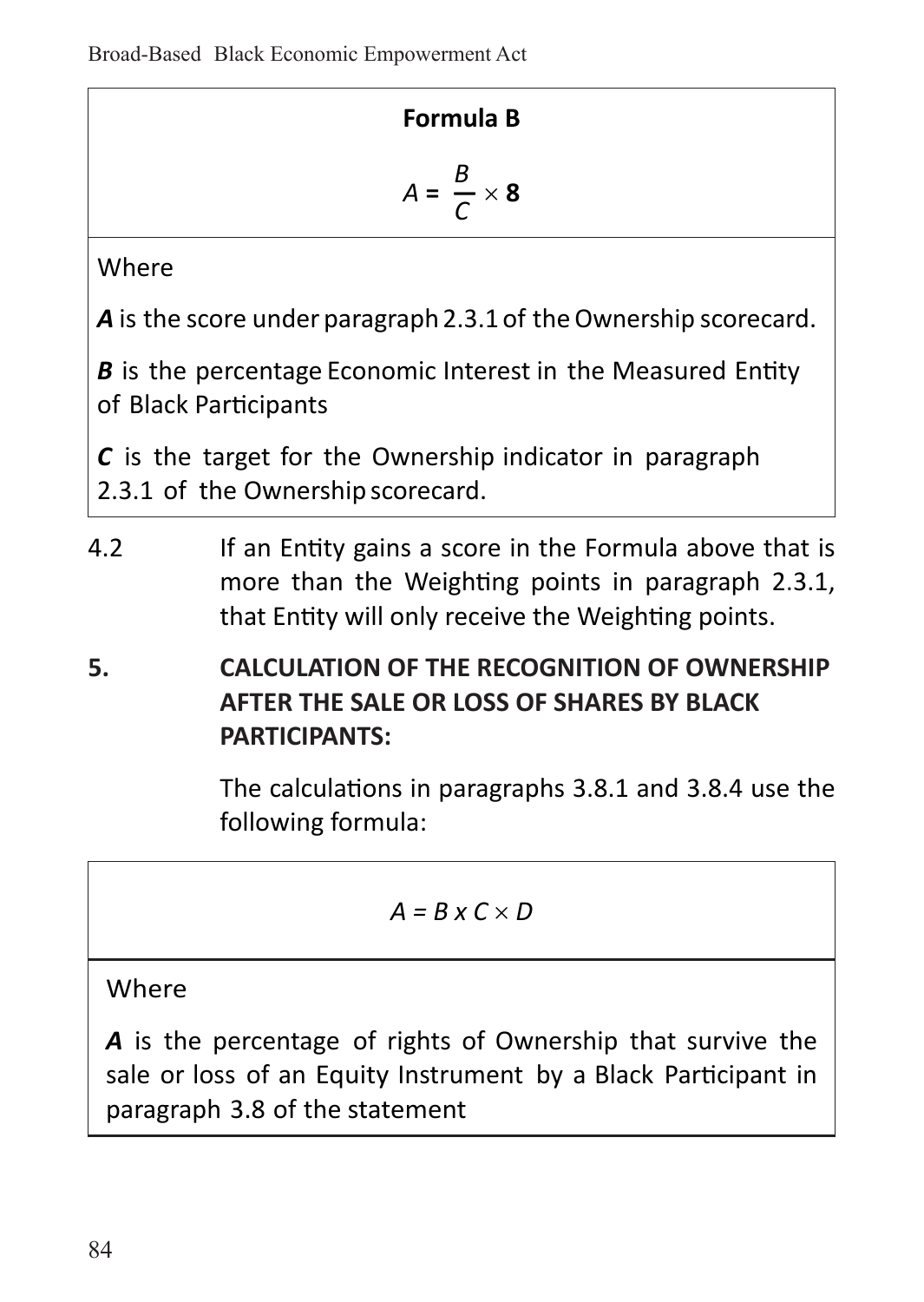*B* is the percentage of rights of Ownership for each of indicators in the Ownership scorecard that were attributable to the Black Participant immediately before his or her sale or loss of shares

*C* is the Net Value percentage provided for in paragraph 3 above undertaken for the Equity Instruments sold or lost by the Black Participant on the date of the sale or loss. The value of the Entity is measurable as at the date of sale or loss of shares

*D* is the most recently determined B-BBEE R cognition Level of the Measured Entity (which must be less than 1-year old) based on its applicable Scorecard result for all Elements other than Ownership determined using statement 000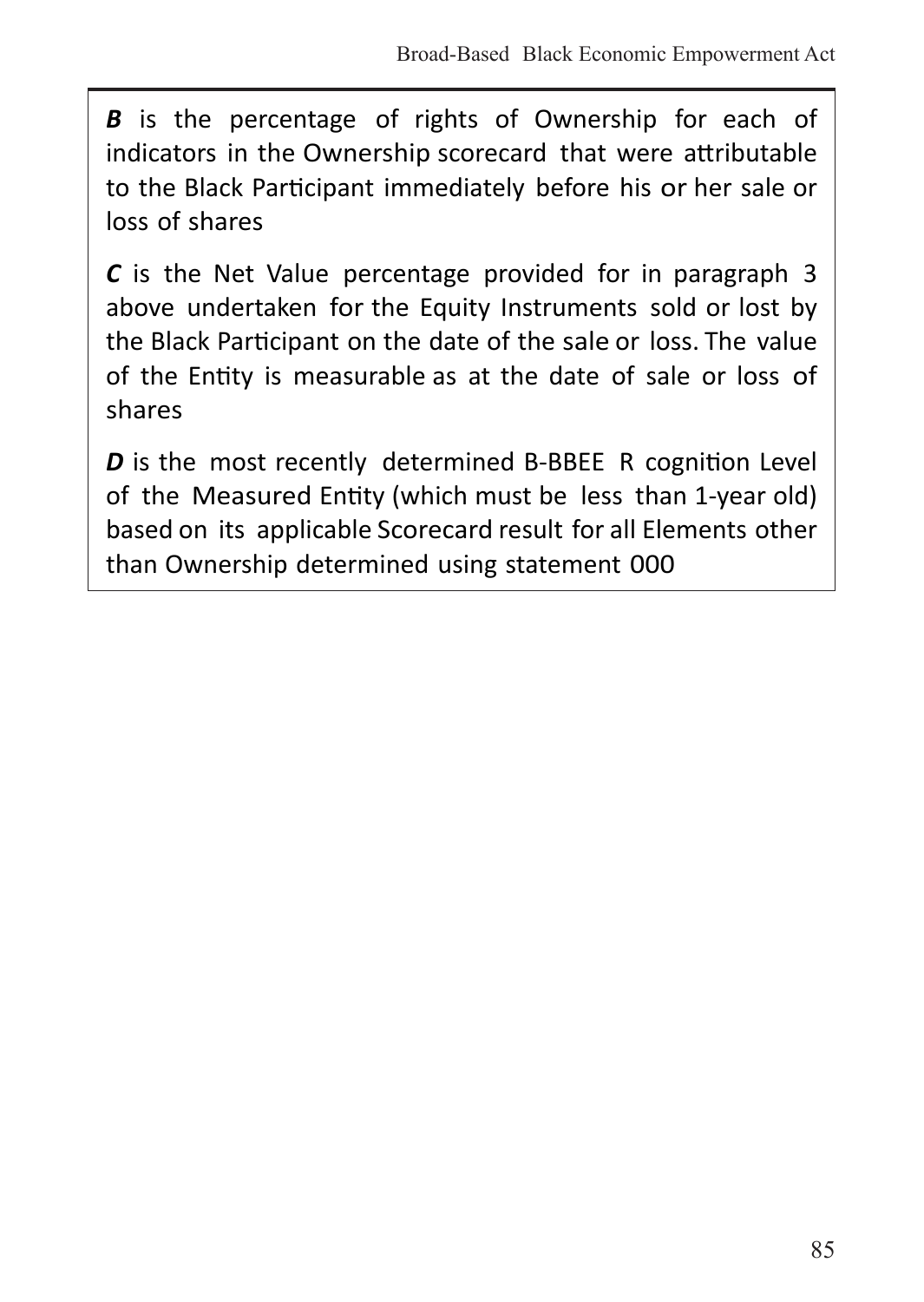## **AMENDED CODE SERIES 200: MEASUREMENT OF THE MANAGEMENT CONTROL ELEMENT OF BROAD-BASED BLACK ECONOMIC EMPOWERMENT**

### **STATEMENT 200: THE GENERAL PRINCIPLES FOR MEASURING MANAGEMENT CONTROL**

Issued under section 9 of the Broad-Based Black Economic Empowerment Act of 2003

#### **Arrangement of this statement**

| Para             | <b>Subject</b>                                     | Page |
|------------------|----------------------------------------------------|------|
| 1.               |                                                    |      |
| 2.               |                                                    |      |
| 3.               |                                                    |      |
| $\overline{4}$ . | Measurement of the Management Control criteria. 91 |      |
| 5.               |                                                    |      |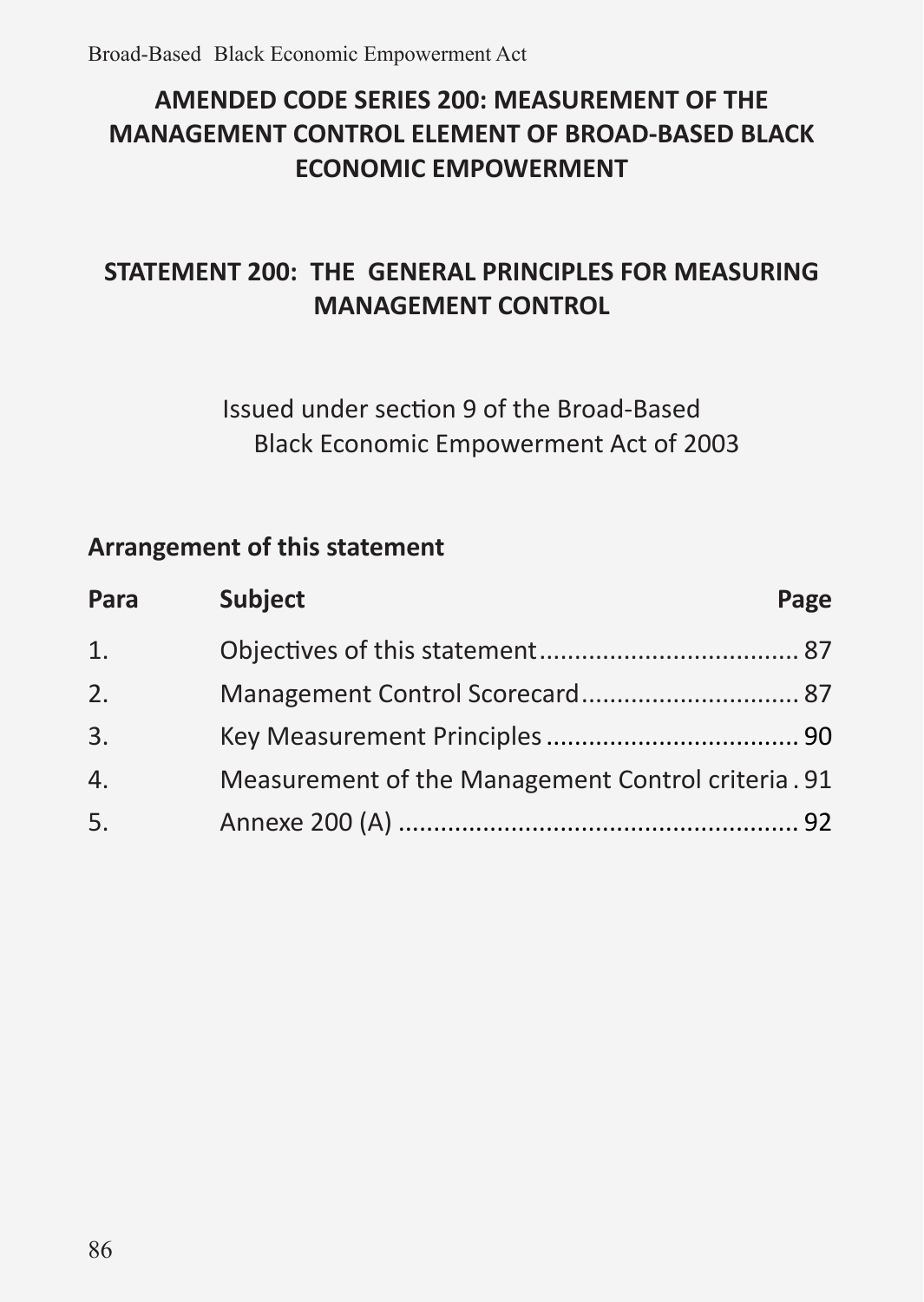### **1 OBJECTIVES OF THIS STATEMENT**

- 1.1 Specify the scorecard for measuring Management Control contributions to B-BBEE;
- 1.2 Define the key measurement principles for measuring the Management Control contributions to B-BBEE; and
- 1.3 Define the formula for calculating the score for Management Control.

#### **2 MANAGEMENT CONTROL SCORECARD**

 The following table represents the criteria used for deriving a score for Management Control under this statement:

|     | Measurement Category and Criteria                                                                             | Weighting<br>points | Compliance<br>targets |
|-----|---------------------------------------------------------------------------------------------------------------|---------------------|-----------------------|
| 2.1 | Board participation:                                                                                          |                     |                       |
|     | οf<br>2.1.1 Exercisable voting rights<br>black board members<br>as<br>percentage of all board<br>a<br>members | $\mathcal{P}$       | 50%                   |
|     | 2.1.2 Exercisable voting rights of<br>black female board members<br>as a percentage of all board<br>members   | 1                   | 25%                   |
|     | 2.1.3 Black Executive directors as<br>a percentage of all executive<br>directors                              | $\mathcal{P}$       | 50%                   |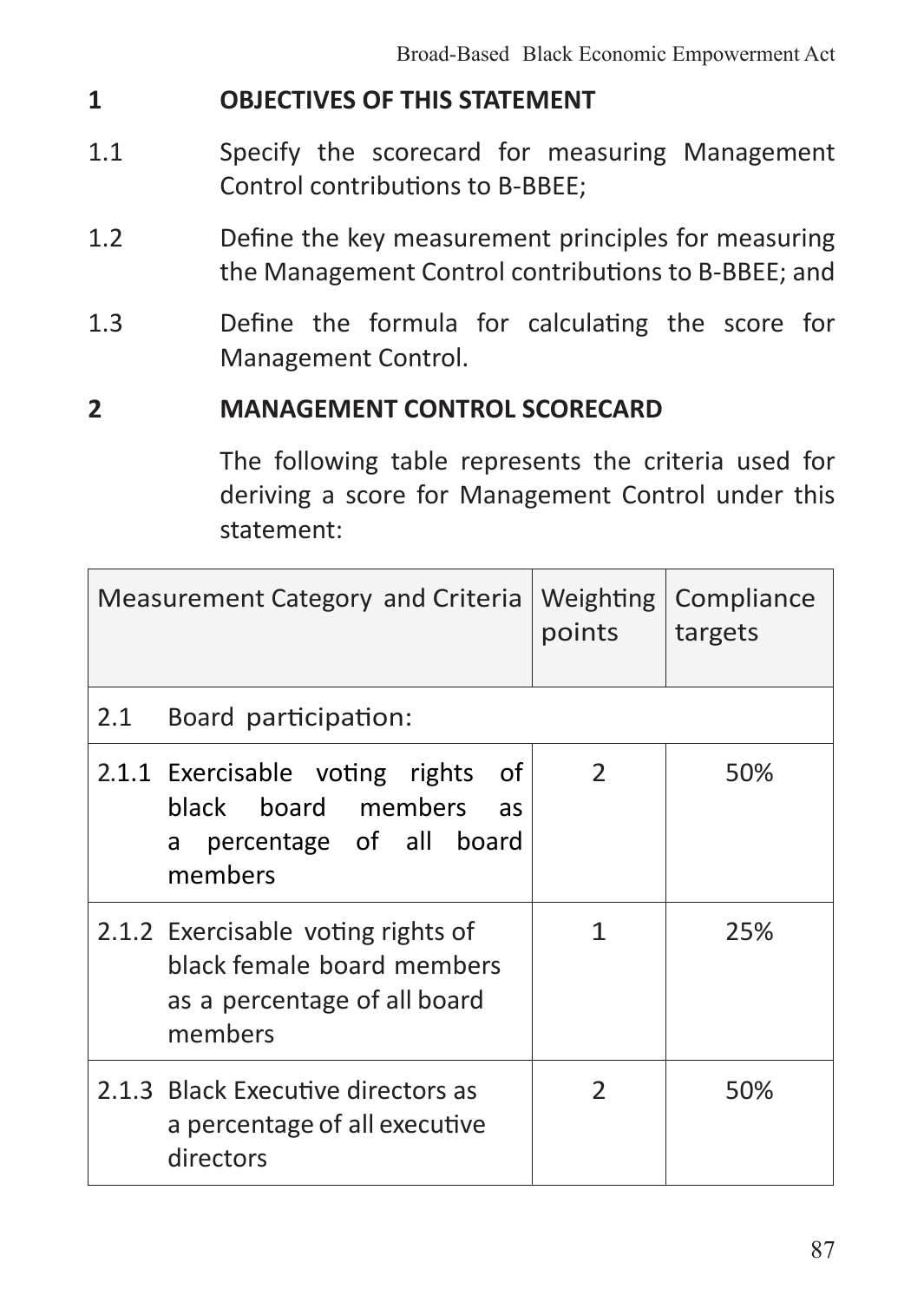|     | Measurement Category and Criteria                                                                   | Weighting<br>points | Compliance<br>targets |
|-----|-----------------------------------------------------------------------------------------------------|---------------------|-----------------------|
|     | 2.1.4 Black female Executive<br>Directors as a percentage of all<br>executive directors             | 25%                 |                       |
| 2.2 | Other Executive Management:                                                                         |                     |                       |
|     | 2.2.1 Black Executive Management<br>as a percentage of all executive<br>directors                   | $\overline{2}$      | 60%                   |
|     | 2.2.2 Black female Executive<br>Management as a persentage<br>of all executive directors            | $\mathbf{1}$        | 30%                   |
| 2.3 | <b>Senior Management</b>                                                                            |                     |                       |
|     | 2.3.1 Black employees in Senior<br>Management as a percentage<br>of all senior management           | 2                   | 60%                   |
|     | 2.3.2 Black female employees<br>in Senior Management as<br>a percentage of all senior<br>management | $\mathbf{1}$        | 30%                   |
| 2.4 | <b>Middle Management</b>                                                                            |                     |                       |
|     | 2.4.1 Black employees in Middle<br>Management as a percentage<br>of all middle management           | $\overline{2}$      | 75%                   |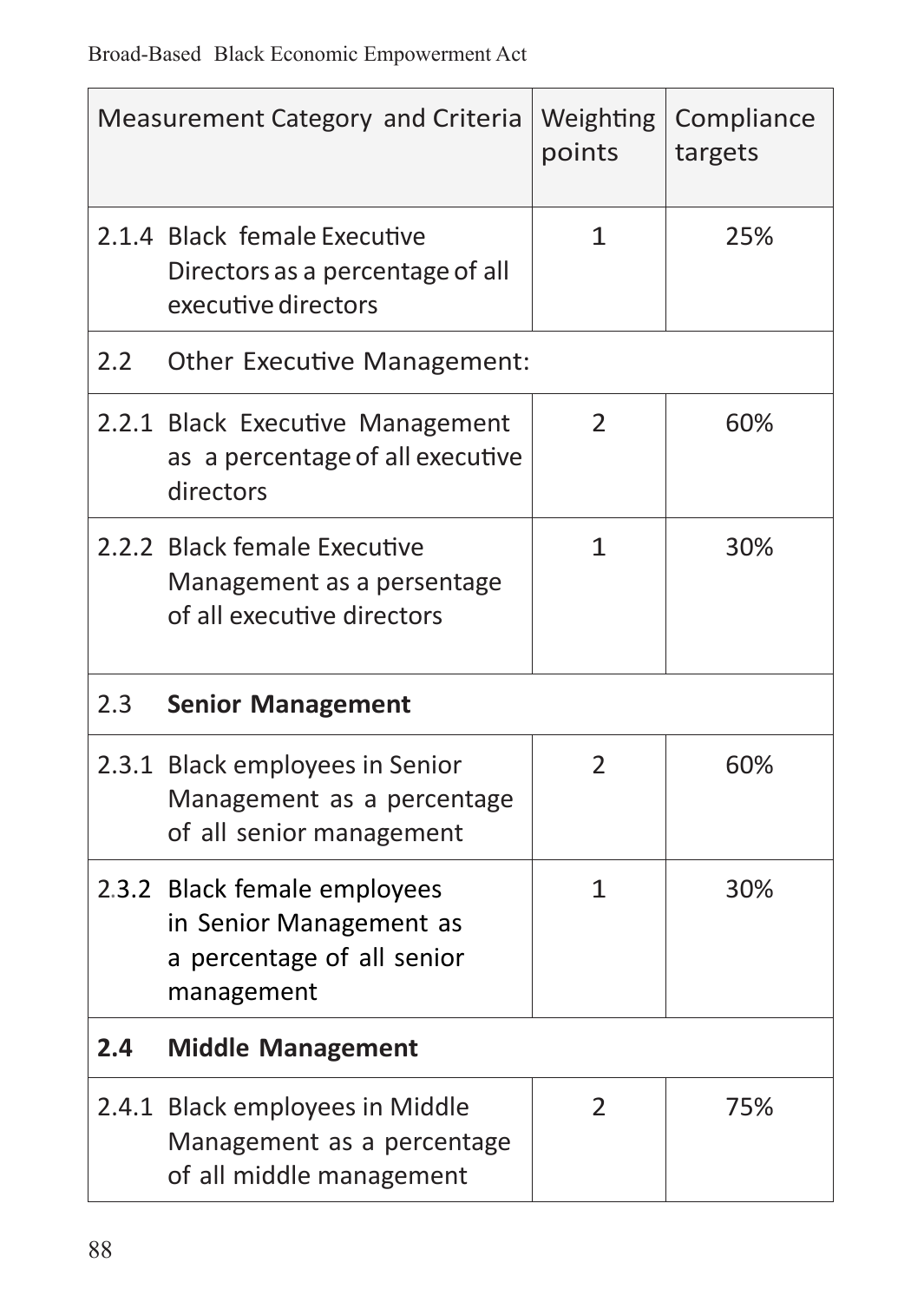|     | Measurement Category and Criteria                                                                   | Weighting<br>points | Compliance<br>targets |
|-----|-----------------------------------------------------------------------------------------------------|---------------------|-----------------------|
|     | 2.4.2 Black female employees in<br>Middle Management as a<br>percentage of all middle<br>management | 1                   | 38%                   |
| 2.5 | <b>Junior Management</b>                                                                            |                     |                       |
|     | 2.5.1 Black employees in<br>Junior Management as a<br>percentage of all junior<br>management        | 1                   | 88%                   |
|     | 2.5.2 Black female employees<br>in Junior Management as<br>a percentage of all junior<br>management | 1                   | 44%                   |
| 2.6 | <b>Employees with disabilities</b>                                                                  |                     |                       |
|     | 2.6.1 Black employees with<br>disabilities as a percentage of<br>all employees                      | $\mathcal{P}$       | 2%                    |

2.1 The compliance targets for 2.3, 2.4 and 2.5 of the Management Control scorecard are based on the overall demographic representation of black people as defined in the Regulations of Employment Equity Act and Commission on Employment Equity Report, as amended from time to time.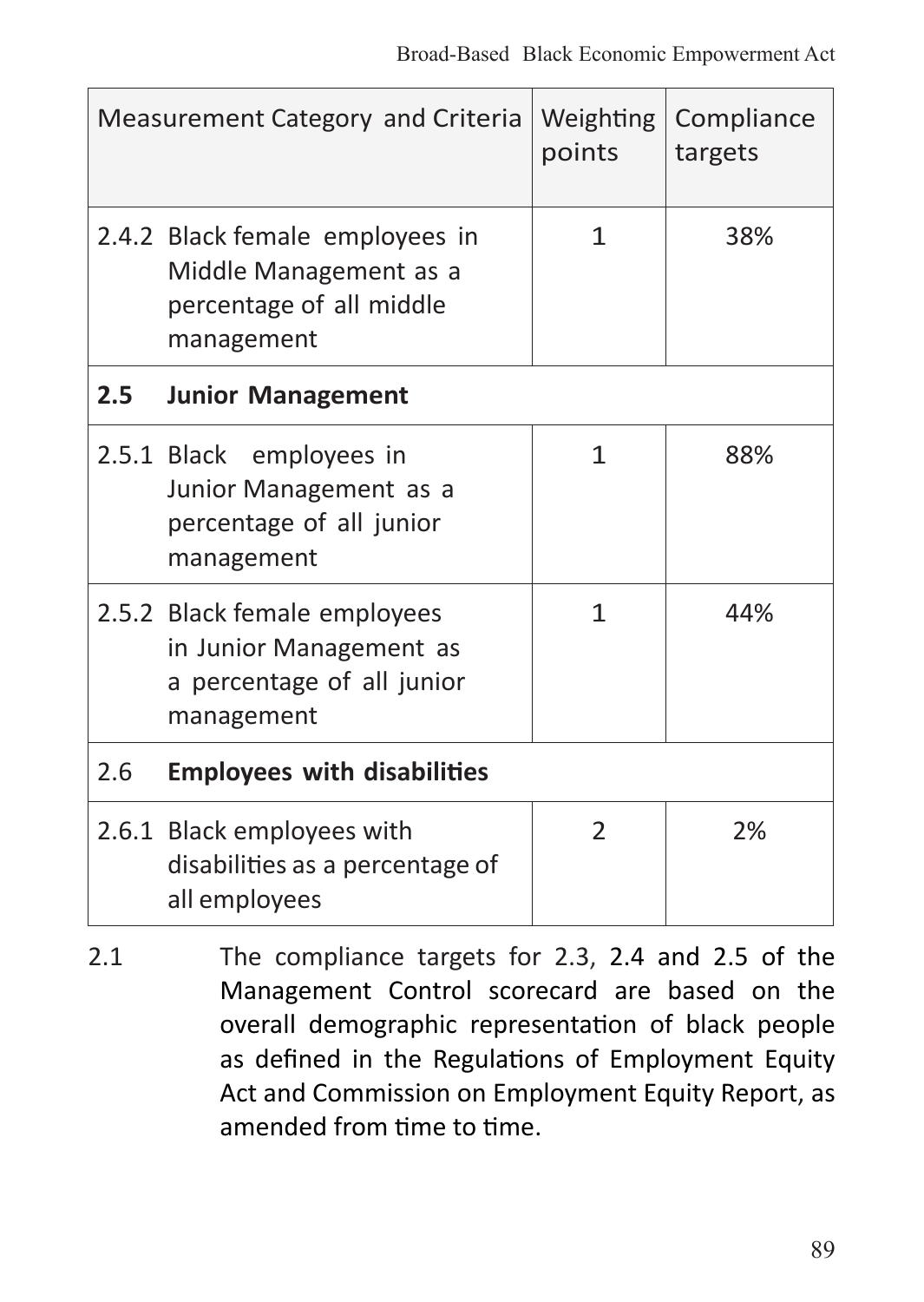2.2 In determining a Measured Entity's score, the targets should be further broken down into specific criteria according to the different race sub groups within the definition of black in accordance with the Employment Equity Act on an equitable representation and weighted accordingly.

#### **3 KEY MEASUREMENT PRINCIPLES**

- 3.1 A Measured Entity receives points by meeting the targets for participation of black people and black women at Board, Executive Management, Senior Management, Middle Management, Junior Management Level, and black employees with disabilities.
- 3.2 A Measured Entity must use the current payroll data in calculating its score under the Management Control scorecard.
- 3.3 If a Measured Entity does not distinguish between Other Executive Management and Senior Management. then Executive Management is measurable as a single indicator with a Weighting of 6 points under paragraphs 2.2.1 and 2.2.2 split as 4 and 2 points respectively.

#### **3.4 GENERAL PRINCIPLES**

- 3.4.1 Executive Management positionsinclude the following: Chief Executive Officer, Chief Operating Officer, Chief Financial Officer and other Executive Managers that serve on the Board of Directors.
- 3.4.2 Other Executive Management positions include all executive management that do not serve on the board, such as human resource executive, transformation executive and other people holding similar positions.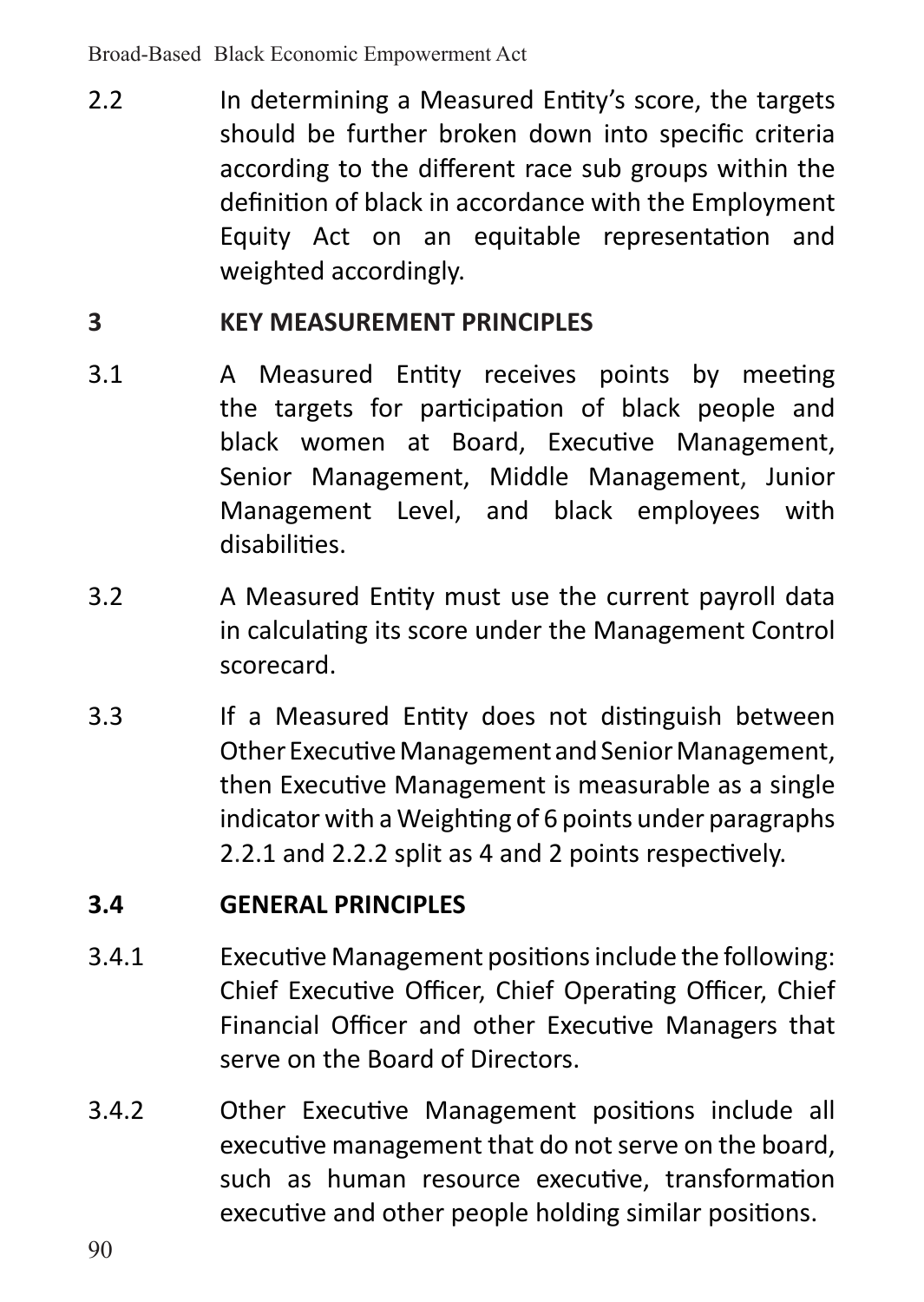# **4. MEASUREMENT OF THE MANAGEMENT CONTROL CRITERIA**

The criteria in the Management Control scorecard is measured in terms of the formula "A, B, C" set out in Annexe 200(A).

**4.1 MEASUREMENT OF SENIOR MANAGEMENT, MIDDLE MANAGEMENT, AND JUNIOR MANAGEMENT.**

> The calculation of the Management Control indicators provided for in paragraphs, 2.3.1, 2.3.2, 2.4.1, 2.4.2, 2.5.1 and 2.5.2 is as follows:



For each indicator where:

A is the percentage of Black employees for each occupational level as measured in the Management Control Scorecard using the annual EAP targets as published in the Regulations of Employment Equity Act and Commission on Employment Equity Report, as amended from time to time.

AM is the percentage of employees in the measurement category that are African Males.

**CM** is the percentage of employees in the measurement category that are Coloured Males.

**IM** is the percentage of employees in the measurement category that are Indian Males.

AF is the percentage of employees in the measurement category that are African Females.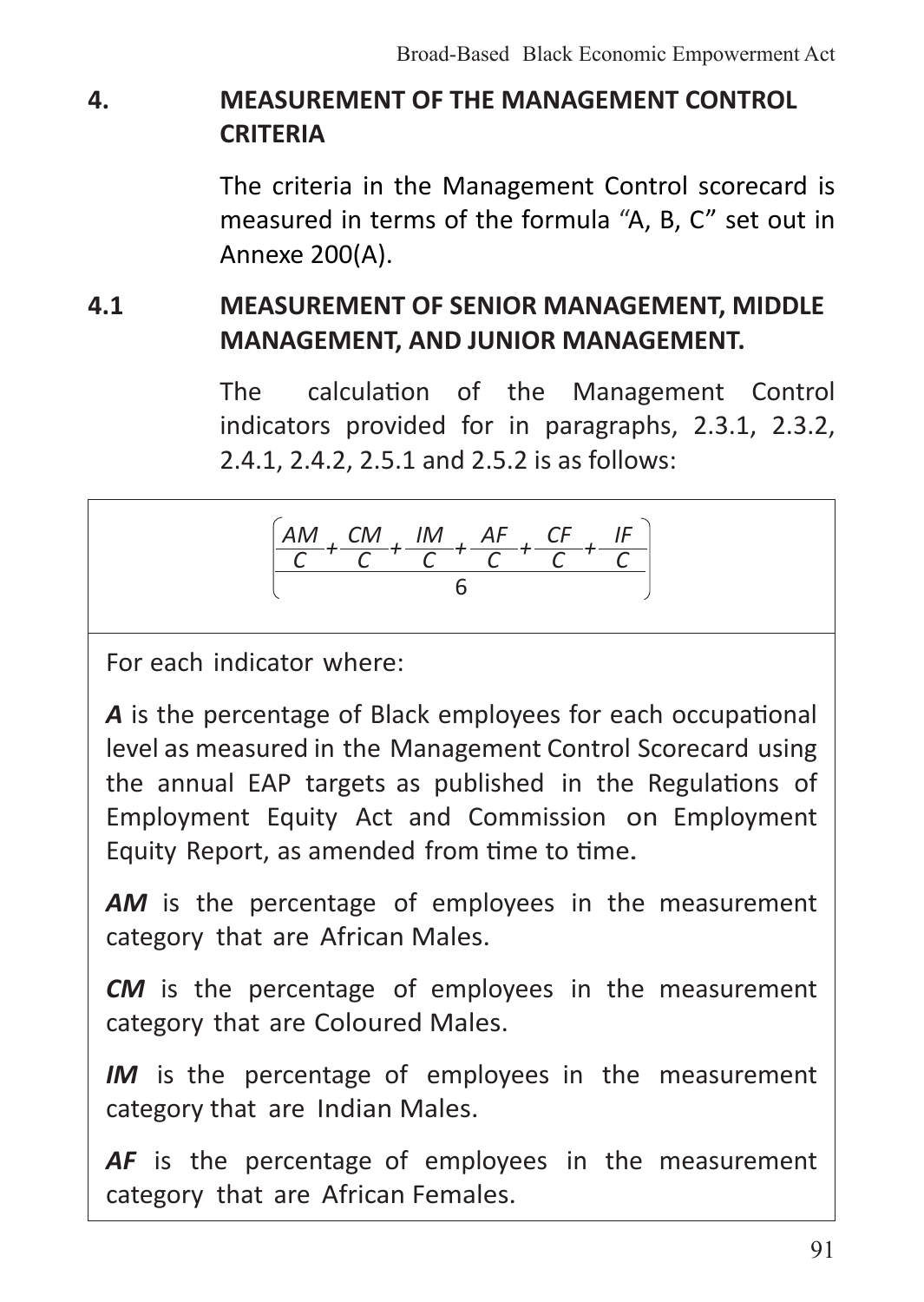*CF* is the percentage of employees in the measurement category that are Coloured Females.

*IF* is the percentage of employees in the measurement category that are Indian Females.

*C* is the compliance target as per the Regulations of Employment Equity Act and Commission on Employment Equity Report for that measurement sub-category.

# **5 MEASUREMENT OF MANAGEMENT CONTROL INDICATORS ANNEXE 200A**

The management control criteria provided for in paragraphs 2.1, 2.2, is calculated as follows:

$$
A = \frac{B}{C} \times D
$$

**Where** 

A is the score achieved in respect of a Measured Entity subject to measurement for the management control criteria specified in paragraph 2.1, 2.2.

*B* is the of Voting Rights in the hands of black members of the Board as percentage of Voting Rights of all members of the Board in the Measured Entity.

### Or

*B* is the percentage of all employees in the executive and other executive management category that are black people of that Measured Entity.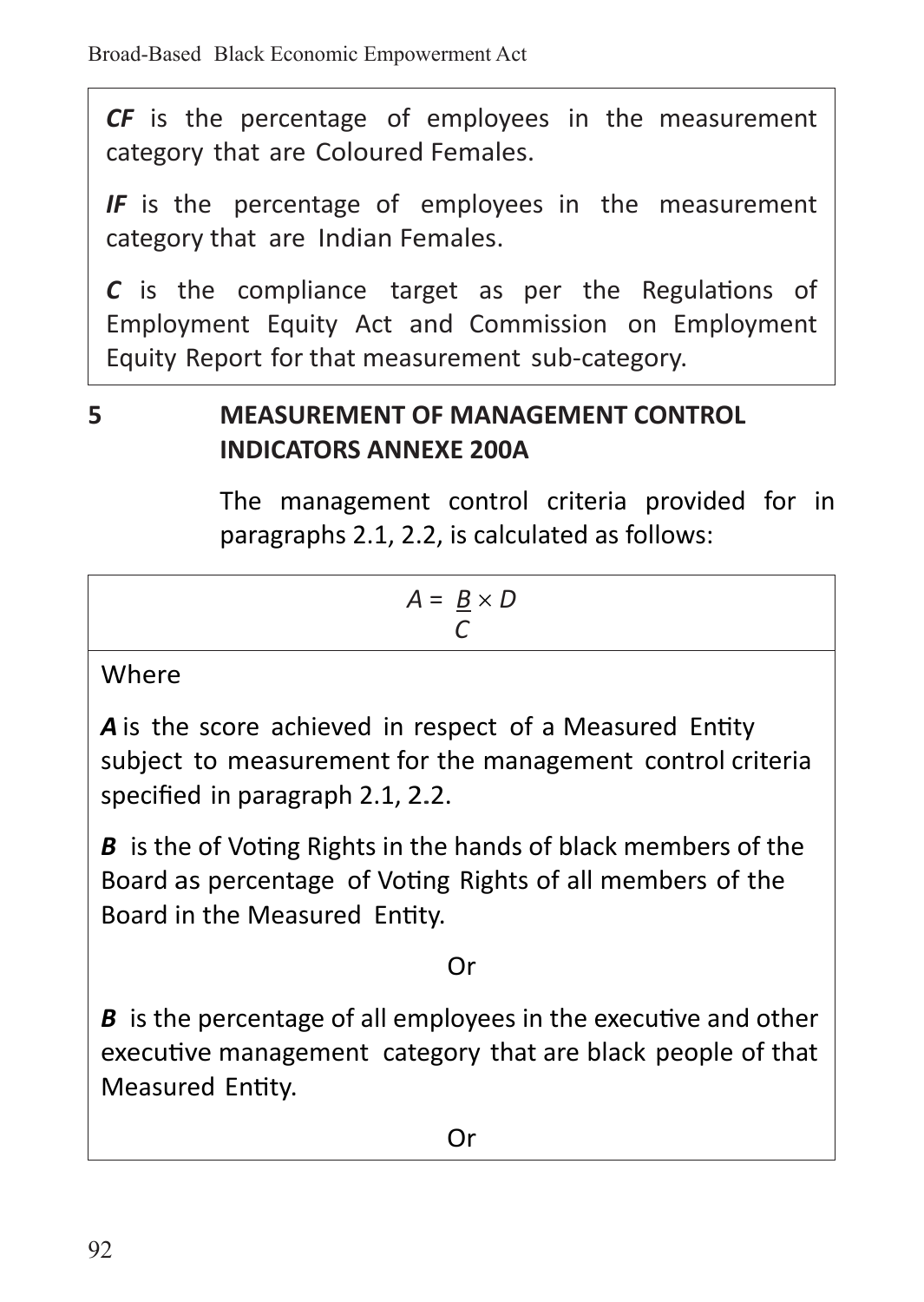*B* is the percentage of black employees as calculated in Formula A.

*C* is the percentage compliance target in respect of the applicable management control criteria being measured as specified in paragraph 2.1, 2.2, 2.3, 2.4, and 2.5.

*D* means the weighting points allocated to the applicable management control criteria being measured as specified in paragraph 2.1, 2.2, 2.3, 2.4, and 2.5.

### **C: MEASUREMENT OF EMPLOYEES WITH DISABILITIES**

 The measurement of the criteria under paragraph 2.6 of the Management Control scorecard is as follows:

$$
A = \frac{B}{C} \times D
$$

**Where** 

A is the score for the given criteria as referred to in paragraph 2.6.1 of the scorecard under statement 200.

*B* is the total number of black employees with disability as a percentage of all employees.

*C* is the target for the applicable criteria as referred to in the scorecard under statement 200.

*D* is the Weighting for the applicable criteria as referred in the scorecard under statement 200.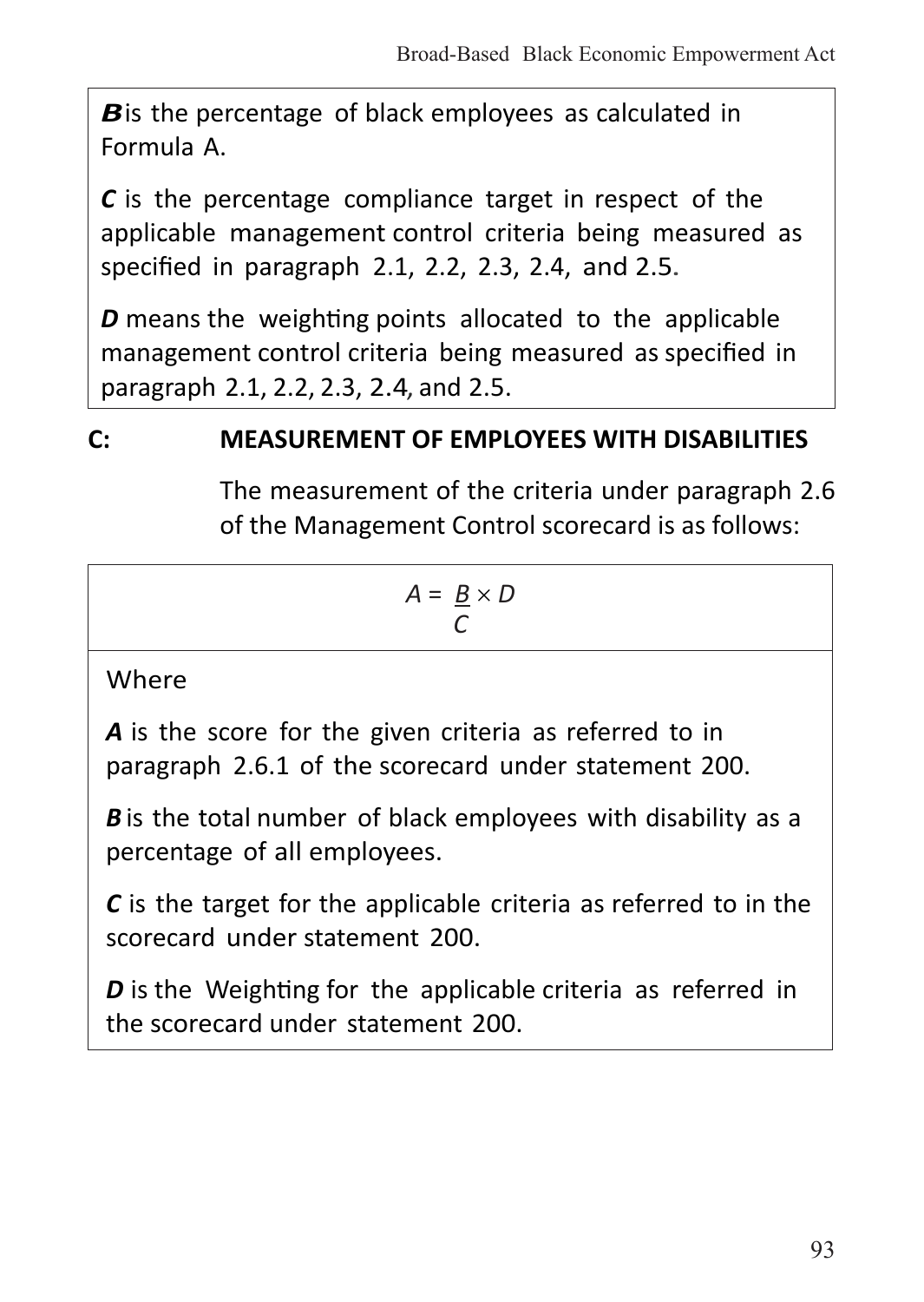## **AMENDED CODE SERIES 300: MEASUREMENT OF THE SKILLS DEVELOPMENT ELEMENT OF BROAD-BASED BLACK ECONOMIC EMPOWERMENT**

### **STATEMENT 300: THE GENERAL PRINCIPLES FOR MEASURING SKILLS DEVELOPMENT**

### Issued under section 9 of the Broad-Based Black Economic Empowerment Act of 2003

#### **Arrangement of this statement**

| Para             | <b>Subject</b>                                   | Page |
|------------------|--------------------------------------------------|------|
| $\mathbf{1}$ .   |                                                  |      |
| 2.               |                                                  |      |
| 3.               |                                                  |      |
| $\overline{4}$ . | Sub-minimum and Discounting Principles 98        |      |
| 5.               |                                                  |      |
| 6.               | Legitimate Recognisable Training Expenses 100    |      |
| 7.               | Measurement of Skills Development Indicators 100 |      |
| 8.               |                                                  |      |
| 9.               |                                                  |      |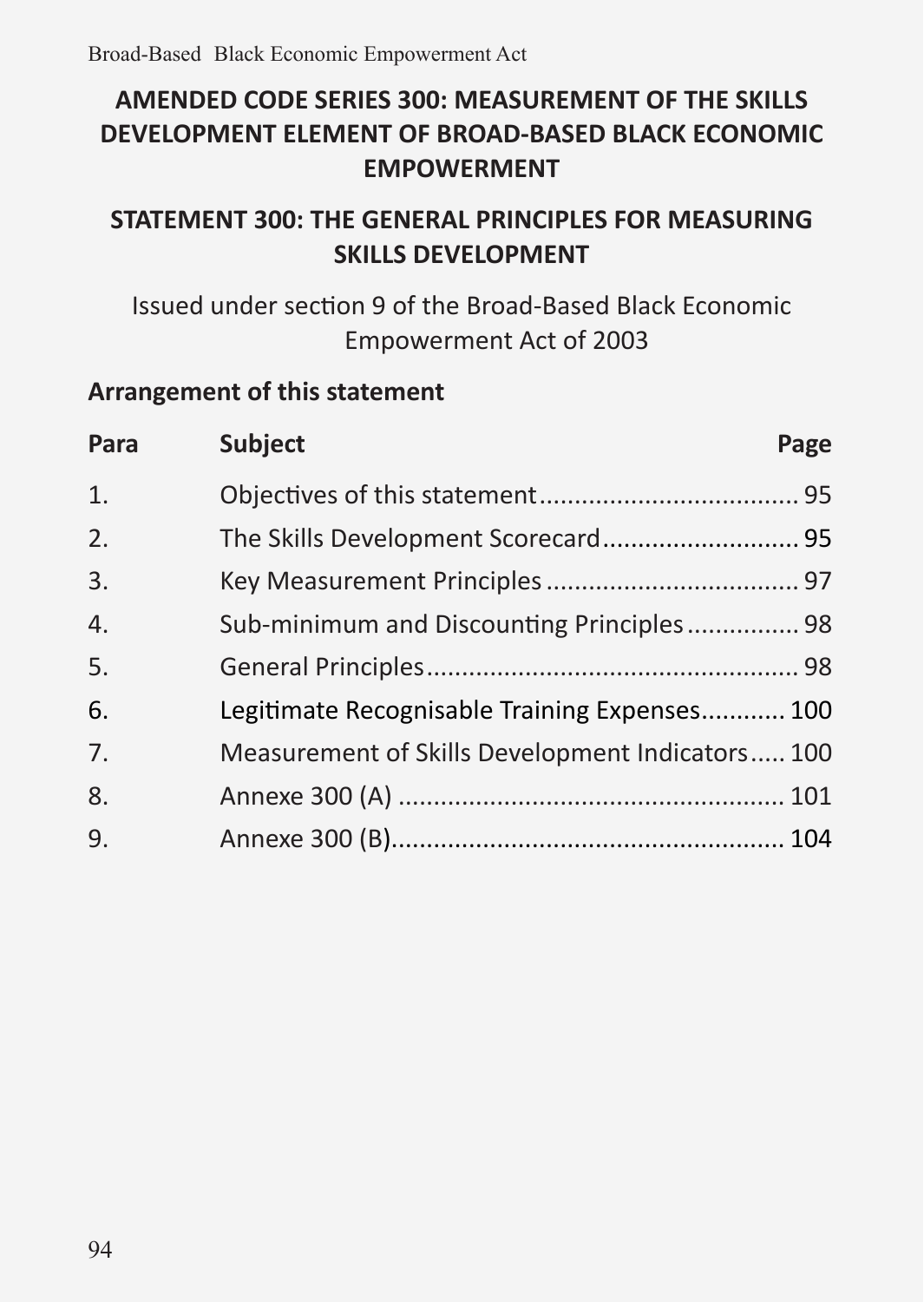#### **1. OBJECTIVES OF THIS STATEMENT**

- 1.1 Specify the scorecard for measuring the Skills Development Element of 8-BBEE;
- 1.2 Define the key measurement principles associated with the Skills Development Element; and
- 1.3 Indicate the formula for measuring the Skills Development Element.

#### **2. THE SKILLS DEVELOPMENT ELEMENT SCORECARD**

2.1 The following table represents the criteria used for deriving a score for Skills Development under this statement:

| Category                                                                                                                                                          |  | <b>Skills Development</b><br><b>Element</b>                                                                                                                                     | Weighting<br>points | Compliance<br><b>Target</b> |
|-------------------------------------------------------------------------------------------------------------------------------------------------------------------|--|---------------------------------------------------------------------------------------------------------------------------------------------------------------------------------|---------------------|-----------------------------|
| Skills Development Expenditure on any programme<br>2.1.1<br>specified in the Learning Programme Matrix for black<br>people as a percentage of the Leviable Amount |  |                                                                                                                                                                                 |                     |                             |
|                                                                                                                                                                   |  | 2.1.1.1 Skills Development<br>Expenditure on Learning<br>Programmes specified in<br>the Learning Programme<br>Matrix for black people as<br>a percentage of Leviable<br>Amount. | Ջ                   | 6%                          |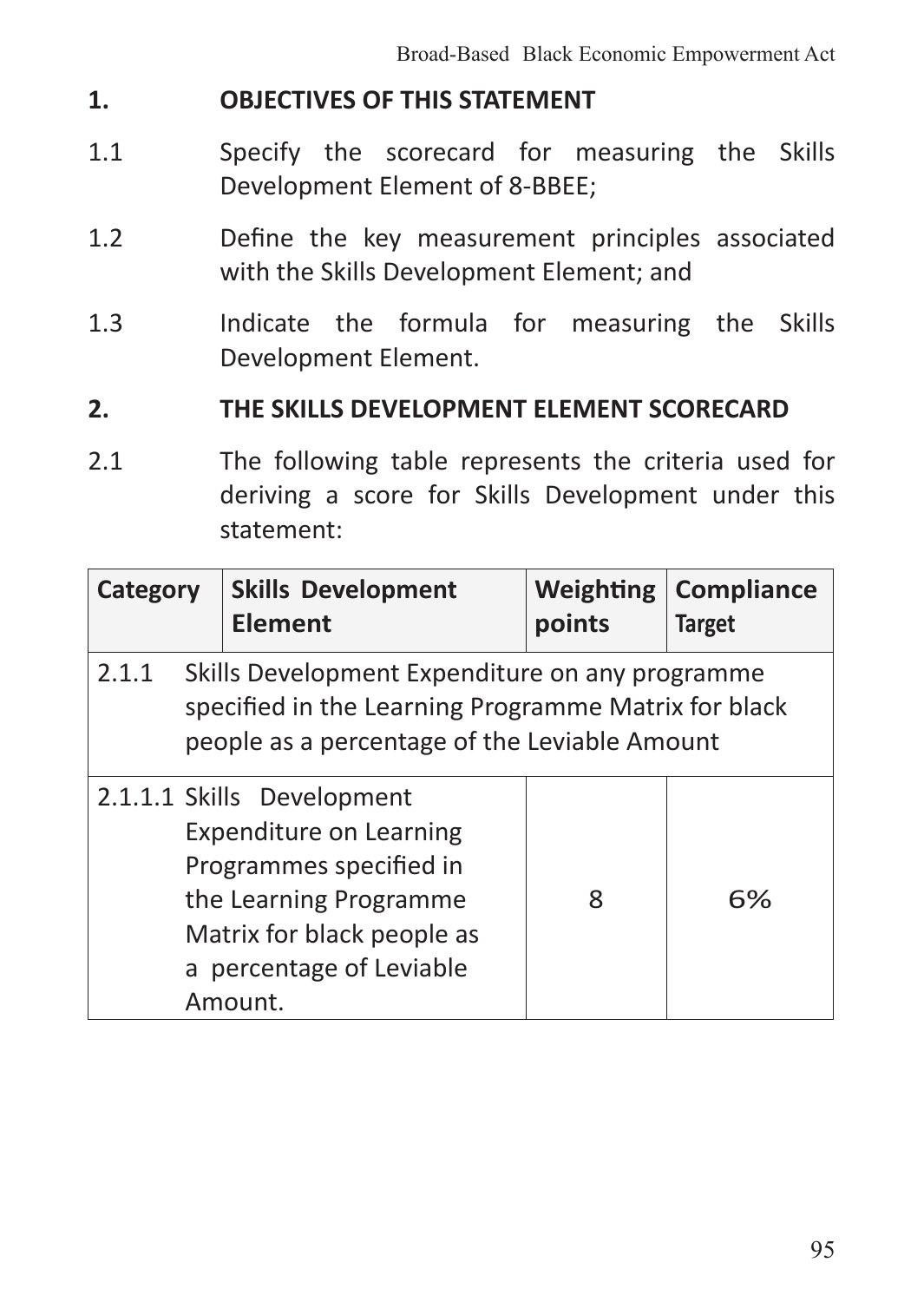| Category                                                                                                                                                             |  | <b>Skills Development</b><br>Element                                                                                                                                                                       | Weighting<br>points | Compliance<br><b>Target</b> |
|----------------------------------------------------------------------------------------------------------------------------------------------------------------------|--|------------------------------------------------------------------------------------------------------------------------------------------------------------------------------------------------------------|---------------------|-----------------------------|
|                                                                                                                                                                      |  | 2.1.1.2 Skills Development<br><b>Expenditure on Learning</b><br>Programmes specified in the<br>Learning Programme Matrix<br>for black employeeswith<br>disabilities as a percentage<br>of Leviable Amount. | 4                   | 0.3%                        |
| 2.1.2                                                                                                                                                                |  | Learnerships, Apprenticeships, and Internships                                                                                                                                                             |                     |                             |
|                                                                                                                                                                      |  | 2.1.2.1 Number of black<br>people participating<br>in Learnerships,<br>Apprenticeships and<br>internships as a percentage<br>of total employees                                                            | Δ                   | 2.5%                        |
| 2.1.2.2 Number of unemployed<br>black people participating<br>in training specified in the<br>learning programme matrix<br>as a percentage of number<br>of employees |  | 4                                                                                                                                                                                                          | 2.5%                |                             |
| <b>Bonus points:</b>                                                                                                                                                 |  |                                                                                                                                                                                                            |                     |                             |
| 2.1.3                                                                                                                                                                |  | Number of black people<br>absorbed by the Measured<br>and Industry Entity at the<br>end of the Learnerships<br>programme                                                                                   | 5                   | 100%                        |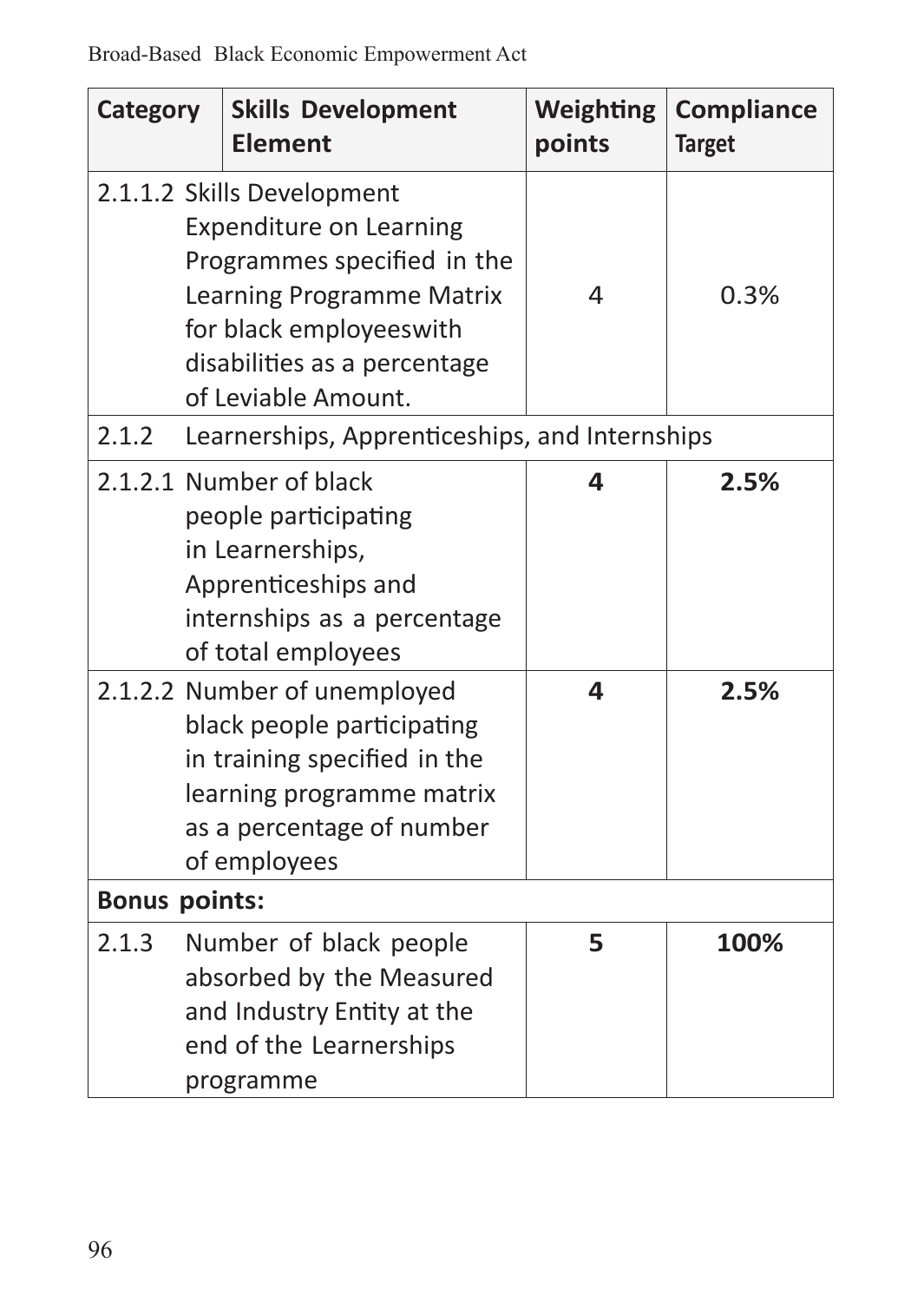- 2.2 The compliance targets for 2.1.1.1, 2.1.1.2, 2.1.2.1, 2.1.2.2 and 2.1.3 of the Skills Development scorecard are based on the overall demographic representation of black people as defined in the Regulations of the Employment Equity Act and Commission of Employment Equity Report as amended from time to time.
- 2.3 In determining a Measured Entity's score, the targets should be further broken down into specific criteria according to the different race sub-groups within the definition of black in accordance with the Regulations of Employment Equity Act and Commission of Employment Equity Report requirements on equitable representation and weighted accordingly.

#### **3. KEY MEASUREMENT PRINCIPLES**

- 3.1 The following criteria must be fulfilled in order for the Measured Entity to receive points on the Skills Development Element scorecard:
- 3.1.1 Workplace Skills Plan, an Annual Training Report and Pivotal Report which are SETA approved; and
- 3.1.2 Implementation of Priority Skills programme generally, and more specifically for black people.
- 3.2 The 6 % compliance target under paragraph 2.1.1.1 includes external training expenditure for unemployed black people.
- 3.3 A trainee tracking tool has to be developed in order for the Measured Entity to score under paragraph 2.1.3.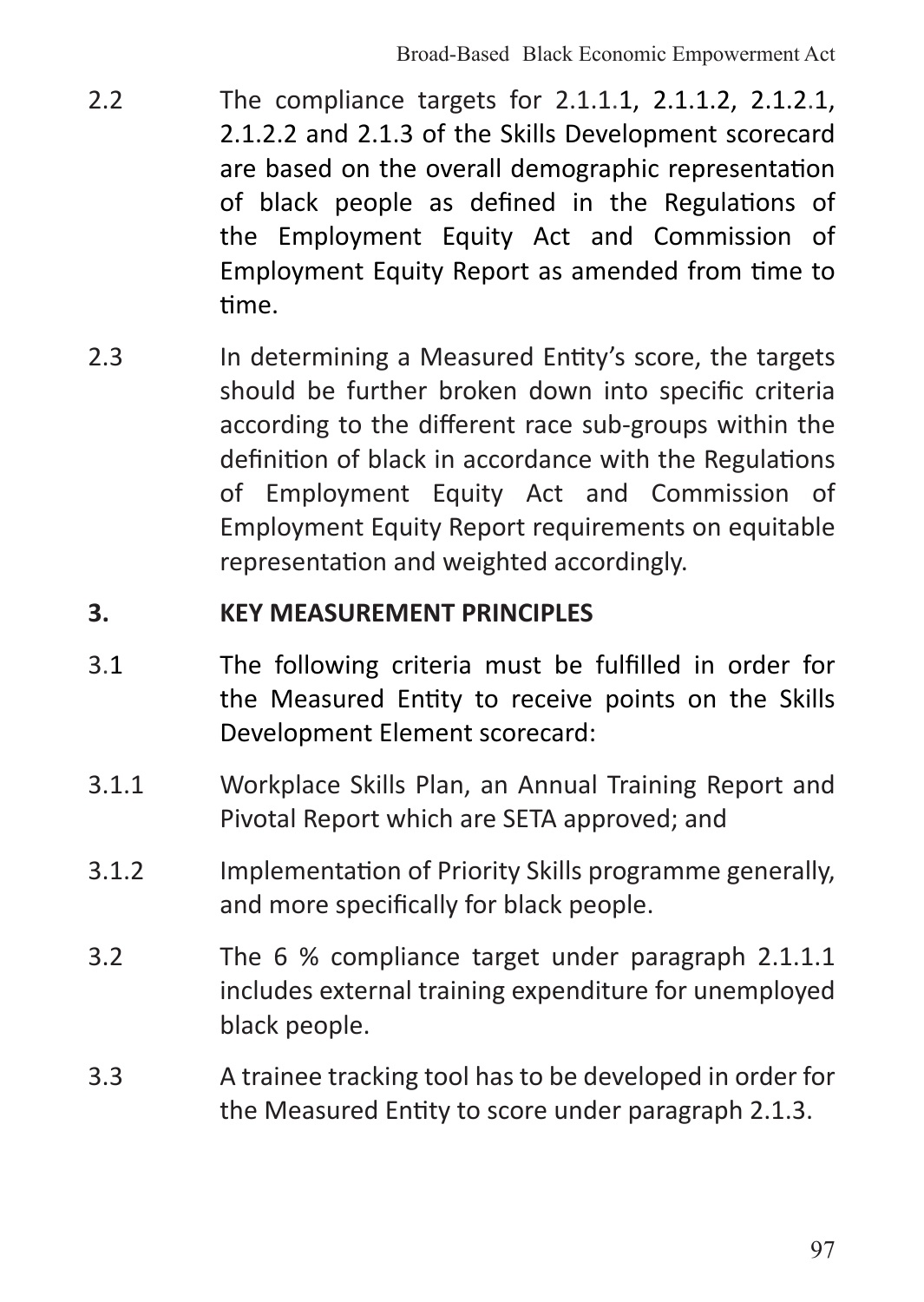Broad-Based Black Economic Empowerment Act

3.4 If less than 100% of the trainees are absorbed under paragraph 2.1.3, the percentage achieved or absorbed will be recognised.

#### **4. SUB-MINIMUM AND DISCOUNTING PRINCIPLE**

- 4.1 A Measured Entity must achieve a minimum of 40% of the targets set out in the Skills Development Element
- 4.2 Non-compliance to the threshold targets will result in the overall achieved B-BBEE status level being discounted in accordance with paragraph 3.4 of Statement 000.

#### **5. GENERAL PRINCIPLES**

- 5.1.1 Skills Development must contribute to the achievement of the country's economic growth and social development goals that will enrich the creation of decent work and sustainable livelihoods.
- 5.1.2 Promote the development of an industrial skills base in critical sectors of production and value-added manufacturing, which are largely labour intensive industries.
- 5.1.3 Support 'Professional, Vocational, Technical and Academic Learning programmes, achieved by means of professional placements, work integrated learning, apprenticeships, learnerships and internships, that meet the critical needs for economic growth and development.
- 5.1.4 Strengthen the skills and human resource base by encouraging the support of skills development initiatives with an emphasis on skills development and career pathing for all working people in order to support employment creation.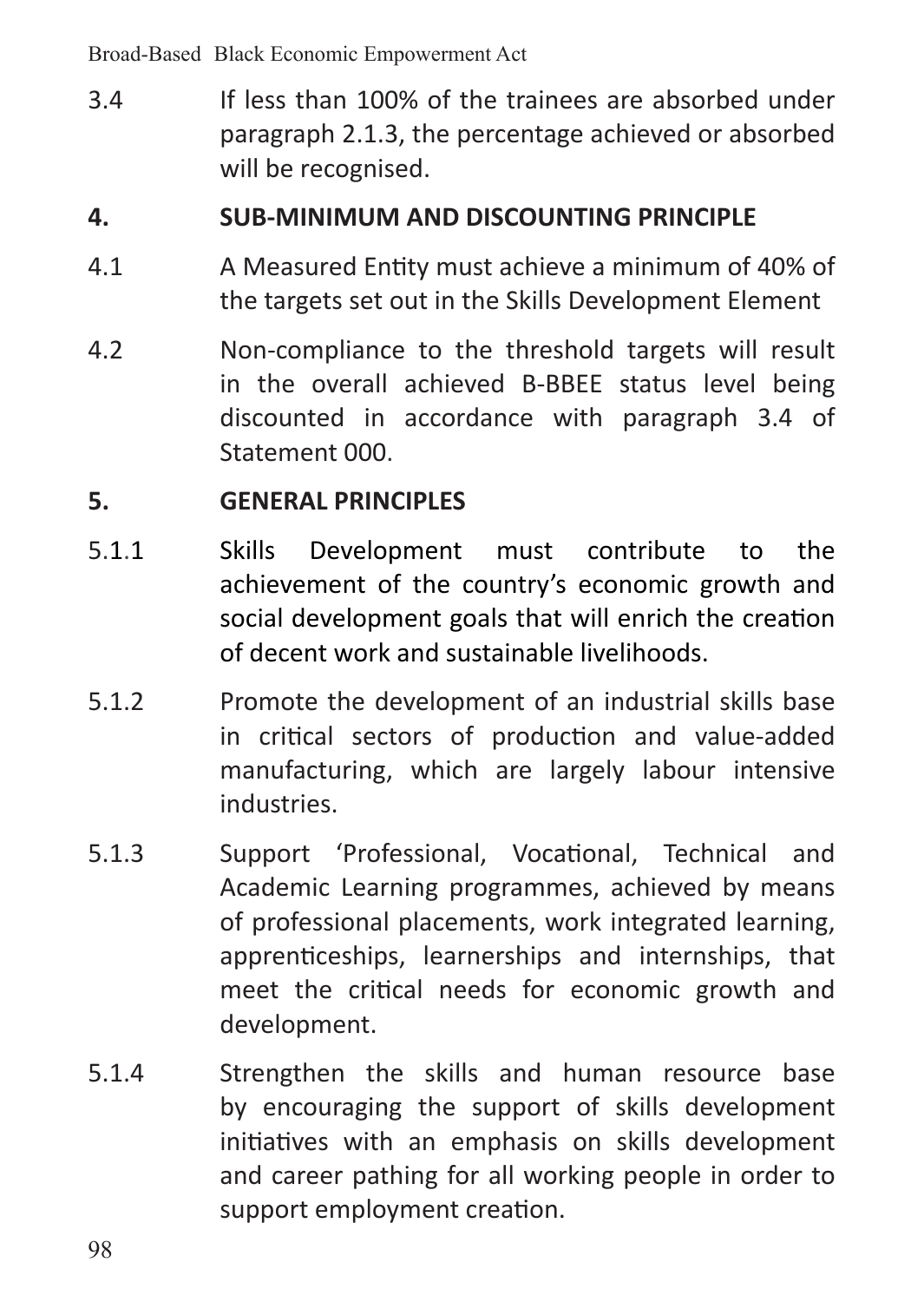- 5.2 Skills Development Expenditure includes any legitimate expensesincurred for any Learning Programme offered by a Measured Entity to its employees evidenced by an invoice or appropriate internal accounting record.
- 5.3 Skills Development Expenditure arising from Informal and workplace Learning Programmes or from Category F and G Learning Programmes under the Learning Programmes Matrix cannot represent more than 15% of the total value of Skills Development Expenditure.
- 5.4 Legitimate training costs such as accommodation, catering and travelling (non-exhaustive) cannot exceed more than 15% of the total value of Skills Development Expenditure
- 5.5 Salaries or wages paid to an employee participating as a learner in any Learning Programme only constitute Skills Development Expenditure if the Learning Programme is a Learnership, Internship and Apprenticeship (Category B, C and D) of the Learning Programme Matrix.
- 5.6 Expenses on scholarships and bursaries for employees do not constitute Skills Development Expenditure if the Measured Entity can recover any portion of those expenses from the employee or if the grant of the scholarship or bursary is conditional. Despite the afore going, if the right of recovery or the condition involves either of the following obligations of the employee, the expenses are recognisable:
- 5.6.1 the obligation of successful completion in their studies within the time period allocated; or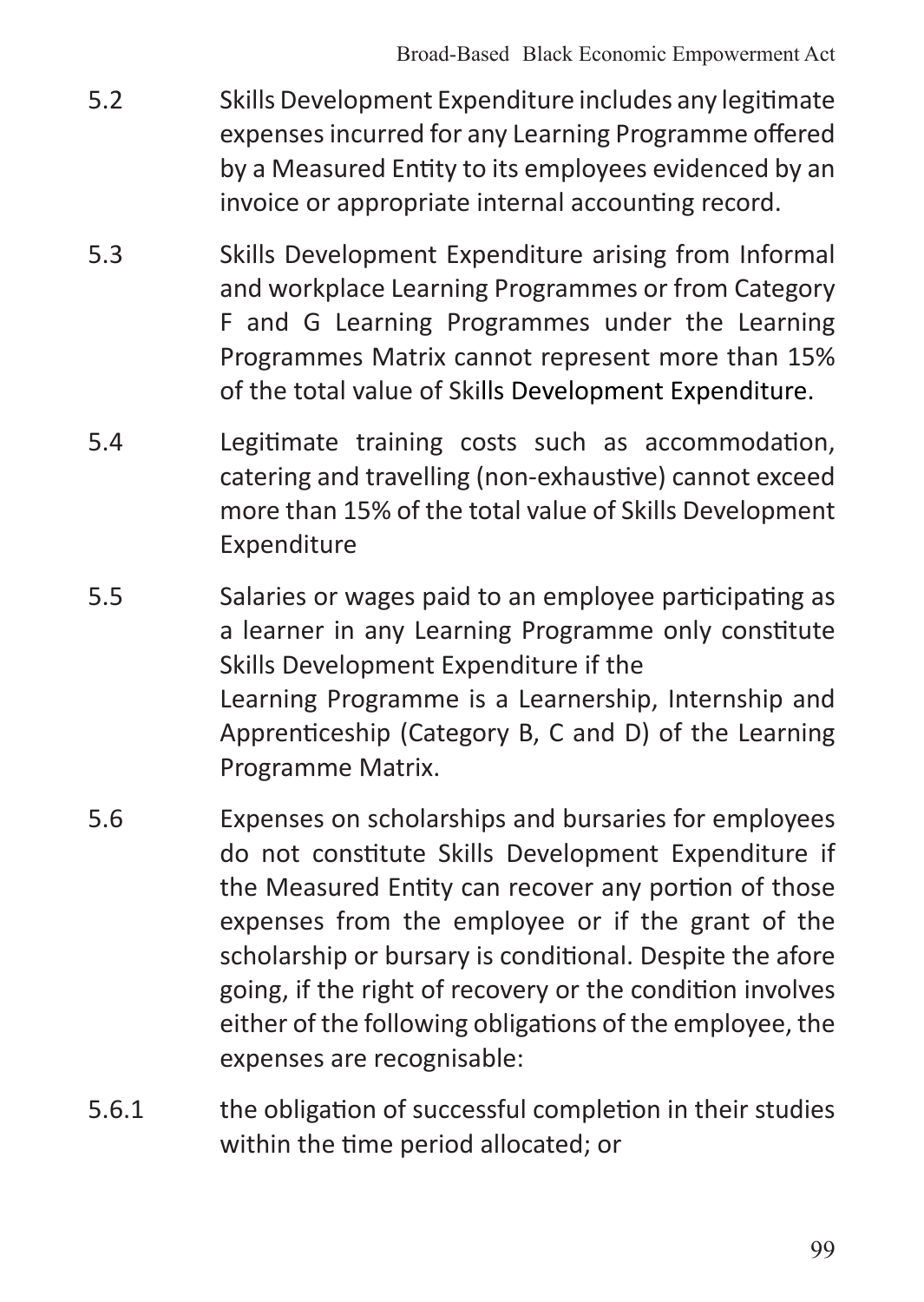Broad-Based Black Economic Empowerment Act

- 5.6.2 the obligation of continued employment by the Measured Entity for a period following successful completion of their studies is not more than the period of their studies.
- 5.7 Mandatory sectoral training does not qualify as skills development contribution i.e. health and safety in the construction sector (non-exhaustive list).
- 5.8 Training outside the country in line with the Learning Programme Matrix under Annexure 300 (A) is measurable if it meets the South African Qualification Authority requirement for recognition.

#### **6. LEGITIMATE RECOGNISABLE TRAINING EXPENSES**

- 6.1.1 costs of training materials;
- 6.1.2 costs of trainers;
- 6.1.3 costs of training facilities including costs of catering;
- 6.1.4 scholarships and bursaries;
- 6.1.5 course fees;
- 6.1.6 accommodation and travel; and
- 6.1.7 Administration costs such as the organisation of training including, where appropriate, the cost to the Measured Entity of employing a Skills Development Facilitator or a training manager.

### **7. MEASUREMENT OF SKILLS DEVELOPMENT INDICATORS**

The formula that explains the method of measurement of the criteria in the skills development scorecard is set out in formula "A" in Annexe 300(8).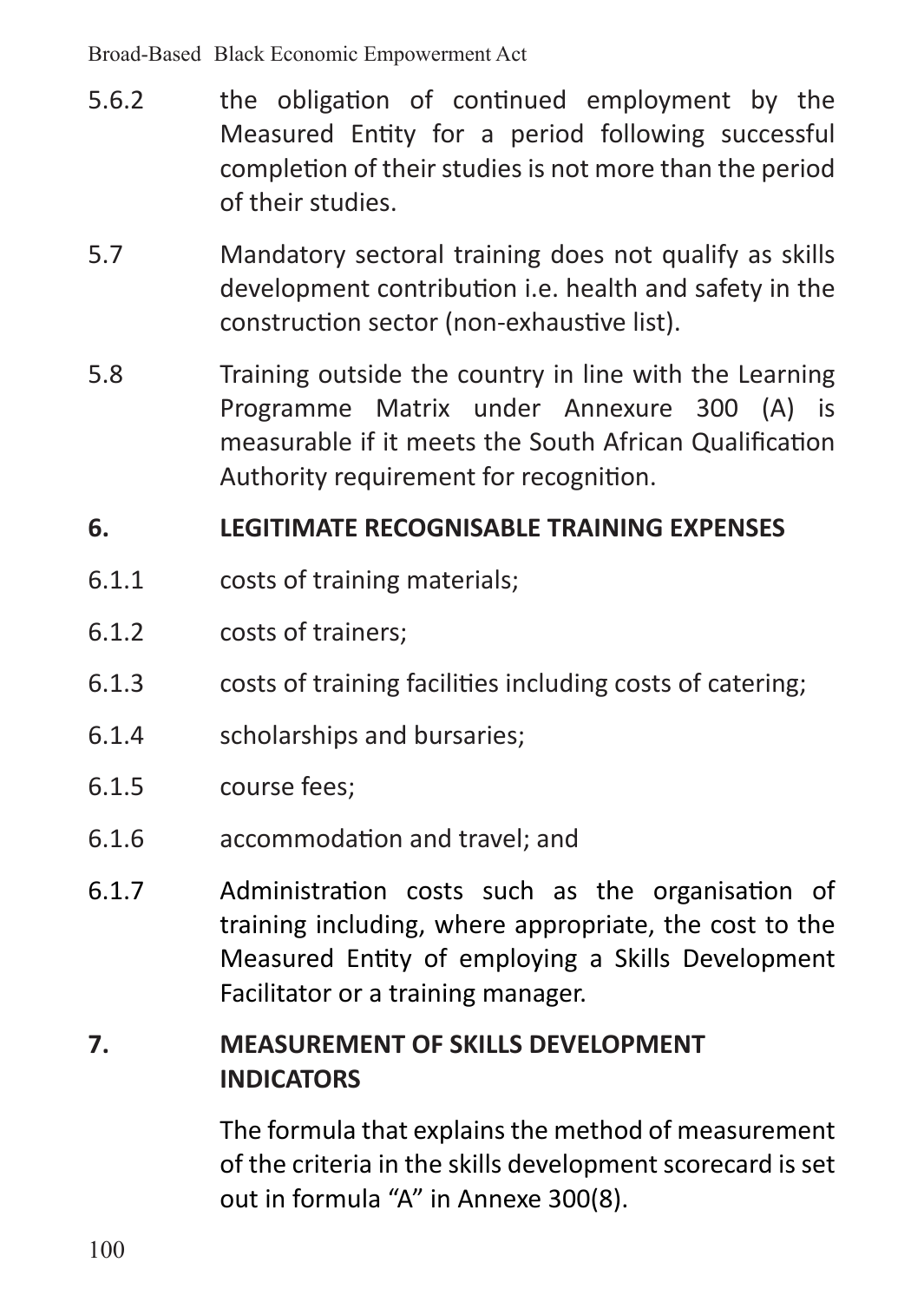### **8. ANNEXE 300 (A)**

# **Learning Programme Matrix**

|   | Cat Programme    | <b>Narrative</b><br><b>Description</b>                                                                                                                                                                                    | <b>Delivery</b><br>Mode                                                                                                                                                          | Learning<br>Site                                                                                      | Learning<br><b>Achievement</b>                                                                                                                                                                                                                    |
|---|------------------|---------------------------------------------------------------------------------------------------------------------------------------------------------------------------------------------------------------------------|----------------------------------------------------------------------------------------------------------------------------------------------------------------------------------|-------------------------------------------------------------------------------------------------------|---------------------------------------------------------------------------------------------------------------------------------------------------------------------------------------------------------------------------------------------------|
| A | <b>Bursaries</b> | Institution-<br>based<br>theoretical<br>instruction<br>alone-<br>formally<br>assessed by the<br>institution                                                                                                               | Institutional<br>instruction                                                                                                                                                     | Institutions<br>such as<br>universities<br>and<br>colleges,<br>schools,<br>ABET<br>providers          | Recognised<br>theoretical<br>knowledge<br>resulting in the<br>achievement<br>of a degree,<br>diploma or<br>certificate issued<br>by an accredited<br>or registered<br>formal institution<br>of learning                                           |
| B | Internships      | Institution-<br>based<br>theoretical<br>instruction as<br>well as some<br>practical<br>learning with an<br>employer or in a in an<br>simulated work<br>environment-<br>formally<br>assessed<br>through the<br>institution | Mixed-mode<br>delivery with   such as<br>institutional<br>instruction<br>as well as<br>supervised<br>learning<br>appropriate<br>workplace<br>or simulated<br>work<br>environment | Institutions<br>universities<br>and<br>colleges,<br>schools,<br>ABET<br>providers<br>and<br>workplace | Theoretical<br>knowledge<br>and workplace<br>experience with<br>set requirements<br>resulting in the<br>achievement<br>of a degree,<br>diploma or<br>certificate issued<br>by an accredited<br>or registered<br>formal institution<br>of learning |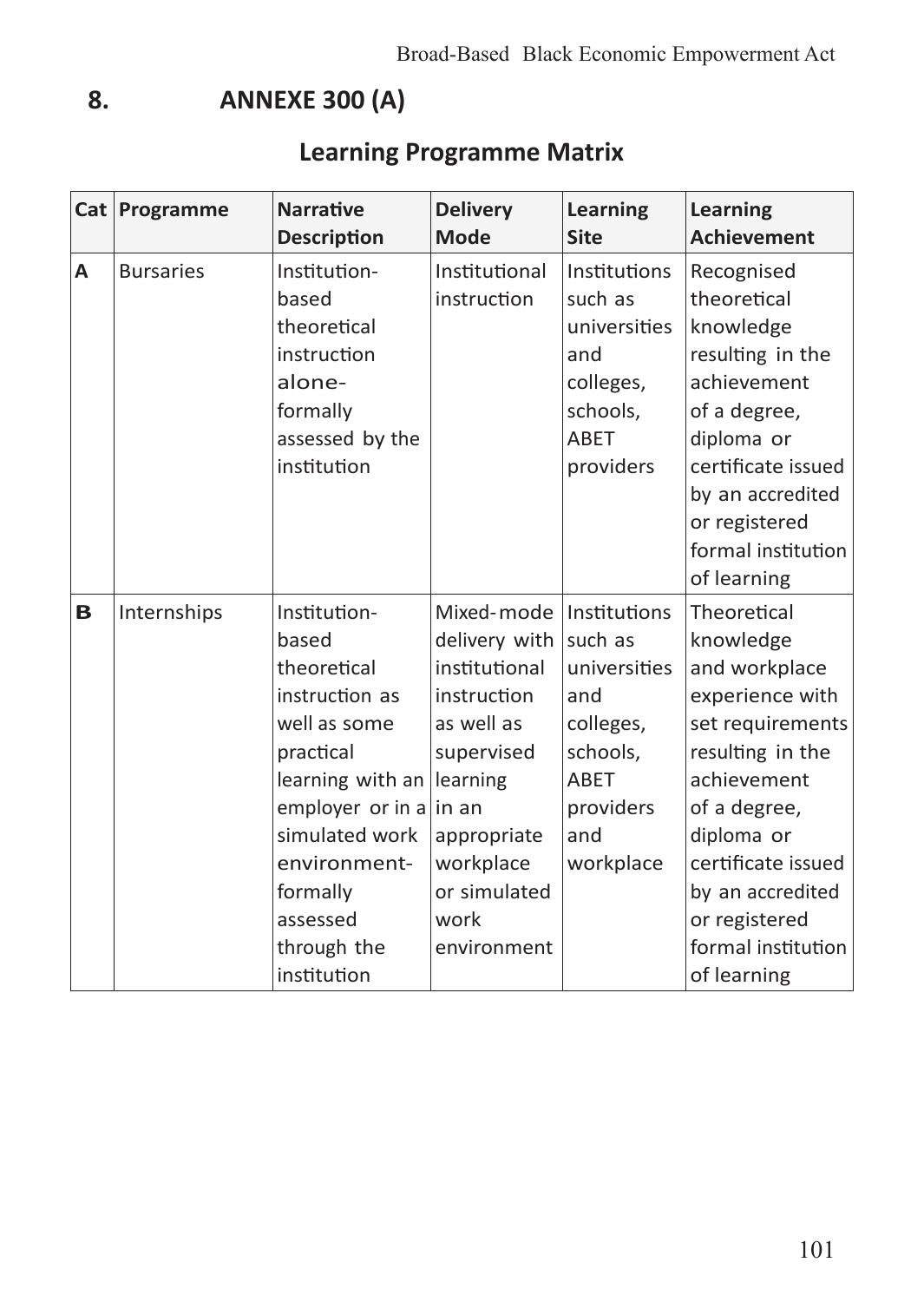| Cat | Programme                          | <b>Narrative</b><br><b>Description</b>                                                                                                                                                                                                                | <b>Delivery</b><br>Mode                                                                                                          | Learning<br><b>Site</b>         | Learning<br><b>Achievement</b>                                                                                                                                                                                                                                                                                                                              |
|-----|------------------------------------|-------------------------------------------------------------------------------------------------------------------------------------------------------------------------------------------------------------------------------------------------------|----------------------------------------------------------------------------------------------------------------------------------|---------------------------------|-------------------------------------------------------------------------------------------------------------------------------------------------------------------------------------------------------------------------------------------------------------------------------------------------------------------------------------------------------------|
| C   | Learnerships                       | Recognised<br>or registered<br>structured<br>experiential<br>learning in the<br>workplace that<br>is required<br>after the<br>achievement of<br>a qualification-<br>formally<br>assessed by<br>a statutory<br>occupational<br>or professional<br>body | Structured<br>learning<br>in the<br>workplace<br>with<br>mentoring or<br>coaching                                                | Workplace                       | Occupational<br>or professional<br>knowledge and<br>experience<br>formally<br>recognised<br>through<br>registration or<br>licensing                                                                                                                                                                                                                         |
| D   | Learnerships or<br>Apprenticeships | Occupationally-<br>directed<br>instructional<br>and work-<br>based learning<br>programme<br>that requires a<br>formal contract<br>-formally<br>assessed by<br>an accredited<br>body                                                                   | Institutional<br>instruction<br>together<br>with<br>structured,<br>supervised<br>experiential<br>learning<br>in the<br>workplace | Institution<br>and<br>workplace | Theoretical<br>knowledge<br>and workplace<br>learning,<br>resulting in the<br>achievement of<br>a South African<br>Qualifications<br>Authority<br>registered<br>qualification.<br>a certificate or<br>other similar<br>occupational<br>or professional<br>qualification<br>issued by an<br>accredited or<br>registered formal<br>institution of<br>learning |

Broad-Based Black Economic Empowerment Act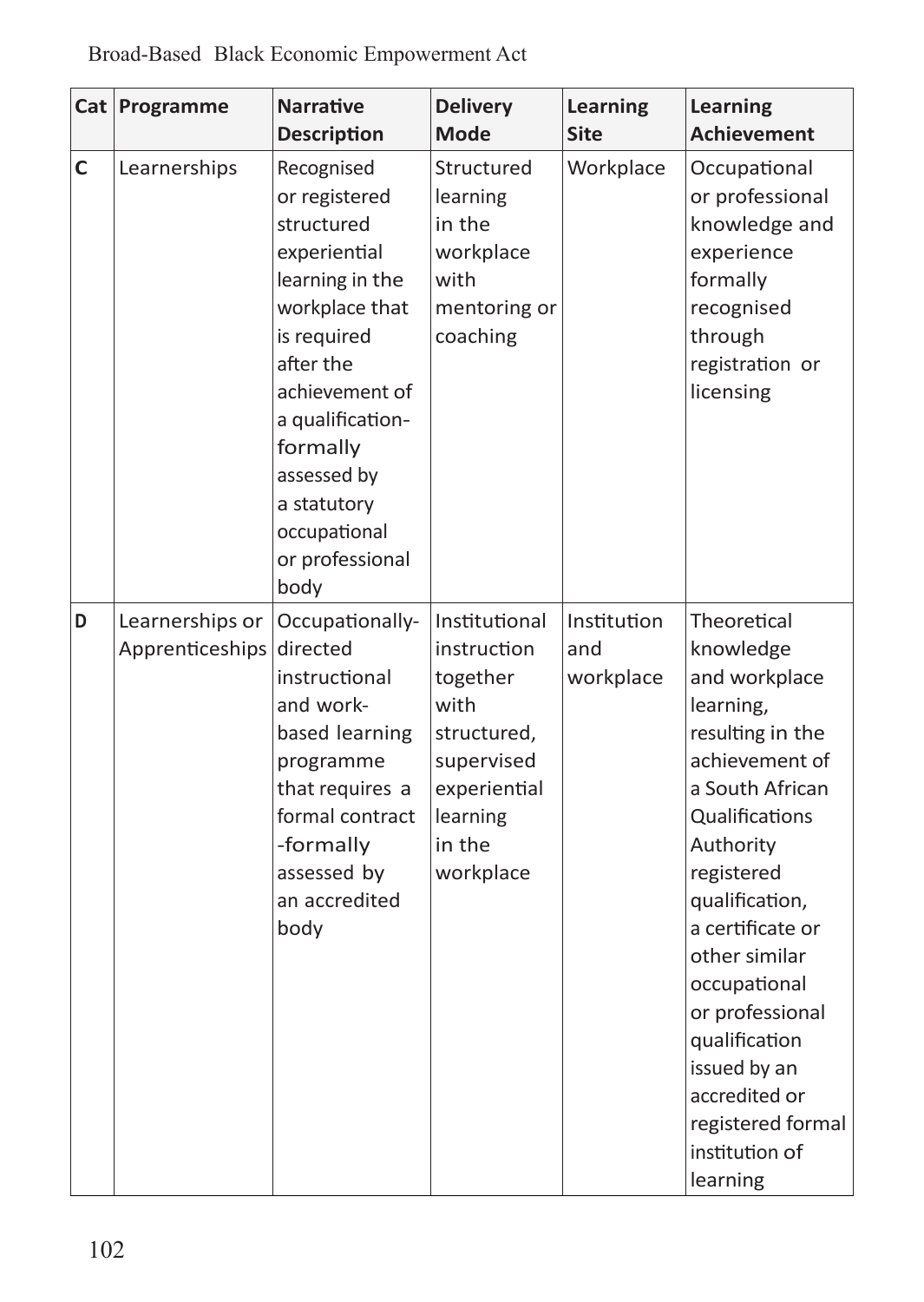|   | Cat Programme                   | <b>Narrative</b><br><b>Description</b>                                                                                                                                                         | <b>Delivery</b><br>Mode                                                                                                                            | Learning<br><b>Site</b>                         | Learning<br><b>Achievement</b>                                                                                                                                                                                                               |
|---|---------------------------------|------------------------------------------------------------------------------------------------------------------------------------------------------------------------------------------------|----------------------------------------------------------------------------------------------------------------------------------------------------|-------------------------------------------------|----------------------------------------------------------------------------------------------------------------------------------------------------------------------------------------------------------------------------------------------|
| E | Work-<br>integrated<br>learning | Occupationally-<br>directed<br>instructional<br>and work-<br>based learning<br>programme<br>that does not<br>require a formal<br>contract<br>-formally<br>assessed by<br>an accredited<br>body | Structured,<br>supervised<br>experiential<br>learning<br>in the<br>workplace<br>which may<br>include<br>some<br>institutional<br>instruction       | Workplace,<br>as well<br>as ABET<br>providers   | Credits awarded<br>institutional for registered<br>unit standards,<br>continued<br>professional<br>development,<br>improved<br>performance<br>or skills (e.g.<br>evidence of<br>outputs based<br>on Performance<br>Development<br>Programme) |
| F | Informal<br>training            | Occupationally-<br>directed<br>informal<br>instructional<br>programmes                                                                                                                         | Structured<br>information<br>sharing<br>or direct<br>instruction<br>involving<br>workshops,<br>seminars and<br>conferences<br>and short<br>courses | Institutions,<br>conferences<br>and<br>meetings | Continuing<br>professional<br>development,<br>attendance<br>certificates and<br>credits against<br>registered unit<br>standards (in<br>some instances)                                                                                       |
| G | Informal<br>training            | Work-based<br>informal<br>programmes                                                                                                                                                           | Informal<br>training                                                                                                                               | Workplace                                       | Increased<br>understand of<br>job or work<br>context or<br>improved<br>performance or<br>skills                                                                                                                                              |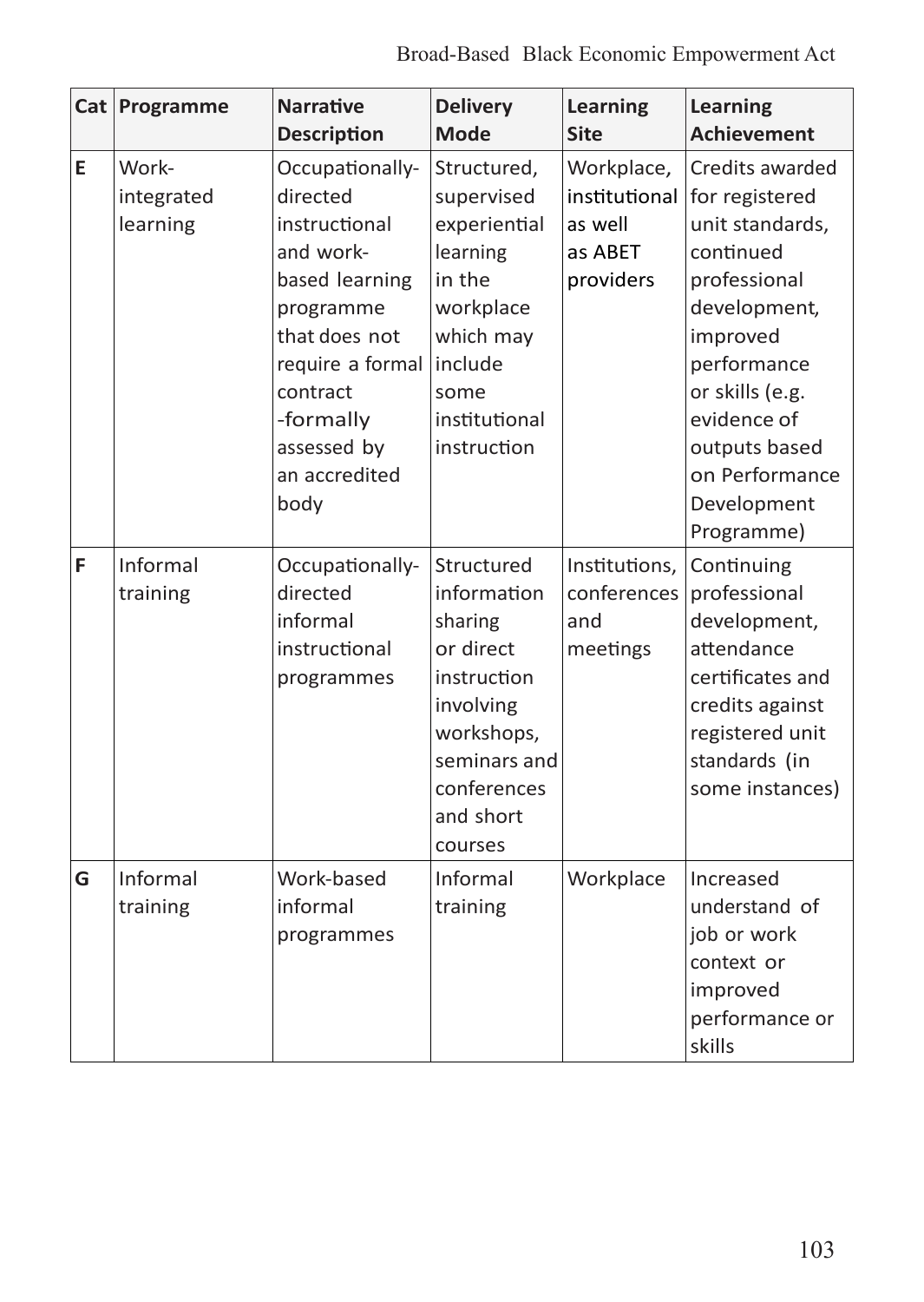Broad-Based Black Economic Empowerment Act

### **9. ANNEXE 300 (B)**

# **A: MEASUREMENT OF SKILLS DEVELOPMENT INDICATORS**

 When determining the target for each racial group within the definition of black the following table should be utilised in C under Formula 1 below:

## **Formula 1**

 The calculation of the Skills Development indicators provided for in paragraph 2.1.1.1 and 2.1.2 as follows:

1.1 
$$
A = \frac{\left(AM + \frac{CM}{C} + \frac{1M}{C} + \frac{AF}{C} + \frac{CF}{C} + \frac{IF}{C}\right)}{6}
$$

- 1.2 For each indicator
- 1.3 Where
- 1.4 **A** is the percentage spend on Black employees (indicator 2.1.1.1) or percentage of Black people (indicator 2.1.2) for each indicator as measured in the Skills Development Scorecard using the annual EAP targets as published in the Regulations of Employment Equity Act and Commission of Employment Equity Report.
- 1.5 AM is the percentage of spend (indicator 2.1.1.1) or people (indicator 2.1.2) in the measurement category that are African Males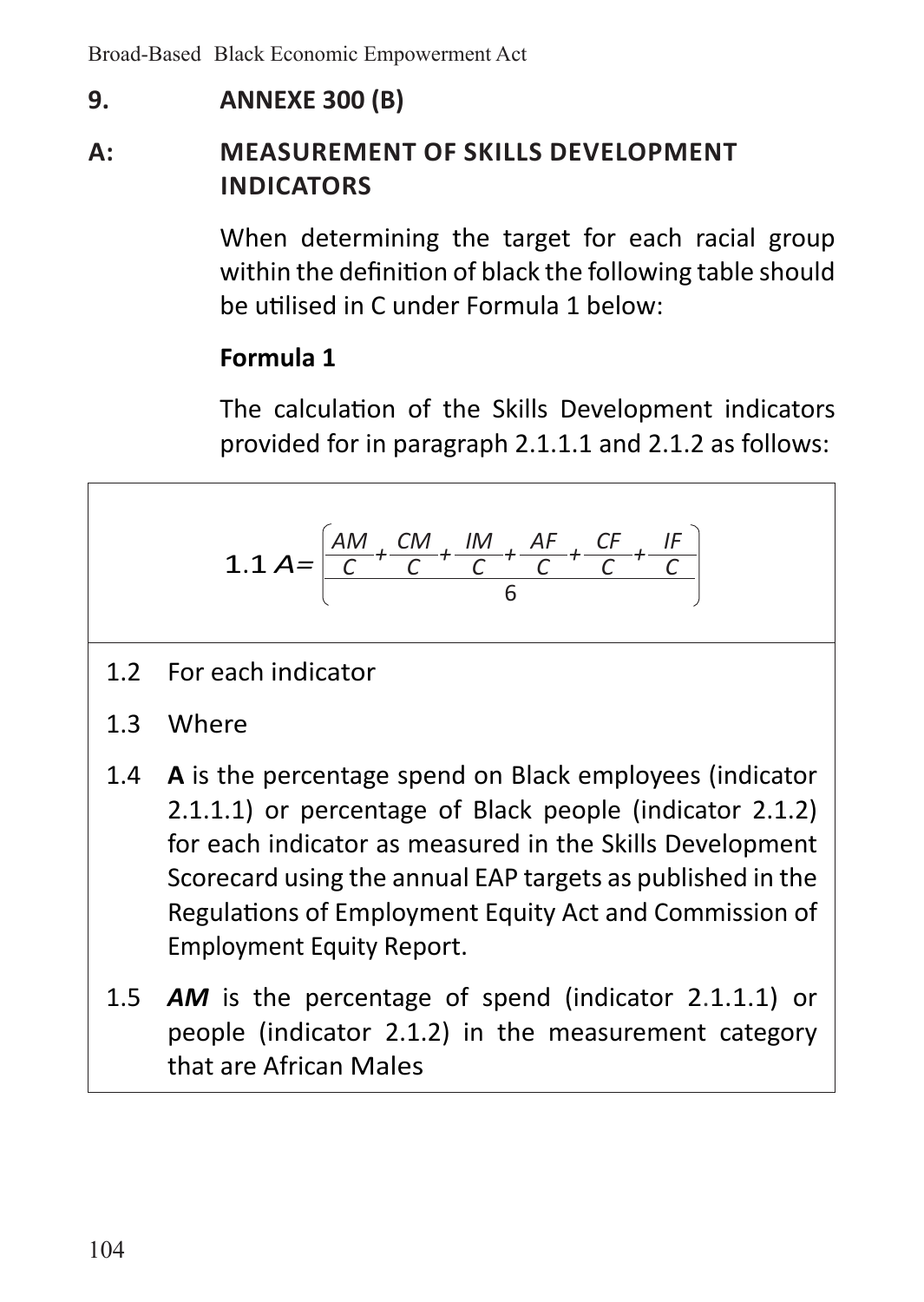- 1.6 *CM* is the percentage of spend (indicator 2.1.1.1) or people (indicator 2.1.2) in the measurement category that are Coloured Males
- 1.7 *IM* is the percentage of spend (indicator 2.1.1.1) or people (indicator 2.1.2) in the measurement category that are Indian Males
- 1.8 *AF* is the percentage of spend (indicator 2.1.1.1) or people (indicator 2.1.2) in the measurement category that are African Females
- 1.9 CF is the percentage of spend (indicator 2.1.1.1) or people (indicator 2.1.2) in the measurement category that are Coloured Females
- 1.10 *IF* is the percentage of spend (indicator 2.1.1.1) or people (indicator 2.1.2) in the measurement category that are Indian Females
- 1.11 C is the compliance target as per the Regulations of Employment Equity Act for that measurement subcategory

#### **B: MEASUREMENT OF SKILLS DEVELOPMENT INDICATORS**

#### **Formula 2**

 The formulas explain the method of measurement of the criteria under paragraph 2.1.1 and 2.1.2 of the Skills Development Element scorecard: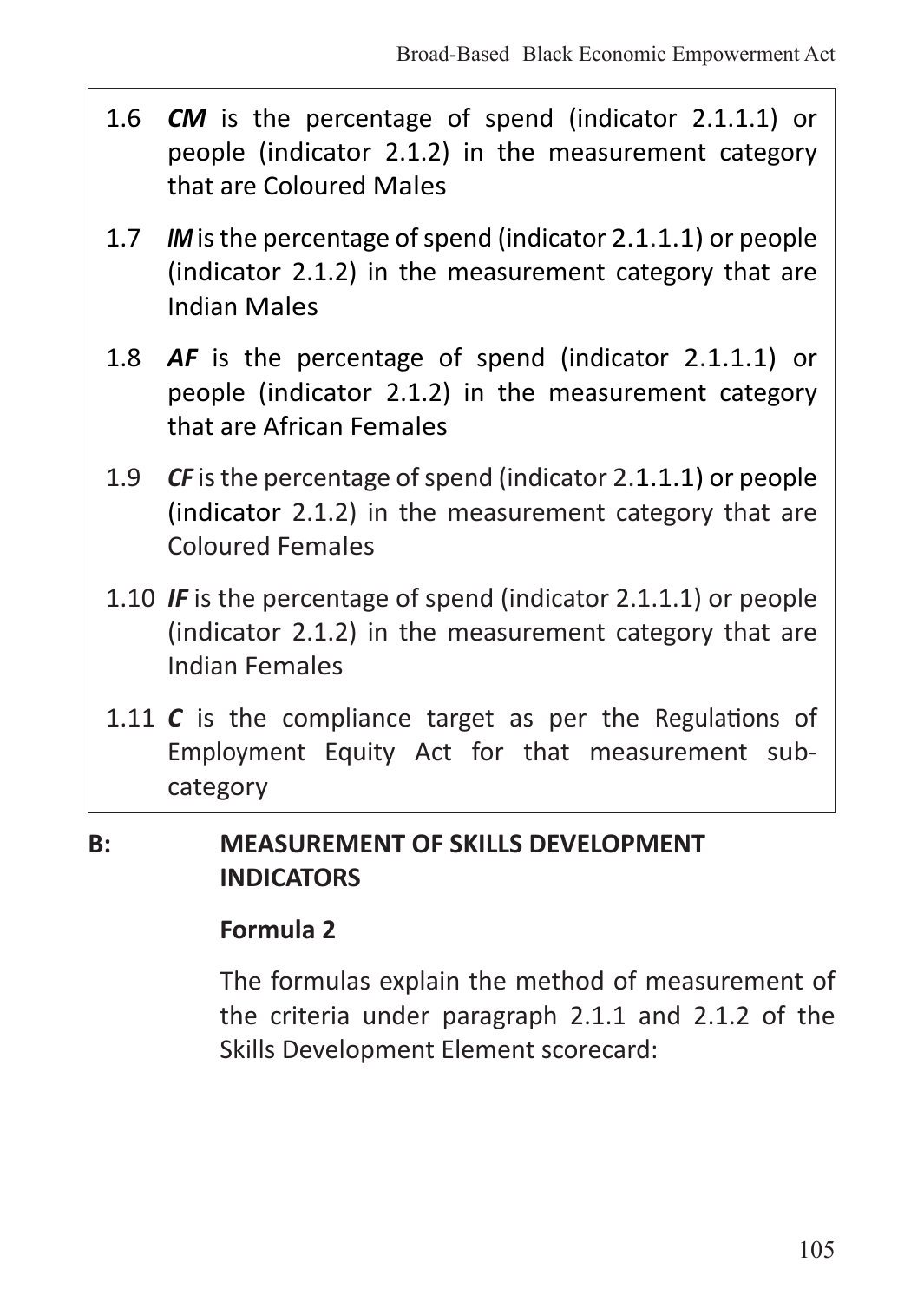| $A = \underline{B} \times D$                                                                                                    |  |  |  |  |
|---------------------------------------------------------------------------------------------------------------------------------|--|--|--|--|
| Where                                                                                                                           |  |  |  |  |
| <b>A</b> is the score for the given criteria as referred to in paragraph<br>2.1.1 and 2.1.2 of the scorecard understatement 300 |  |  |  |  |
| <b>B</b> is the percentage of spend in the measurement category<br>that are black people                                        |  |  |  |  |
| Ωr                                                                                                                              |  |  |  |  |
| <b>B</b> is the percentage of people in the measurement category<br>that are black people                                       |  |  |  |  |
| Ωr                                                                                                                              |  |  |  |  |
| <b>B</b> is the percentage of spend in the measurement category<br>that are black disabled people (indicator 2.1.1.2)           |  |  |  |  |
| C is the target for the applicable criteria as referred to in the<br>scorecard understatement 300                               |  |  |  |  |
| <b>D</b> is the Weighting for the applicable criteria as referred in<br>the scorecard understatement 300                        |  |  |  |  |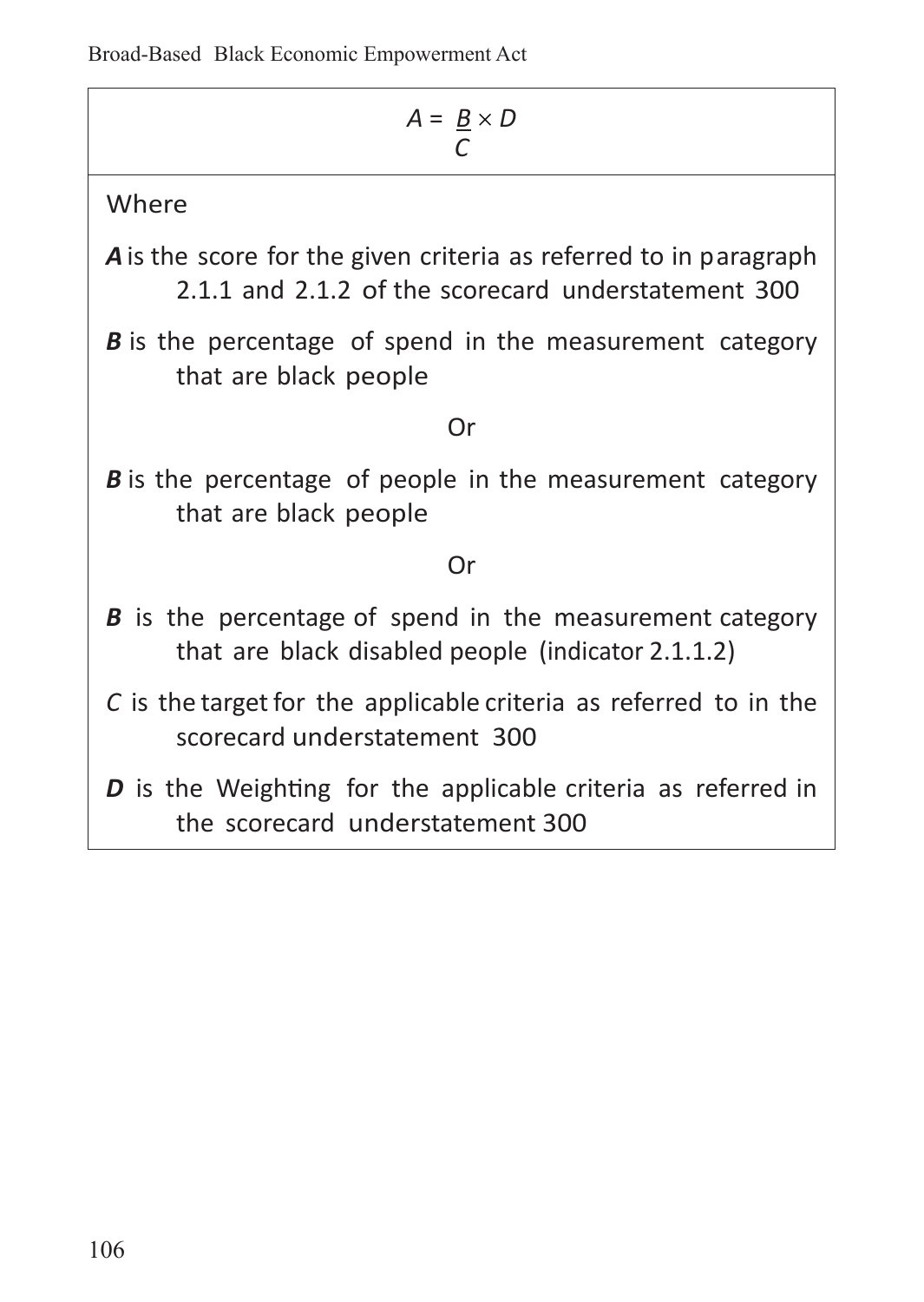# **AMENDED CODE SERIES 400: MEASUREMENT OF THE ENTERPRISE AND SUPPLIER DEVELOPMENT ELEMENT OF BROAD-BASED BLACK ECONOMIC EMPOWERMENT**

# **STATEMENT 400: THE GENERAL PRINCIPLES FOR MEASURING ENTERPRISE AND SUPPLIER DEVELOPMENT**

Issued under section 9 of the Broad-Based Black Economic Empowerment Act of 2003

#### **Arrangement of this statement**

| Para | <b>Subject</b>                                         | Page |
|------|--------------------------------------------------------|------|
| 1.   |                                                        |      |
| 2.   |                                                        |      |
| 3.   |                                                        |      |
| 4.   |                                                        |      |
| 5.   |                                                        |      |
| 6.   | <b>Exclusion from Total Measured Procurement</b>       |      |
| 7.   | Measurement of 8-BBEE Procurement Spend                |      |
| 8.   | Calculation of Enterprise and Supplier Development     |      |
| 9.   | <b>Enterprise Development and Supplier Development</b> |      |
| 10.  | Monetary and Non-Monetary Contributions                |      |
| 11.  | Measurement of Enterprise Development and              |      |
| 12.  |                                                        |      |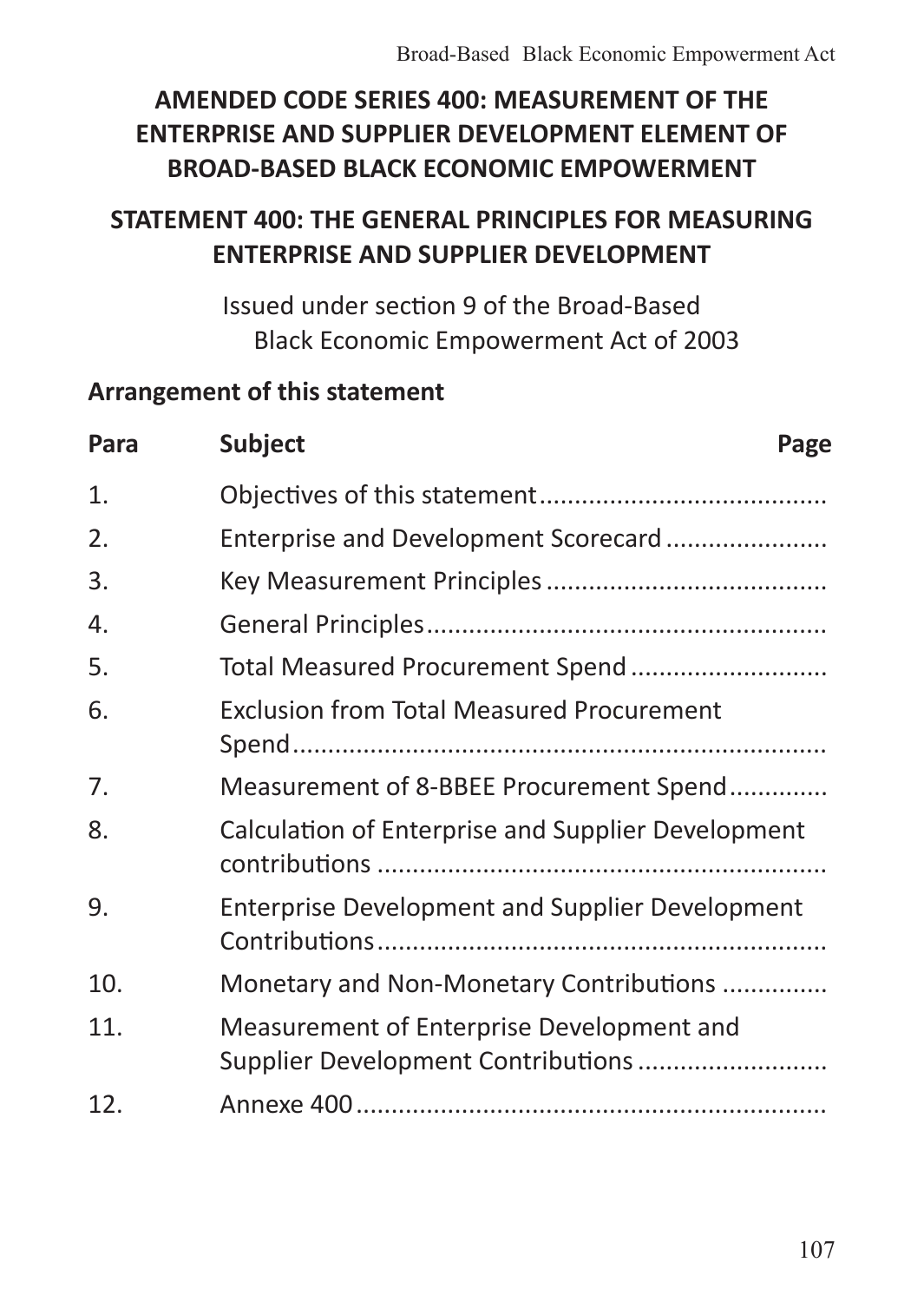### **1. OBJECTIVES OF THIS STATEMENT**

- 1.1 Specify the scorecard for measuring Enterprise and Supplier Development;
- 1.2 Specify the key measurement principles applicable to calculating Preferential Procurement contributions; Qualifying Enterprise Development and Supplier Development Contributions;
- 1.3 Define the principles applicable when calculating B-BBEE Procurement Spend and Enterprise Development and Supplier Development Spend; and
- 1.4 **Indicate the formula for calculating the individual** criteria specified in the Enterprise and Supplier Development scorecard.

### **2. ENTERPRISE AND SUPPLIER DEVELOPMENT SCORECARD**

The following table represents the criteria for deriving a score for Enterprise and Supplier Development under this statement.

| Criteria                        |                                                                                                                                                                                                     | Weighting<br>points | Compliance<br>targets |  |
|---------------------------------|-----------------------------------------------------------------------------------------------------------------------------------------------------------------------------------------------------|---------------------|-----------------------|--|
| PREFERENTIAL PROCUREMENT<br>2.1 |                                                                                                                                                                                                     |                     |                       |  |
|                                 | 2.1.1 B-BBEE Procurement<br>Spend from all Empowering<br>Suppliers based on the<br><b>B-BBFF Procurement</b><br>Recognition Levels as a<br>percentage of Total Measured<br><b>Procurement Spend</b> | 5                   | 80%                   |  |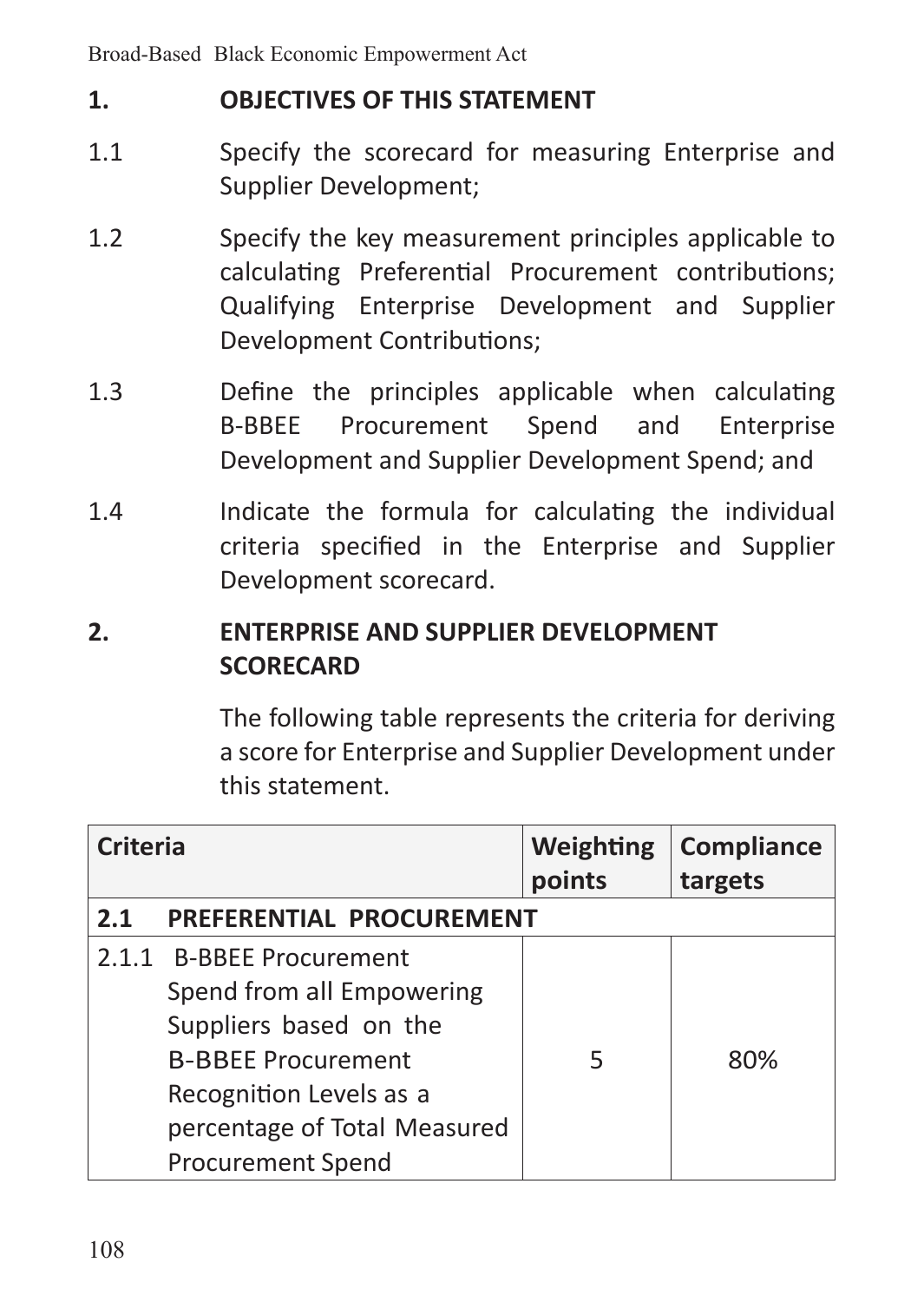| <b>Criteria</b> |                                                                                                                                                                                                                                                   | Weighting<br>points | Compliance<br>targets |
|-----------------|---------------------------------------------------------------------------------------------------------------------------------------------------------------------------------------------------------------------------------------------------|---------------------|-----------------------|
| 2.1.2           | <b>B-BBEE Procurement</b><br>Spend from all Empowering<br>Suppliers that are Qualifying<br>Small Enterprises based<br>on the applicable B-BBEE<br>Procurement Recognition<br>Levels as a percentage of Total<br><b>Measured Procurement Spend</b> | 3                   | 15%                   |
|                 | 2.1.3 B-BBEE Procurement<br>Spend from all Exempted<br>Micro-Enterprises based<br>on the applicable B-BBEE<br><b>Procurement Recognition</b><br>Levels as a percentage of<br><b>Total Measured Procurement</b><br>Spend                           | 4                   | 15%                   |
|                 | 2.1.4 B-BBEE Procurement<br>Spend from Empowering<br>Suppliers that are at least<br>51% black owned based<br>on the applicable B-BBEE<br>Procurement Recognition<br>Levels as a percentage of<br><b>Total Measured Procurement</b><br>Spend       | 9                   | 40%                   |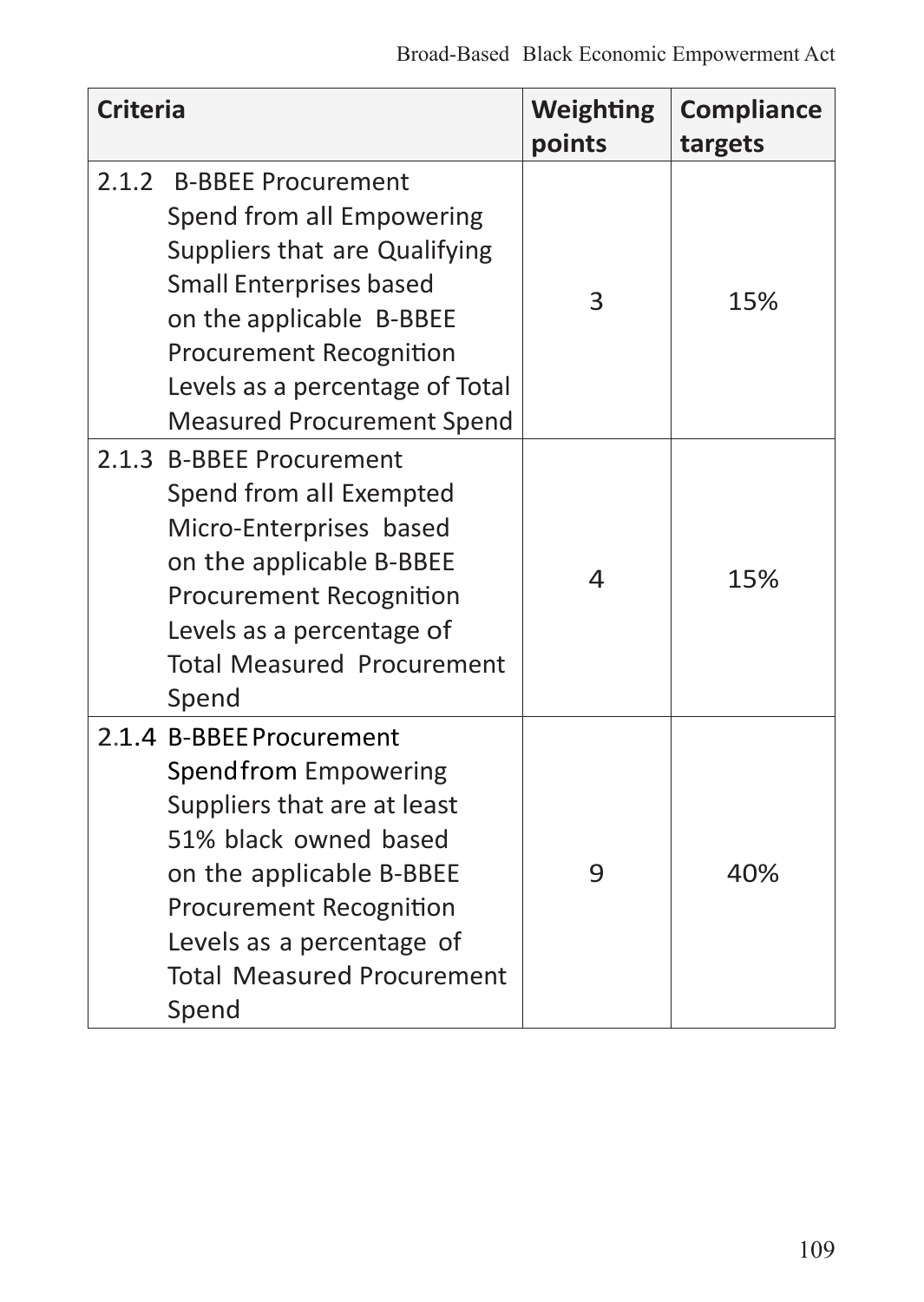| <b>Criteria</b> |                                                                                                                                                                                                                                                   | Weighting<br>points | Compliance<br>targets |
|-----------------|---------------------------------------------------------------------------------------------------------------------------------------------------------------------------------------------------------------------------------------------------|---------------------|-----------------------|
|                 | 2.1.5 B-BBEE Procurement Spend<br>from Empowering Suppliers<br>that are at least 30% black<br>women owned based on<br>the applicable B-BBEE<br>Procurement Recognition<br>Levels as a percentage of<br><b>Total Measured Procurement</b><br>Spend | 4                   | 12%                   |
| 2.2             | <b>Bonus points</b>                                                                                                                                                                                                                               |                     |                       |
|                 | 2.2.1 B-BBEE Procurement Spend<br>from Designated Group<br>Suppliers that are at least<br>51% Black owned.                                                                                                                                        | $\overline{2}$      | 2%                    |
| 2.3             | <b>SUPPLIER DEVELOPMENT</b>                                                                                                                                                                                                                       |                     |                       |
|                 | 2.3.1 Annual value of all Supplier<br>Development Contributions<br>made by the Measured Entity<br>as a percentage of the target.                                                                                                                  | 10                  | 2% of NPAT            |
| 2.4             | <b>ENTERPRISE DEVELOPMENT</b>                                                                                                                                                                                                                     |                     |                       |
|                 | 2.4.1 Annual value of Enterprise<br><b>Development Contributions</b><br>and Sector Specific<br>Programmes made by<br>the Measured Entity as a<br>percentage of the target.                                                                        | 5                   | 1% of NPAT            |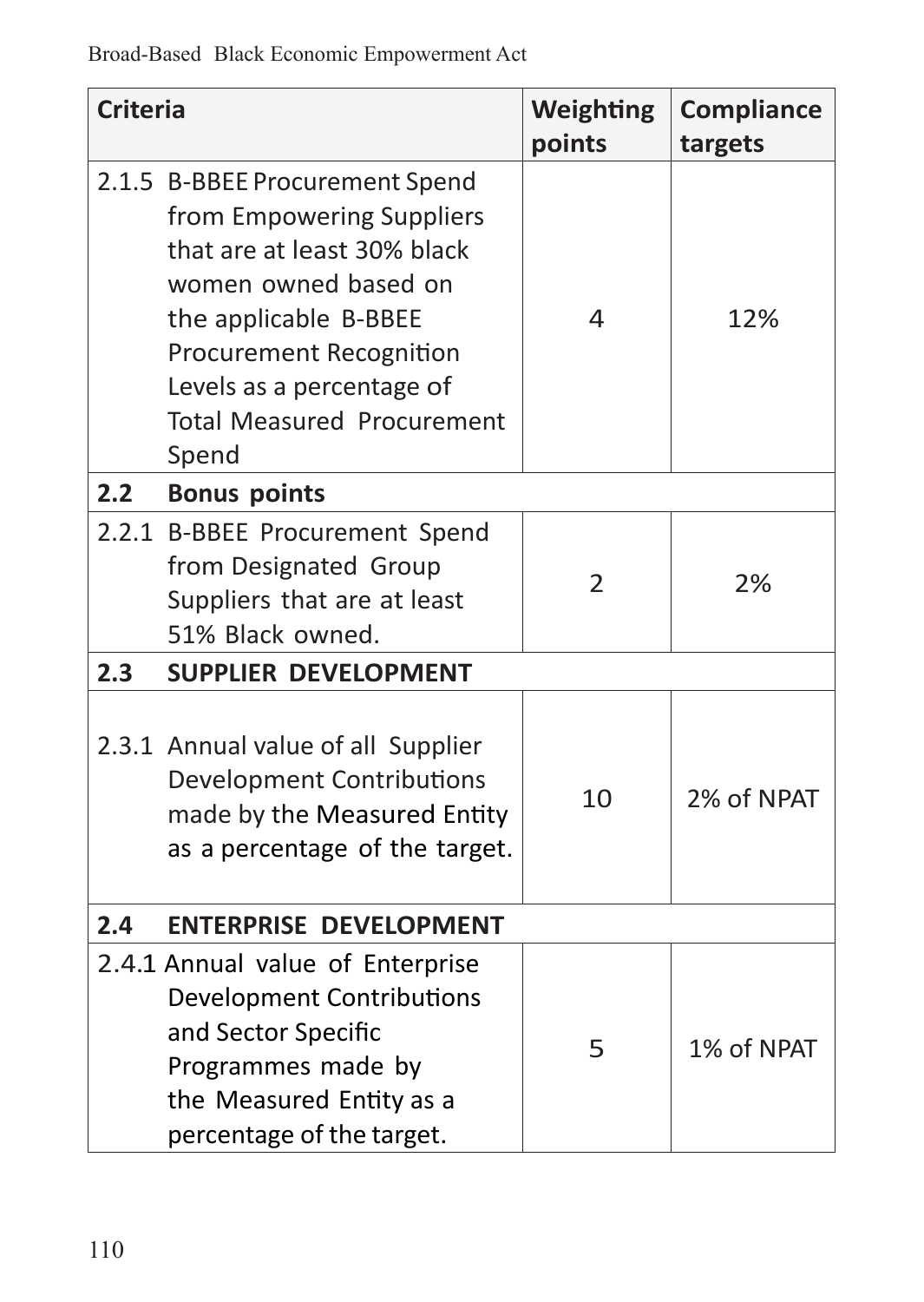| Criteria |                                                                                                                                                                            | Weighting<br>points | Compliance<br>targets |
|----------|----------------------------------------------------------------------------------------------------------------------------------------------------------------------------|---------------------|-----------------------|
| 2.5      | <b>Bonus Points</b>                                                                                                                                                        |                     |                       |
|          | 2.5.1 Bonus point for the<br>graduation of one or more<br>EnterpriseDevelopment<br>beneficiaries to graduate to<br>the Supplier Development<br>level.                      | 1                   |                       |
|          | 2.5.2 Bonus point for creating<br>one or more jobs directly<br>as a result of Supplier<br>Development and Enterprise<br>Development initiatives by<br>the Measured Entity. | 1                   |                       |
| 3.       | <b>KEY MEASUREMENT PRINCIPLES</b>                                                                                                                                          |                     |                       |

- 3.1 The Enterprise and Supplier Development consist of,
- 3.1.1 Preferential Procurement; and
- 3.1.2 Enterprise Development and Supplier Development.
- 3.1.3 Enterprise Development and Supplier Development Contributions will be recognised as a percentage of annual Net Profit After Tax (NPAT).

### 3.2 **SUB-MINIMUM AND DISCOUNTING PRINCIPLE**

3.2.1 A Measured Entity must achieve a minimum of 40% of each of the targets set out on 2.1, 2.2 and 2.3 excluding bonus points of the Enterprise and Supplier Development Scorecard.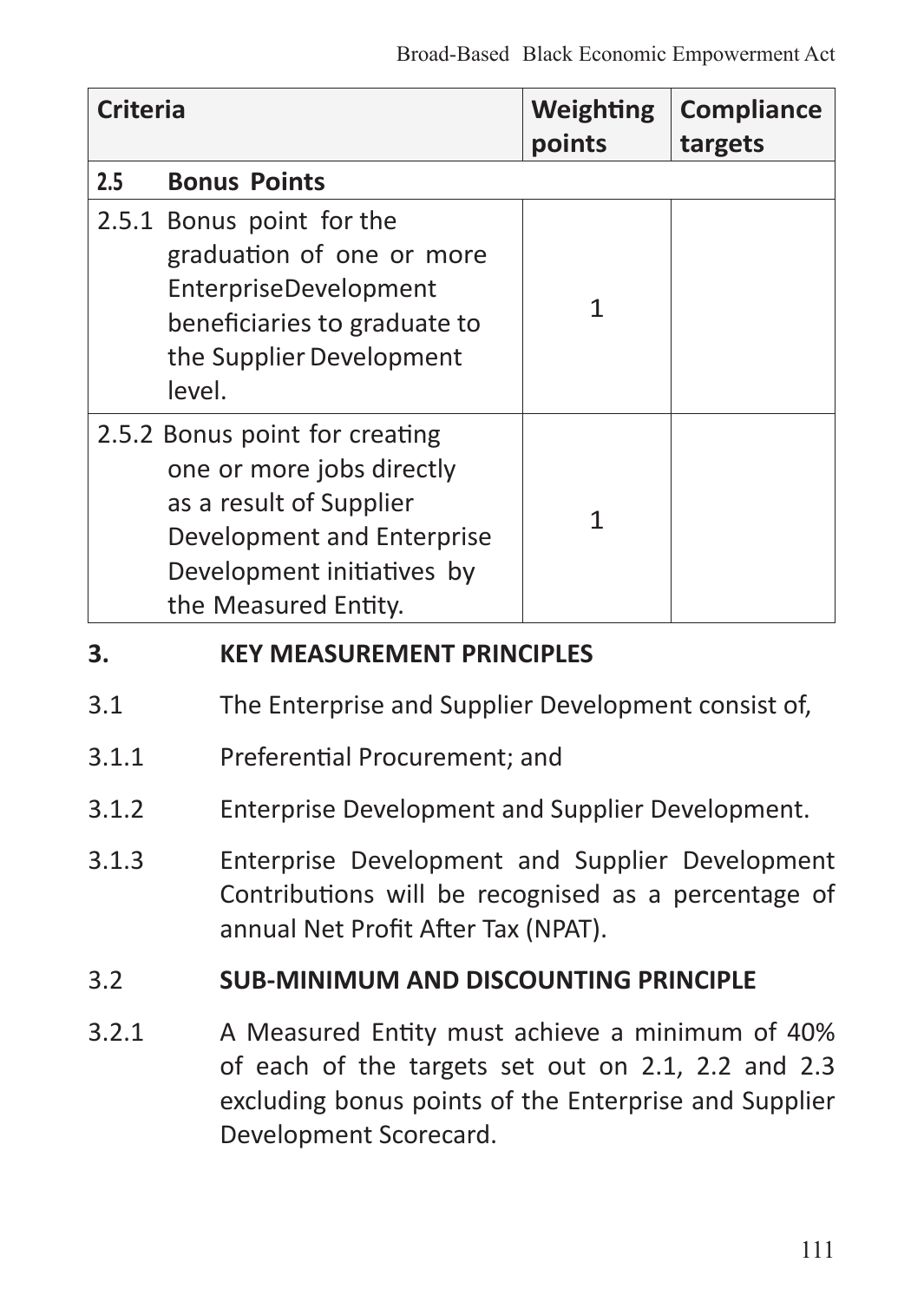- 3.2.2 Non-compliance to the threshold targets will result in the overall achieved B-BBEE status level being discounted in accordance with paragraph 3.4 in statement 000.
- 3.3 An Empowering Supplier within a context of B-BBEE is a B-BBEE compliant entity, which is a good citizen South African entity, comply with all regulatory requirements of the country and should meet at least three if it is a large enterprise or one if it is a QSE of the following criteria:
- (a) At least 25% of cost of sales excluding labour cost and depreciation must be procured from local producers or local supplier in SA, for service industry labour cost are included but capped to 15%.
- (b) Job creation 50% of jobs created are for Black people provided that the number of Black employees since the immediate prior verified B-BBEE Measurement is maintained.
- (c) At least 25% transformation of raw material/ beneficiation which includes local manufacturing, production and/or assembly, and/or packaging.
- (d) Skills transfer at least spend 12 days per annum of productivity deployed in assisting Black EMEs and QSEs beneficiaries to increase their operation or financial capacity.
- 3.3.1 Exempted Micro Enterprises and Start-Ups are automatically recognised as Empowering Suppliers.
- 3.4 The Weighting points in the Enterprise and Supplier Development scorecard represent the maximum number of points possible for each of the criteria.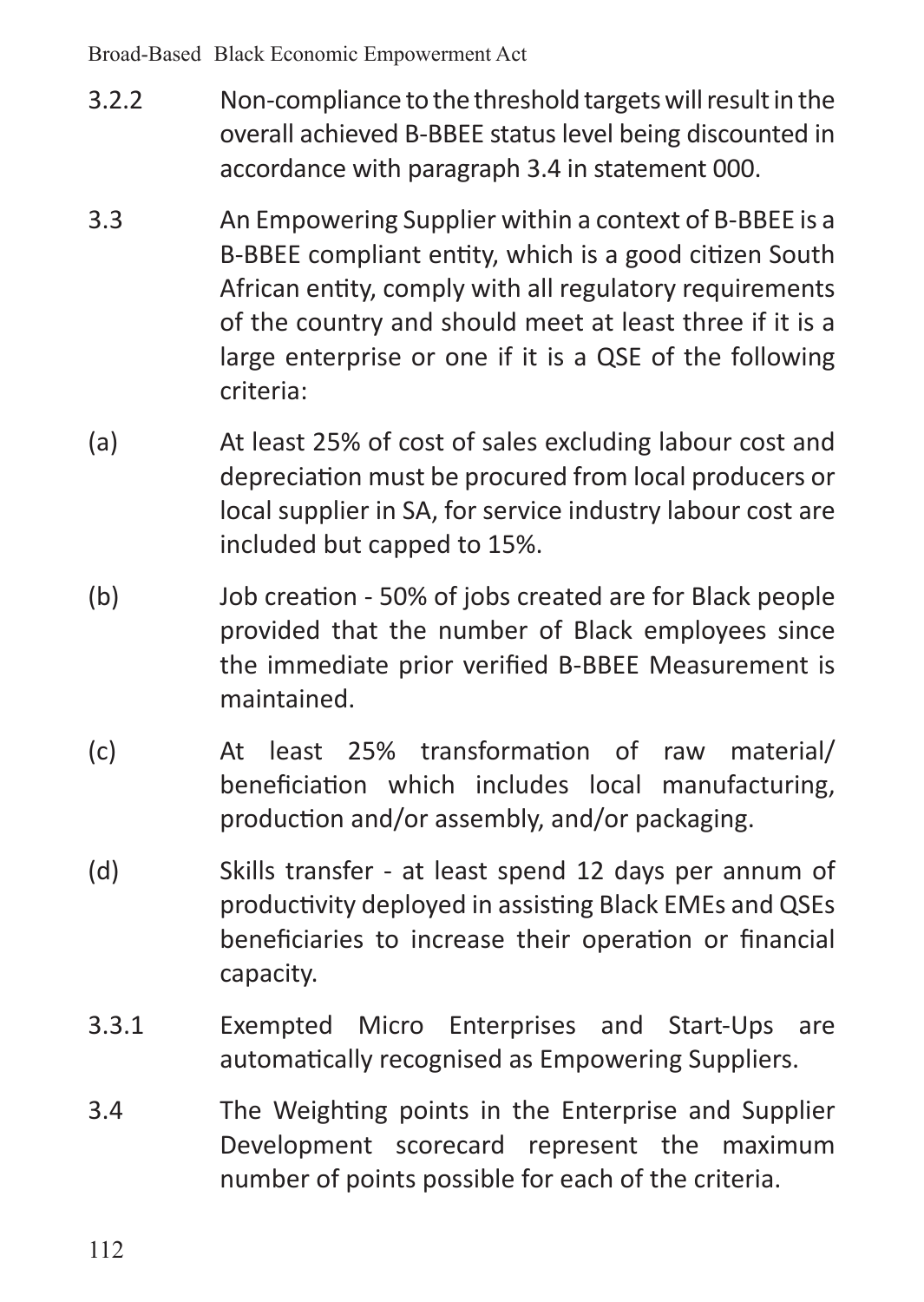- 3.5 If a Measured Entity procures goods and services from a supplier that is:
- 3.5.1 A recipient of supplier development contributions from a Measured Entity under Code series 400 has a minimum 3 year contract with the Measured Entity, the recognisable B-BBEE Procurement Spend that can be attributed to that Supplier is multiplied by a factor of 1.2;
- 3.5.2 A black owned QSE or EME which is not a supplier development beneficiary but that has a minimum 3 year contract with the Measured Entity, the recognisable B-BBEE Procurement Spend that can be attributed to that Supplier is multiplied by a factor of 1.2;
- 3.5.3 A first-time supplier to the Measured Entity, the recognisable B-BBEE Procurement Spend that can be attributed to that Supplier is multiplied by a factor of 1.2.
- 3.6. Procurement of goods and services and any other activities that fall under 2.1 will not qualify for scoring under 2.2 and 2.3 and vice versa.
- 3.7 Beneficiaries of Supplier Development and Enterprise Development are EMEs or QSEs which are at least 51% black owned or at least 51% black women owned.

#### **4. GENERAL PRINCIPLES**

4.1 To strengthen local procurement in order to help build South Africa's industrial base in critical sectors of production and value adding manufacturing, which are largely labour-intensive industries.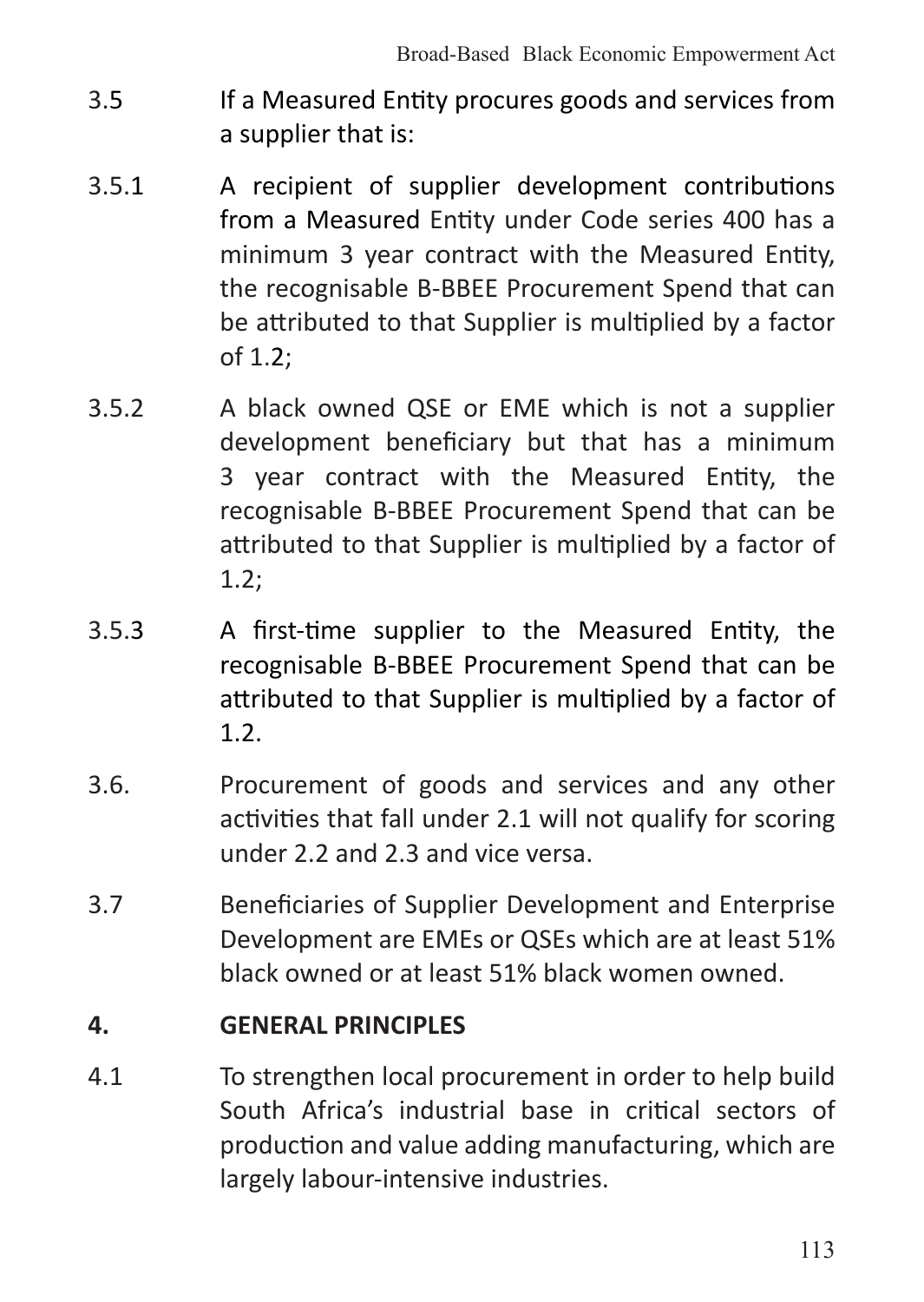- 4.2 To increase local procurement through capacity building achieved by incentivising appropriate local supplier development programmes by businesses supplying imported goods and services.
- 4.3 The imports provisions do not apply to the designated sectors and products for local production, as and when published.
- 4.4 To actively support procurement from black owned QSEs and EMEs by identifying opportunitiesto increase procurement from local suppliers in order to support employment creation.
- 4.5 To support procurement from black owned and black women owned businesses in order to increase the participation of these businesses in the main stream economy.
- 4.6 To promote the use of black owned professional service providers and entrepreneurs as suppliers.
- 4.7 Measured Entities receive recognition for any Enterprise Development and Supplier Development Contributions that are quantifiable as a monetary value using a Standard Valuation Method.
- 4.8 Measured Entities are encouraged to align their Enterprise Development and Supplier Development initiatives with the designated sectors of government's localisation and value adding programmes.
- 4.9 Measured Entities are encouraged to align their enterprise development and supplier development initiatives with their supply chain requirements thereby linking Enterprise Development and Supplier Development with Preferential Procurement.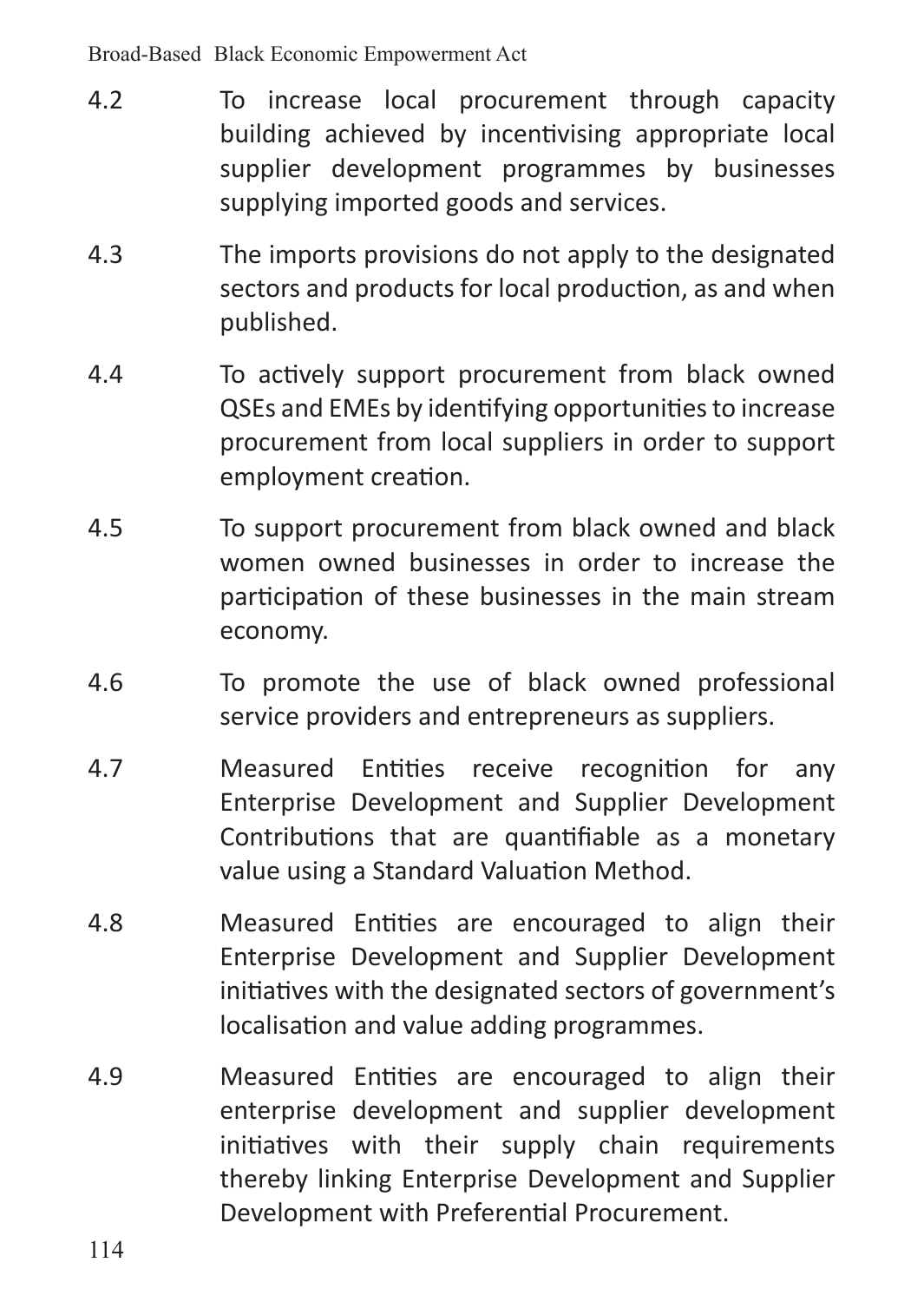- 4.10 Qualifying Enterprise Development and Supplier Development Contributions of any Measured Entity are recognisable on an annual basis.
- 4.11 Contributions, programmes and/orinitiativesthatspan over multiple years, the total contribution amount, must be divided by the number of years, and the average per year is then to be utilised for the annual contribution.
- 4.12 Measured Entities are encouraged to develop and implemented an Enterprise Development plan and Supplier Development plan for Qualifying Beneficiaries. The plan should include:
- 4.12.1 Clear objectives
- 4.12.2 Priority interventions
- 4.12.3 Key performance indicators; and
- 4.12.4 A concise implementation plan with clearly articulated milestones.
- 4.13 Measured Entities will not get recognition for the same activities undertaken under 2.2 and 2.3, they will only get recognition for one of the two i.e. 2.2 or 2.3
- 4.14 No portion of the value of any Qualifying Enterprise Development and Supplier Development Contribution that is payable to the beneficiary after the date of measurement can form part of any calculation under this statement.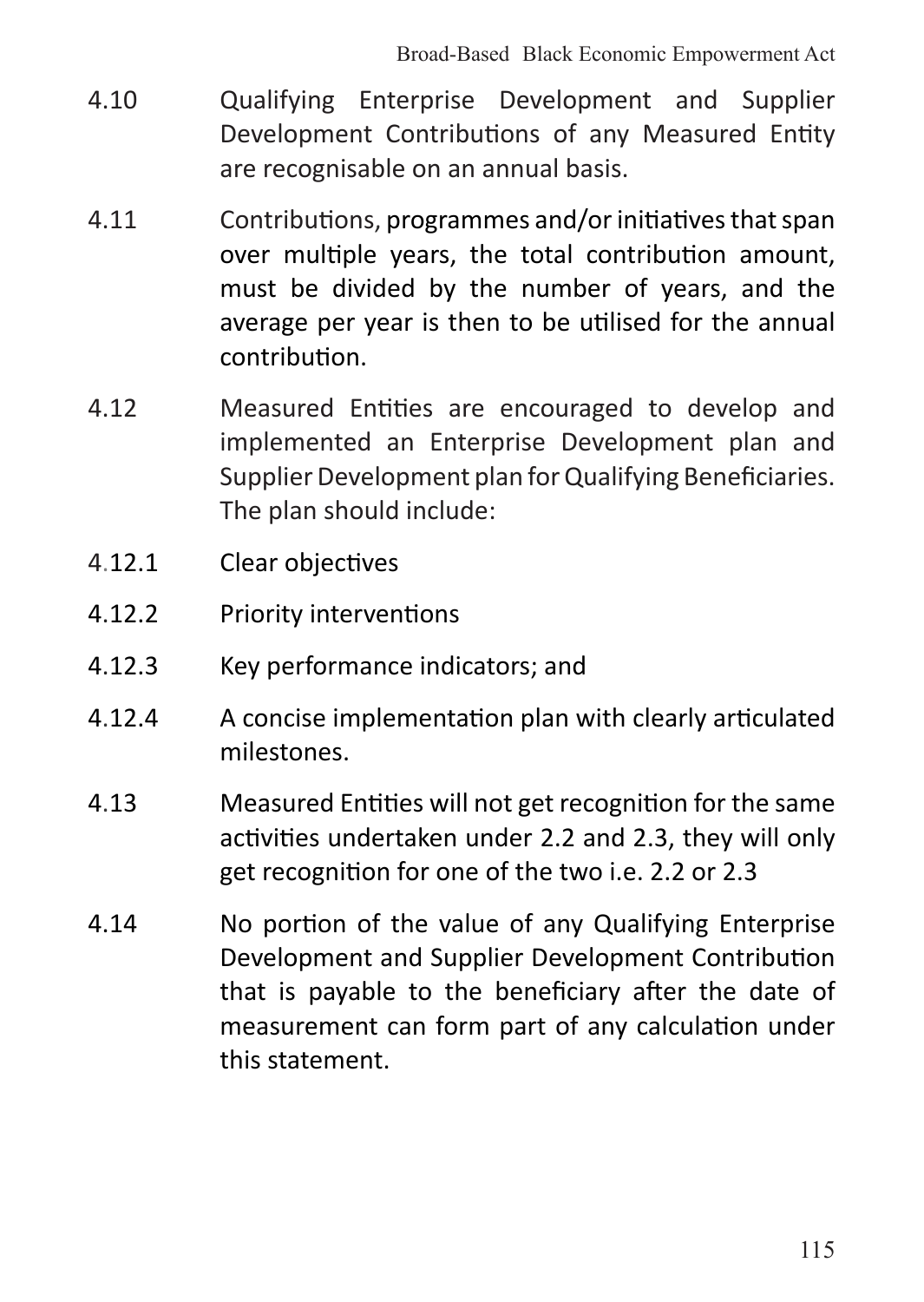# **5 TOTAL MEASURED PROCUREMENT SPEND**

The following procurement is measurable within Total Measured Procurement Spend:

- 5.1 Cost of sales: all goods and services procured that comprise the cost of the sales of the Measured Entity,
- 5.2 Operational expenditure: all goods and services procured that comprise the operational expenditure of the Measured Entity;
- 5.3 Capital expenditure: all capital expenditure incurred by the Measured Entity;

### **5.4 Public sector procurement:**

- 5.4.1 all goods and services procured from organs of state and public entities Despite this, procurement by a Measured Entity from a local government authority, which is a reseller of that service, is measurable at the B-BBEE Recognition Level of the primary Supplier of the service; and
- 5.4.2 in any event, any procurement of any goods or services from any organ of state or public entity that enjoys a statutory or regulated monopoly in the supply of such goods or services, is excluded;
- 5.5 Monopolistic procurement: all goods and services procured from suppliers that enjoy a monopolistic position;
- 5.6 Third-party procurement: all procurement for a thirdparty or a client, where the cost of that procurement is an expense recorded in the Measured Entity's annual financial statements;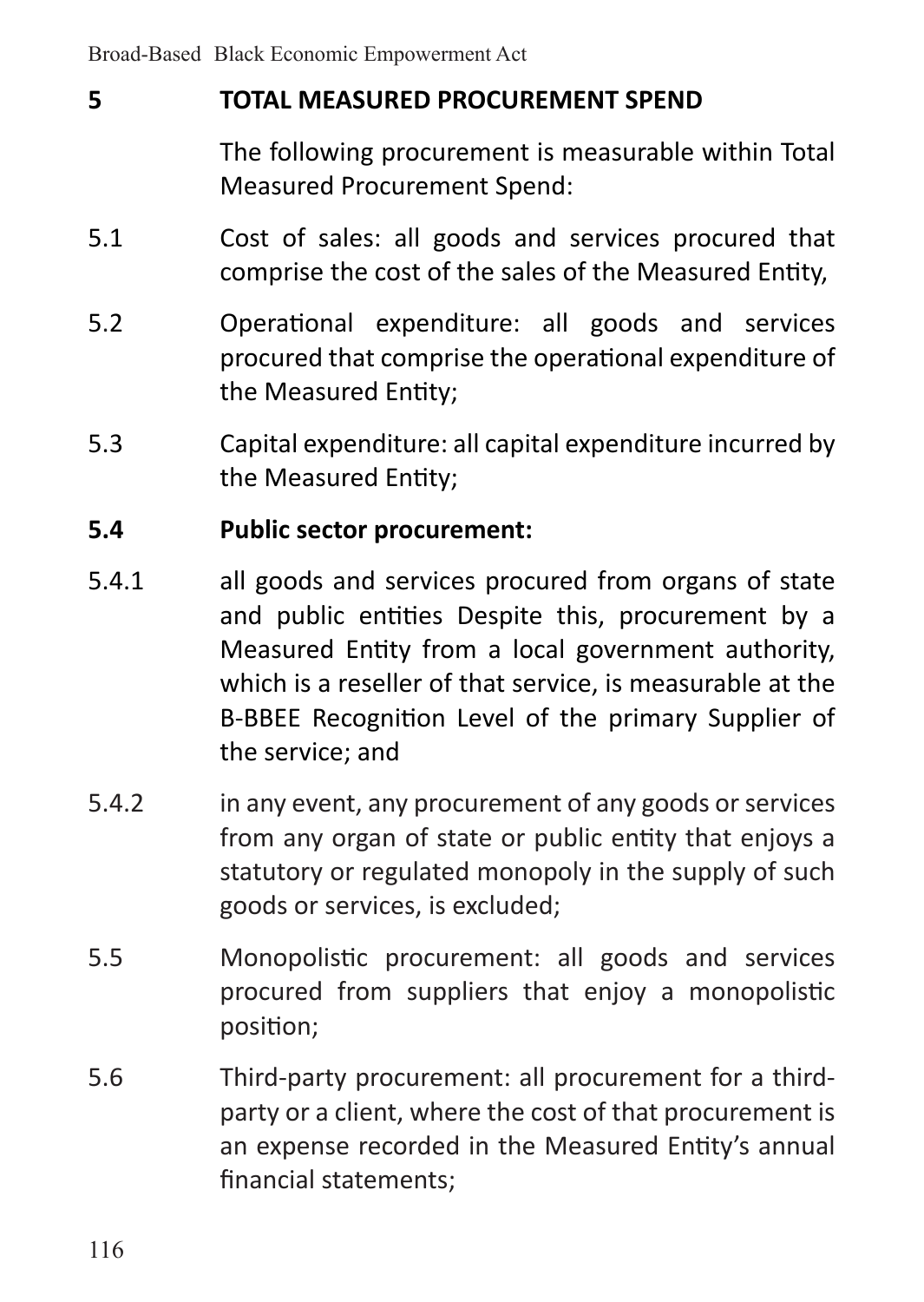- 5.7 Labour brokers and independent contractors: any procurement of the Measured Entity which is Outsourced Labour Expenditure;
- 5.8 Pension and medical aid contributions: payments made to any post-retirement funding scheme or to a medical aid or similar medical insurer by a Measured Entity for its employees, excluding any portions of such payments which are a contribution to a capital investment of the employee. The scheme or insurer must issue a certificate dividing payments between the capital investment portion and the balance to establish the amount that is measurable within Total Measured Procurement Spend;
- 5.9 Trade commission's: any commission or similar payments payable by a Measured Entity to any other person pursuant to the business or trade of the Measured Entity;
- 5.10 Empowerment related expenditure: all goods and services procured in carrying out 8-BBEE. The Total Measured Procurement Spend does not include the actual contribution portion recognised under section 2.2 and 2.3 of this statement or Code series 500 but does include any expenditure incurred in facilitating those contributions;
- 5.11 Imports: all goods and services that are imported or procured from a non-South African source; and
- 5.12 Intra-group procurement: all goods and services procured from subsidiaries or holding companies of the Measured Entity (BEE credentials of the entity supplying goods and/or services must be confirmed by way of a valid BEE certificate).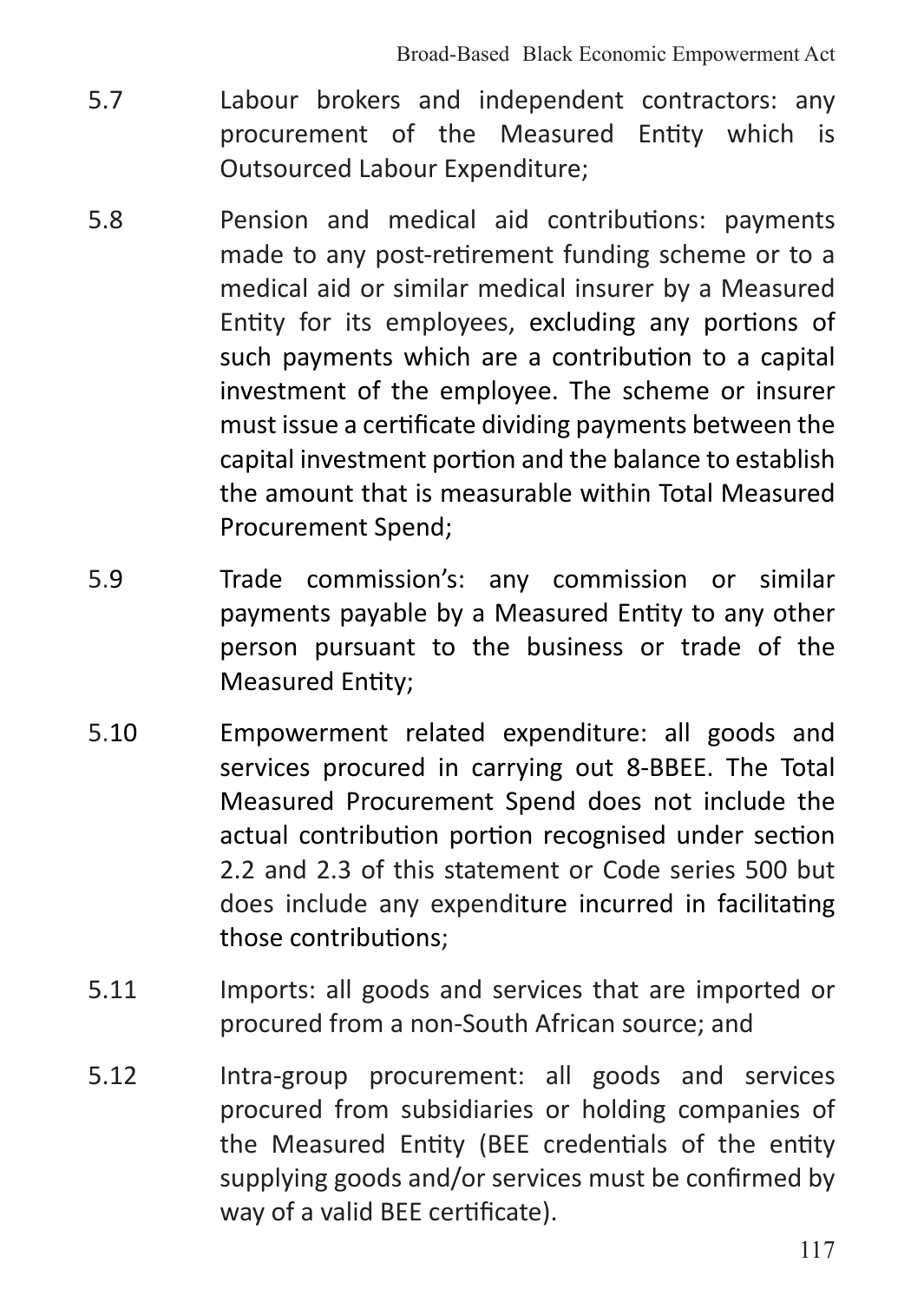# **6 EXCLUSIONS FROM TOTAL MEASURED PROCUREMENT SPEND**

 The following list provides permissible exclusions from Total Measured Procurement Spend recognisable in terms of paragraph 5:

- 6.1 Taxation: any amount payable to any person which represents a lawful tax or levy imposed by an organ of state authorised to impose such tax or levy, including rates imposed by a municipality or other local government;
- 6.2 Salaries, wages, remunerations, and emoluments: any amount payable to an employee as an element of their salary or wage and any emolument or similar payment paid to a director of a Measured Entity;
- 6.3 Pass-throughthird-partyprocurement: allprocurement for a third-party or a client that is recorded as an expense in the third-party or client's annual financial statements but is not recorded as such in the Measured Entity's annual financial statements;

#### **6.4 Empowerment related procurement:**

- 6.4.1 Investments in or loans to an Associated Enterprise;
- 6.4.2 Investments, loans or donations qualifying for recognition under any statement under Code series 400 or 500;

### **6.5 Imports: the following imported goods and services:**

6.5.1 imported capital goods or componentsfor value-added production in South Africa provided that: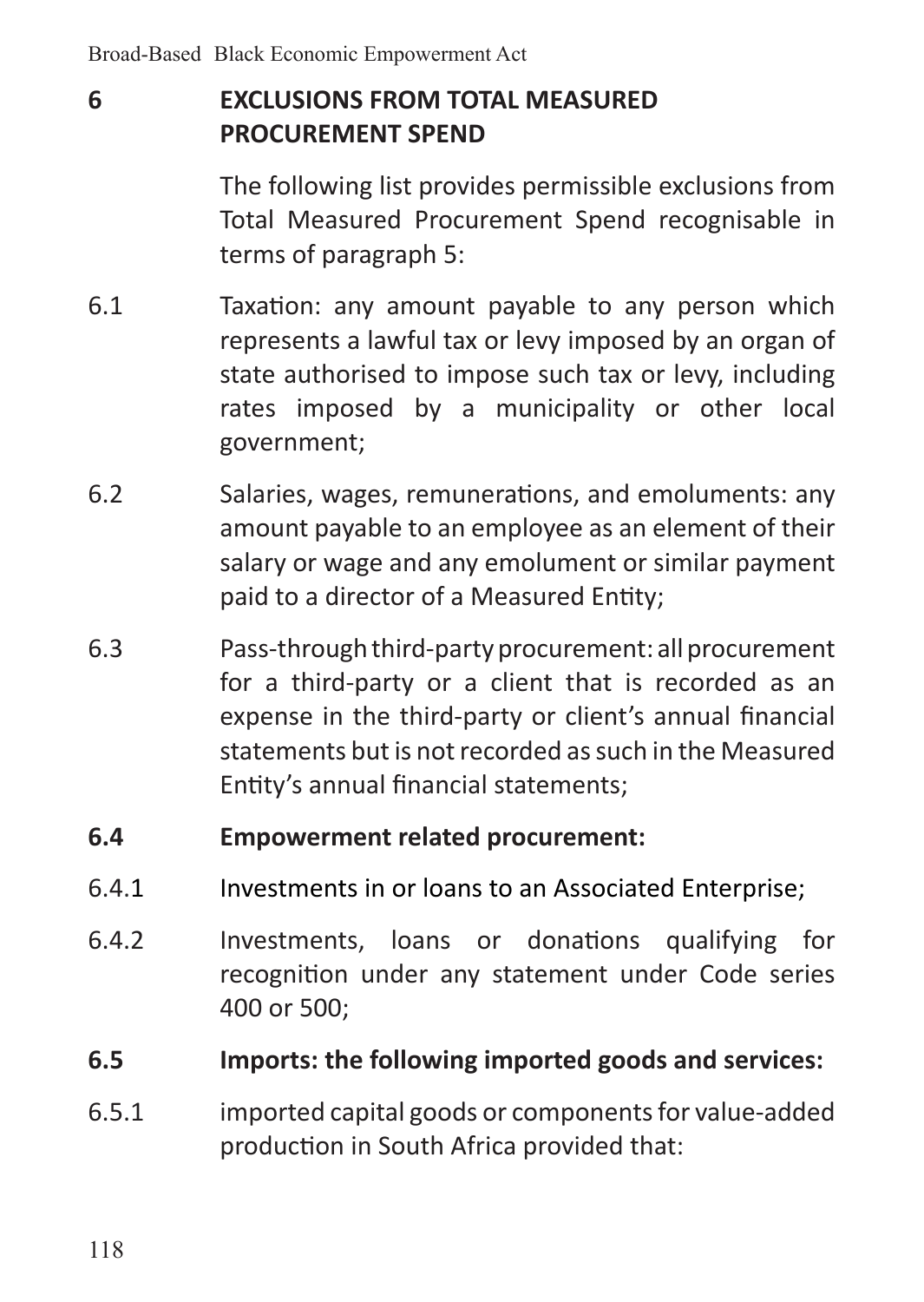- 6.5.1.1 there is no existing local production of such capital goods or components; and
- 6.5.1.2 importing those capital goods or components promotes further value-added production within South Africa;
- 6.5.2 imported goods and services other than those listed in paragraph 6.5.1 if there is no local production of those goods or services including, but not limited to, imported goods or services that-
- 6.5.2.1 carry a brand different to the locally produced goods or services; or
- 6.5.2.2 have different technical specifications to the locally produced goods or services.
- 6.5.3 The exclusion of imports listed under 6.5.2 are subject to them having developed and implemented an Enterprise Development and Supplier Development plan for imported goods and services. This plan should include:
- 6.5.3.1 Clear objectives
- 6.5.3.2 Priority interventions
- 6.5.3.3 Key performance indicators; and
- 6.5.3.4 A concise implementation plan with clearly articulated milestones
- 6.5.4 The Department of Trade and Industry will from time to time consult with the industry and issue practice notes with regard to the provisions on import exclusion.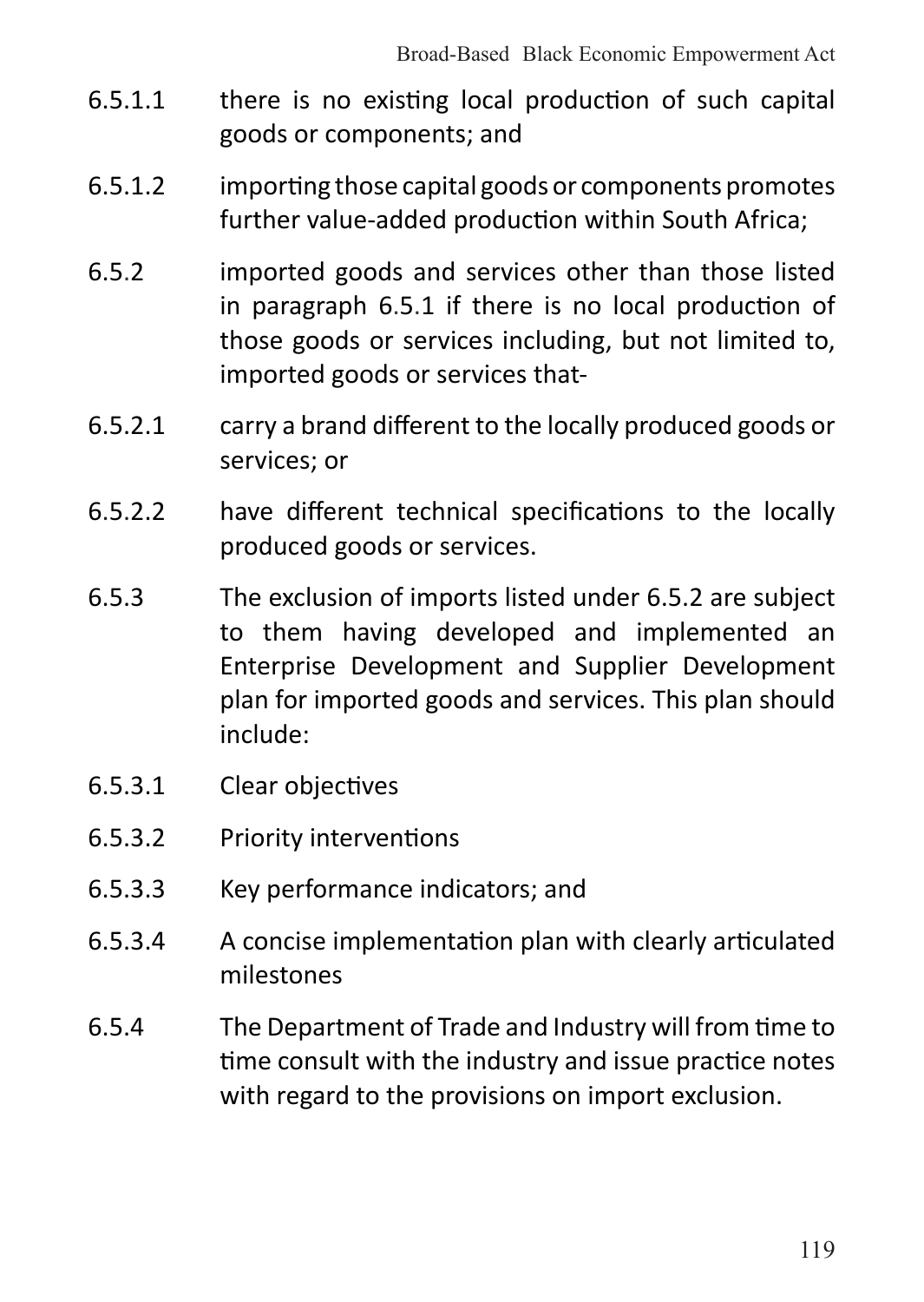## **7. MEASUREMENT OF B-BBEE PROCUREMENT SPEND**

- 7.1 B-BBEE Procurement Spend is the value of the procurement falling within paragraph 5 and not excluded by paragraph6. If a supplier falls within a category of supplier listed in paragraph 3.5, the value of procurement from that supplier is multiplied by the applicable factor listed in that paragraph.
- 7.2 B-BBEE Procurement Spend can be measured in terms of formula "A" in Annexe 400(A).
- 7.3 The B-BBEE Procurement Spend for a Measured Entity in respect of a supplier is calculated by multiplying the spend contemplated by paragraph 5 (and not excluded by paragraph 6) in respect of that supplier by the supplier's B-BBEE Recognition Level.
- 7.4 A Measured Entity's Total Procurement Spend is the total of all amounts calculated in terms of paragraph 7.3.

# **8 THE CALCULATION OF PREFERENTIAL PROCUREMENT CONTRIBUTIONS TO B-BBEE**

- 8.1 A measured Entity receives a score for procurement in proportion to the extent that it meets the compliance target.
- 8.2 The Measured Entity's score for Preferential Procurement contributions to B-BBEE under the preferential procurement scorecard can be calculated in terms of formula "B" in Annexe 400(A).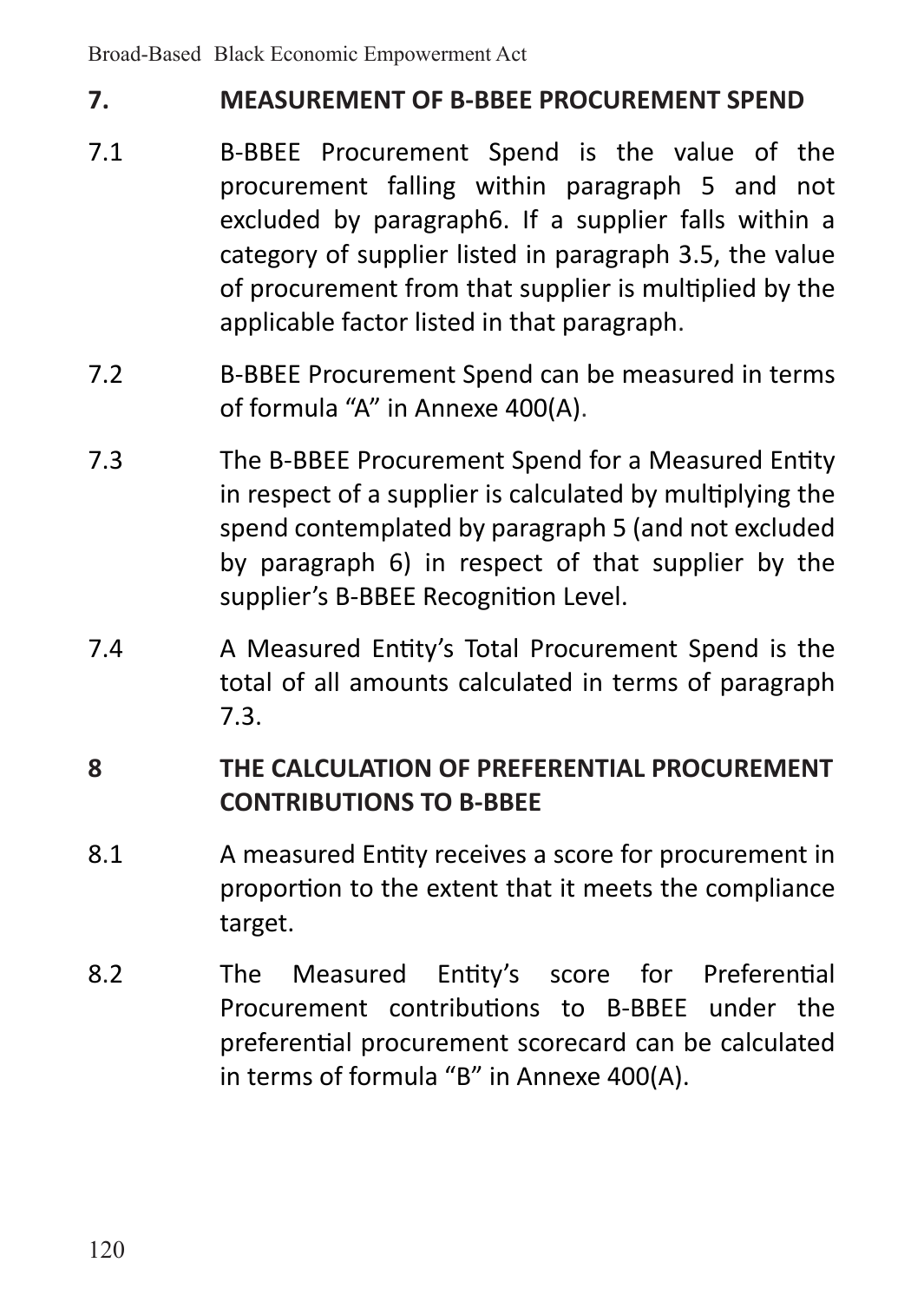# **9 ENTERPRISE DEVELOPMENT AND SUPPLIER DEVELOPMENT CONTRIBUTIONS**

- 9.1 The following is a non-exhaustive list of Enterprise DevelopmentandSupplierDevelopmentContributions:
- 9.1.1 investments in beneficiary entities;
- 9.1.2 **Ioans made to beneficiary entities:**
- 9.1.3 guarantees given or security provided on behalf of beneficiaries;
- 9.1.4 credit facilities made available to beneficiary entities;
- 9.1.5 **grant Contributions to beneficiary entities:**
- 9.1.6 direct costs incurred by a Measured Entity in assisting and hastening development of beneficiary entities;
- 9.1.7 overhead costs of a Measured Entity directly attributable to Enterprise Development and Supplier Development Contributions;
- 9.1.8 preferential credit terms granted by a Measured Entity to beneficiary entities;
- 9.1.9 **preferential terms granted by a Measured Entity in** respect of its supply of goods or services to beneficiary entities;
- 9.1.10 contributions made to settling service costs relating to the operational or financial capacity or efficiency levels of beneficiary entities;
- 9.1.11 discounts given to beneficiary entities in relation to the acquisition and maintenance costs associated with the grant to those beneficiary entities of franchise, licence, agency, distribution or other similar business rights;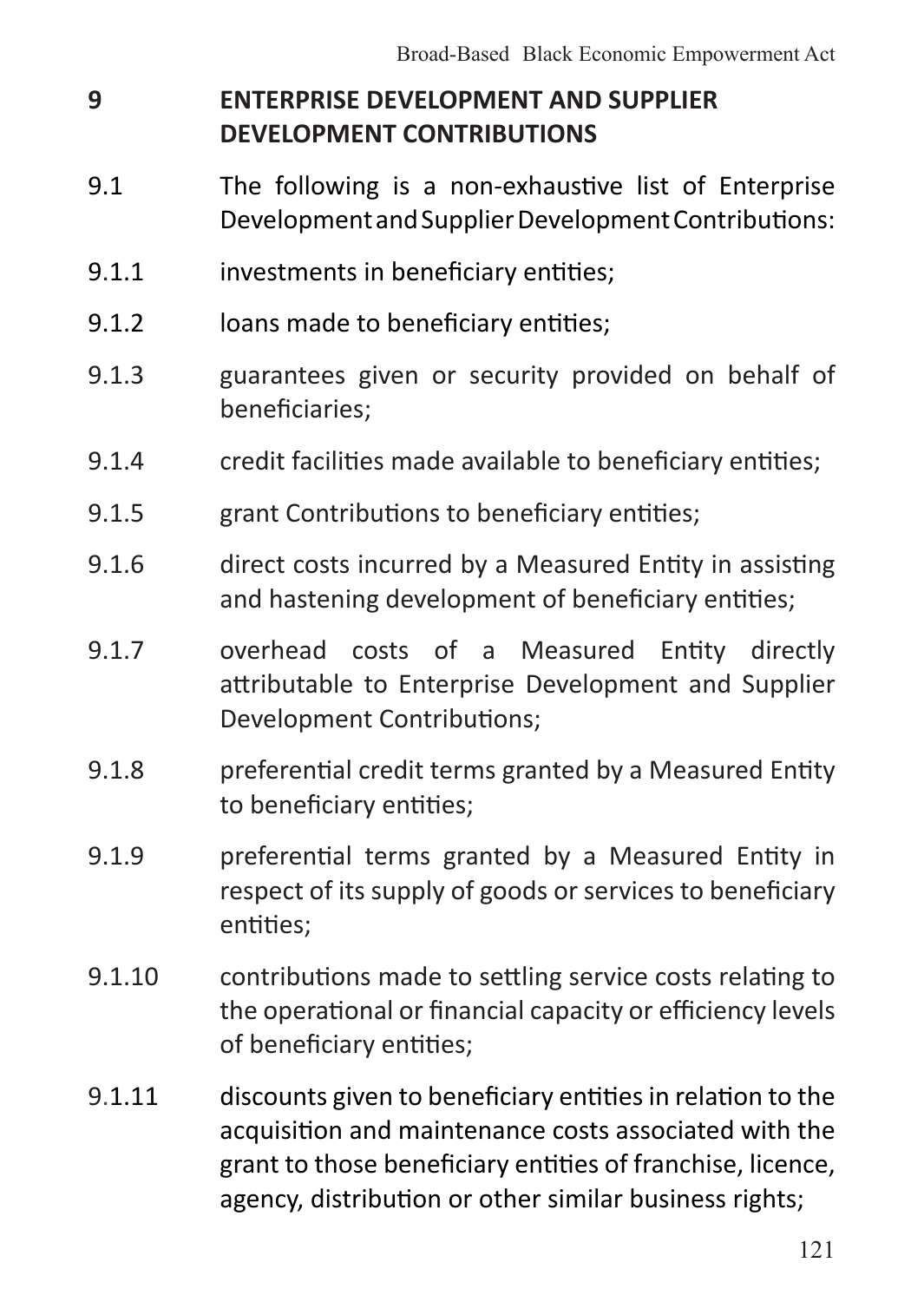- 9.1.12 the creation or development of capacity and expertise for beneficiary entities needed to manufacture or produce goods or services previously not manufactured, produced or provided in the Republic of South Africa is provided for in Government's economic growth and local supplier development policies and initiatives;
- 9.1.13 facilitating access to credit for beneficiary entities without access to similar credit facilities through traditional means owing to a lack of credit history, high-risk or lack of collateral;
- 9.1.14 provision of training or mentoring by suitably qualified entities or individuals to beneficiary entities which will assist the beneficiary entities to increase their operational or financial capacity; and
- 9.1.15 the maintenance by the Measured Entity of an Enterprise Development and Supplier Development unit which focuses exclusively on support of beneficiary entities or candidate beneficiary entities.
- 9.1.16 new projects promoting beneficiation by the Measured Entity for the benefit of Enterprise Development and Supplier Development Beneficiaries.
- 9.1.17 provision of preferential credit facilities to a beneficiary entity by a Measured Entity may constitute an Enterprise Development and Supplier Development Contribution. Examples of such contributions include without limitation:
- 9.1.18 provision of finance to beneficiary entities at lower than commercial rates of interest;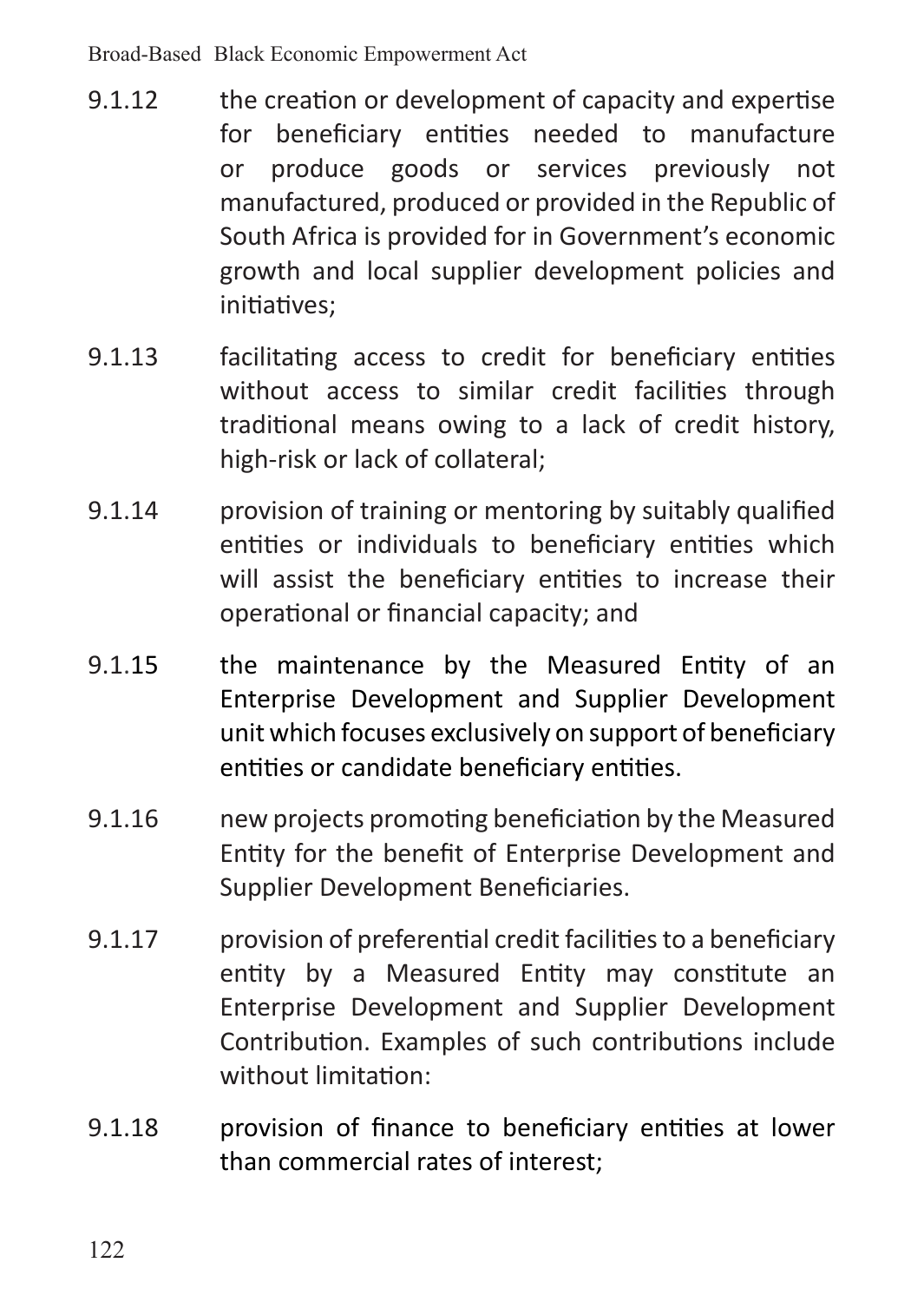- 9.1.19 relaxed security requirements or absence of security requirements for beneficiary entities unable to provide security for loans; and
- 9.1.20 settlement of accounts with beneficiary entities over a shorter period of time in relation to the Measured Entity's normal payment period, provided the shorter period is no longer than 15 days;
- 9.1.21 providing training or mentoring to beneficiary communities by a Measured Entity. (Such contributions are measurable by quantifying the cost of time (excluding travel or commuting time) spent by staff or management of the Measured Entity in carrying out such initiatives. A clear justification, commensurate with the seniority and expertise of the trainer or mentor. must support any claim for time costs incurred).
- 9.1.22 maintaining an Enterprise Development and Supplier Development unit by the Measured Entity. (Only that portion of salaries and wages attributable to time spent by the staff in, and the other expenses related to, promoting or implementing Enterprise Development and Supplier Development constitute contributions.)
- 9.1.23 Payments made by the Measured Entity to suitably qualified and experienced third parties to perform Enterprise Development and Supplier Development on the Measured Entity's behalf.

### **10 MONETARY AND NON-MONETARY CONTRIBUTIONS**

10.1 Subject always to the definition of Qualifying Enterprise Development and Supplier Development Contributions, the following monetary/non-monetary contributions will, without limitation, be considered: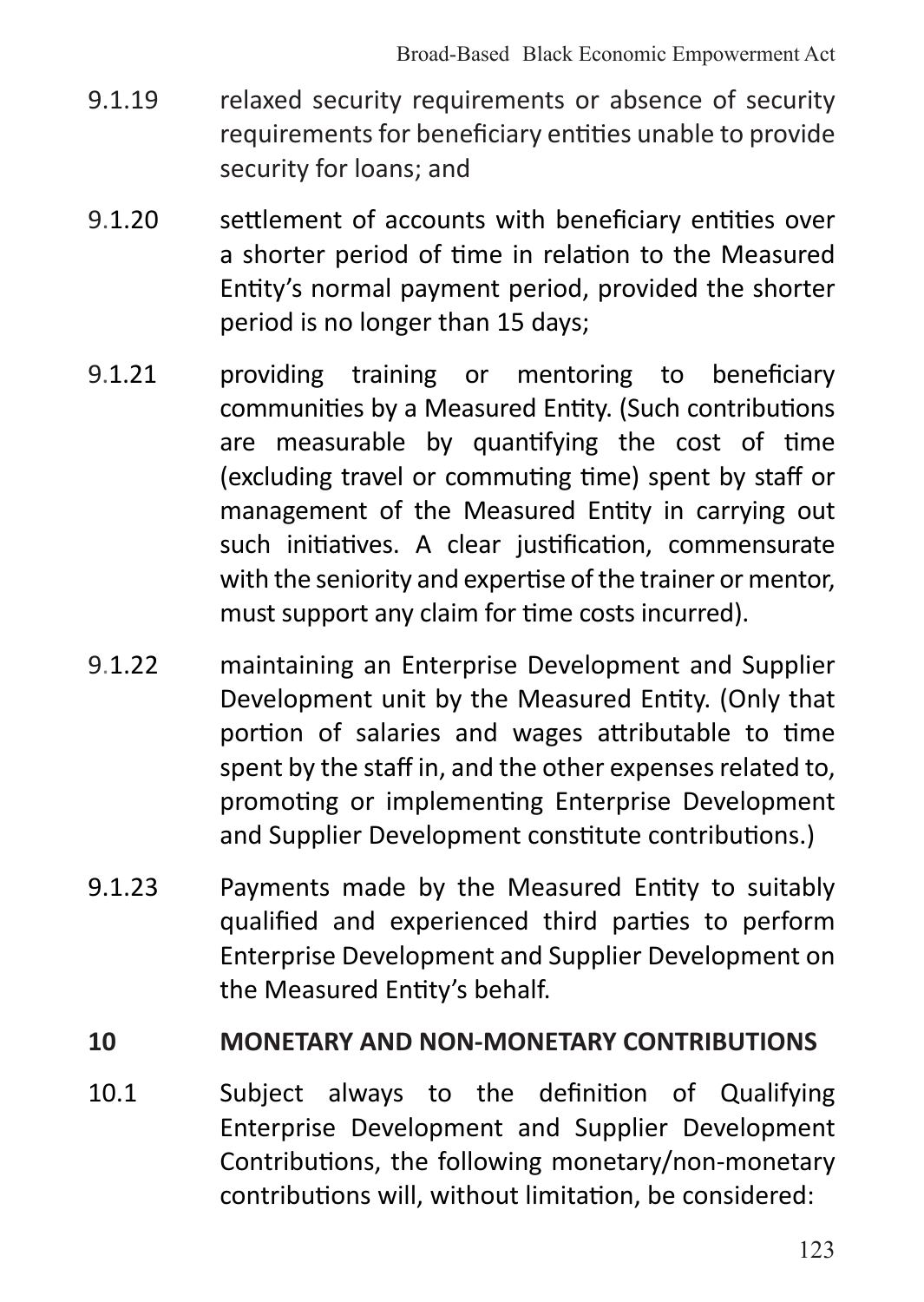- 10.1.1 the provision of seed or development capital;
- 10.1.2 contributions made towards the settlement of the cost of services relating to the operational or financial capacity and/or efficiency levels of a Qualifying Enterprise Development and Supplier Development Beneficiary including, without limitation:
- 10.1.2.1 **professional and consulting services:**
- 10.1.2.2 licensing and/or registration fees;
- 10.1.2.3 industry specific levies and/or other such fees; and
- 10.1.2.4 IT services;
- 10.1.3 subject to paragraph 10.1, creation or development of capacity and expertise for Beneficiary Entities required to manufacture or produce goods and/or services previously not manufactured, produced or provided in the Republic of South Africa;
- 10.1.4 subject to paragraph 10.2, provision of preferential credit facilities;
- 10.1.5 subject to paragraph 10.1, facilitation of access to credit for Beneficiary Entities unable to access similar credit facilities through traditional means owing to a lack of credit history, high risk and/or lack of collateral;
- 10.1.6 subject to paragraph 10.3, provision of training and/or mentoring to Beneficiary Entities which will assist the Beneficiary Entities to increase their operational and/ or financial capacity; and
- 10.1.7 subject to paragraph 10.4, the maintenance by the Measured Entity of an Enterprise Development and Supplier Development unit which focuses exclusively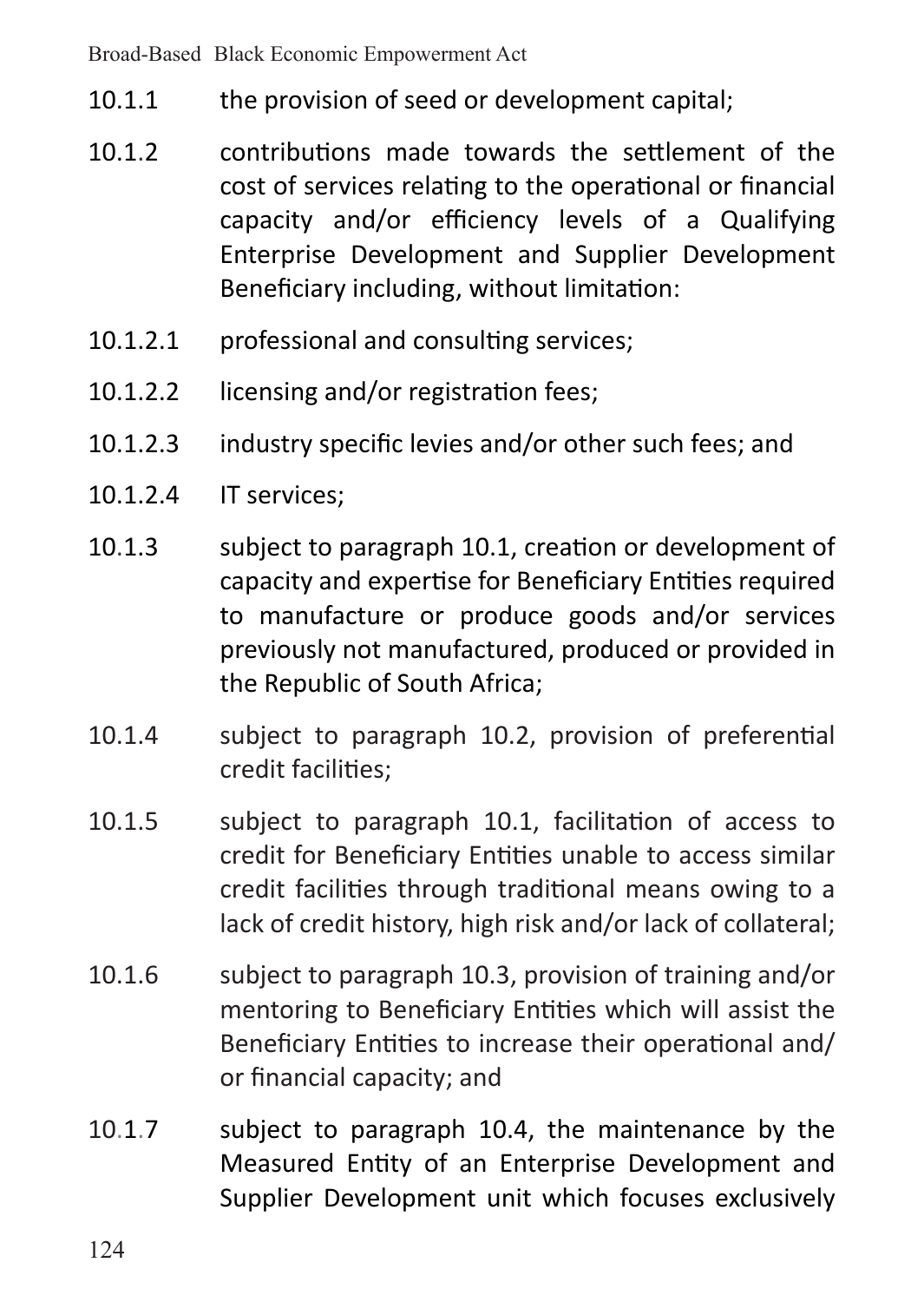on support of Beneficiary Entities or candidate Beneficiary Entities.

- 10.2 The creation and/or development of the capacity of Beneficiary Entities which will enable them to manufacture and produce goods and/or provide services previously not available in the Republic of South Africa. may constitute a Qualifying Enterprise Development and Supplier Development Contribution, and will be measured as the rand value of monetary contributions made as well as investments into, loans made to or guarantees given for a Beneficiary Entity.
- 10.3 Provision of preferential credit facilitiesto a Beneficiary Entity by a Measured Entity may constitute a Qualifying Enterprise Development and Supplier Development Contribution. Examples of such contributions include without limitation:
- 10.3.1 provision of finance to Beneficiary Entities at rates of interest below the applicable rate. Such contributions will be measured as the value of the differential between the actual interest rate provided to the Beneficiary Entity and the applicable rate;
- 10.3.2 relaxed security requirements or absence of security requirements for Beneficiary Entities unable to provide security for loans. Such contributions shall be measured as being 3% (three percent) of any positive differential between the initial capital value of the loan and the value of security taken; and
- 10.3.3 settlement of accounts with Beneficiary Entities over a shorter period of time in relation to the Measured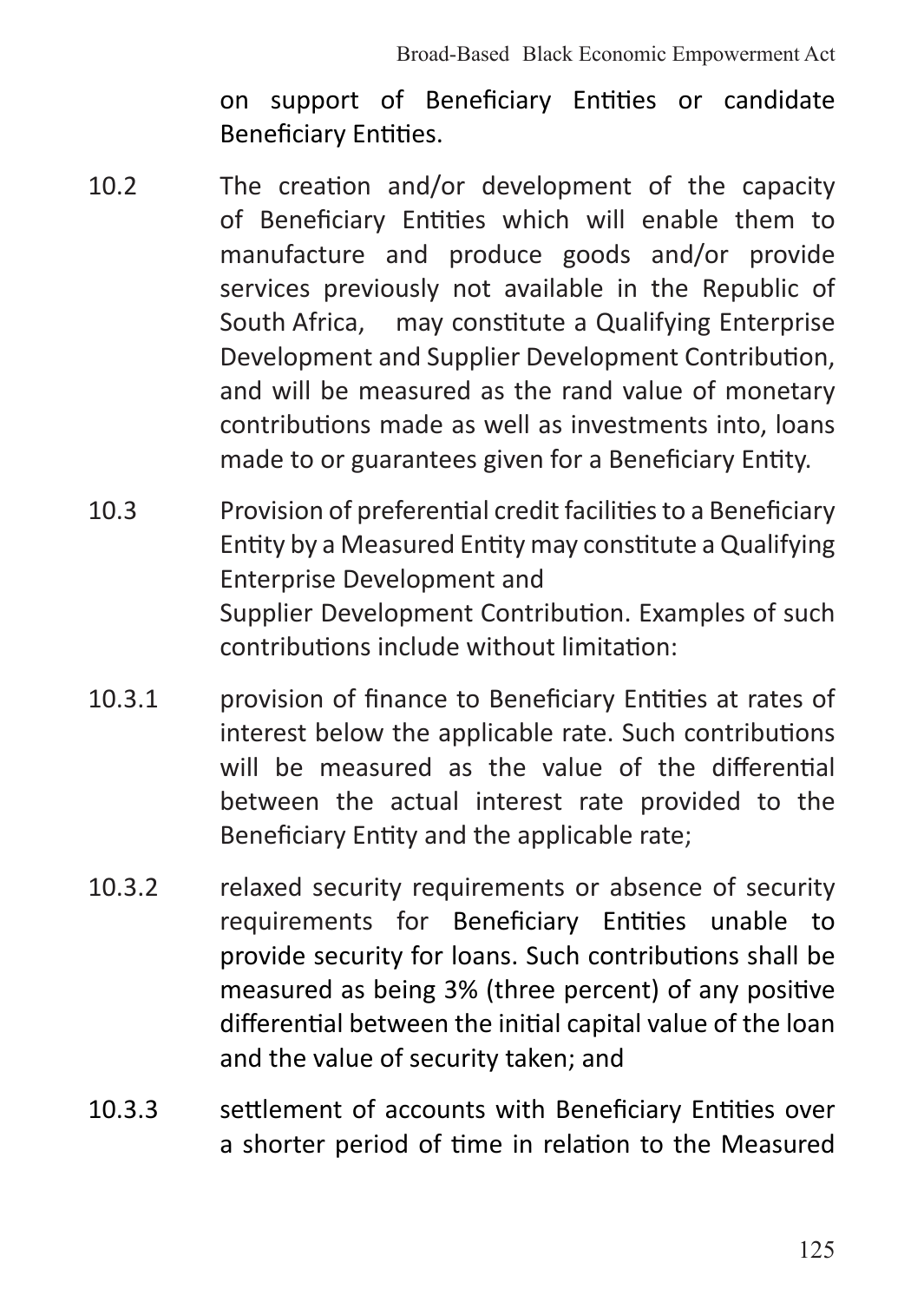Entity's normal payment period, provided that the shorter period is no longer than 15 days. Preferential payment terms which extend beyond 15 days will not qualify as Qualifying Enterprise Development and Supplier Development **Contributions** 

- 10.4 Provision of training and/or mentoring to a Beneficiary Entity by a Measured Entity may constitute a Qualifying Enterprise Development and Supplier Development Contribution. Such contributions will be measured by quantifying the cost of time spent by staff or management of the Measured Entity in carrying out such initiatives. Any travel or commuting time may not be included in this cost. Furthermore, a clear justification must be supplied with respect to the calculation of such time costs incurred, commensurate with the level of seniority and expertise of the trainer or mentor. Common forms of such contribution include without limitation:
- 10.4.1 Professional and consulting services;
- 10.4.2 IT services; and
- 10.4.3 any other services which help to increase the entity's financial and/or operational capacity and which have not also been accounted for under skills development.
- 10.5 The maintenance of an Enterprise Development and Supplier Development unit by the Measured Entity may constitute a Qualifying Enterprise Development and Supplier Development Contribution. Common examples of such contributions include without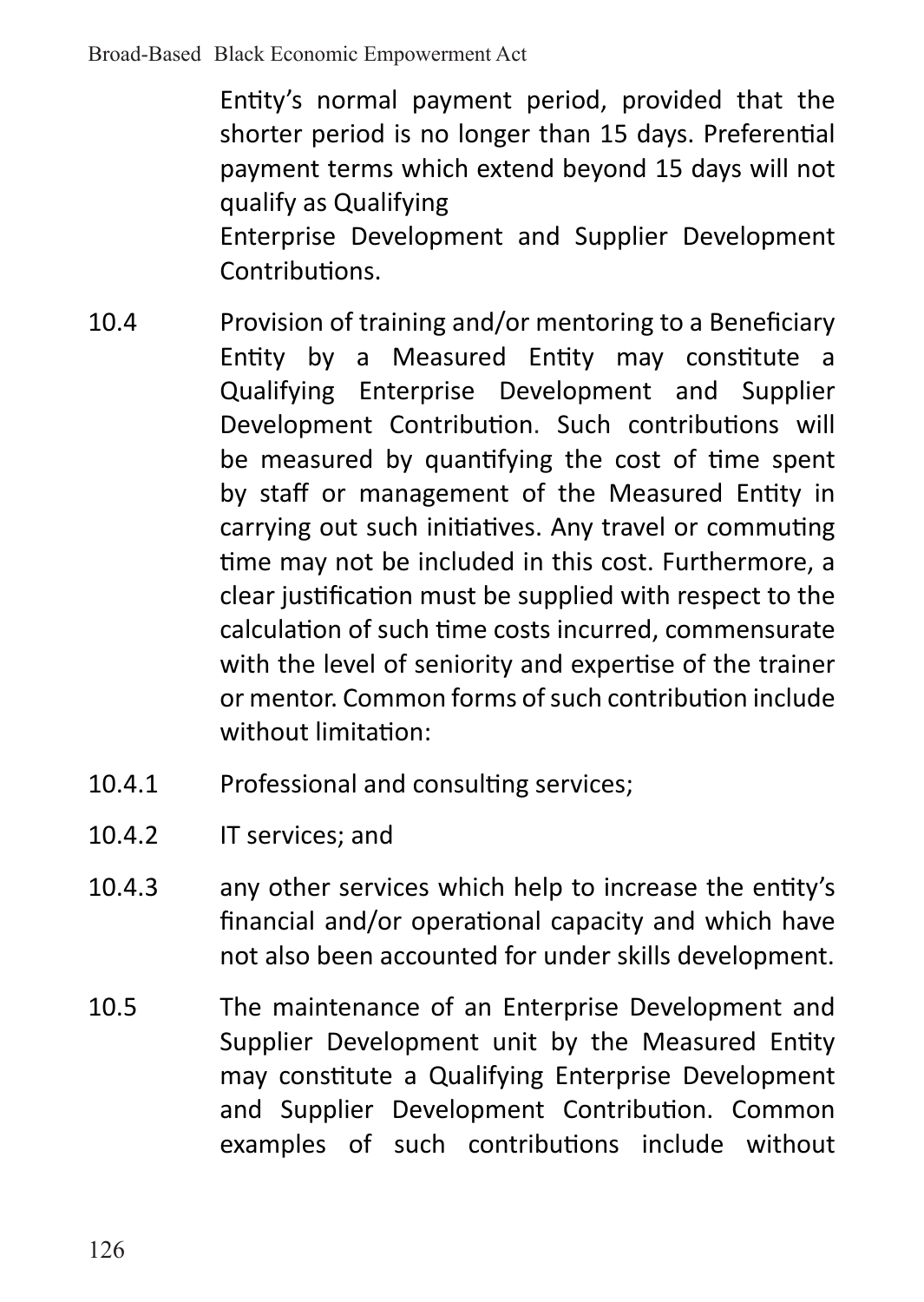limitation the salaries and wages of staff and other expenses involved in the operation of such Enterprise Development and Supplier Development unit. Notwithstanding the afore going, only that portion of salaries and wages which relate to time spent by the staff in and the other expenses related to the promotion and implementation of Enterprise Development and Supplier Development in respect of Beneficiary Entities or candidate Beneficiary Entities should be taken into consideration under Enterprise Development and Supplier Development contributions.

## **11 MEASUREMENT OF ENTERPRISE DEVELOPMENT AND SUPPLIER DEVELOPMENT CONTRIBUTIONS**

- 11.1 A measured Entity receives a score for Enterprise Development and Supplier Development in proportion the extent that it meets the compliance target.
- 11.2 Cualifying Contributions are measurable using the formula "A" in Annexe 400(B)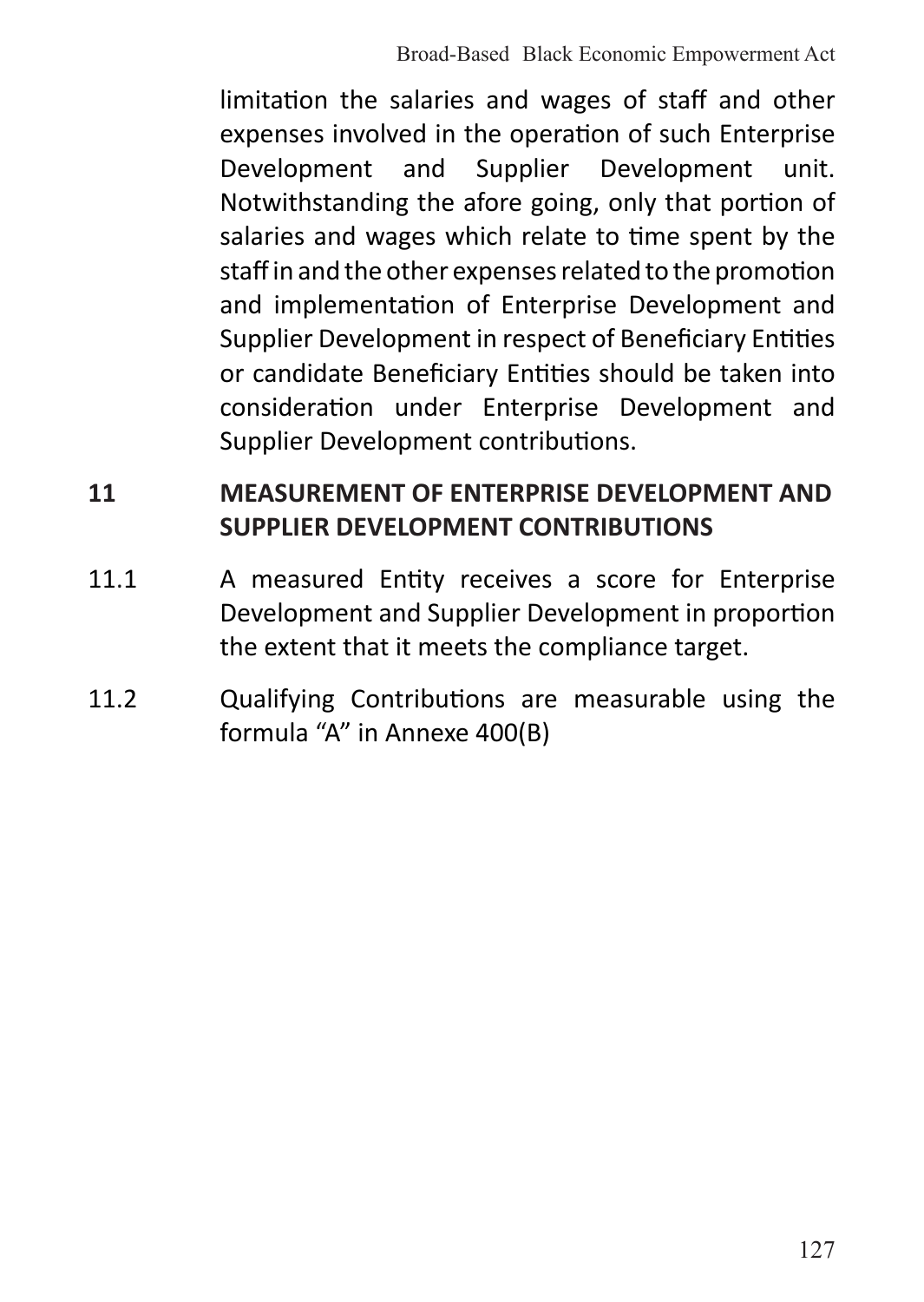# **ANNEXE400 (A)**

## **A: B-BBEE PROCUREMENT SPEND:**

*A* = the sum of (*B* x C)

**Where** 

*A* is the calculated total B-BBEE Procurement Spend for the Measured Entity. It is equal to the sum of the result of the product of 8 and C for each Supplier of the Measured Entity not excluded under the exclusion from total measured procurement spend;

*B* is the value of procurement falling within Total measured procurement spend and not excluded under the exclusion from totalmeasured procurement spend from each Supplier of the Measured Entity;

*C* is the B-BBEE Procurement Recognition Level of each such Supplier of the Measured Entity.

**B: THE CALCULATION OF PREFERENTIAL PROCUREMENT CONTRIBUTIONS TO B-BBEE:**

$$
A = \frac{B}{C} \times D
$$

Where

*A* is the calculated preferential procurement score for 2.1.1, 2.1.2, 2.1.3,2.1.<sup>4</sup> and 2.1.5 in the scorecard understatement 400 for the Measured Entity;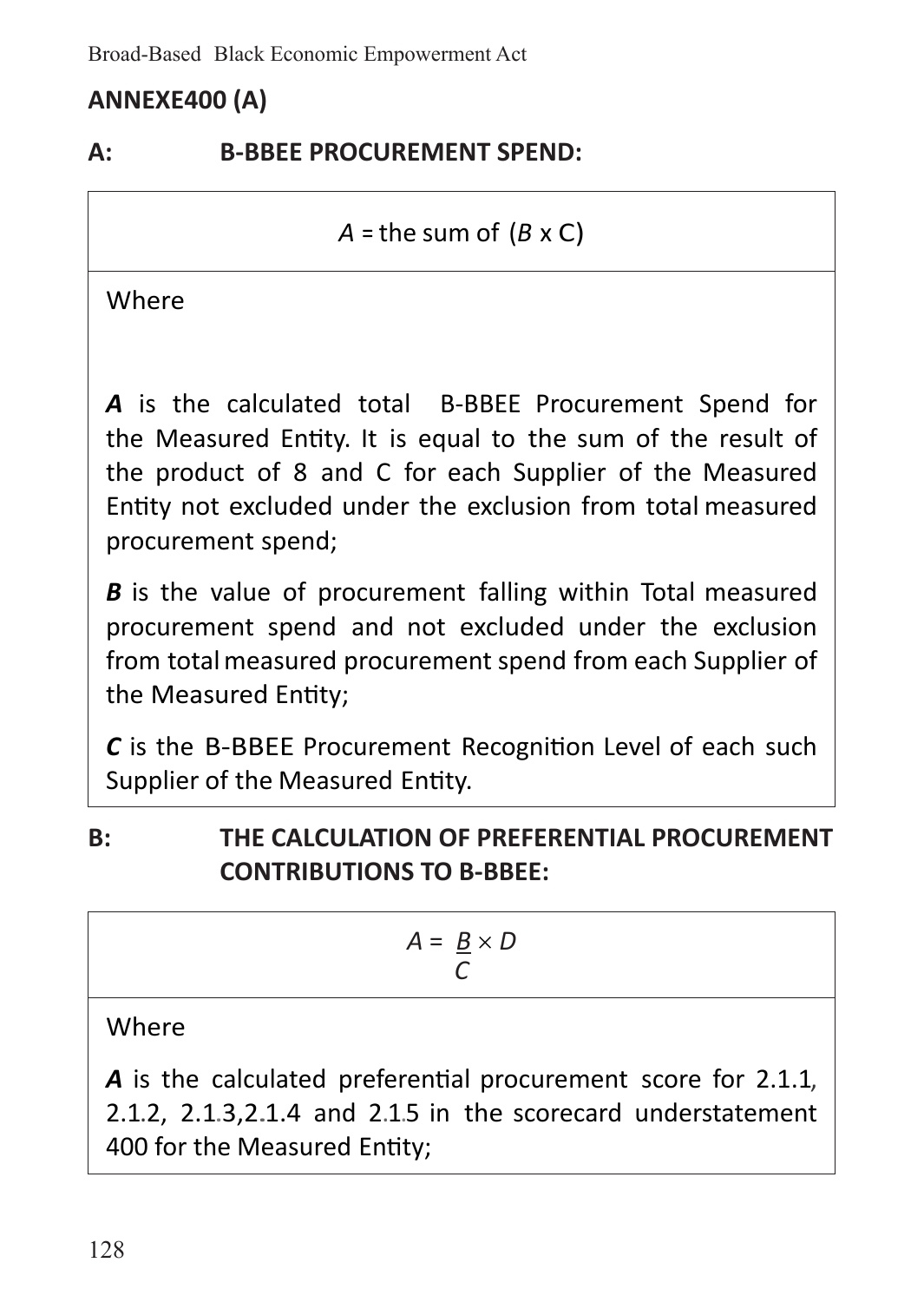*B* is the total B-BBEE Procurement Spend of the Measured Entity calculated under measurement of B-BBEE Procurement Spend as a percentage of Total Measured Procurement Spend of that Measured Entity;

*C* is the compliance target for each criteria specified in the scorecard understatement 400;

*D* is the Weighting points allocated to each criteria specified in the scorecard under statement 400.

### **ANNEXE 400(B)**

## **Annexe 400B - Enterprise Development and Supplier Development Benefit Factor Matrix**

| <b>Qualifying Contribution</b><br>type                                                                                       | Contribution<br>Amount                                                | <b>Benefit Factor</b> |
|------------------------------------------------------------------------------------------------------------------------------|-----------------------------------------------------------------------|-----------------------|
| <b>Grant and Related Contributions</b>                                                                                       |                                                                       |                       |
| <b>Grant Contribution</b>                                                                                                    | <b>Full Grant</b><br>Amount                                           | 100%                  |
| Direct Cost incurred in<br>supporting Enterprise<br>Development and<br>Supplier Development                                  | Verifiable Cost<br>(including both)<br>monetary and<br>non-monetary)  | 100%                  |
| Discounts in<br>addition to normal<br>business practices<br>supporting Enterprise<br>Development and<br>Supplier Development | Discount<br>Amount (in<br>addition to<br>normal business<br>discount) | 100%                  |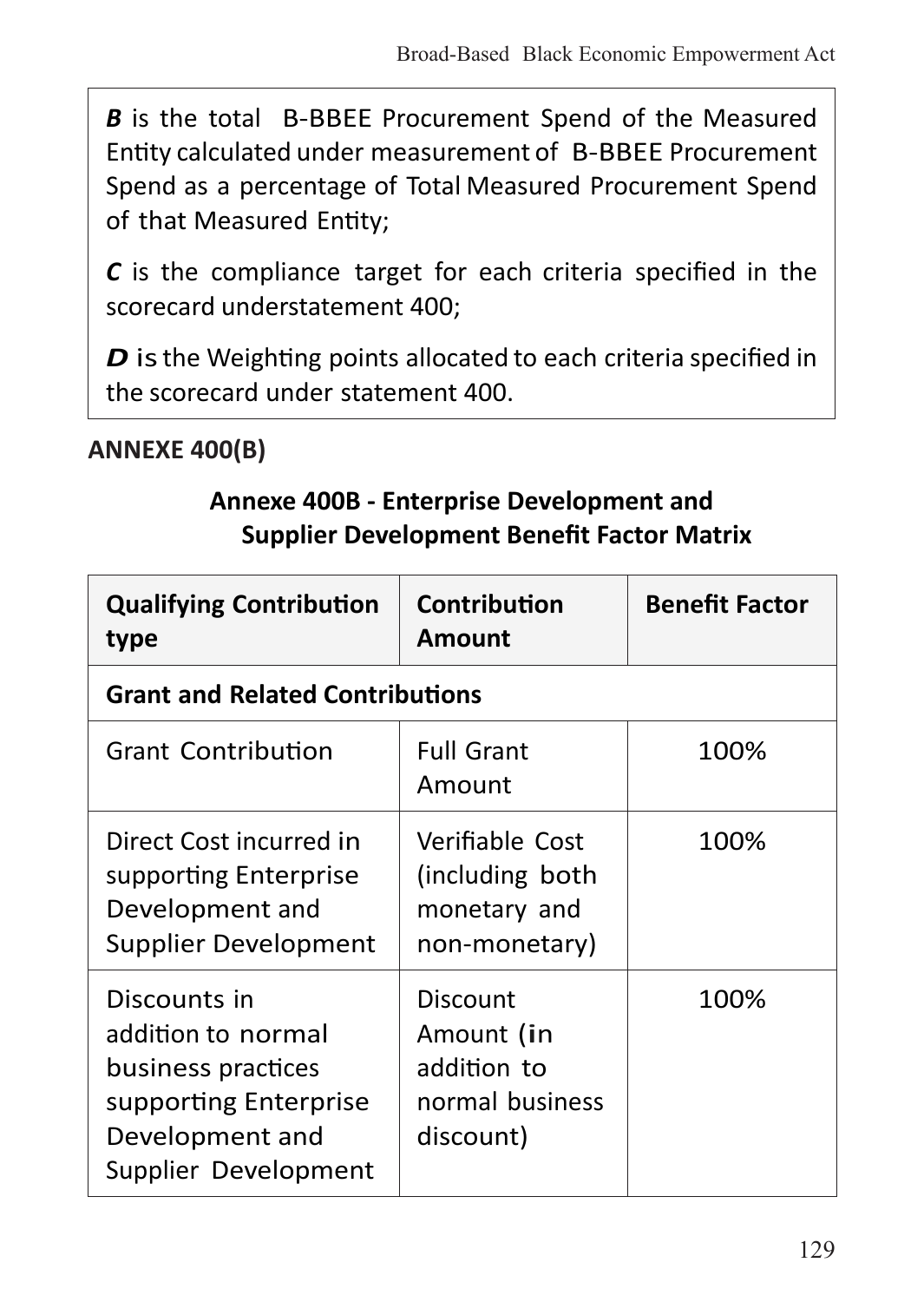| <b>Qualifying Contribution</b><br>type                                                                                                                                                                  | Contribution<br>Amount                                               | <b>Benefit Factor</b> |  |
|---------------------------------------------------------------------------------------------------------------------------------------------------------------------------------------------------------|----------------------------------------------------------------------|-----------------------|--|
| <b>Overhead Costs</b><br>incurred in<br>supporting Enterprise<br>Development and<br>Supplier Development<br>(including people<br>appointed in Enterprise<br>Development<br>and Supplier<br>Development) | Verifiable Costs<br>(including both<br>monetary and<br>non-monetary) | 70%                   |  |
| <b>Loans and Related Contributions</b>                                                                                                                                                                  |                                                                      |                       |  |
| Interest-Free Loan<br>with no security<br>requirements<br>supporting Enterprise<br>Development and<br>Supplier Development                                                                              | Outstanding<br>Loan Amount                                           | 70%                   |  |
| Standard Loan<br>to Enterprise<br>Development<br>and<br><b>Supplier Development</b><br><b>Beneficiaries</b>                                                                                             | Outstanding<br>Loan Amount                                           | 50%                   |  |
| Guarantees provided<br>on behalf of a<br>Beneficiary entity                                                                                                                                             | Guarantee<br>Amount                                                  | 3%                    |  |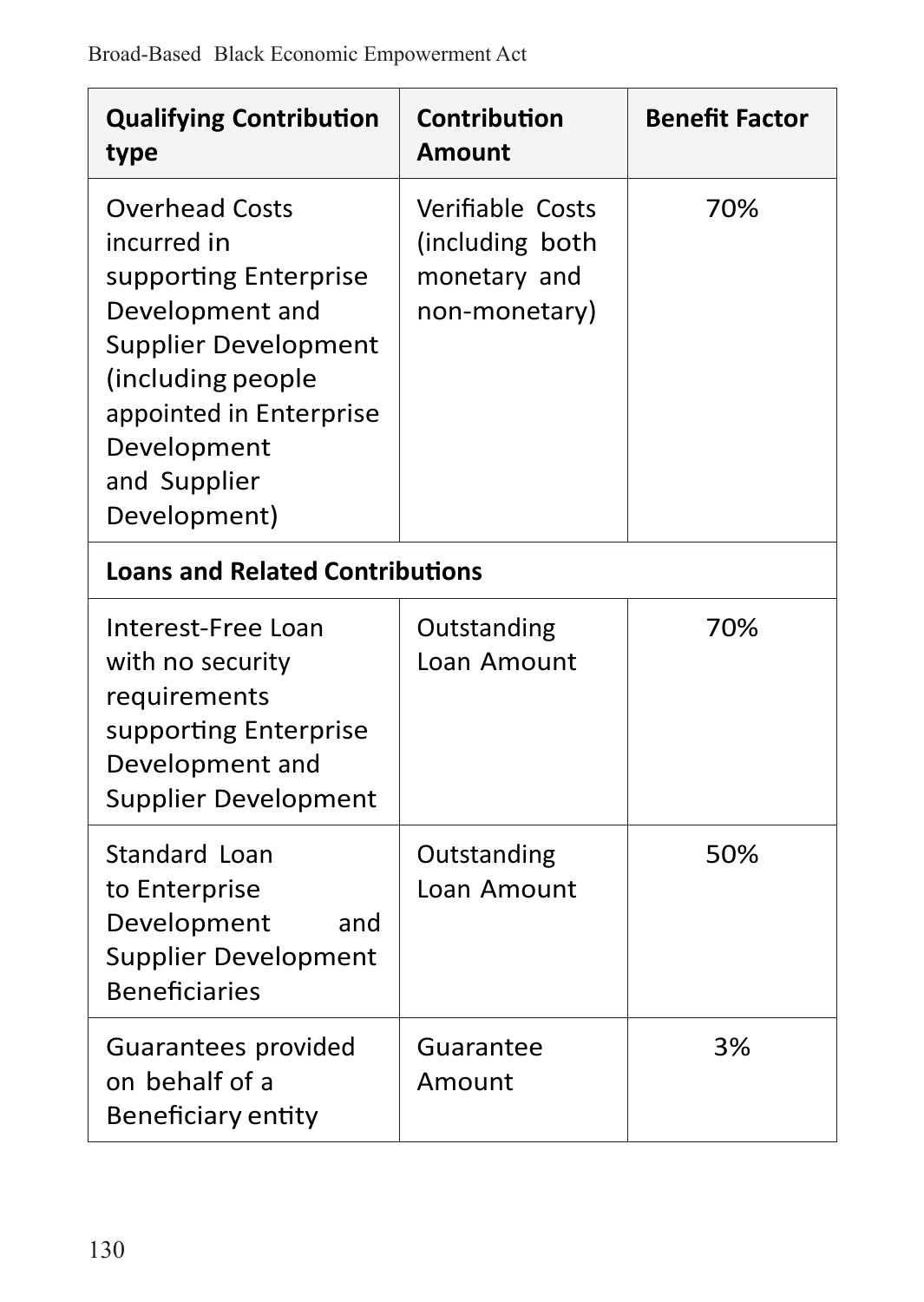| <b>Qualifying Contribution</b><br>type                                                                               | Contribution<br>Amount                       | <b>Benefit Factor</b>                                                                     |
|----------------------------------------------------------------------------------------------------------------------|----------------------------------------------|-------------------------------------------------------------------------------------------|
| Lower Interest Rate                                                                                                  | Outstanding<br>loan amount                   | Prime Rate $-$<br><b>Actual Rate</b>                                                      |
| <b>Equity Investments and Related Contributions</b>                                                                  |                                              |                                                                                           |
| Minority Investment<br>in Enterprise<br>Development and<br>Supplier Development<br><b>Beneficiaries</b>              | Investment<br>Amount                         | 70%                                                                                       |
| Enterprise<br>Development and<br>Supplier Development<br>Investment with lower<br>dividend to financier              | Investment<br>Amount                         | Dividend Rate<br>of Ordinary<br>Shareholders<br>Actual<br>Dividend Rate<br>of Contributor |
| Contributions made in the form of human resource capacity                                                            |                                              |                                                                                           |
| Professional services<br>rendered at no cost and<br>supporting Enterprise<br>Development and<br>Supplier Development | Commercial<br>hourly rate of<br>professional | 60%                                                                                       |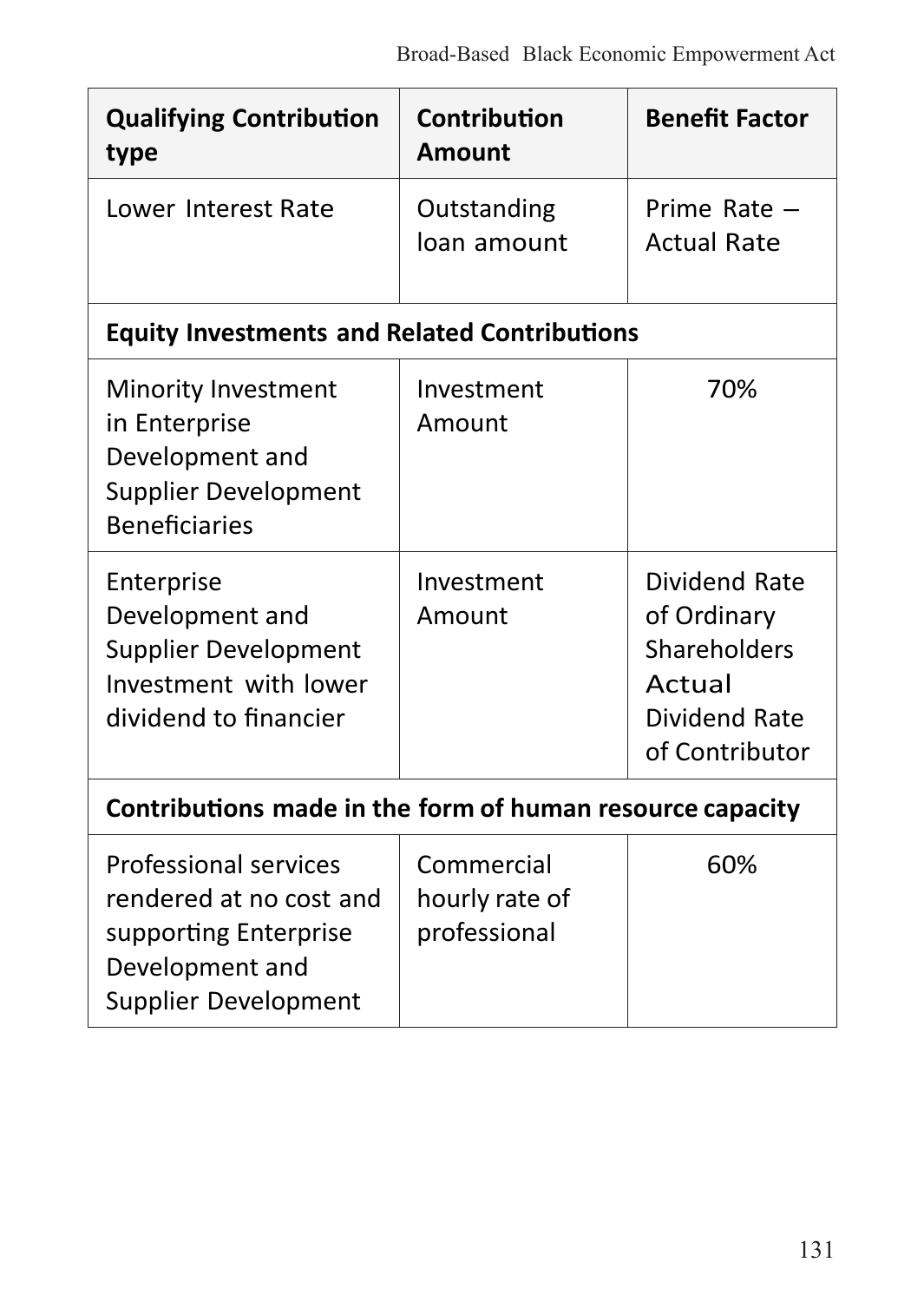| <b>Qualifying Contribution</b><br>type                                                                                            | Contribution<br>Amount                                                                                                          | <b>Benefit Factor</b>                                                                                                                                            |  |
|-----------------------------------------------------------------------------------------------------------------------------------|---------------------------------------------------------------------------------------------------------------------------------|------------------------------------------------------------------------------------------------------------------------------------------------------------------|--|
| Professional services<br>rendered at a discount<br>and supporting<br><b>Enterprise Development</b><br>and Supplier<br>Development | Value of<br>discount based<br>on commercial<br>hourly rate of<br>professional                                                   | 60%                                                                                                                                                              |  |
| Time of employees<br>of Measured<br>Entity productively<br>deployed in assisting<br>heneficiaries                                 | Monthly salary<br>divided by 160                                                                                                | 60%                                                                                                                                                              |  |
| <b>Other Contributions</b>                                                                                                        |                                                                                                                                 |                                                                                                                                                                  |  |
| Shorter payment<br>periods for 2.2 of this<br>statement (Supplier<br>Development)                                                 | Percentage of<br>invoiced amount<br>multiplied by<br>15% (being an<br>approximation<br>of the cost of<br>short-term<br>funding) | Percentage<br>being 15<br>days less the<br>number of<br>days from<br>invoice to<br>payment.<br>Maximum<br>points that<br>can be scored<br>is 15% of 10<br>points |  |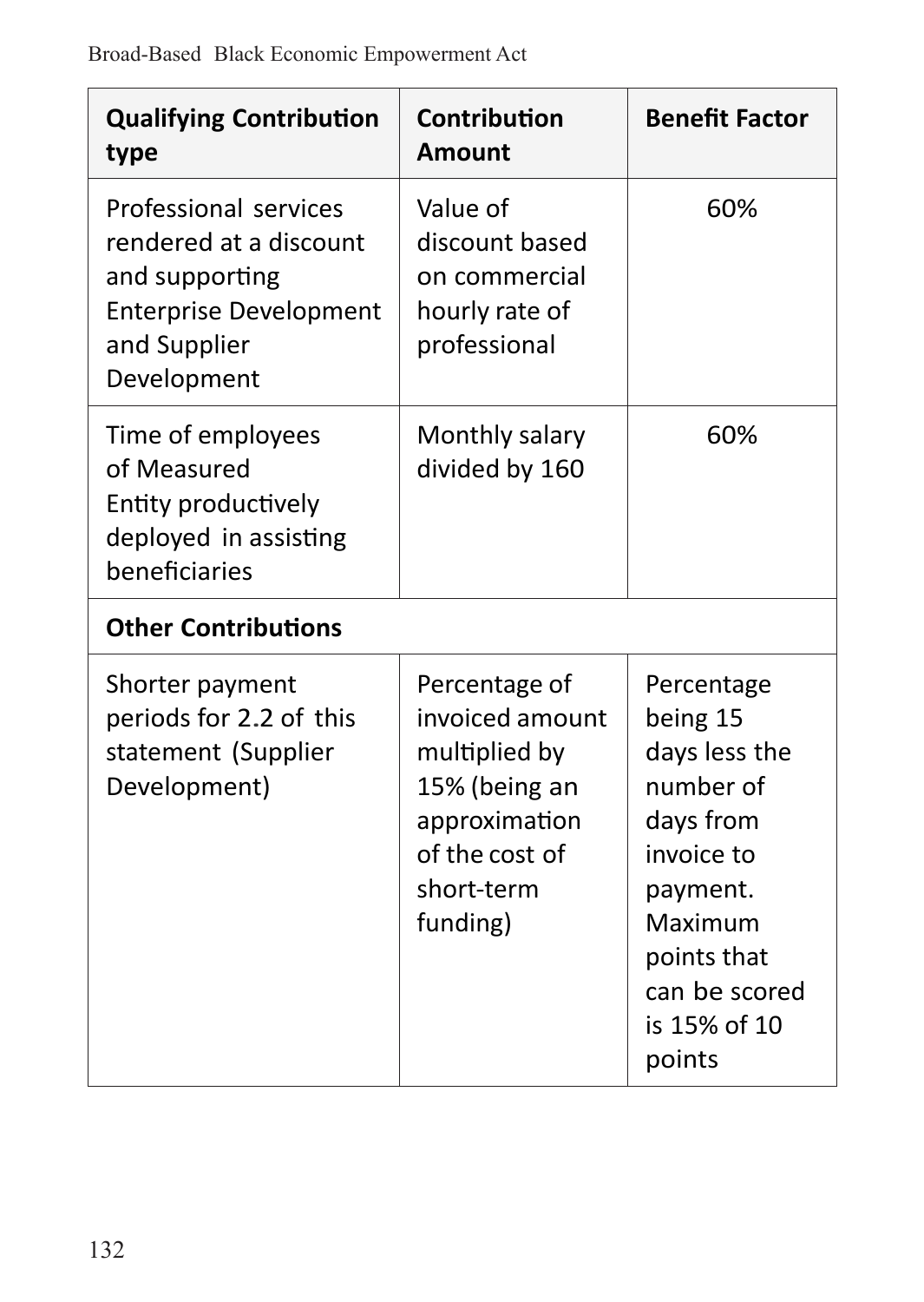## **ANNEXE 400(8)**

## **A: QUALIFYING CONTRIBUTIONS ARE MEASURABLE ON THE FOLLOWING BASIS:**

$$
A = \frac{B}{C} \times D
$$

Where

A is the score achieved in respect of the Qualifying Contributions made by the Measured Entity

*B* is the annual value of all Qualifying Contributions made by the Measured Entity measured from the commencement of this statement or the Inception Date to the date of measurement

**C** is compliance target in respect of the Qualifying Contributions as specified in the scorecard for statement 400

*D* is the Weighting points allocated to the criteria under the scorecard for statement 400.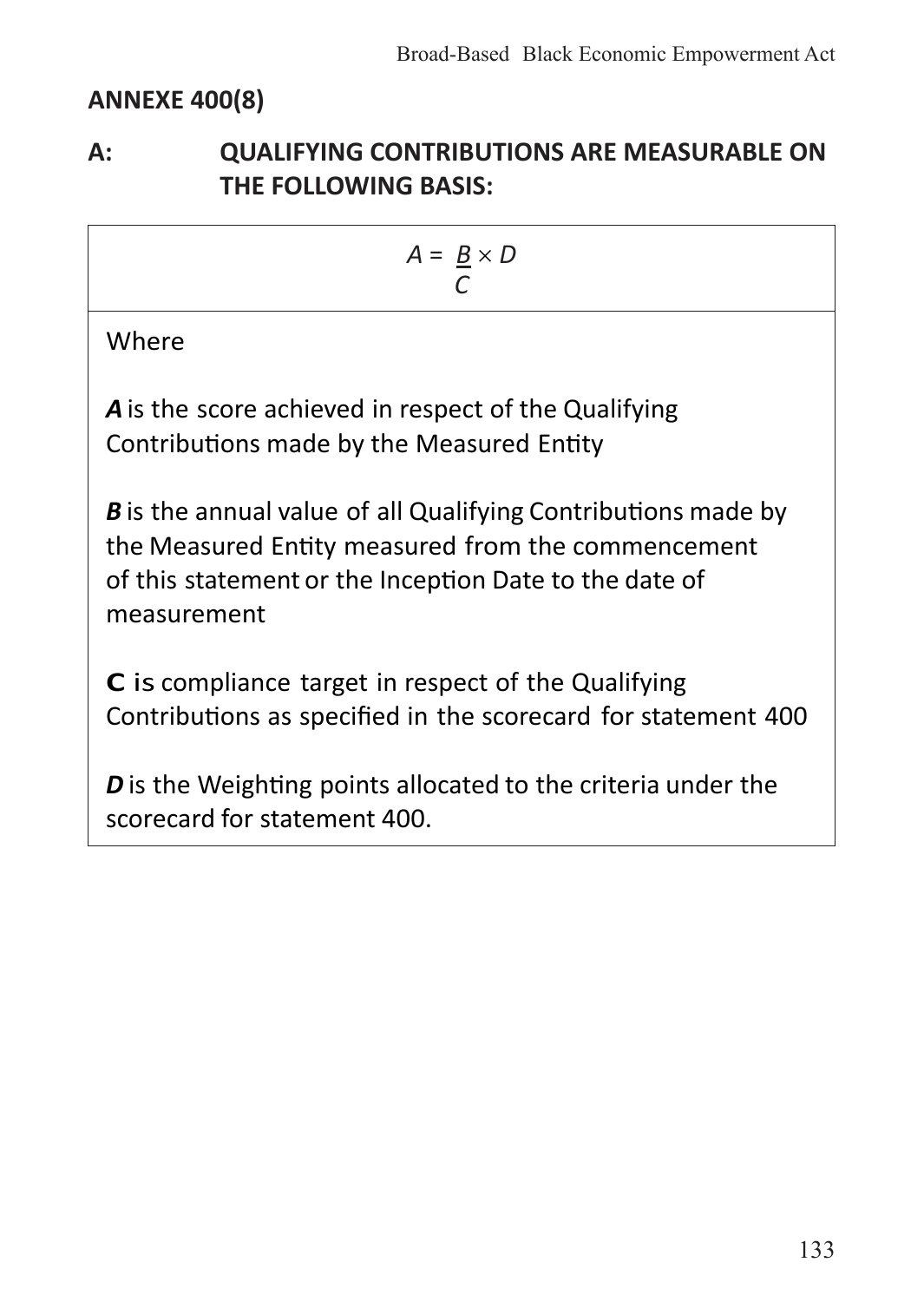# **CODE SERIES 500: MEASUREMENT OF THE SOCIO- ECONOMIC DEVELOPMENT ELEMENTS OF BROAD-BASED BLACK ECONOMIC EMPOWERMENT**

# **STATEMENT 500: THE GENERAL PRINCIPLES FOR MEASURING THE SOCIO - ECONOMIC DEVELOPMENT ELEMENT**

Issued under section 9 of the Broad-Based Black Economic Empowerment Act of 2003

## **Arrangement of this statement**

| Para             | Subject                                   | Page |
|------------------|-------------------------------------------|------|
| 1.               |                                           |      |
| 2.               |                                           |      |
| 3.               |                                           |      |
| $\overline{4}$ . | Measurement of Socio-economic development |      |
| 5.               |                                           |      |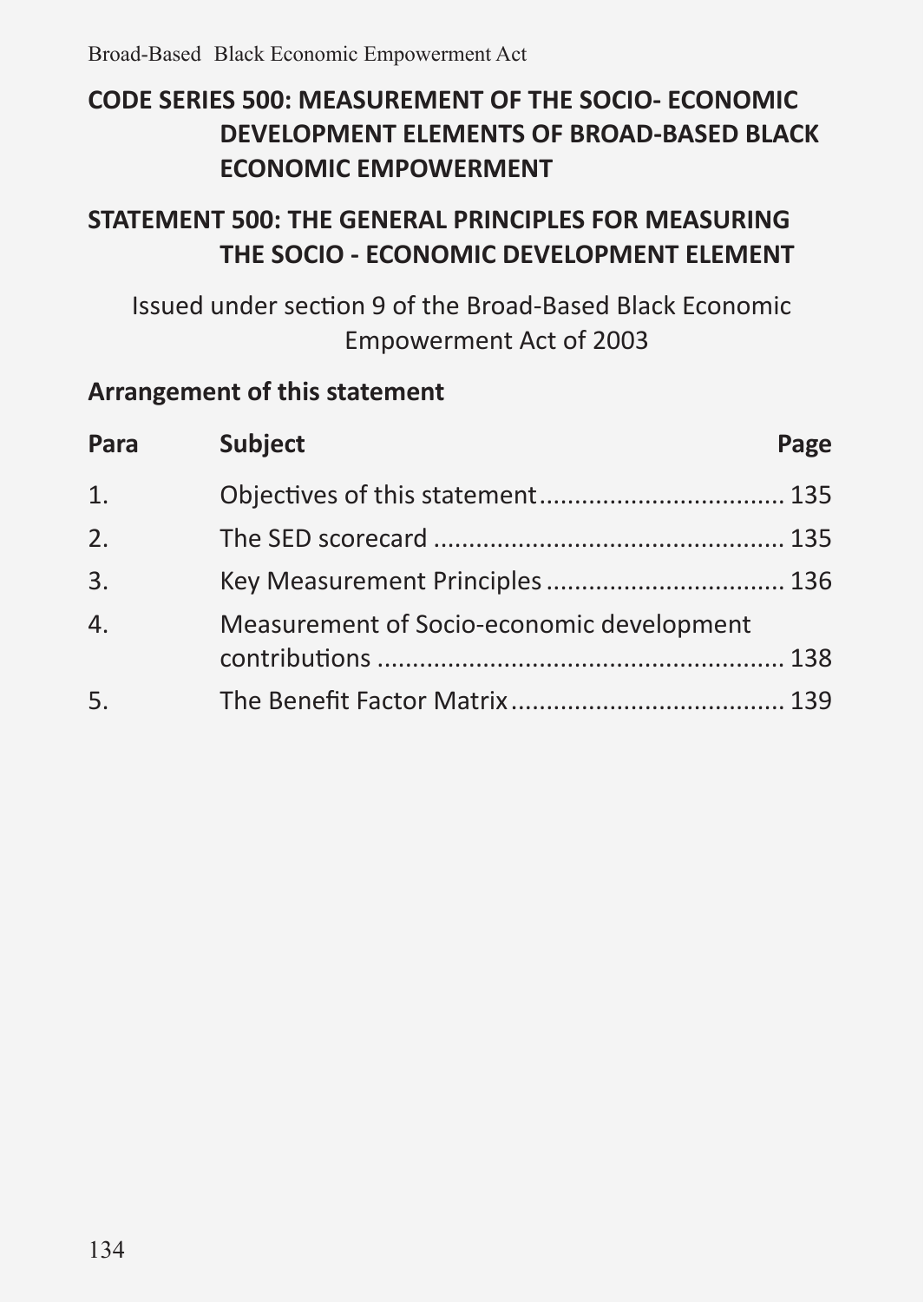### **1 OBJECTIVES OF THIS STATEMENT**

 The objectives of this statement are to specify:

- 1.1 **the Socio-Economic Development (SED)** and Sector Specific Contributions scorecard;
- 1.2 the key measurement principles applicable when calculating Socio Economic Development Contributions; and
- 1.3 the formula for calculating the individual criteria specified in the SED scorecard.

#### **2 THE SED SCORECARD**

- 2.1 The Net Profit After Tax (NPAT) or average target applies unless:
- 2.1.1 **the company does not make a profit last year or on** average over the last five years
- 2.1.2 the net profit margin is less than a quarter of the norm in the industry.
- 2.2 If the Turnover is to be used, the target will be set at:
- 2.2.1 1% x Indicative Profit Margin (NPAT/Turnover) x Turnover
- 2.2.2 Indicative profit margin is the profit margin in the last year where the company's profit margin is at least onequarter of the industry norm.
- 2.3 The following table represents the criteria and method used for deriving a score for Socio- Economic Development under this statement: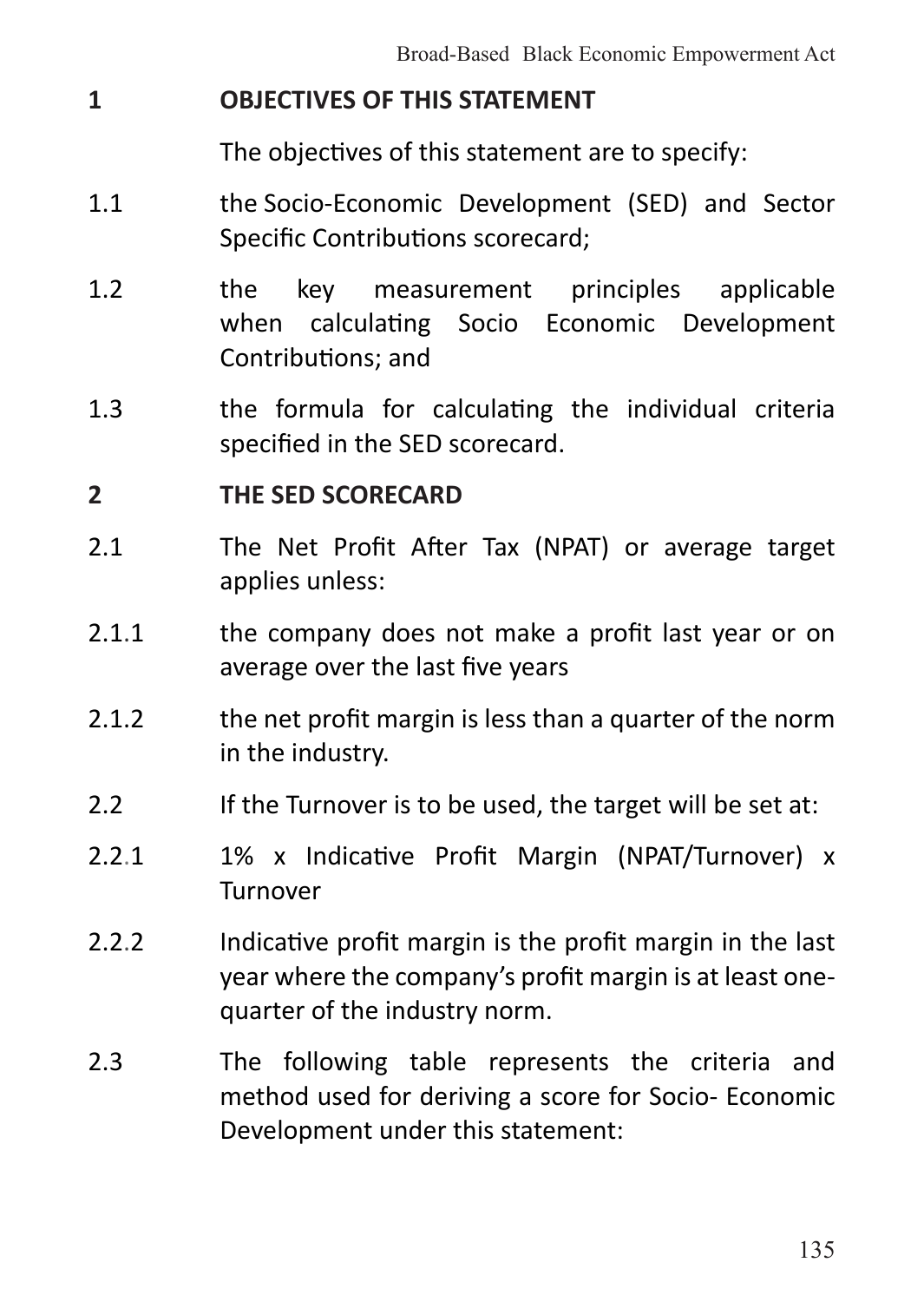| Criteria                                                                                                                               | Weighting<br><b>Points</b> | Compliance<br><b>Target</b> |
|----------------------------------------------------------------------------------------------------------------------------------------|----------------------------|-----------------------------|
| Annual value of all Socio-<br><b>Economic Development</b><br>Contributions by the Measured<br>Entity as a percentage of the<br>target. | 5                          | 1% of NPAT                  |

2.4 The weighting points in the SED scorecard represent the maximum number of points possible for each of the criteria.

#### **3 KEY MEASUREMENT PRINCIPLES**

#### 3.1 **General principles:**

- 3.1.1 Measured Entities receive recognition for any Socio-Economic Development Contributions that are quantifiable as a monetary value using a Standard Valuation Method.
- 3.1.2 Socio-Economic Development Contributions of any Measured Entity are recognisable annually;
- 3.1.2.1 No portion of the value of any Socio-Economic Development contribution that is payable to the beneficiary after the date of measurement can form part of any calculation under this statement

### 3.2 **Socio- Economic Development Contributions:**

3.2.1 Socio-Economic Development Contributions consist of monetary or non-monetary contributions actually initiated and implemented in favour of beneficiaries by a Measured Entity with the specific objective of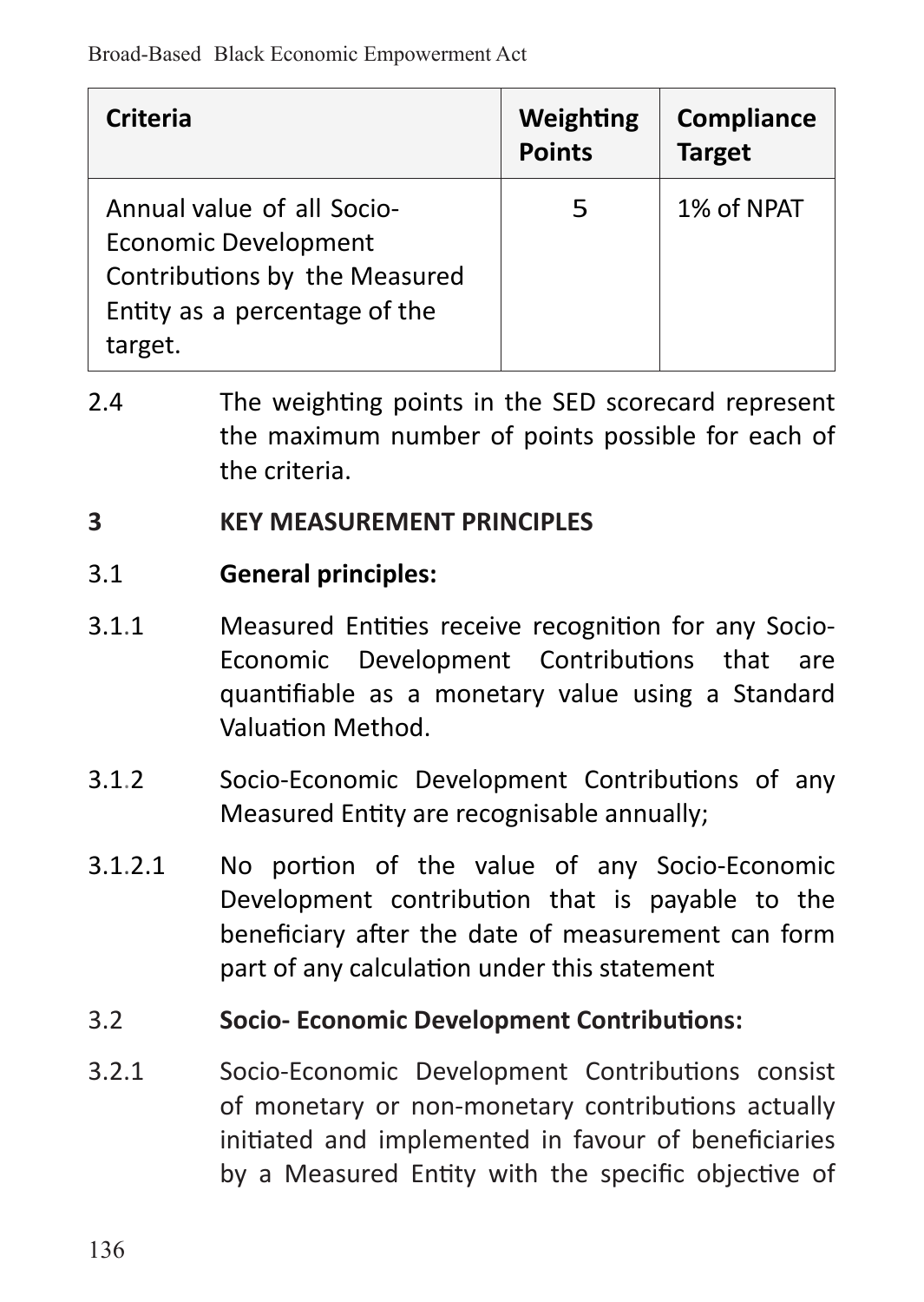facilitating income generating activities for targeted beneficiaries.

- 3.2.2 The full value of Socio-Economic Development Contributions made to beneficiaries is recognisable if at least 75% of the value directly benefits black people.
- 3.2.3 If less than 75% of the full value of Socio-Economic Development Contributions directly benefits black people, the value of the contribution made multiplied by the percentage that benefits black people, is recognisable.
- 3.2.4 The following is a non-exhaustive list of Socio-Economic Development Contributions:
- 3.2.4.1 grant Contributions to beneficiaries of Socio-Economic Development Contributions;
- 3.2.4.2 guarantees given orsecurity provided for beneficiaries;
- 3.2.4.3 direct costs incurred by a Measured Entity in assisting beneficiaries;
- 3.2.4.4 overhead costs of a Measured Entity directly attributable to Socio Economic Development Contributions;
- 3.2.4.5 developmental capital advanced to beneficiary communities;
- 3.2.4.6 preferential terms granted by a Measured Entity for its supply of goods or services to beneficiary communities;
- 3.2.4.7 payments made by the Measured Entity to third parties to perform socio-economic development on the Measured Entity's behalf;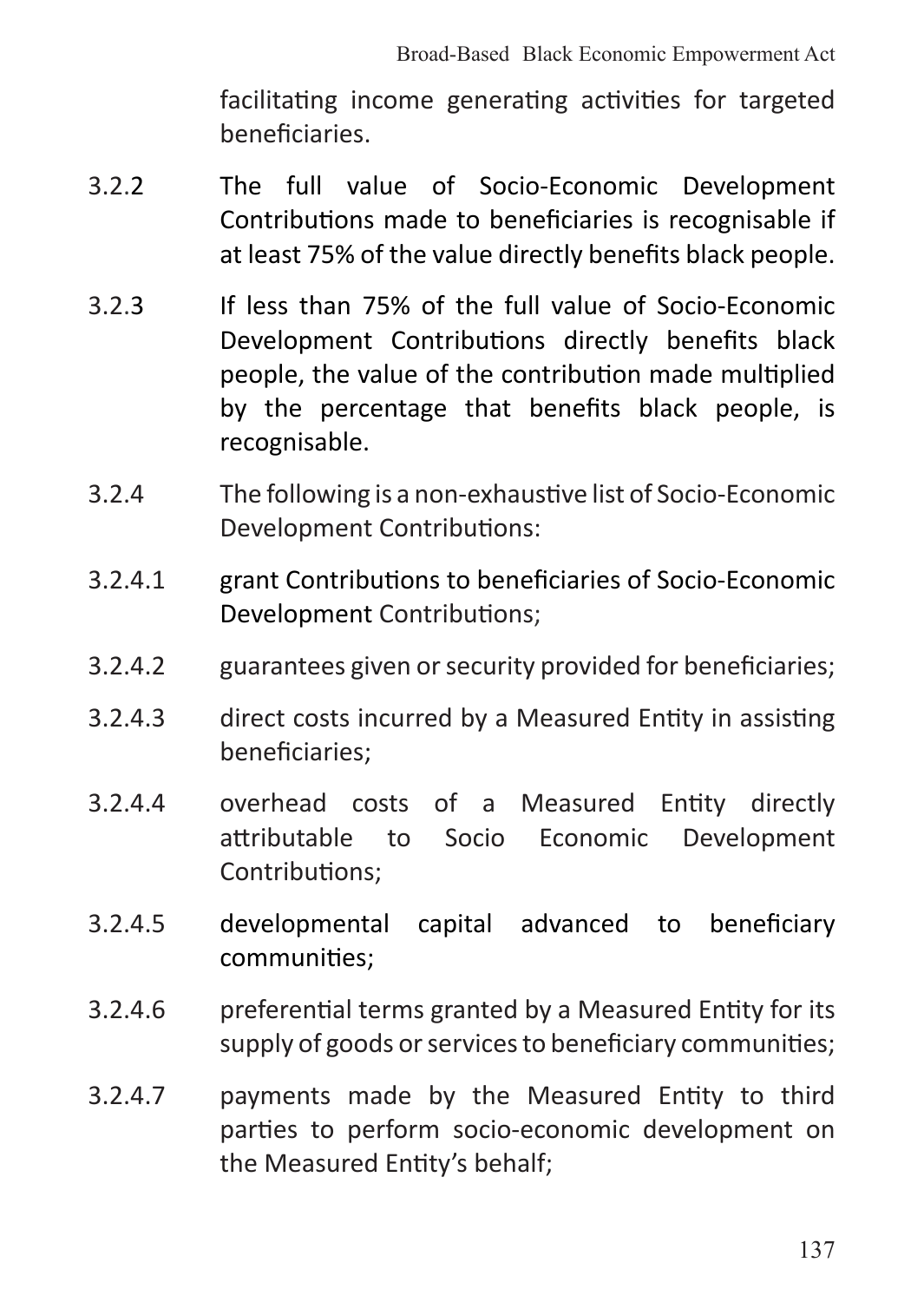- 3.2.4.8. subject to paragraph 3.2.5 prov1s1on of training or mentoring to beneficiary communities which will assist them to increase their financial capacity; and
- 3.2.4.9. subject to paragraph 3.2.6 the maintenance by the Measured Entity of a socio-economic development unit which focuses only on support of beneficiaries and beneficiary communities.
- 3.2.5 providing training or mentoring to beneficiary communities by a Measured Entity. (Such contributions are measurable by quantifying the cost of time (excluding travel or commuting time) spent by staff or management of the Measured Entity in carrying out such initiatives. A clear justification must support any claim for time costs incurred, commensurate with the seniority and expertise of the trainer or mentor).
- 3.2.6 Maintaining a socio-economic development unit by the Measured Entity. (Only that portion of salaries and wages attributable to time spent by the staff in, and the other expenses related to, promoting and implementing socio-economic development constitute contributions.)
- 3.2.7 Payments made by the Measure Entity to third parties to perform socioeconomic development on the Measurement Entity's behalf.

# **4 MEASUREMENT OF SOCIO-ECONOMIC DEVELOPMENT CONTRIBUTIONS**

Socio-Economic Development Contributions are measurable using the formula in Annexe 500 (B).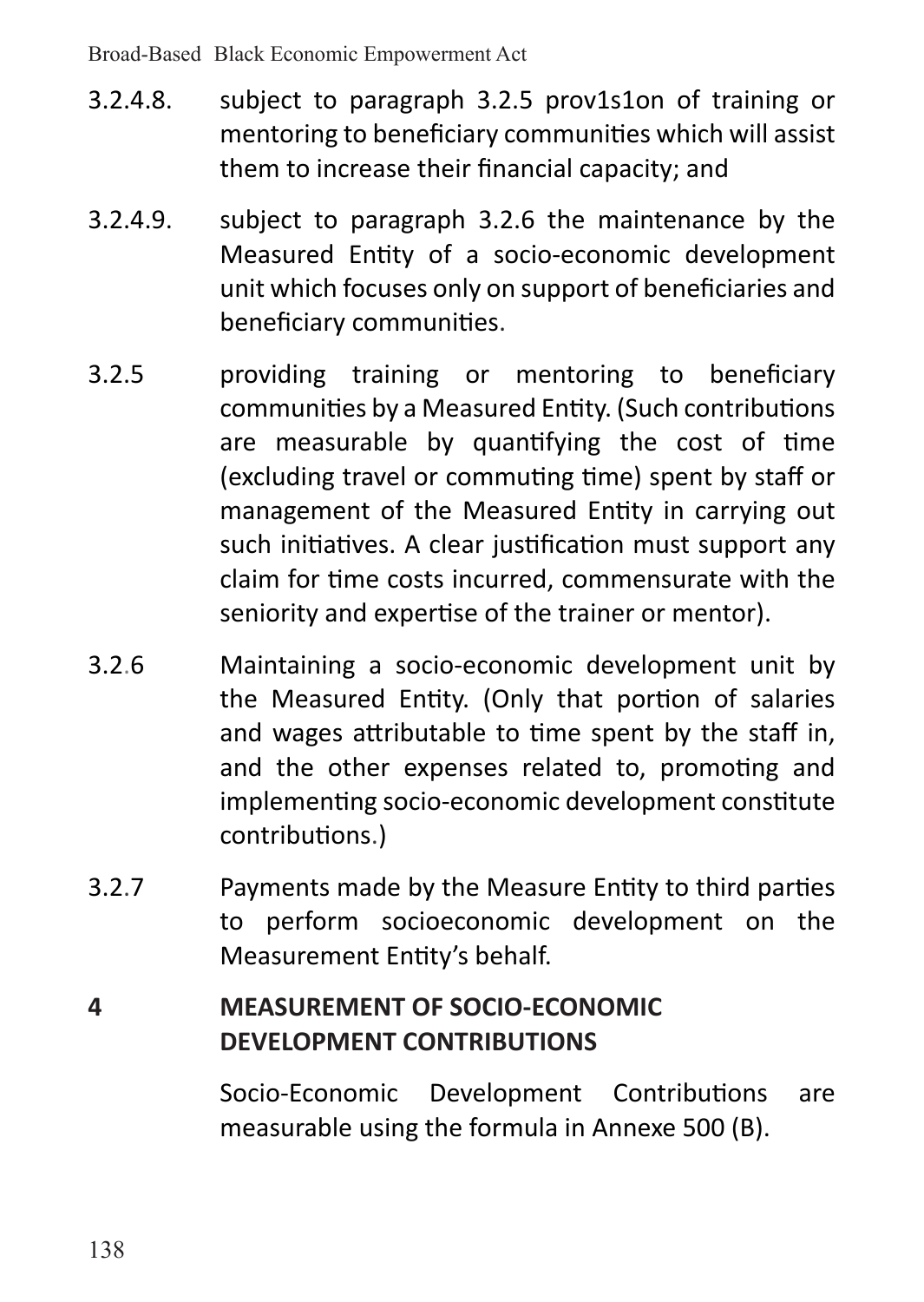## **5 THE BENEFIT FACTOR MATRIX**

The Minister may from time to time, by notice in the Gazette, revise or substitute the Benefit Factor Matrix. Any changes will only be applicable to Compliance Reports prepared for a Measured Entity in respect of the first 12-month period following the gazetting of a revision or substitution.

## **Annexe 500(A)- Benefit Factor Matrix**

| <b>Qualifying Contribution</b><br>type                                                                                                                                | Contribution<br>Amount                                                | <b>Benefit</b><br>Factor |  |
|-----------------------------------------------------------------------------------------------------------------------------------------------------------------------|-----------------------------------------------------------------------|--------------------------|--|
| <b>Grant and Related Contributions</b>                                                                                                                                |                                                                       |                          |  |
| <b>Grant Contribution</b>                                                                                                                                             | <b>Full Grant Amount</b>                                              | 100%                     |  |
| Direct Cost incurred<br>in supporting socio-<br>economic development,<br>sector specific initiatives<br>or Qualifying Socio-<br>Economic Development<br>Contributions | Verifiable Cost<br>(including both)<br>monetary and non-<br>monetary) | 100%                     |  |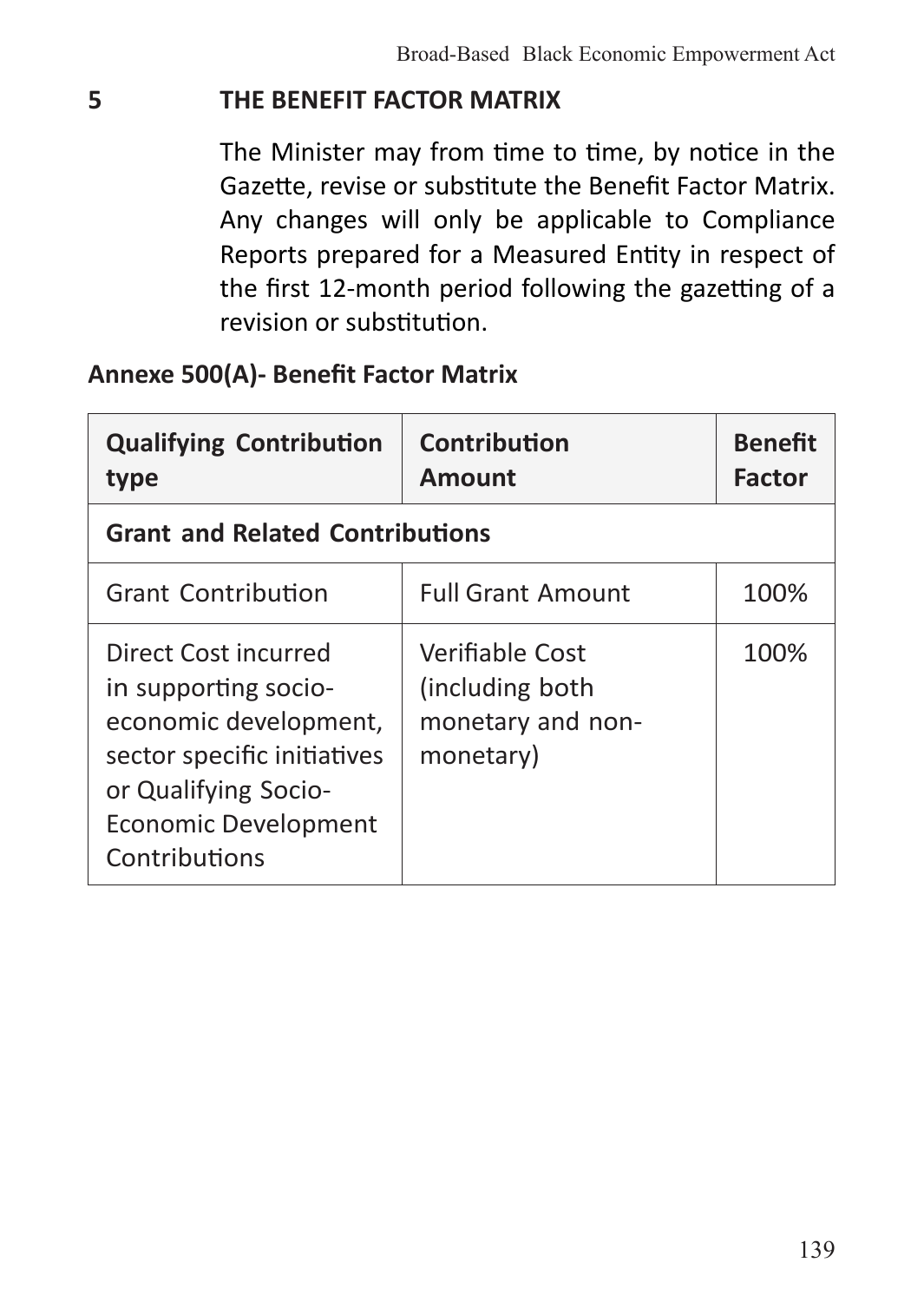| <b>Qualifying Contribution</b><br>type                                                                                                                                                                       | Contribution<br>Amount                                                       | <b>Benefit</b><br>Factor |
|--------------------------------------------------------------------------------------------------------------------------------------------------------------------------------------------------------------|------------------------------------------------------------------------------|--------------------------|
| Discounts in addition<br>to normal business<br>practices supporting<br>socio-economic<br>development, sector<br>specific initiatives<br>or Qualifying Socio-<br><b>Economic Development</b><br>Contributions | Discount Amount (in<br>addition to normal<br>business discount)              | 100%                     |
| <b>Overhead Costs</b><br>incurred in supporting<br>socio-economic<br>development, sector<br>specific initiatives<br>or Qualifying Socio-<br><b>Economic Development</b><br>Contributions                     | <b>Verifiable Costs</b><br>(including both<br>monetary and non-<br>monetary) | 80%                      |
|                                                                                                                                                                                                              | Contributions made in the form of human resource capacity                    |                          |
| Professional services<br>rendered at no<br>cost supporting<br>socio-economic<br>development, sector<br>specific initiatives<br>or Qualifying Socio-<br><b>Economic Development</b><br>Contributions          | Commercial hourly rate<br>of professional                                    | 80%                      |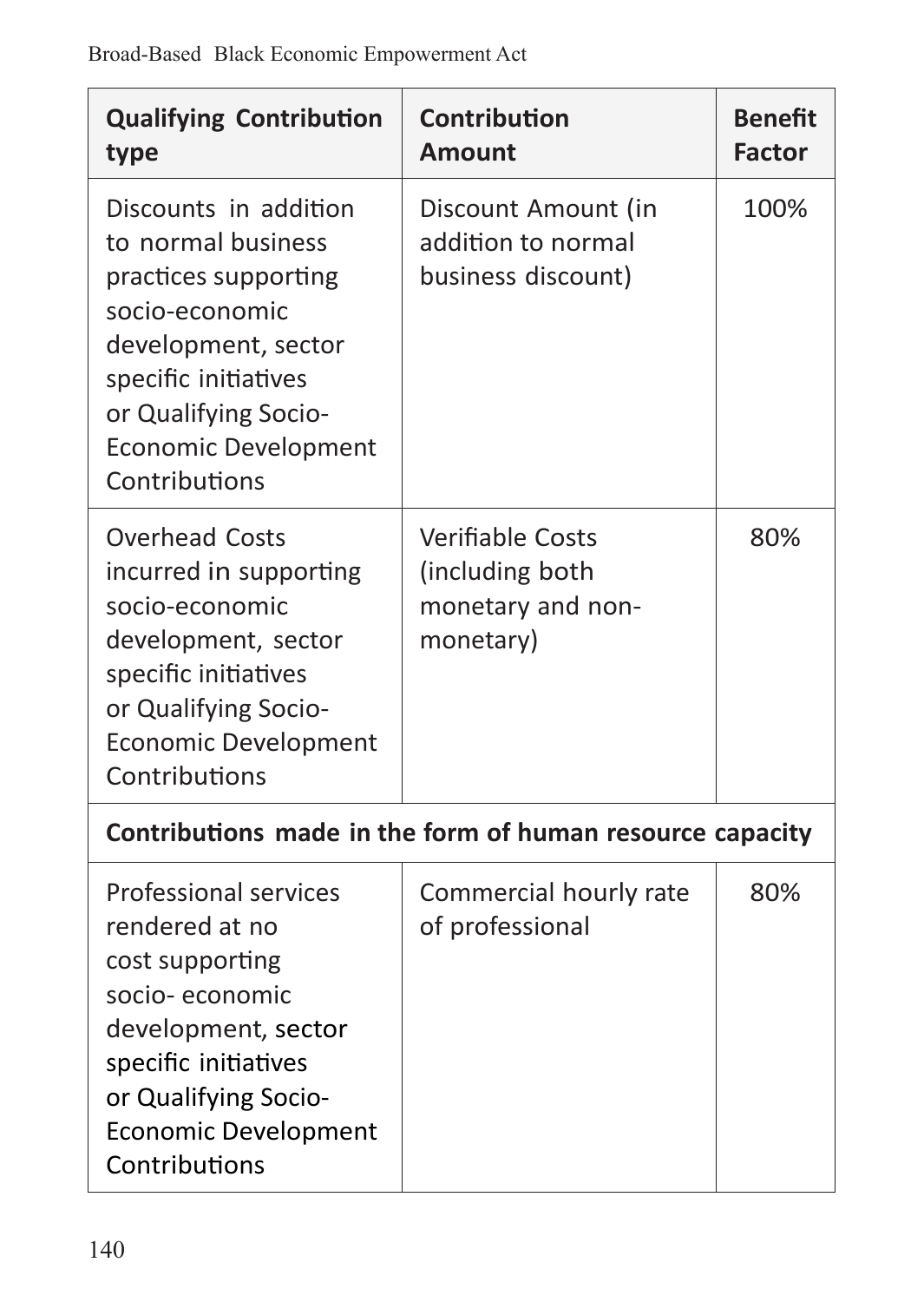| <b>Qualifying Contribution</b><br>type                                                                                                                                                                                                           | Contribution<br>Amount                                                  | <b>Benefit</b><br><b>Factor</b> |
|--------------------------------------------------------------------------------------------------------------------------------------------------------------------------------------------------------------------------------------------------|-------------------------------------------------------------------------|---------------------------------|
| Professional services<br>rendered at a discount<br>supporting socio<br>economic development,<br>sector specific initiatives<br>or Qualifying Socio-<br>Economic Development<br>Contributions                                                     | Value of discount based<br>on commercial hourly<br>rate of professional | 80%                             |
| Time of employees<br>of Measured Entity<br>productively deployed<br>in assisting beneficiaries<br>and supporting socio-<br>economic development,<br>sector specific initiatives<br>or Qualifying Socio-<br>Economic Development<br>Contributions | Monthly salary divided<br>by 160                                        | 80%                             |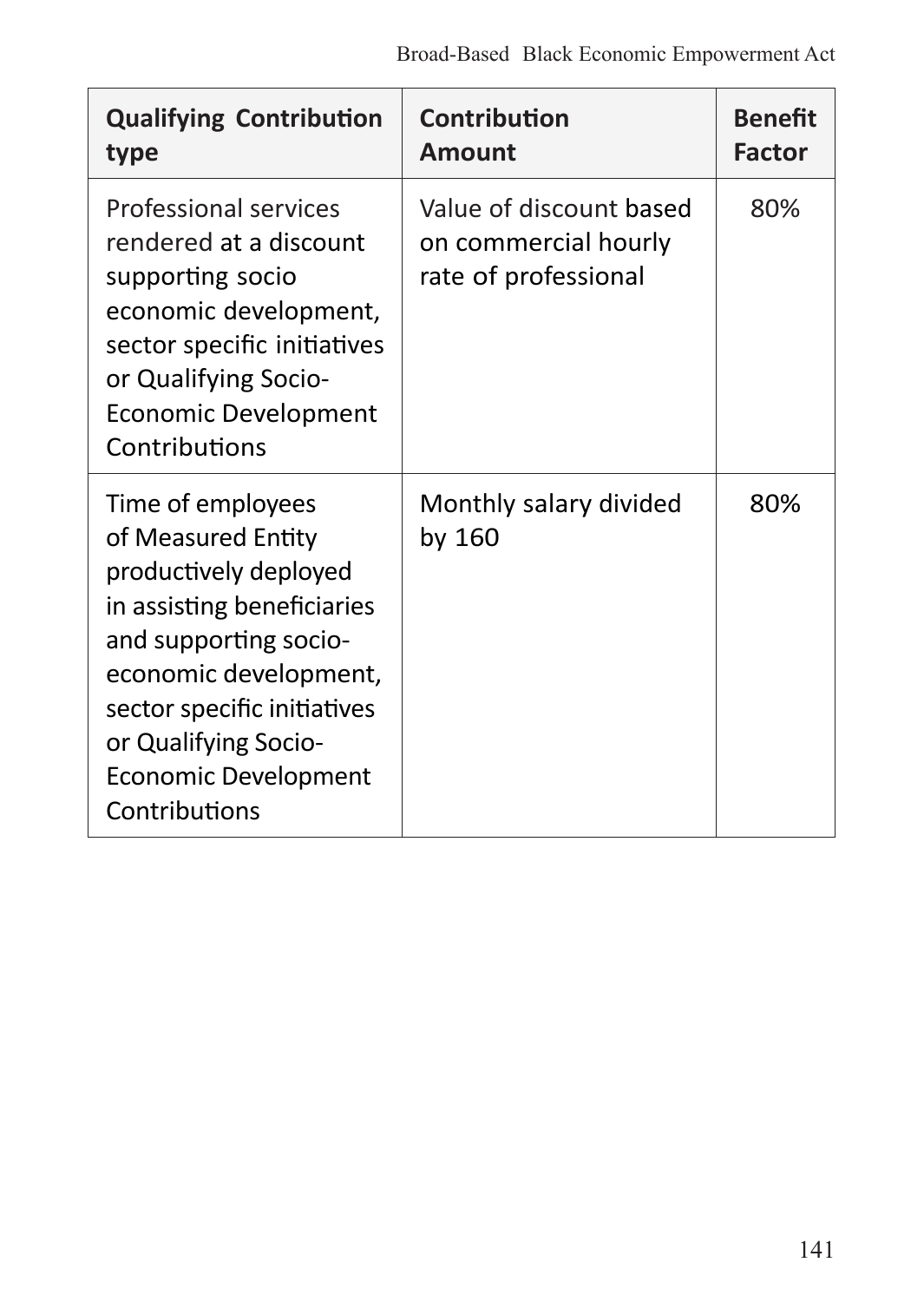# **ANNEXE 500 (B)**

## **A: QUALIFYING CONTRIBUTIONS ARE MEASURABLE ON THE FOLLOWING BASIS:**

$$
A = \frac{B}{C} \times D
$$

**Where** 

A is the score achieved in respect of the Qualifying Contributions made by the Measured Entity

*B* is the value of all Qualifying Contributions made by the Measured Entity measured from the commencement or this statement or the Inception Date to the date of measurement

**C** is compliance target in respect of the Qualifying Contributions as specified in the scorecard for statement 500 (see paragraph 2.1)

*D* is the Weighting points allocated to the measured enterprise development criteria under the scorecard for statement 500 (5)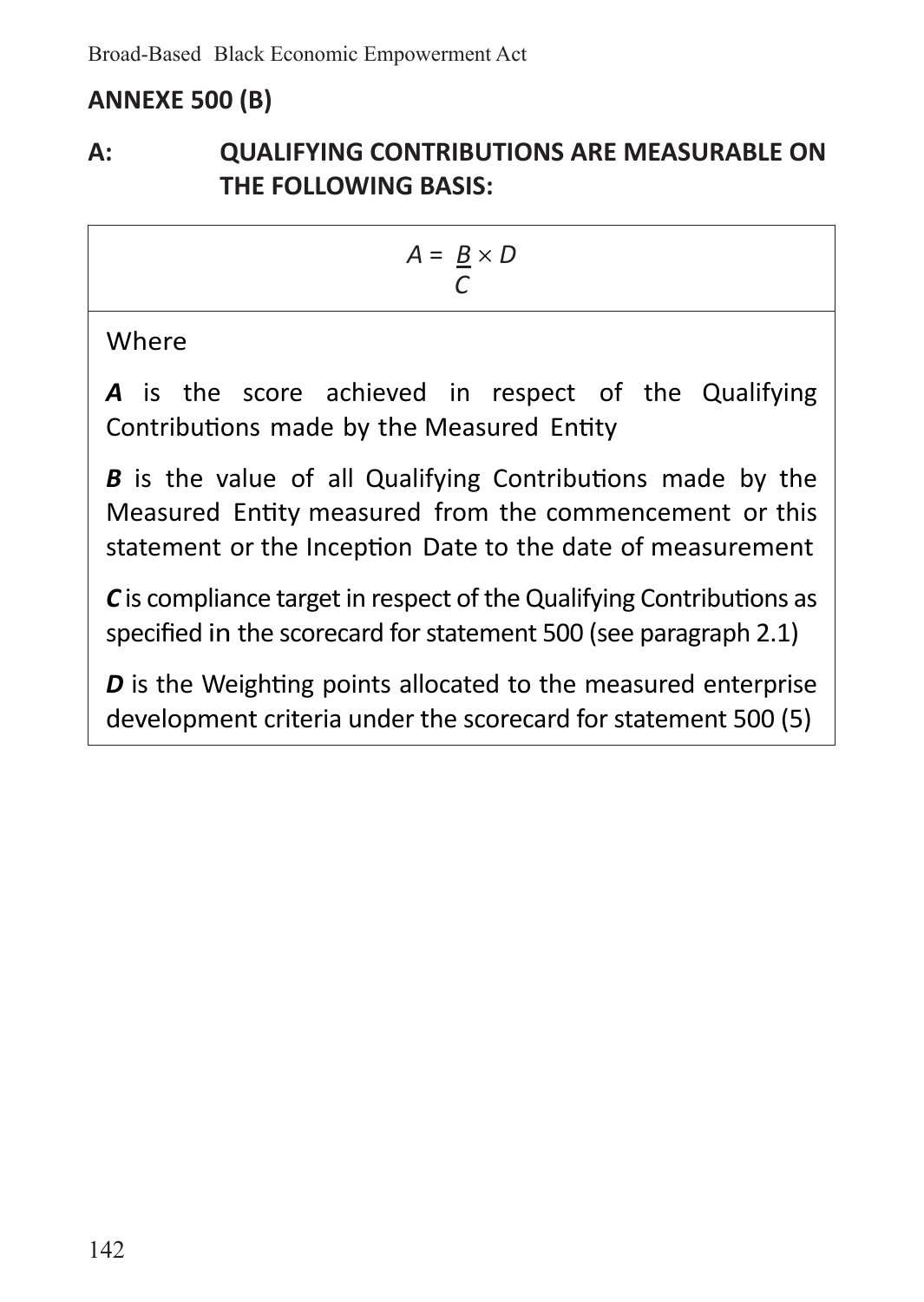# **BROAD-BASED BLACK ECONOMIC EMPOWERMENT ACT**

#### **SECTION 9(1) CODES OF GOOD PRACTICE AS AMENDED**

#### **SCHEDULE 1**

#### **INTERPRETATION AND DEFINITIONS**

#### **Part 1: Interpretation**

- 1. The Codes of Good Practice must be interpreted according to the following provisions unless the context requires a different meaning:
- 2. In interpreting the provisions of the Codes, any reasonable interpretation consistent with the objectives of the Act and the B-BBEE Strategy must take precedence.
- 3. Words importing persons shall where the context so requires or admits include individuals, firms, partnerships, trusts, corporations, governmental bodies, authorities, agencies, unincorporated bodies of persons or associations and any organisation having legal capacity.
- 4. The Schedules and Annexes to the Codes are an integral part of the Codes and a reference to the Codes includes a reference to the Schedules.

#### **Part 2: Definitions**

In these Codes unless the context otherwise requires: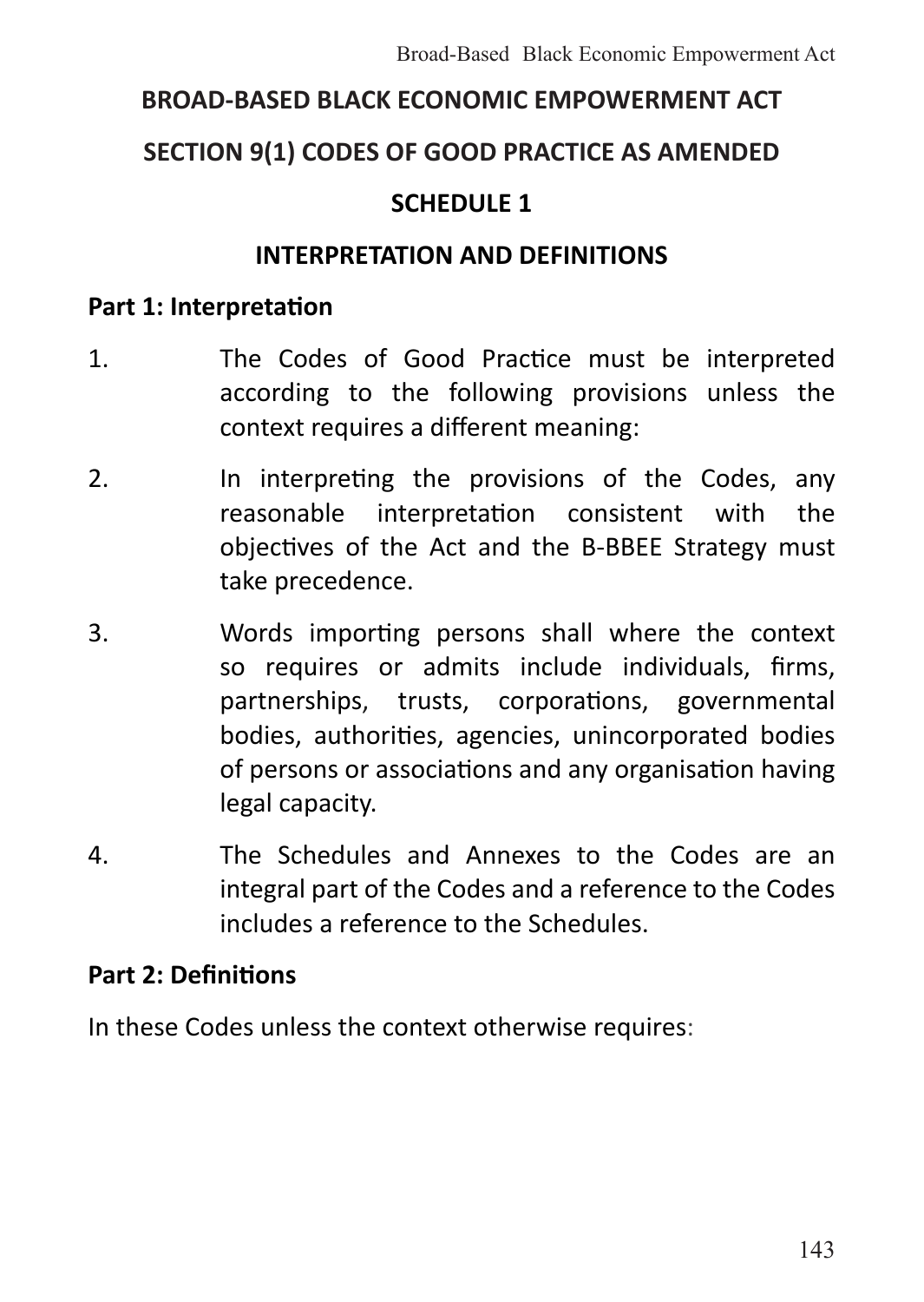J.

| "Absorption"                      | means a measure of the Measured<br>Entity's ability to successfully secure<br>formal permanent or long-term contract<br>employment for the Learner or to assist the<br>learners proceed with further education and<br>training;                                                                                                         |
|-----------------------------------|-----------------------------------------------------------------------------------------------------------------------------------------------------------------------------------------------------------------------------------------------------------------------------------------------------------------------------------------|
| "Acquisition<br>Debt"             | means the debts of:<br>(a) Black participants incurred in financing<br>their purchase of their equity<br>instruments in the Measured Entity;<br>and<br>(b) Juristic persons or trusts found in<br>the chain of ownership between the<br>eventual Black Participants and the<br>Measured Entity for the same purpose<br>as those in (a); |
| "Associated<br>Entity"            | means an Entity with which a Seller has<br>concluded a Qualifying Transaction;                                                                                                                                                                                                                                                          |
| "B-BBEE"                          | means Broad-Based Black Economic<br>Empowerment;                                                                                                                                                                                                                                                                                        |
| "B-BBEE<br>Controlled<br>Company" | means a juristic person, having shareholding<br>or similar members interest, in which black<br>participants enjoy a right to Exercisable<br>Voting Rights that is at least 51% of the<br>total such rights measured using the Flow<br>Through Principle;                                                                                |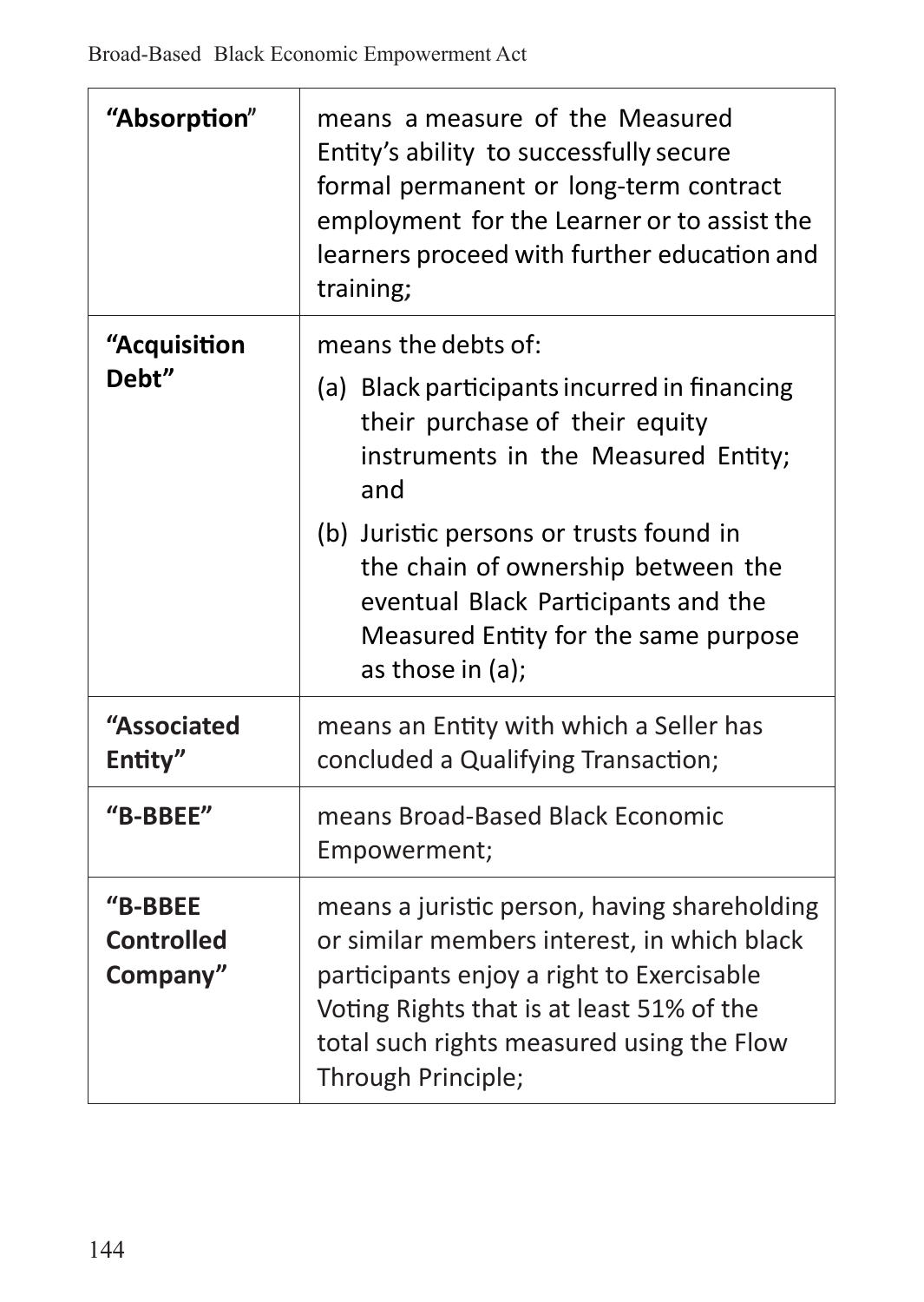| "B-BBEE Owned<br>Company"                             | means juristic person, having shareholding<br>or similar members interest, that is B-BBEE<br>controlled, in which Black participants enjoy<br>a right to Economic Interest that is at least<br>51% of the total such rights measured using<br>the Flow Through Principle; |
|-------------------------------------------------------|---------------------------------------------------------------------------------------------------------------------------------------------------------------------------------------------------------------------------------------------------------------------------|
| "B-BBEE<br>Recognition                                | means the percentage B-BBEE Recognition<br>Levels as determined:                                                                                                                                                                                                          |
| Level"                                                | (a) for Entities that are neither Qualifying<br>Small Enterprises nor Exempted Micro-<br>Enterprises, using statement 000;                                                                                                                                                |
|                                                       | (b) for Qualifying Small Enterprises, using<br>statement 000; and                                                                                                                                                                                                         |
|                                                       | (c) for Exempted Micro-Enterprises, the<br>applicable deemed B-BBEE Recognition<br>understatement 000;                                                                                                                                                                    |
| "B-BBEE Status"                                       | means the B-BBEE status of a Measured<br>Entity as determined understatement 000;                                                                                                                                                                                         |
| "B-BBEE<br>Verification<br>Professional<br>Regulator" | means a body appointed by the Minister<br>for the accreditation of rating agencies or<br>the authorisation of B-BBEE verification<br>professionals;                                                                                                                       |
| "Benefit<br>Factor"                                   | means a factor specified in the Benefit<br>Factor Matrix applicable to fixing the<br>monetary value of Enterprise Development<br>and Supplier Development and Socio-<br><b>Economic Development Contributions</b><br>claimable understatement 400 and 500;                |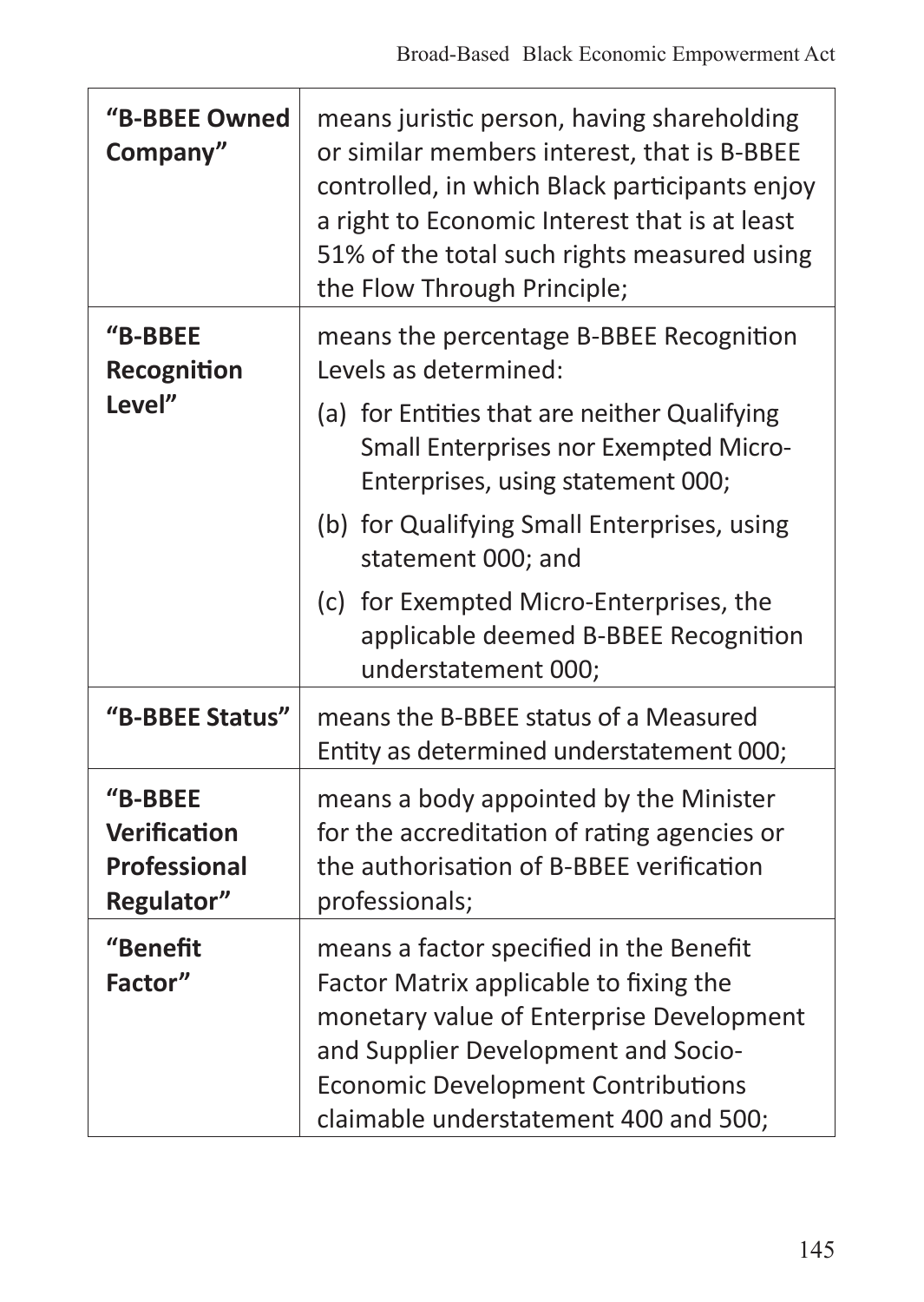| "Benefit Factor<br>Matrix"                   | means the Benefit Factor Matrix for<br><b>Enterprise Development and Supplier</b><br>Development and Socio-Economic<br>Development Contributions annexed to<br>statement 400 and 500;                                                                                                                                  |
|----------------------------------------------|------------------------------------------------------------------------------------------------------------------------------------------------------------------------------------------------------------------------------------------------------------------------------------------------------------------------|
| "Black<br><b>Designated</b><br>Groups"means: | (a) unemployed black people not attending<br>and not required by law to attend an<br>educational institution and not awaiting<br>admission to an educational institution<br>(b) Black people who are youth as defined                                                                                                  |
|                                              | in the National Youth Commission Act<br>of 1996;                                                                                                                                                                                                                                                                       |
|                                              | (c) Black people who are persons with<br>disabilities as defined in the Code<br>of Good Practice on employment of<br>people with disabilities issued under the<br><b>Employment Equity Act;</b>                                                                                                                        |
|                                              | (d) Black people living in rural and<br>underdeveloped areas;                                                                                                                                                                                                                                                          |
|                                              | (e) Black military veterans who qualifies to<br>be called a military veteran in terms of<br>the Military Veterans Act 18 of 2011;                                                                                                                                                                                      |
| "Black New<br>Entrants"                      | means Black participants who hold rights of<br>ownership in a Measured Entity and who,<br>before holding the Equity Instrument in<br>the Measured Entity, have not held equity<br>instruments in other Entities which has<br>a total value of more than R50,000,000,<br>measured using a standard valuation<br>method; |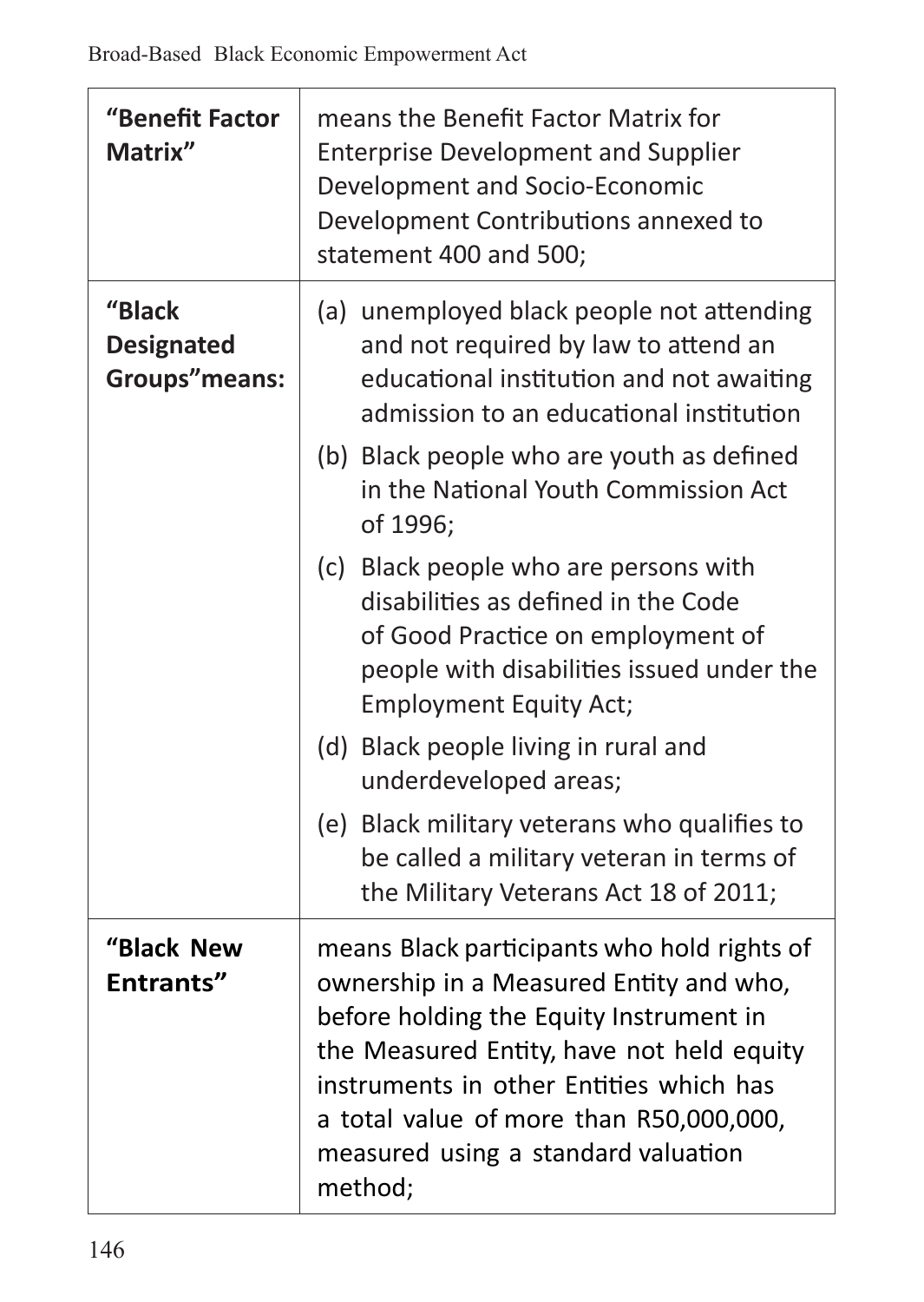| "Black People"                       | Is a generic term which means African,<br>Coloureds and Indians                                                                                                                               |
|--------------------------------------|-----------------------------------------------------------------------------------------------------------------------------------------------------------------------------------------------|
|                                      | (a) who are citizens of the Republic of<br>South Africa by birth or decent; or                                                                                                                |
|                                      | (b) who became citizens of the Republic of<br>south Africa by naturalisation -                                                                                                                |
|                                      | $(i)$ before 27 April 1994;                                                                                                                                                                   |
|                                      | (ii) on or after 27 April 1994 and who<br>would have been entitled to acquire<br>citizenship by naturalisation prior to<br>that date.                                                         |
| "Broad-Based<br>Ownership<br>Scheme" | means a ownership scheme which meets<br>the rules set out in Annexe 100B                                                                                                                      |
| "Certified<br>Learning<br>Programme" | means any Learning Programme for which<br>the Measured Entity has:                                                                                                                            |
|                                      | (a) any form of independent written<br>certificate as referred to in the "Learning<br>Achievements" column of the Learning<br>Programme Matrix; or if it does not<br>have such certification: |
|                                      | (b) an enrolment certificate issued by the<br>independent person responsible for the<br>issue of the certification referred to in<br>statement 300 confirming the employee<br>has:            |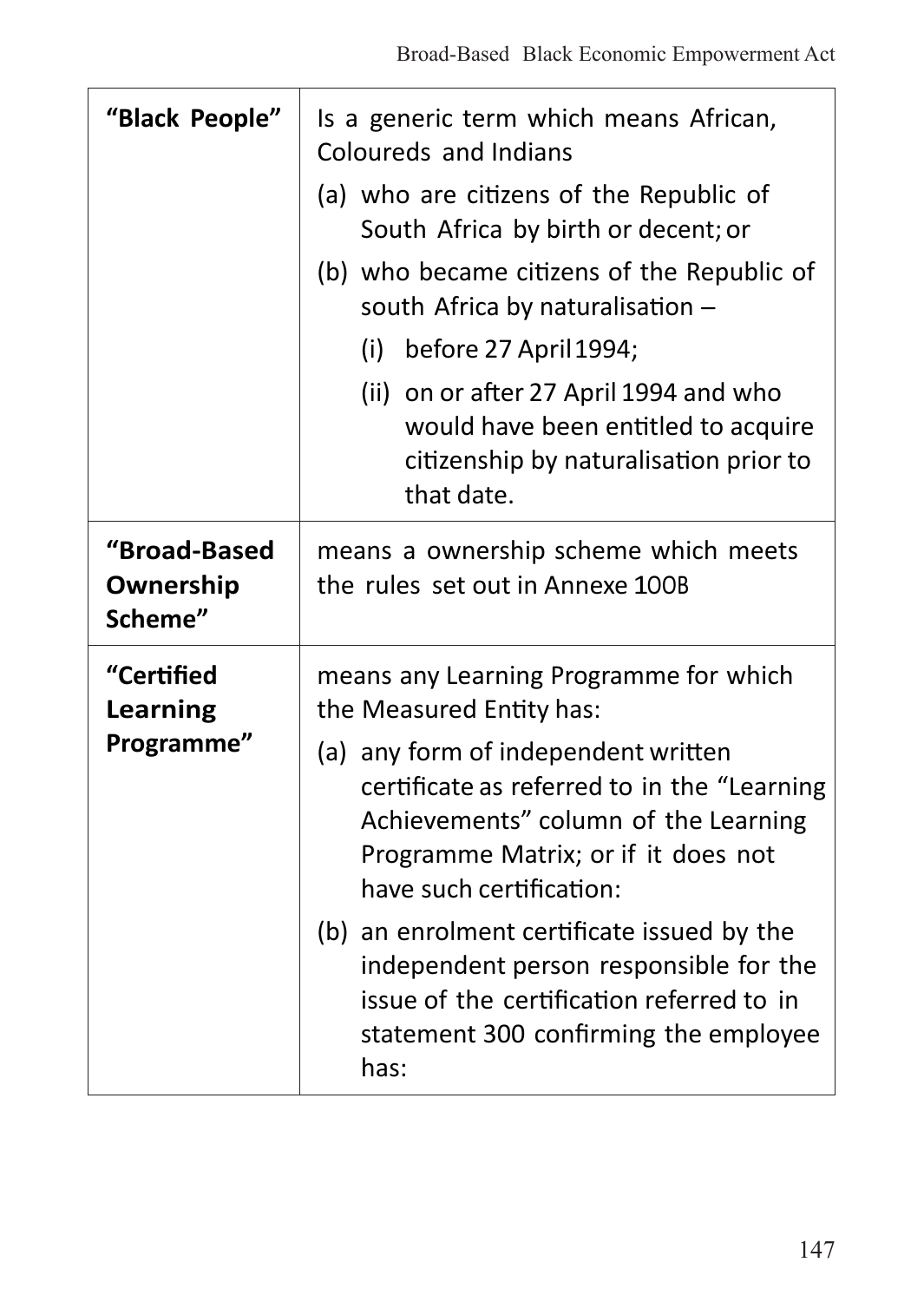J.

|                                             | (i) enrolled for, is attending and is<br>making satisfactory progress in the<br>Learning Programme; or<br>(ii) enrolled for but not attended the<br>Learning; or<br>(iii) attended the Training Programme |
|---------------------------------------------|-----------------------------------------------------------------------------------------------------------------------------------------------------------------------------------------------------------|
|                                             | but has failed an evaluation of their<br>learning progress                                                                                                                                                |
| "Companies<br>Act"                          | means the Companies Act, No. 71 of 2008 as<br>amended or substituted;                                                                                                                                     |
| "Company<br><b>Limited by</b><br>Guarantee" | means a company as referred in the<br>Companies Act, No 71 of 2008;                                                                                                                                       |
| Competent<br>Person"                        | means a person who has acquired through<br>training, qualification and experience<br>the knowledge and skills necessary for<br>undertaking any task assigned to them<br>under the codes;                  |
| "Core Skills"                               | means skills that are:                                                                                                                                                                                    |
|                                             | (a) value-adding to the activities of the<br>Measured Entity in line with its core<br>business:                                                                                                           |
|                                             | (b) in areas the Measured Entity cannot<br>outsource; or                                                                                                                                                  |
|                                             | (c) within the production/operational part<br>of the Measured Entity's value-chain; as<br>opposed to the supply side; services or<br>downstream operations;                                               |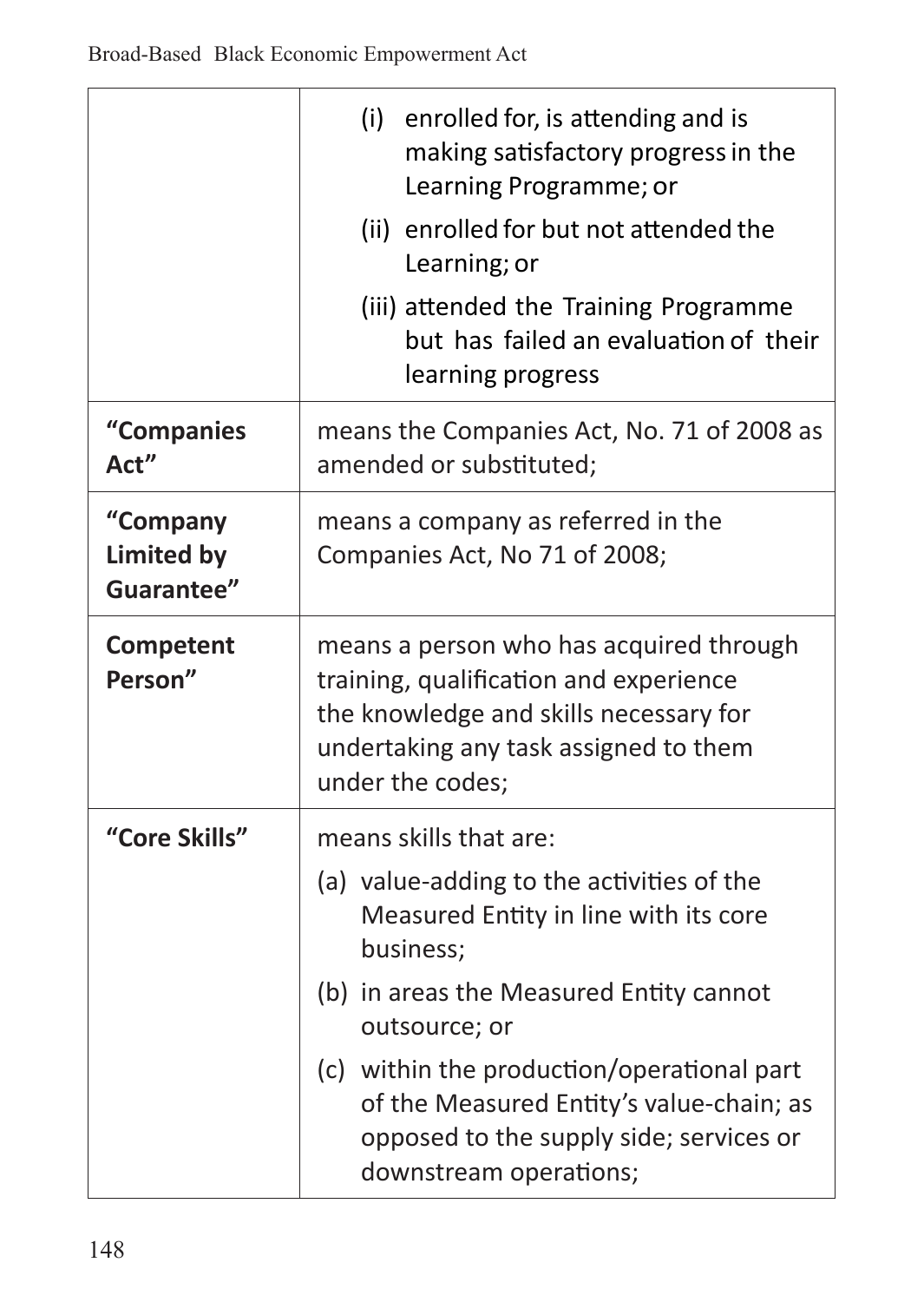| "Critical Skills"     | means those skills identified as being critical<br>by any SETA;                                                                                                                                                                                                                                             |
|-----------------------|-------------------------------------------------------------------------------------------------------------------------------------------------------------------------------------------------------------------------------------------------------------------------------------------------------------|
| 'EAP"                 | Economically Active Population as<br>determined and published by Stats SA.<br>The operative EAP for the purposes of any<br>calculation under the Codes will be the most<br>recently published EAP;                                                                                                          |
| Economic<br>Interest" | means a claim against an Entity representing<br>a return on ownership of the Entity similar in<br>nature to a dividend right, measured using<br>the Flow-Through and, where applicable, the<br>Modified Through Principles;                                                                                 |
| "EE Act "             | means the Employment Equity Act of 1998,<br>as amended;                                                                                                                                                                                                                                                     |
| "EE<br>Regulations"   | means the regulations under the<br><b>Employment Equity Act</b>                                                                                                                                                                                                                                             |
| "Elements"            | means the measurable quantitative or<br>qualitative elements of B-BBEE compliance<br>in the Generic Scorecard and the Codes;                                                                                                                                                                                |
| "Employed<br>Learner" | In terms of section 18 (1) of the Skills<br>Development Act it means a learner that<br>was in the employment of the employer<br>party to the learnership agreement<br>concerned when the agreement was<br>concluded. The learner's contract of<br>employment is therefore not affected by<br>the agreement. |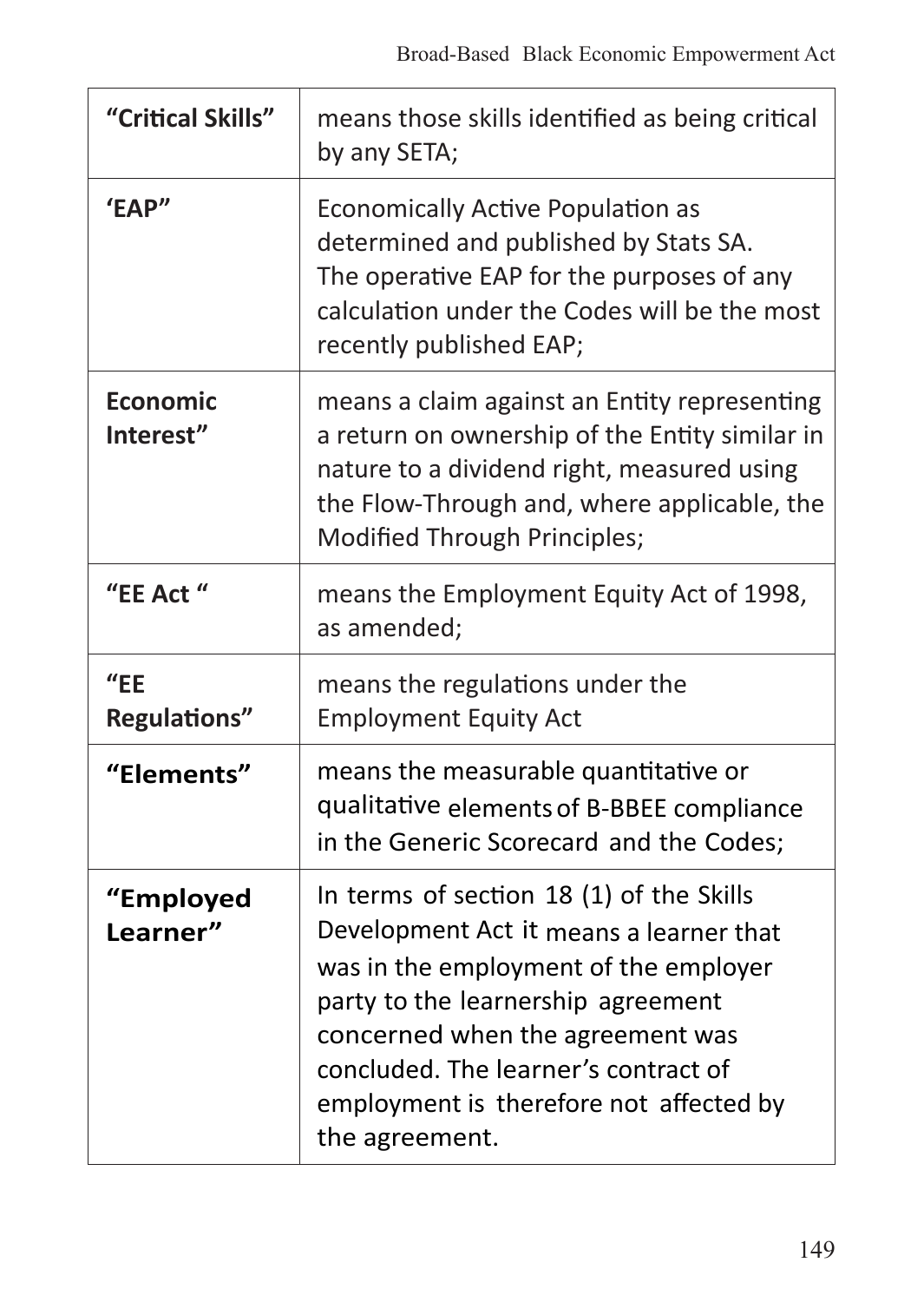| "Employee<br>with a<br>Disability" | has the meaning defined in the Code of<br>Good Practice on Key Aspects of Disability<br>in the Workplace issued under section 54<br>of the Employment Equity Act; align with<br>the Employment Equity Act                                                                                                          |
|------------------------------------|--------------------------------------------------------------------------------------------------------------------------------------------------------------------------------------------------------------------------------------------------------------------------------------------------------------------|
| "Employee"                         | bears the meaning as defined in the Labour<br>Relations Act 66 of 1995 as amended;                                                                                                                                                                                                                                 |
| "Employee<br>Ownership<br>Scheme"  | means a worker or employee scheme;                                                                                                                                                                                                                                                                                 |
| "Empowering<br>Supplier"           | An Empowering Supplier within a context<br>of B-BBEE is a B-BBEE compliant entity,<br>which is a good citizen South African entity,<br>comply with all regulatory requirements<br>of the country and should meet at least<br>three if it is a large enterprise or one if it is<br>a QSE of the following criteria: |
|                                    | (a) At least 25% of cost of sales excluding<br>labour cost and depreciation must be<br>procured from local producers or local<br>supplier in SA, for service industry<br>labour cost are included but capped to<br>15%.                                                                                            |
|                                    | (b) Job creation $-50\%$ of jobs created are<br>for Black people provided that the<br>number of Black employees since<br>the immediate prior verified 8-BBEE<br>Measurement is maintained                                                                                                                          |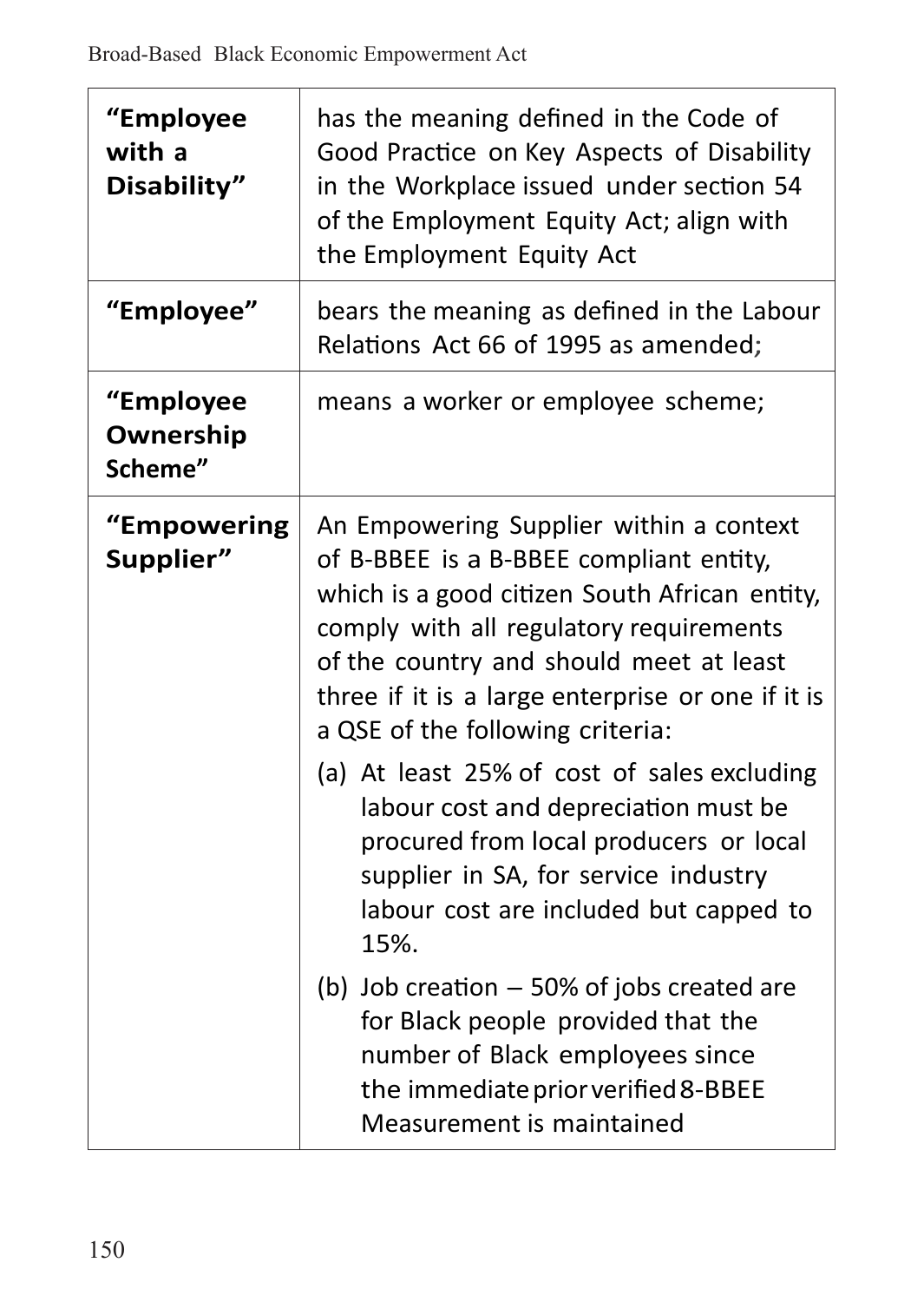|                                              | (c) At least 25% transformation of raw<br>material/benefication which include<br>local manufacturing, packaging,<br>production and/or assembly, and/or<br>packaging.<br>(d) Skills transfer- at least spend 12 days                                     |
|----------------------------------------------|---------------------------------------------------------------------------------------------------------------------------------------------------------------------------------------------------------------------------------------------------------|
|                                              | per annum of productivity deployed<br>in assisting Black EMEs and QSEs<br>beneficiaries to increase their operation<br>or financial capacity.                                                                                                           |
| "Enterprise<br>Development<br>Contributions" | means monetary or non-monetary<br>contributions carried out for the following<br>beneficiaries, with the objective of<br>contributing to the development,<br>sustainability and financial<br>and<br>operational independence of those<br>beneficiaries: |
|                                              | (a) Enterprise Development Contributions<br>to Exempted Micro-Enterprises or<br>Qualifying Small Enterprises which are<br>at least 51% Black owned or at least<br>551% Black women owned;                                                               |
| "Entity"                                     | means a legal entity or a natural or a juristic<br>person conducting a business, trade or<br>profession in the Republic of South Africa;                                                                                                                |
| "Entrepre-<br>neur"                          | means a person who starts and I or operates<br>a business which includes identifying<br>opportunities in the market, taking risks<br>with a view of being rewarded with profits;                                                                        |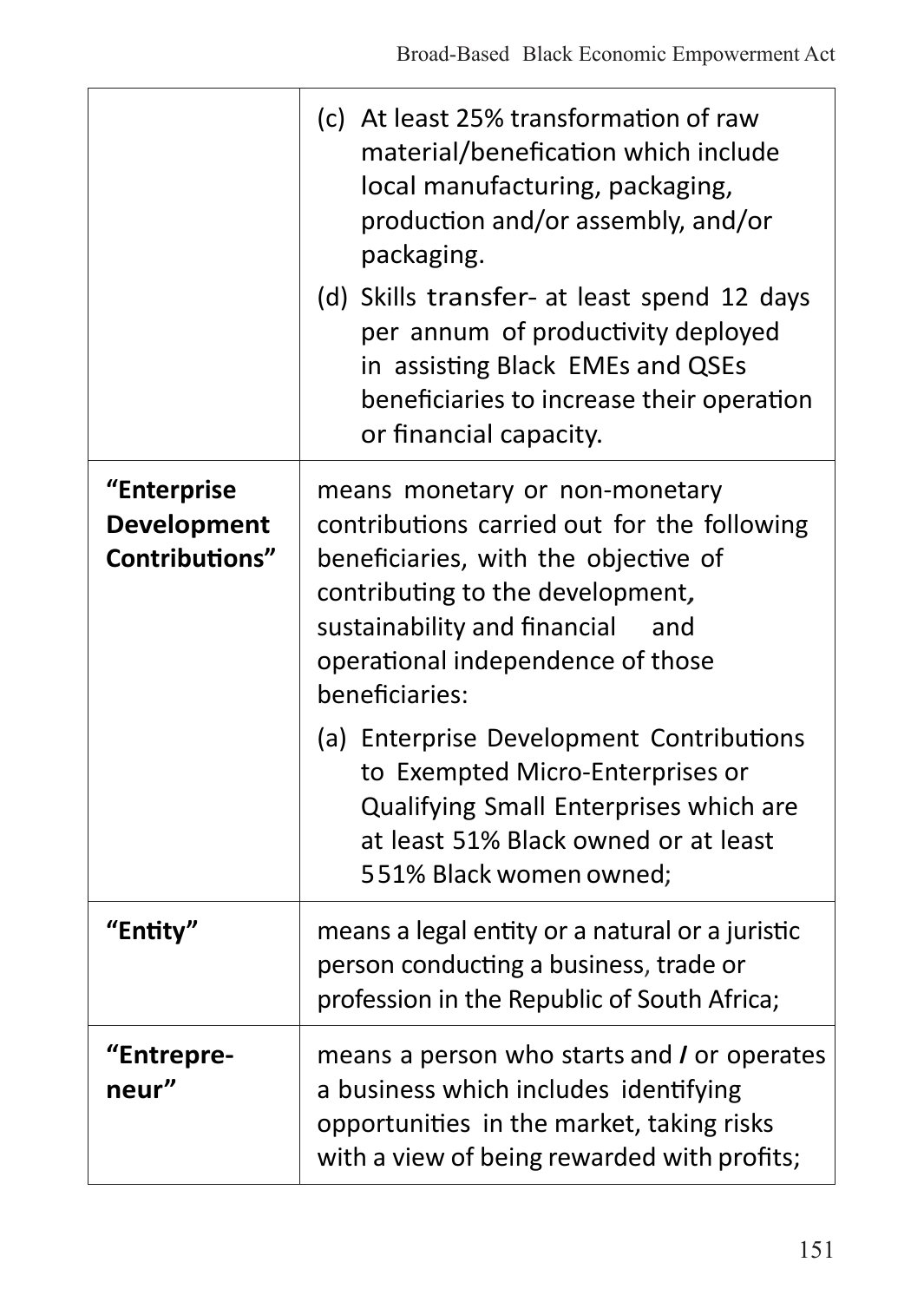| "Equity                                           | means an equity equivalent contribution                                                                                                                                                                                                      |
|---------------------------------------------------|----------------------------------------------------------------------------------------------------------------------------------------------------------------------------------------------------------------------------------------------|
| Equivalent                                        | made by a Multinational under an Equity                                                                                                                                                                                                      |
| contribution"                                     | Equivalent Investment Programme;                                                                                                                                                                                                             |
| "Equity<br>Equivalent<br>Investment<br>Programme" | means a public programme or scheme of any<br>government department, provincial or local<br>government in the Republic of South Africa<br>or any other programme approved by the<br>Minister as an Equity Equivalent Investment<br>Programme; |
| "Equity                                           | means the instrument by which a Participant                                                                                                                                                                                                  |
| Instrument"                                       | holds rights of ownership in an Entity;                                                                                                                                                                                                      |
| "Equivalency<br>Percentage"                       | means a percentage ownership<br>performance for all the indicators in the<br>Associated Enterprise's Ownership Scorecard<br>arising from a Qualifying Transaction<br>included in the Ownership Scorecard of the<br>beneficiary entity;       |
| "Executive                                        | means those members of the Board who                                                                                                                                                                                                         |
| <b>Members of</b>                                 | are executive directors as defined in the King                                                                                                                                                                                               |
| the Board"                                        | Report;                                                                                                                                                                                                                                      |
| "Exempted<br>Micro<br>Enterprise"                 | means an Entity with an annual turnover<br>of R 10 (ten) million or less;                                                                                                                                                                    |
| "Exercisable                                      | means a voting right of a Participant that is                                                                                                                                                                                                |
| Voting Right"                                     | not subject to any limit;                                                                                                                                                                                                                    |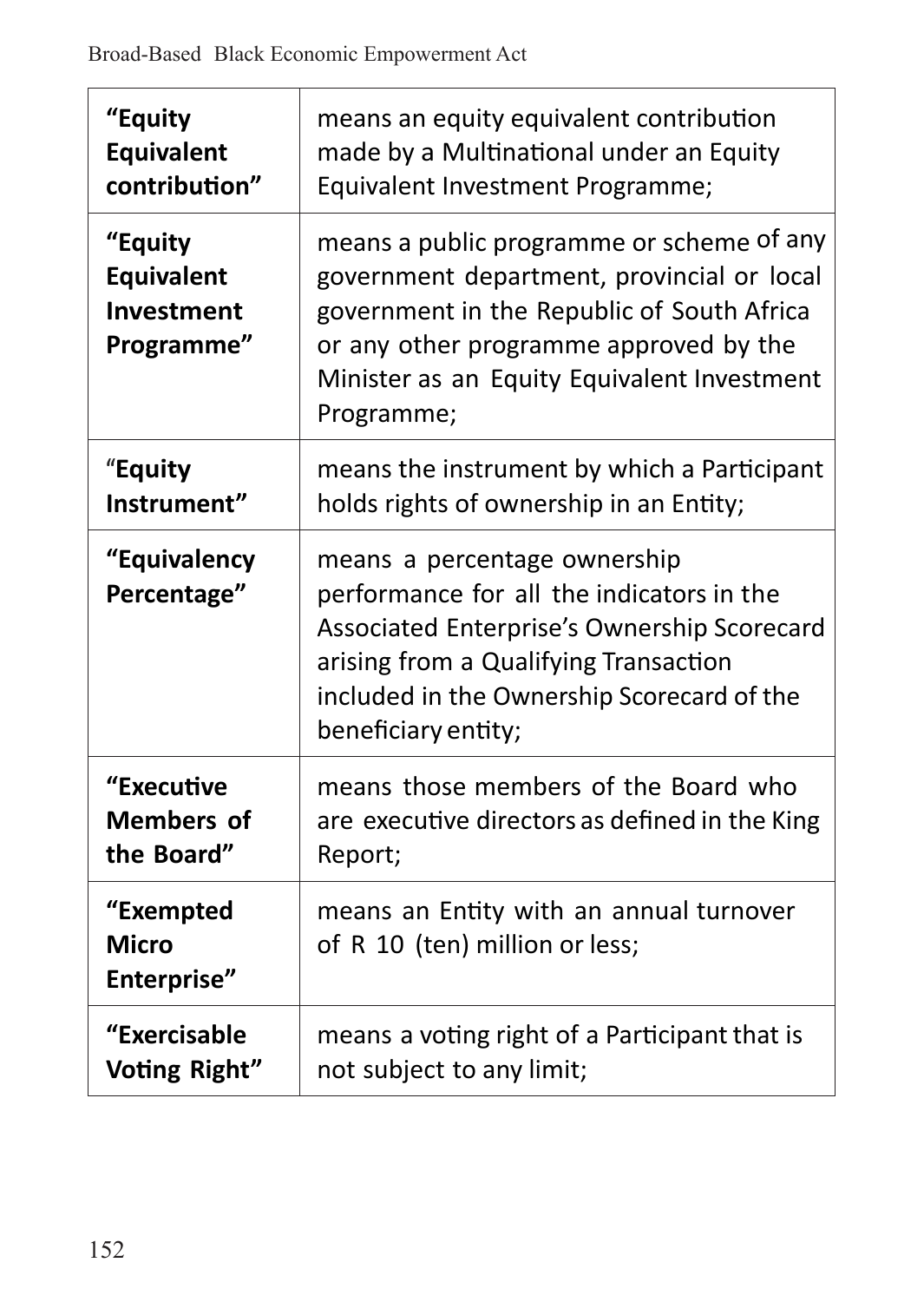| "Global<br>Practice"                 | means a globally and uniformly applied<br>practice of a Multinational, restricting<br>alienation of equity in or the sale of<br>businesses in its regional operations.<br>The practice must have existed before the<br>promulgation of the Act;                                                                          |
|--------------------------------------|--------------------------------------------------------------------------------------------------------------------------------------------------------------------------------------------------------------------------------------------------------------------------------------------------------------------------|
| "Grant<br>Contribution"              | means the monetary value of Qualifying<br>Contributions made by the Measured<br>Entity to a beneficiary in the form of<br>grants, donations, discounts and other<br>similar quantifiable benefits which are not<br>recoverable by the Measured Entity;                                                                   |
| "Group<br>Structure"                 | means an ownership arrangement whereby<br>one or more Measured Entities that are<br>juristic persons are subsidiaries of another<br>Measured Entity that would qualify as a<br>holding company;                                                                                                                          |
| "Higher<br>Education<br>Institution" | means a higher education institution as<br>defined under the Higher Education Act of<br>1997;                                                                                                                                                                                                                            |
| "Indicator<br>Percentage"            | means the percentage compliance of the<br>Associated Entity for all the indicators of the<br>Associated Enterprises ownership Scorecard.<br>The calculation of indicator Percentages<br>follows the rules in statement 100 using<br>the actual percentage compliance for each<br>indicator and not the resulting scores; |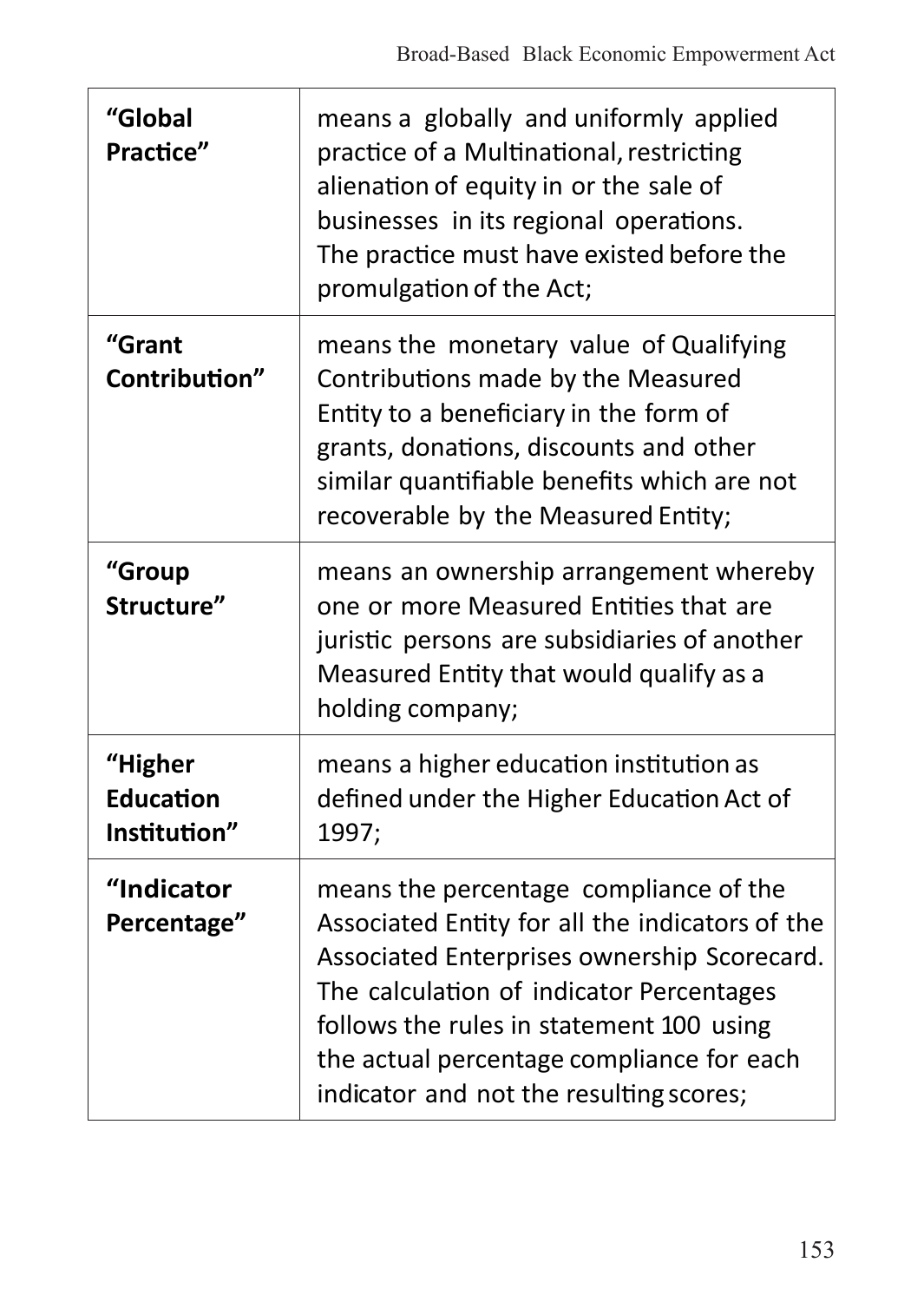| "Industry<br><b>Specific</b><br>Initiatives" | means the qualifying contributions that are<br>unique to the industry in which enterprises<br>operate. For the purposes of the Codes an<br>industry may be grouped in major divisions<br>in accordance with the Standard Industrial<br>Classification Coding System used by<br>Statistic South Africa; |
|----------------------------------------------|--------------------------------------------------------------------------------------------------------------------------------------------------------------------------------------------------------------------------------------------------------------------------------------------------------|
| "Internship"                                 | means an opportunity to integrate career<br>related experience into an undergraduate<br>education by participating in planned,<br>supervised work;                                                                                                                                                     |
| "Junior<br>Management"                       | means an employee of the Measured<br>Entity who is a member of the<br>occupational category of "Junior<br>Management" as determined using the<br><b>Employment Equity regulations;</b>                                                                                                                 |
| "Learnership"                                | means a work-based route to a qualification.<br>It is a workplace education and training<br>programme comprising both structured<br>practical workplace (on-the-job) experience<br>and structured theoretical training.                                                                                |
| "Learning<br>Programmes"                     | means any learning programme set out in<br>the Learning Programme Matrix;                                                                                                                                                                                                                              |
| "Learning<br>Programme<br>Matrix"            | means the Learning Programme Matrix<br>annexed as Annexe "300A" in statement 300;                                                                                                                                                                                                                      |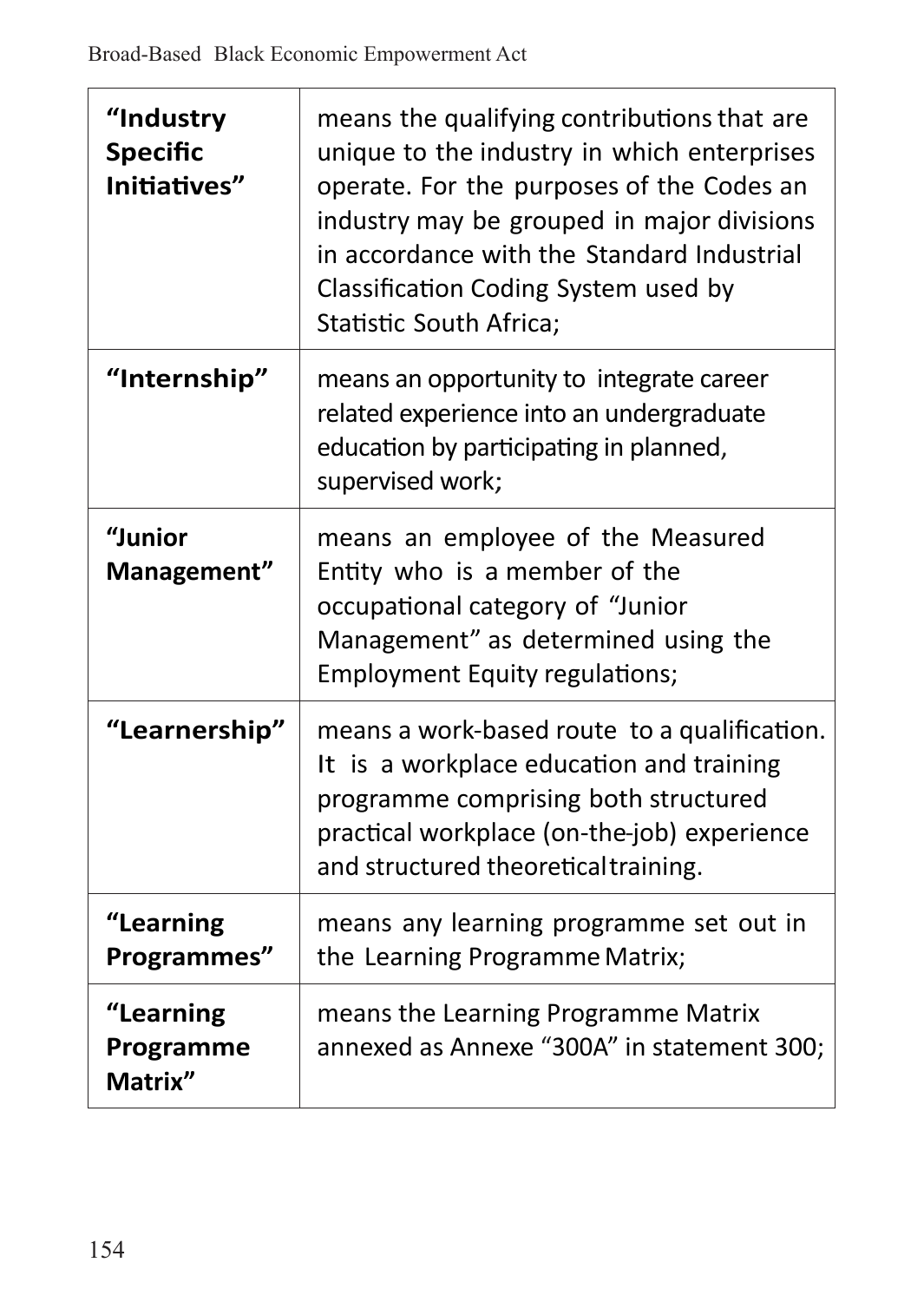| "Leviable<br>Amount"      | bears the meaning as defined in the<br>Skills Development Levies Act of 1999 as<br>determined using the Fourth Schedule to the<br>Income Tax Act;                                                                                                                                                                                                                                                                                                  |
|---------------------------|----------------------------------------------------------------------------------------------------------------------------------------------------------------------------------------------------------------------------------------------------------------------------------------------------------------------------------------------------------------------------------------------------------------------------------------------------|
| "Management<br>Fees"      | means the total Economic Interest received<br>by a Broad-Based Ownership Scheme<br>or Black participants in any year less<br>the amounts distributed or applied to<br>beneficiaries and the amounts reserved for<br>future distribution or application;                                                                                                                                                                                            |
| "Mandated<br>Investments" | means any investments made by or through<br>any third party regulated by legislation on<br>behalf of the actual owner of the funds,<br>pursuant to a mandate given by the owner<br>to a third party, which mandate is governed<br>by that legislation. Some examples of<br>domestic mandated investments and the<br>portions of those investments subject to the<br>exclusion principle are contained in Annexe<br>100A attached to statement 100; |
| "Measured<br>Entity"      | means an Entity as well as an organ of state<br>or public entity subject to measurement<br>under the Codes;                                                                                                                                                                                                                                                                                                                                        |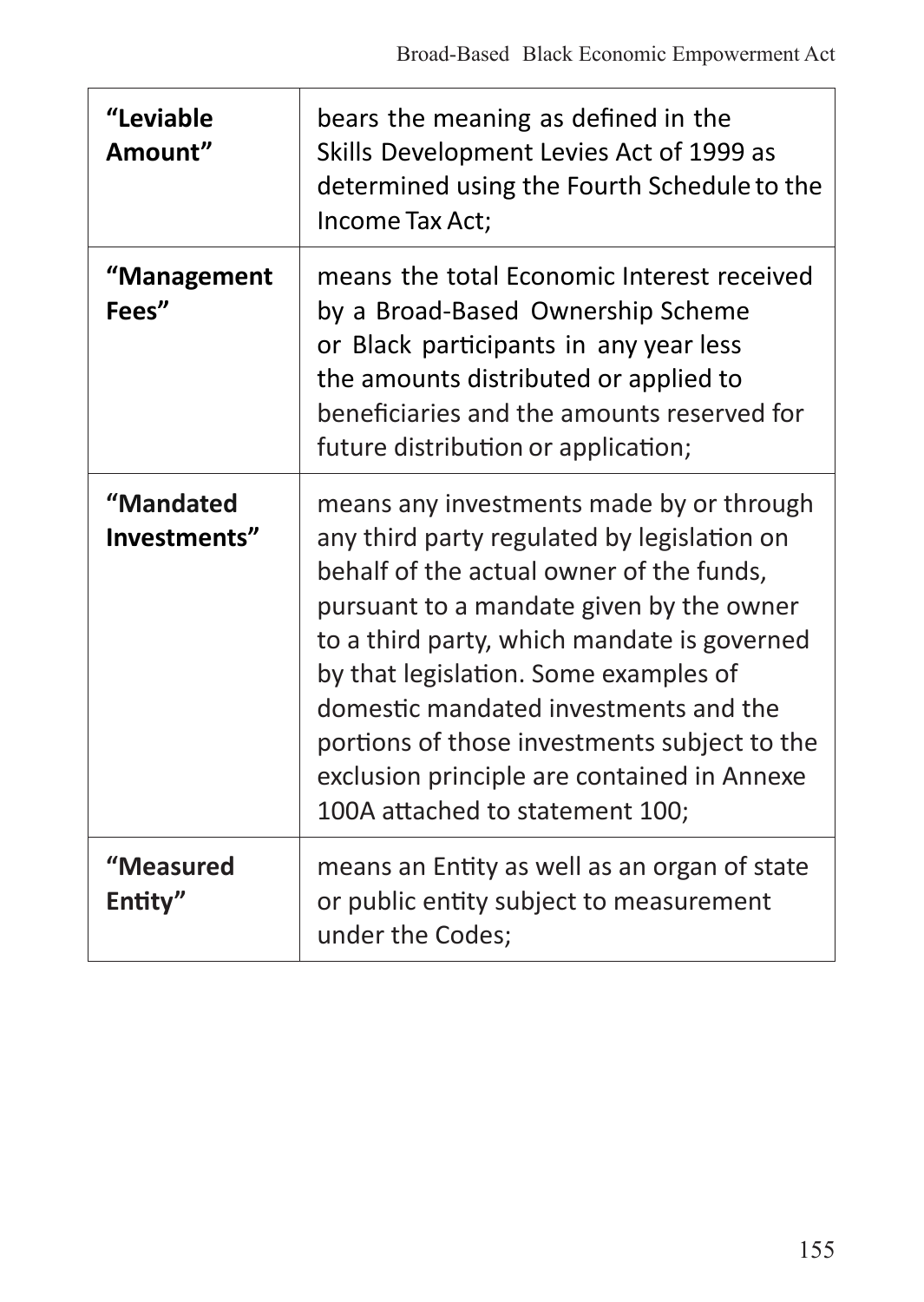| "51% Black<br>Owned "                | means an Entity in which:<br>(a) Black people hold at least 51% of the<br>exercisable voting rights as determined<br>under Code series 100;<br>(b) black people hold at least 51% of the<br>economic interest as determined under<br>Code series 100; and |
|--------------------------------------|-----------------------------------------------------------------------------------------------------------------------------------------------------------------------------------------------------------------------------------------------------------|
|                                      | (c) has earned all the points for Net Value<br>understatement 100;                                                                                                                                                                                        |
| "51% Black                           | means an Entity in which:                                                                                                                                                                                                                                 |
| <b>Women Owned</b><br>$\overline{ }$ | (a) Black women hold at least 51% of the<br>exercisable voting rights as determined<br>under Code series 100;                                                                                                                                             |
|                                      | (b) Black women hold at least 51% of the<br>economic interest as determined under<br>Code series 100; and                                                                                                                                                 |
|                                      | (c) has earned all the points for Net Value<br>understatement 100;                                                                                                                                                                                        |
| "30% Black                           | means an Entity in which:                                                                                                                                                                                                                                 |
| Women<br>Owned"                      | (a) Black women hold more than 30% of the<br>exercisable voting rights as determined<br>under Code series 100;                                                                                                                                            |
|                                      | (b) Black women hold more than 30% of the<br>economic interest as determined under<br>Code series 100; and                                                                                                                                                |
|                                      | (c) has earned all the points for Net Value<br>understatement 100;                                                                                                                                                                                        |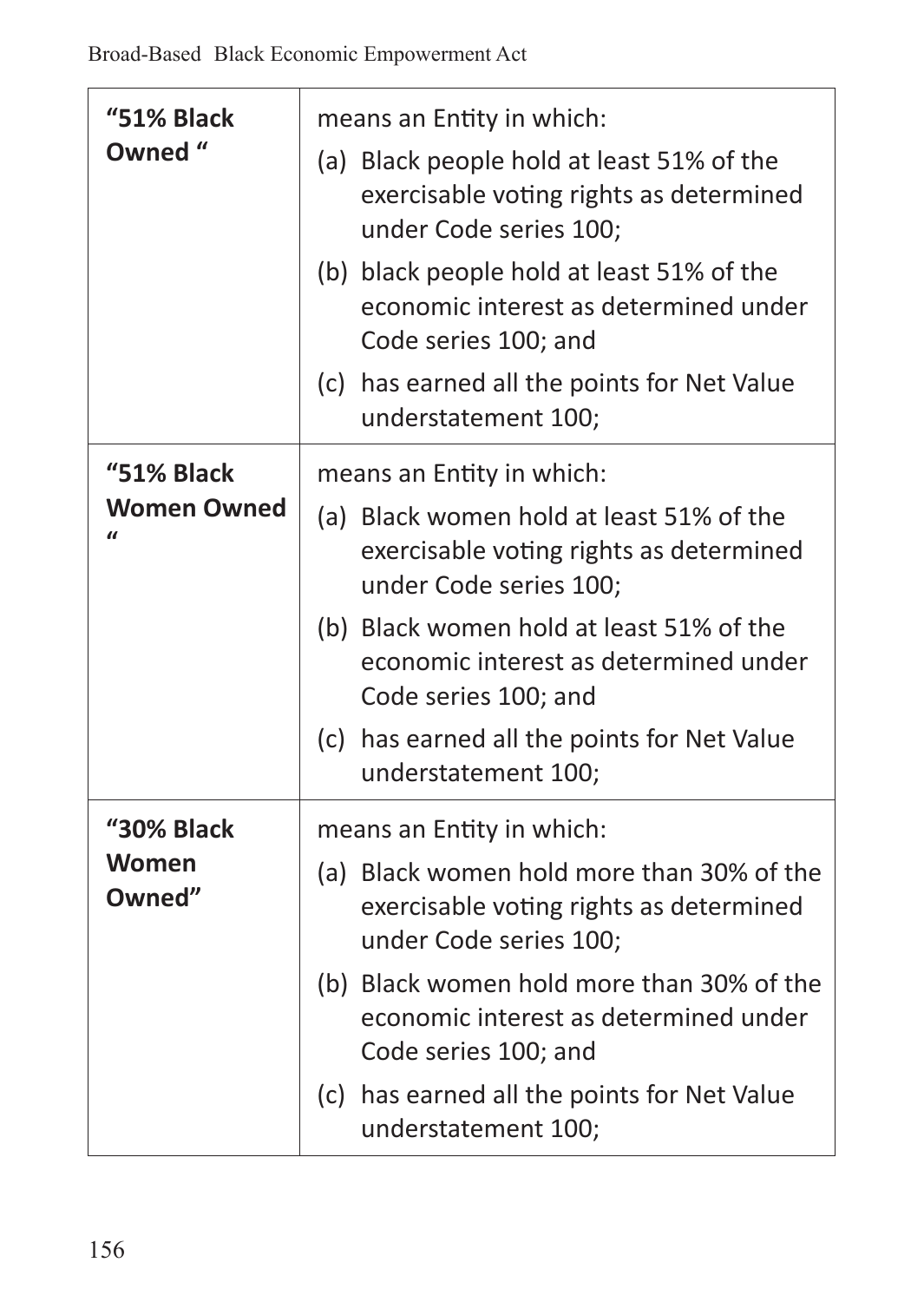| "Middle<br>Management"                       | means an employee of the Measured<br>Entity who is a member of the<br>occupational category of "Middle<br>Management" as determined using the<br><b>Employment Equity regulations;</b>                                                        |
|----------------------------------------------|-----------------------------------------------------------------------------------------------------------------------------------------------------------------------------------------------------------------------------------------------|
| "Multination-<br>al Business"                | means a Measured Entity with a business<br>in the Republic of South Africa and<br>elsewhere which maintains its international<br>headquarters outside the Republic;                                                                           |
| "National Skills<br>Development<br>Strategy" | means the national skills development<br>strategy referred to in section 5(1)(a)(ii) of<br>the Skills Development Act;                                                                                                                        |
| "Net Profit<br>After Tax"                    | means the operating profit of measured<br>entity after tax. It incorporates both the<br>equity/loss figures and abnormal items, but<br>excludes extraordinary items as determined<br>by (GAAP) Generally Accepted Accounting<br>Practices;    |
| "Net Profit<br>Before Tax"                   | means the operating profit of a measured<br>entity before tax. It incorporates both the<br>equity/loss figures and abnormal items, but<br>excludes extraordinary items as determined<br>by (GAAP) Generally Accepted Accounting<br>Practices: |
| "Net Value"                                  | means the percentage resulting from the<br>formula in Annexe 100(C) of statement 100;                                                                                                                                                         |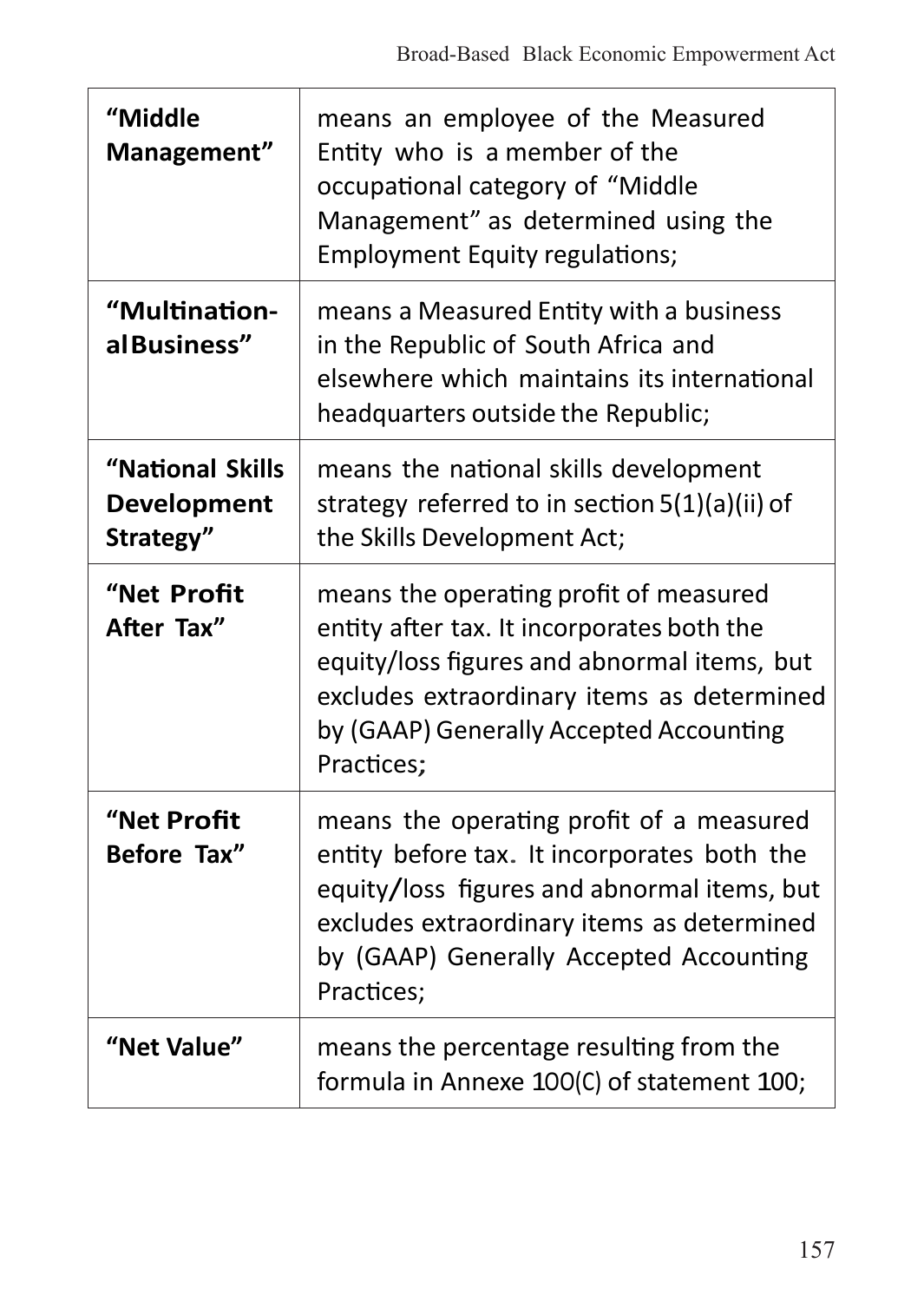| "Net-Value<br>date"                   | means the later occurring of the date of<br>commencement of statement 100 and<br>the date upon which the earliest of all still<br>operative transactions undertaken by the<br>Measured Entity in order to achieve black<br>rights of ownership, became effective and<br>unconditional;                               |
|---------------------------------------|----------------------------------------------------------------------------------------------------------------------------------------------------------------------------------------------------------------------------------------------------------------------------------------------------------------------|
| "New<br>Enterprise"                   | means an early stage business which is<br>similar to a start- up. However, an early<br>stage business is typically 3 years old or less.                                                                                                                                                                              |
| "Non-Profit<br>Organisation"          | means a non-profit organisation registered<br>under the Non-Profit Organisation Act of<br>1997;                                                                                                                                                                                                                      |
| "Outsourced<br>Labour<br>Expenditure" | means any expenditure incurred in:<br>(a) procuring the services of or from a<br>labour broker; and<br>(b) procuring the services of any person<br>who receives any remuneration or<br>to whom any remuneration accrues<br>because of any services rendered by<br>such person to or on behalf of a labour<br>broker; |
| "Participant"                         | means a natural person holding rights of<br>ownership in a Measured Entity;                                                                                                                                                                                                                                          |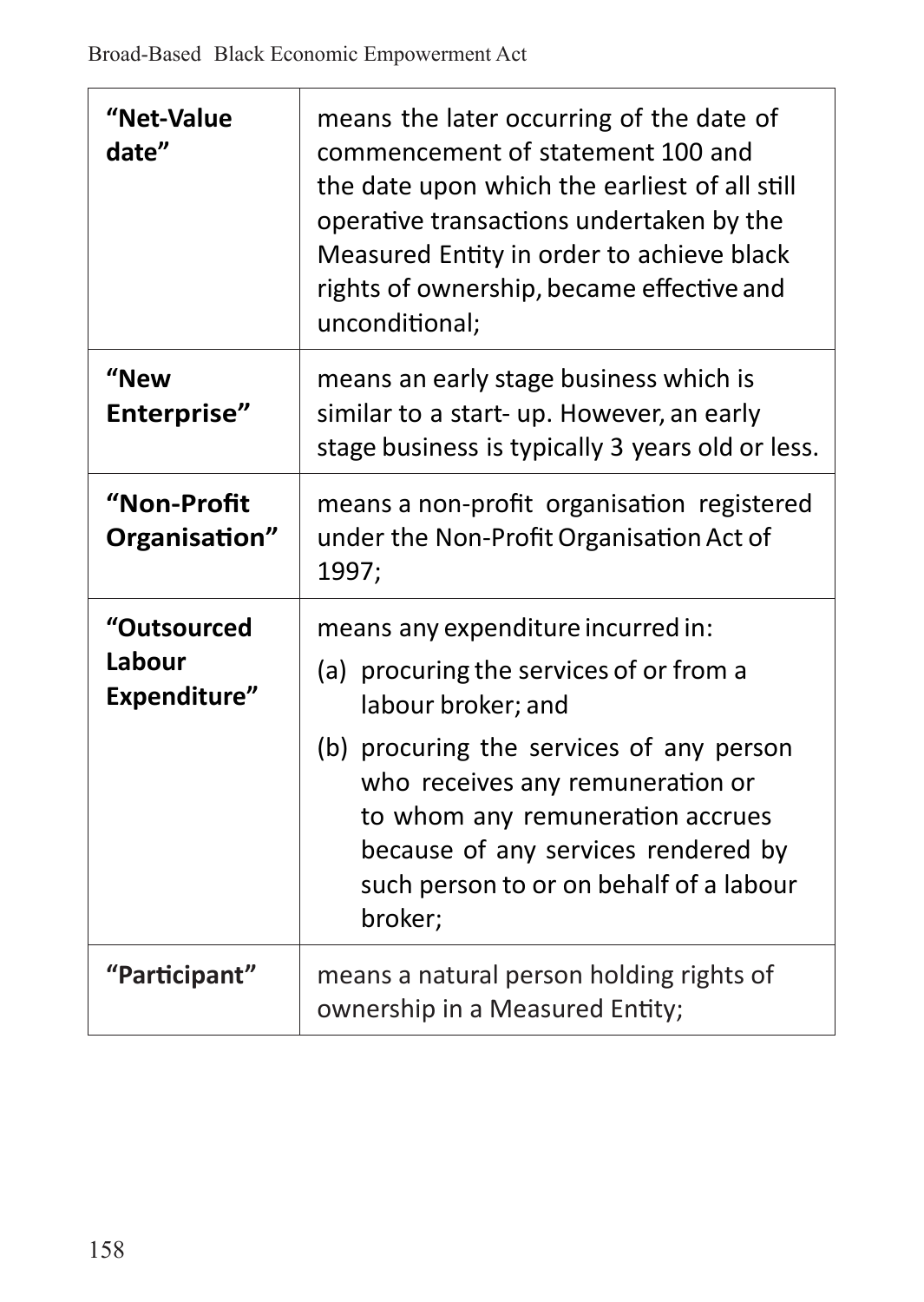| "PIVOTAL<br>report"              | means a report on 'Professional, Vocational,<br>Technical and Academic Learning'<br>programmes that meet the critical needs for<br>economic growth and social development,<br>generally combining course work at<br>universities, universities of technology and<br>colleges with structured learning at work. |
|----------------------------------|----------------------------------------------------------------------------------------------------------------------------------------------------------------------------------------------------------------------------------------------------------------------------------------------------------------|
| "Priority Skills"                | means Core, Critical and Scarce Skills as well<br>as any skills specifically identified:                                                                                                                                                                                                                       |
|                                  | (a) in a Sector Skills Plan issued by the<br>Department of Labour of the Republic of<br>South Africa;                                                                                                                                                                                                          |
|                                  | (b) National Skills Development Strategy Ill;                                                                                                                                                                                                                                                                  |
|                                  | (c) New Growth Path; and (d) National<br>Development Plan Remove.                                                                                                                                                                                                                                              |
| "Private Equity<br>Fund"         | means a third party fund through which<br>investments are made on behalf of the<br>actual owner of the funds pursuant to a<br>mandate given by that person to the private<br>equity fund;                                                                                                                      |
| "Public Benefit<br>Organisation" | means an entity as defined in section 30 of<br>the income Tax Act of 1962;                                                                                                                                                                                                                                     |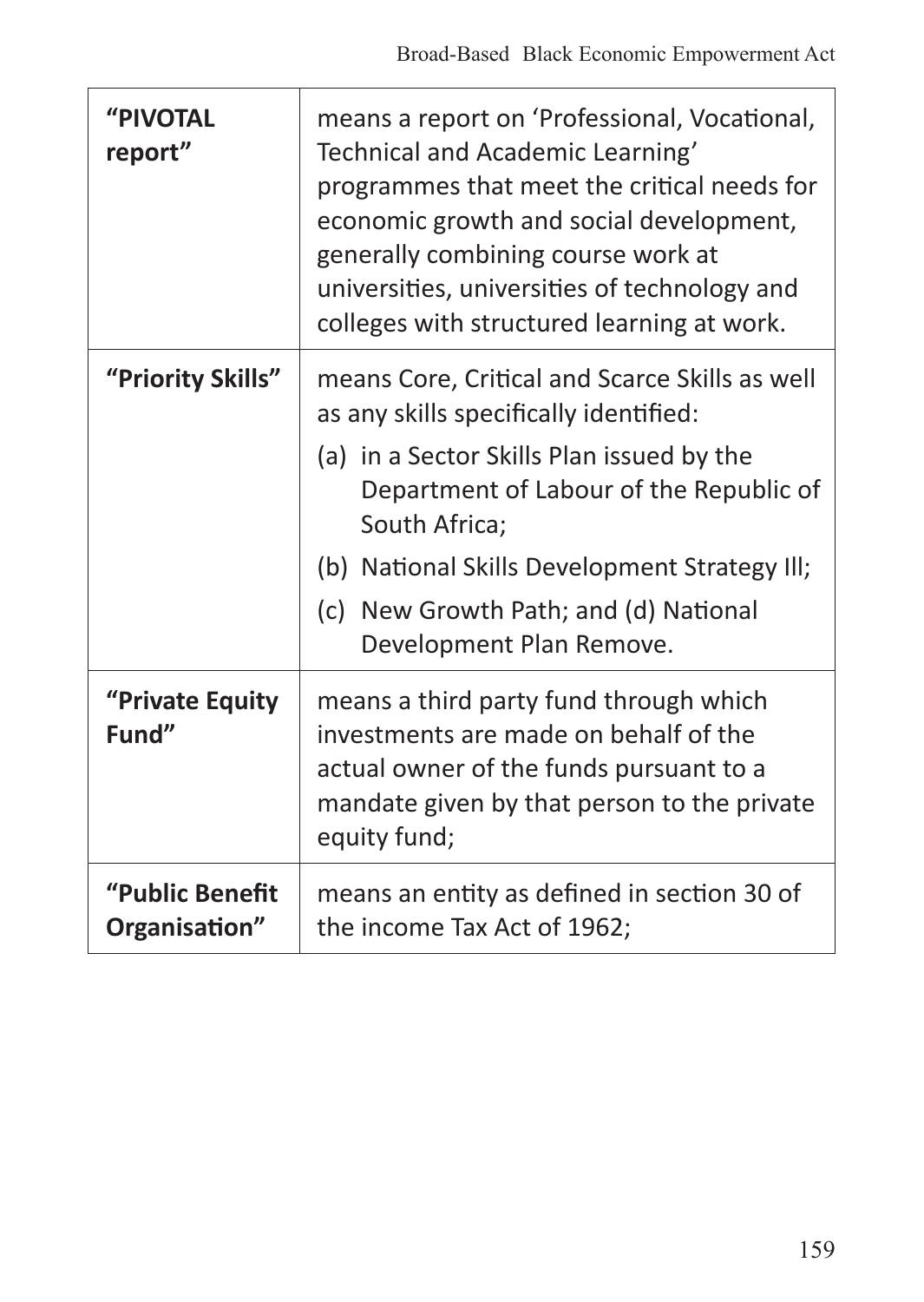| "Qualifying<br><b>Enterprise</b><br>and Supplier<br>Development<br>Contributions" | means a collective term describing<br><b>Enterprise Development and Supplier</b><br>Development Contributions targeting EME's<br>and QSE's which are at least 51% black<br>owned or at least 30% black women owned,<br>black youth in rural, and underdeveloped<br>areas in statement 400; |
|-----------------------------------------------------------------------------------|--------------------------------------------------------------------------------------------------------------------------------------------------------------------------------------------------------------------------------------------------------------------------------------------|
| "Qualifying<br><b>Small</b><br>Enterprise"                                        | means an Entity that qualifies for<br>measurement under the Qualifying Small<br>Enterprise scorecard with a turnover of R10<br>million or more but less than R50 million;                                                                                                                  |
| "Qualifying<br>Socio-<br><b>Economic</b><br>Contributions"                        | Is a collective termfor Socio-Economic<br>Project Contributions and Socio-Economic<br>Contributions;                                                                                                                                                                                       |
| "Qualifying<br>Transaction"                                                       | means a sale of a business, valuable<br>business assets or shares that results<br>in the creation of sustainable business<br>opportunities and transfer of specialised<br>skills or productive capacity to Black<br>people;                                                                |
| "Related<br>Enterprise"                                                           | means an Entity controlled by a Measured<br>Entity whether directly or indirectly<br>controlled by the natural persons who<br>have direct or indirect control over that<br>Measured Entity or the immediate family of<br>those natural persons;                                            |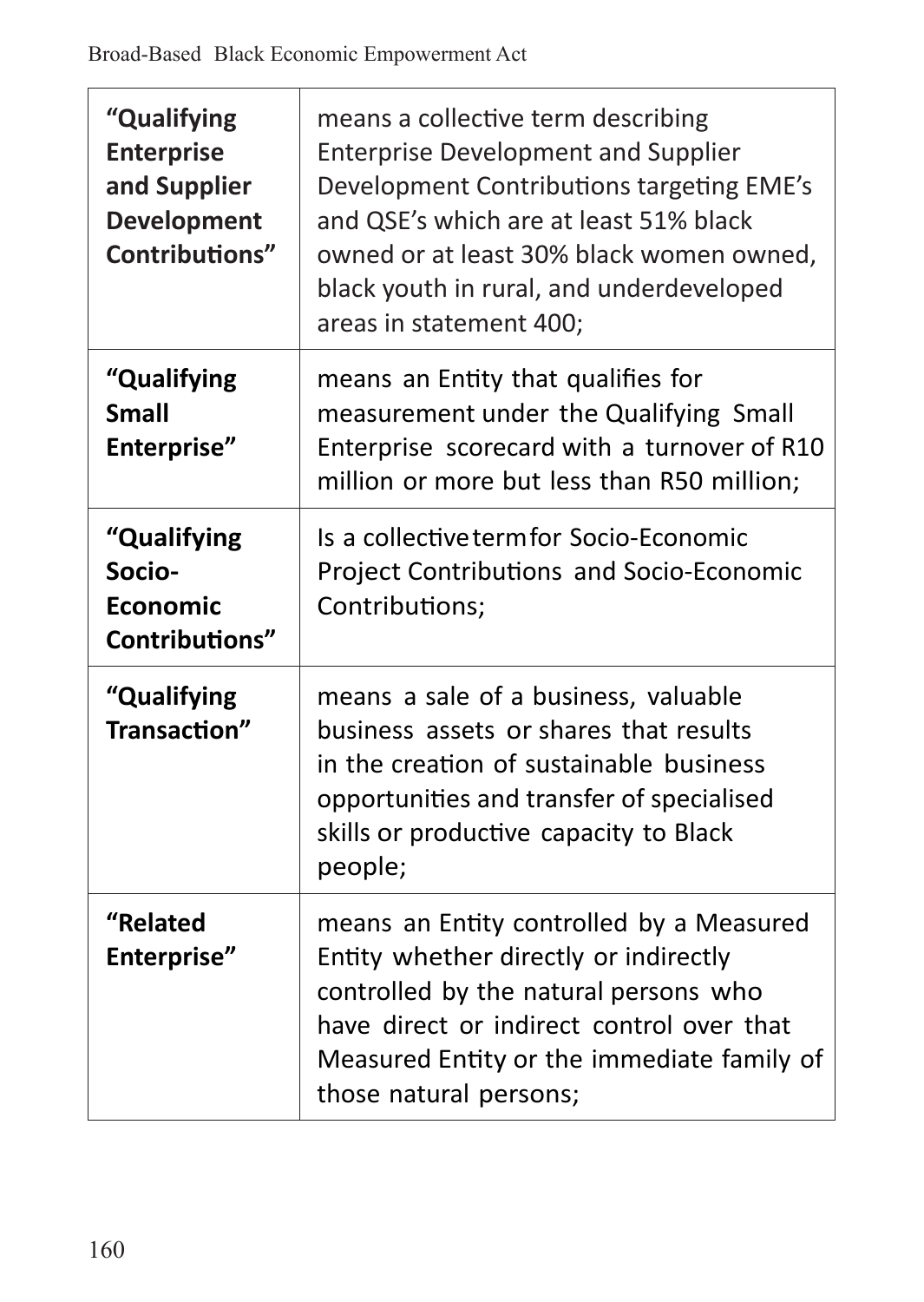| "Rights of<br>Ownership"               | Is a collective term for the right to<br>Economic Interest and the right to<br>Exercisable Voting Rights;                                                                                            |
|----------------------------------------|------------------------------------------------------------------------------------------------------------------------------------------------------------------------------------------------------|
| "Scarce Skills"                        | are those skills identified as being scarce by<br>any SETA;                                                                                                                                          |
| "Section 21<br>Company"                | means an association not for gain<br>incorporated under section 21 of the<br>Companies Act;                                                                                                          |
| "Sector Code"                          | means a code in series 003 which is<br>applicable to a particular sector;                                                                                                                            |
| "Seller"                               | means the Entity or the person concluding<br>a Qualifying Transaction with the<br>Associated Enterprise;                                                                                             |
| "Senior<br>Management"                 | means an employee of the Measured<br>Entity who is a member of the occupational<br>category of "Senior Management" as<br>determined using the Employment Equity<br>regulations;                      |
| "Skills<br>Development<br>Expenditure" | comprises the money that a Measured<br>Entity spends on skills development.<br>It excludes the skills development levy<br>payable by the Measured Entity under the<br>Skills Development Levies Act; |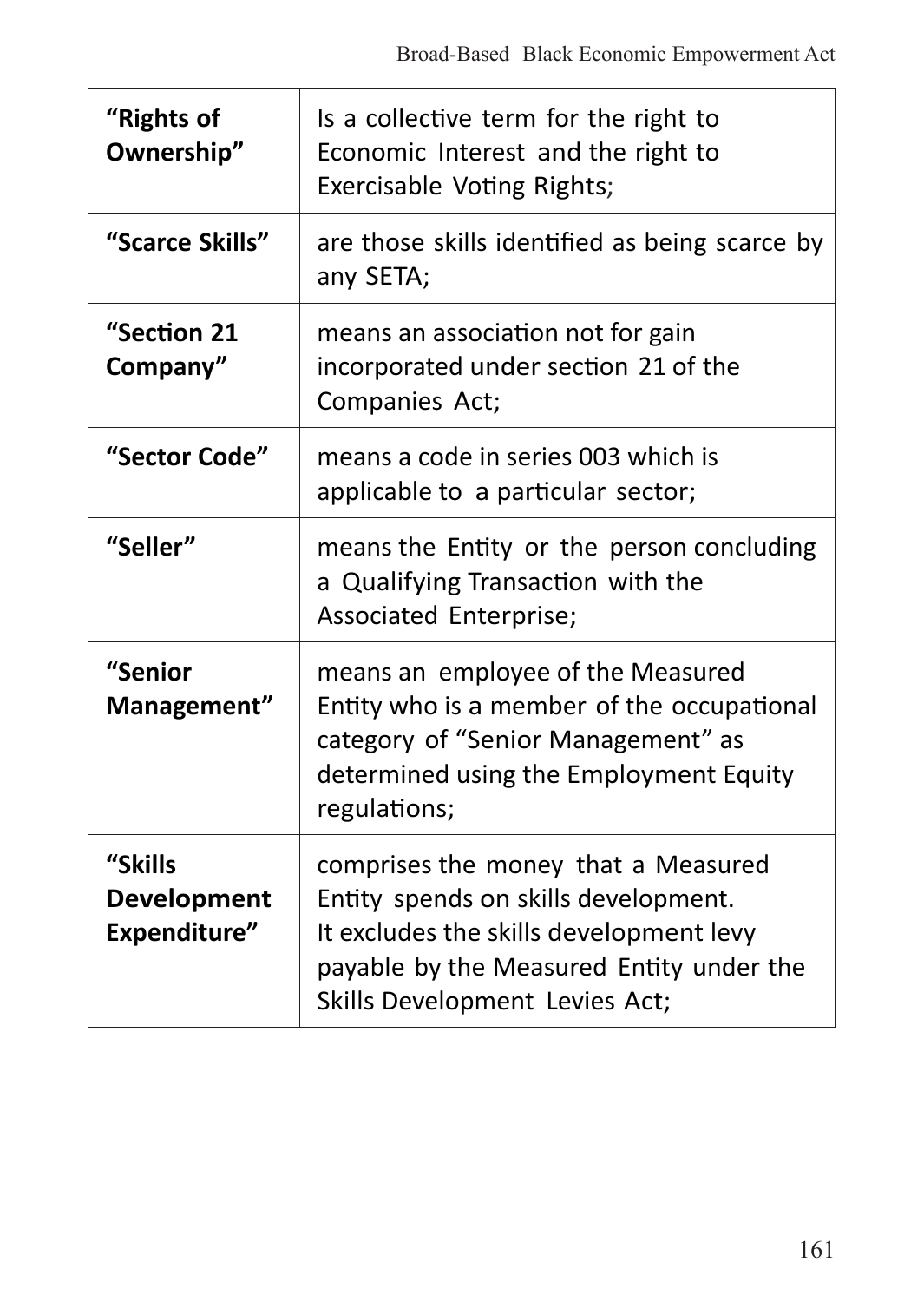| "Socio-<br>Economic<br><b>Development</b><br>Contributions" | means monetary or non-monetary<br>contribution implemented for communities,<br>natural persons or groups of natural persons<br>where at least 75% of the beneficiaries<br>are Black people. The objective of Socio-<br>Economic Development Contributions is<br>the promotion of sustainable access for<br>the beneficiaries to the economy. Socio-<br><b>Economic Development Contributions</b><br>commonly take the following forms: |                                                                                                                                                                  |
|-------------------------------------------------------------|----------------------------------------------------------------------------------------------------------------------------------------------------------------------------------------------------------------------------------------------------------------------------------------------------------------------------------------------------------------------------------------------------------------------------------------|------------------------------------------------------------------------------------------------------------------------------------------------------------------|
|                                                             | (a)                                                                                                                                                                                                                                                                                                                                                                                                                                    | development programmes for women,<br>youth, people with disabilities, people<br>living in rural areas;                                                           |
|                                                             | (b)                                                                                                                                                                                                                                                                                                                                                                                                                                    | support of healthcare and HIV/AIDS<br>programmes;                                                                                                                |
|                                                             | (c)                                                                                                                                                                                                                                                                                                                                                                                                                                    | support for education programmes,<br>resources and materials at primary,<br>secondary and tertiary education<br>level, as well as bursaries and<br>scholarships; |
|                                                             | (d)                                                                                                                                                                                                                                                                                                                                                                                                                                    | community training; skills<br>development for unemployed people<br>and adult basic education and<br>training; or                                                 |
|                                                             | (e)                                                                                                                                                                                                                                                                                                                                                                                                                                    | support of arts, cultural or sporting<br>development programmes;                                                                                                 |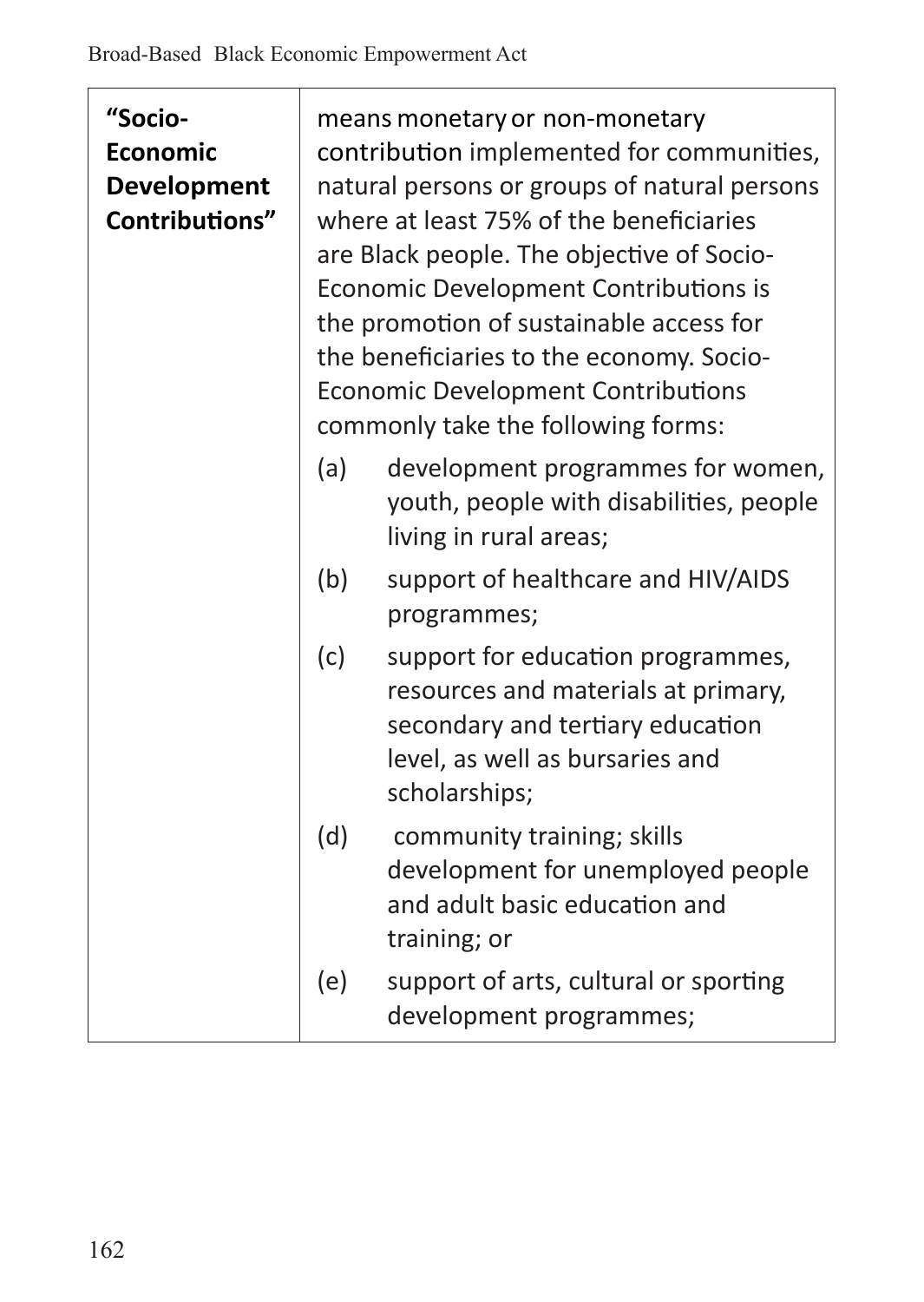| "Socio-<br>Economic<br>Project<br>Contributions" | means monetary or non-monetary<br>contributions carried out for the benefit<br>of any projects approved for this purpose<br>by any organ of state or sectors including<br>without limitation:                                                                                                              |  |
|--------------------------------------------------|------------------------------------------------------------------------------------------------------------------------------------------------------------------------------------------------------------------------------------------------------------------------------------------------------------|--|
|                                                  | (a) projects focusing on environmental<br>conservation, awareness, education and<br>waste management; and                                                                                                                                                                                                  |  |
|                                                  | (b) projects targeting infrastructural<br>development or reconstruction<br>in underdeveloped areas; rural<br>communities or geographic areas<br>identified in the government's<br>integrated sustainable rural<br>development or urban renewal<br>programmes;<br>(c) New projects promoting beneficiation; |  |
| "Standard<br>Valuation"                          | means a standard valuation method<br>for an asset, an Economic Interest, or<br>any other instrument or right relevant<br>to measurement under statement 100,<br>undertaken using normal valuation methods<br>that represent standard market practice;                                                      |  |
| "Start-up<br>Enterprise"                         | means a recently formed or incorporated<br>Entity that has been in operation for less<br>than 1 year. A start-up enterprise does not<br>include any newly constituted enterprise<br>which merely a continuation of a pre-<br>existing enterprise;                                                          |  |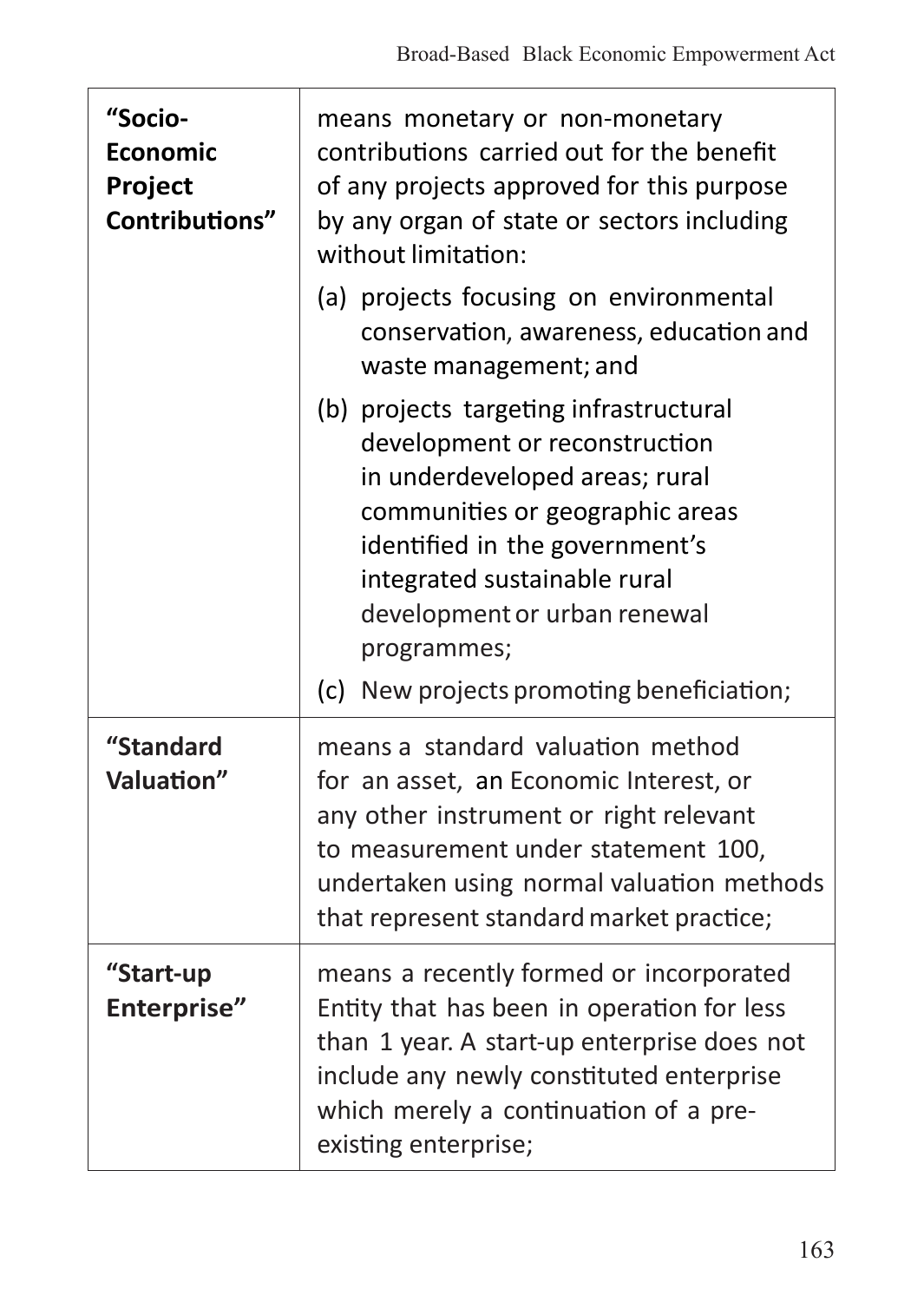| "Subsidiary"                                    | has the meaning defined in section 1(3) of<br>the Companies Act;                                                                                                                                                                                                                      |
|-------------------------------------------------|---------------------------------------------------------------------------------------------------------------------------------------------------------------------------------------------------------------------------------------------------------------------------------------|
| "Superior<br><b>Contributor to</b><br>8-BBEE"   | is a Level One to Level Three Contributor to<br>B-BBEE;                                                                                                                                                                                                                               |
| "Supplier"                                      | means any supplier or service provider<br>to a Measured Entity if any portion of the<br>supply or service provision falls within the<br>definition of Total Measured Procurement<br>Spend;                                                                                            |
| "Supplier<br>Development<br>Contribu-<br>tions" | means monetary or non-monetary<br>contributions carried out for the benefit<br>of value-adding suppliers to the Measured<br>Entity, with the objective of contributing to<br>the development, sustainability and financial<br>and operational independence of those<br>heneficiaries: |
|                                                 | (a) Supplier Development Contributions<br>to suppliers that are Exempted<br>Micro-Enterprises or Qualifying Small<br>Enterprises which are at least 51% black<br>owned or at least 51% black women<br>owned;                                                                          |
| "Target"                                        | means the targets for the various Elements<br>in the Generic and QSE Scorecard;                                                                                                                                                                                                       |
| "the Act"                                       | means the Broad-Based Black Economic<br>Empowerment Act 53 of 2003;                                                                                                                                                                                                                   |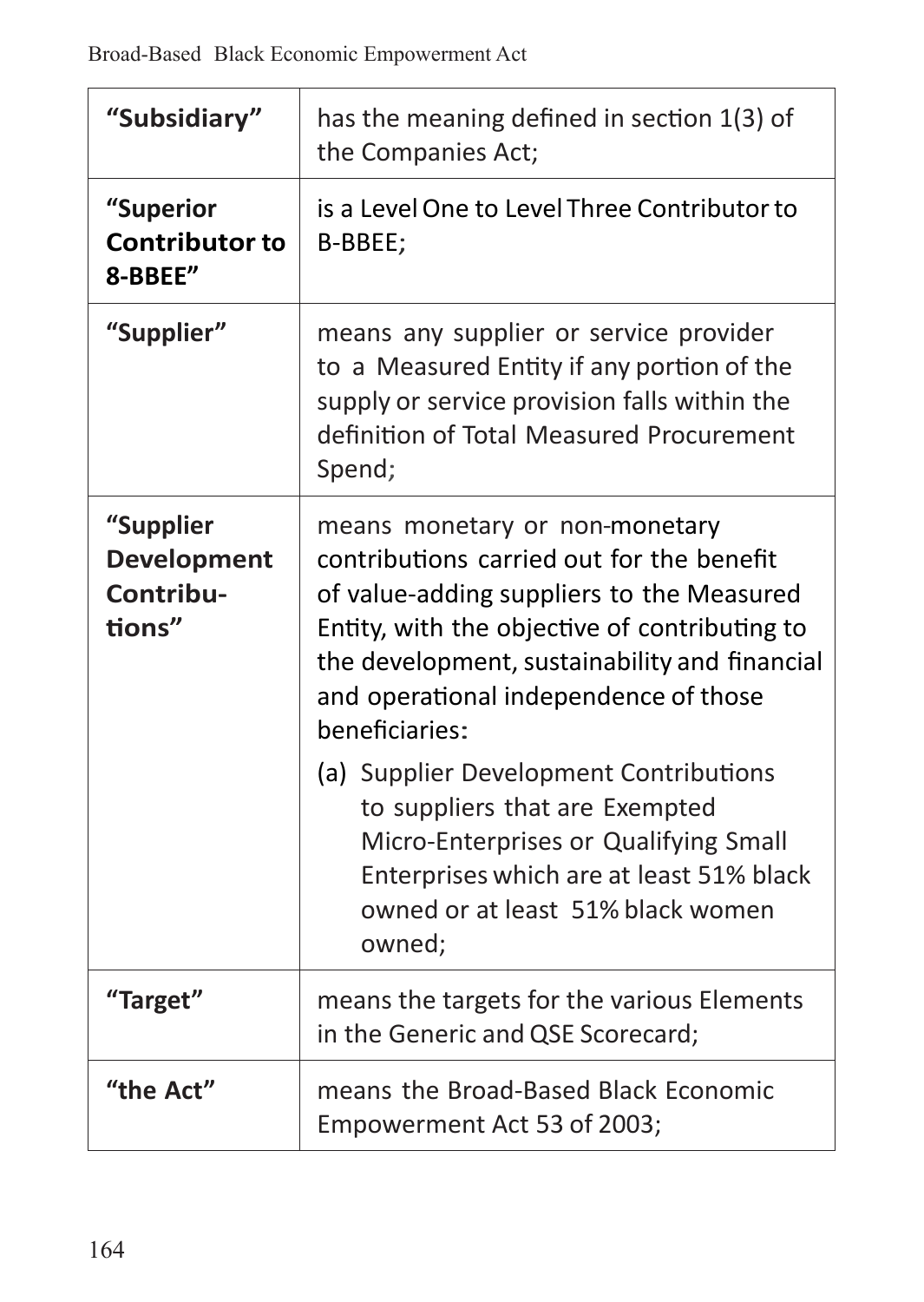| "the Codes"                                | means the Codes of Good Practice including<br>all the statements as issued under section 9<br>of the Act;                                                                                                                                                             |
|--------------------------------------------|-----------------------------------------------------------------------------------------------------------------------------------------------------------------------------------------------------------------------------------------------------------------------|
| "the Generic<br>Scorecard"                 | means the balanced B-BBEE scorecard as<br>contained in statement 000;                                                                                                                                                                                                 |
| "the PFMA"                                 | means the Public Finance Management Act<br>1 of 1999 as amended;                                                                                                                                                                                                      |
| "the QSE<br>Scorecard"                     | means the QSE scorecard referred to in<br>statement 000;                                                                                                                                                                                                              |
| "the Skills<br>Development<br>Act"         | means the Skills Development Act of 1998;                                                                                                                                                                                                                             |
| "the Skills"<br>Development<br>Levies Act" | means the Skills Development Levies Act of<br>1999;                                                                                                                                                                                                                   |
| "the Strategy<br>Document"                 | means the document entitled "South<br>Africa's Economic Transformation - A<br>Strategy for Broad-Based Black Economic<br>Empowerment" published by the<br>department of trade and industry in March<br>2003 as amended or substituted under<br>section 11 of the Act; |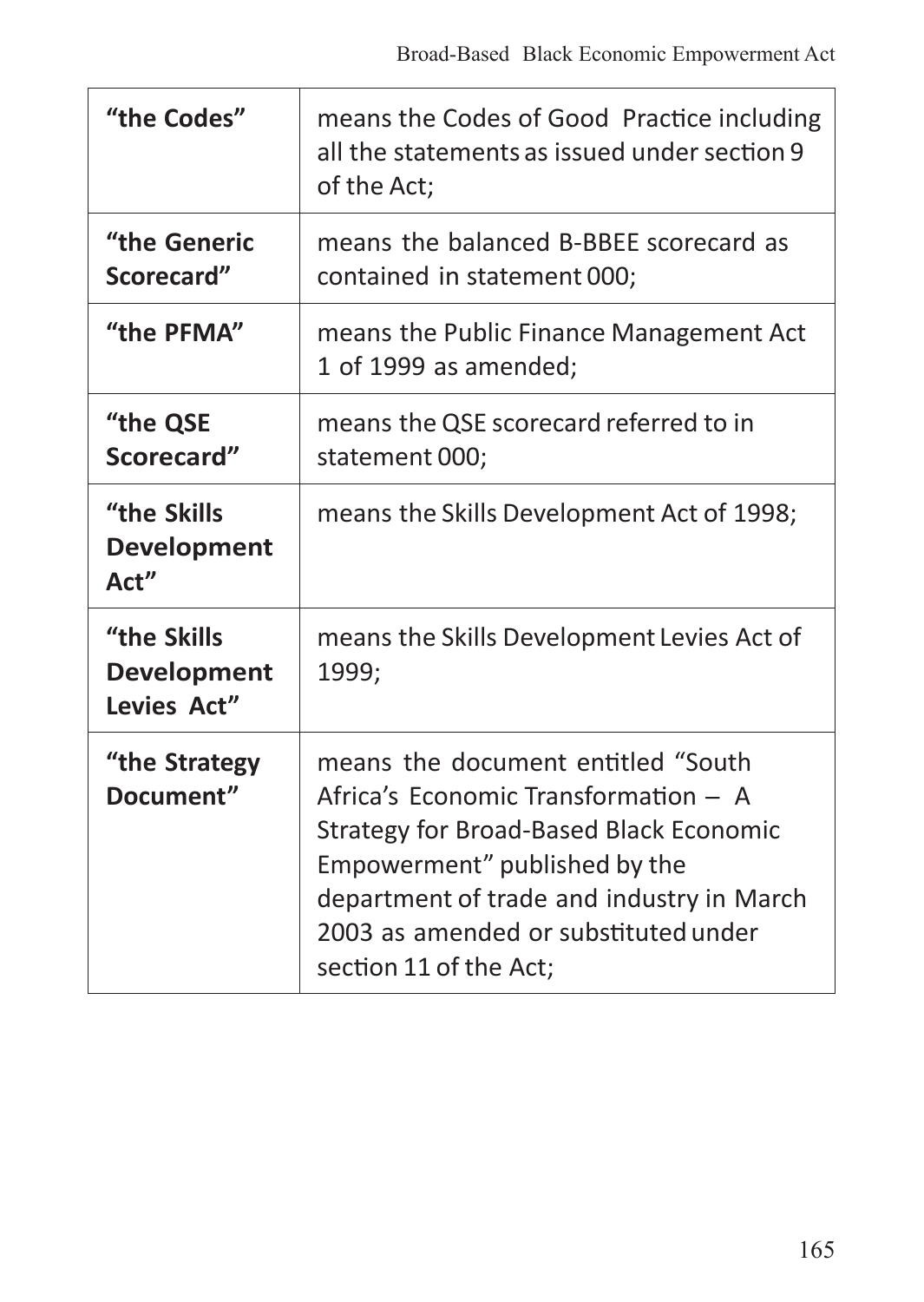-J.

| "Third Party<br>Rights"        | means third party legal or commercial<br>rights that restrict withhold or defer any<br>benefit associated with ownership of any<br>Equity Instrument. Third party rights include<br>only those rights:                    |  |
|--------------------------------|---------------------------------------------------------------------------------------------------------------------------------------------------------------------------------------------------------------------------|--|
|                                | (a) created against a black Participant to<br>secure, for a lender, repayment of a<br>loan advanced to that Participant for<br>financing their purchase of their equity<br>instrument in the Measured Entity;             |  |
|                                | (b) held against a juristic person or trust<br>that is in the chain of ownership<br>between the Measured Entity and that<br>the eventual black Participant serving<br>the same purpose mentioned in (a)<br>above;         |  |
| "Total Labour<br>Cost"         | means the total amount of remuneration<br>paid by an Entity to its employees<br>determined using section 3(4) of the Skills<br>Development Levies Act of 1999 and the<br>Forth Schedule of the Income Tax Act of<br>1962; |  |
| "Total<br>Revenue"             | means the total income of an Entity from<br>its operations as determined under South<br>African Generally Accepted Accounting<br>Practice;                                                                                |  |
| "Transforma-<br>tion Charters" | means the sectoral transformation charters<br>referred to in section 12 of the Act;                                                                                                                                       |  |